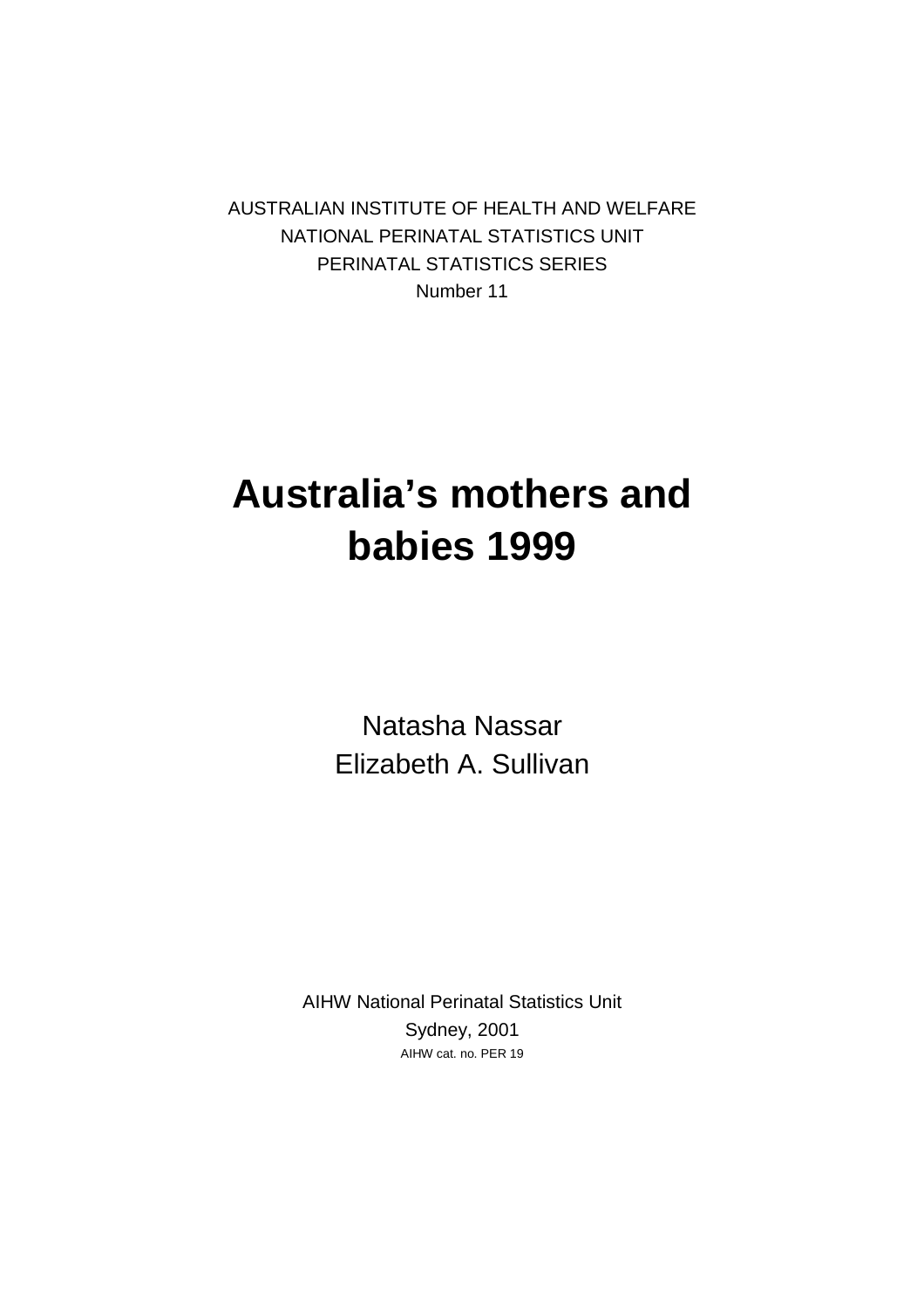Australian Institute of Health and Welfare 2001

This work is copyright. Apart from any use as permitted under the Copyright Act 1968, no part may be reproduced without written permission from the Australian Institute of Health and Welfare. Requests and enquiries concerning reproduction and rights should be directed to the Head, Media and Publishing Unit, Australian Institute of Health and Welfare, GPO Box 570, Canberra ACT 2601.

This is the eleventh publication in the Australian Institute of Health and Welfare National Perinatal Statistics Unit's Perinatal Statistics Series. A complete list of the Australian Institute of Health and Welfare National Perinatal Statistics Unit's publications is available from the Publications Unit, Australian Institute of Health and Welfare, GPO Box 570, Canberra ACT 2601, or via the Institute's web site at http://www.aihw.gov.au.

ISBN 1 74024 157 6 ISSN 1321-8336

#### **Suggested citation**

Nassar N, Sullivan EA 2001. Australia's mothers and babies 1999. AIHW Cat. No. PER 19. Sydney: AIHW National Perinatal Statistics Unit (Perinatal Statistics Series no. 11).

Australian Institute of Health and Welfare Board Chair Dr Sandra Hacker

**Director** Dr Richard Madden

Published by the Australian Institute of Health and Welfare National Perinatal Statistics Unit Printed by Panther Publishing and Printing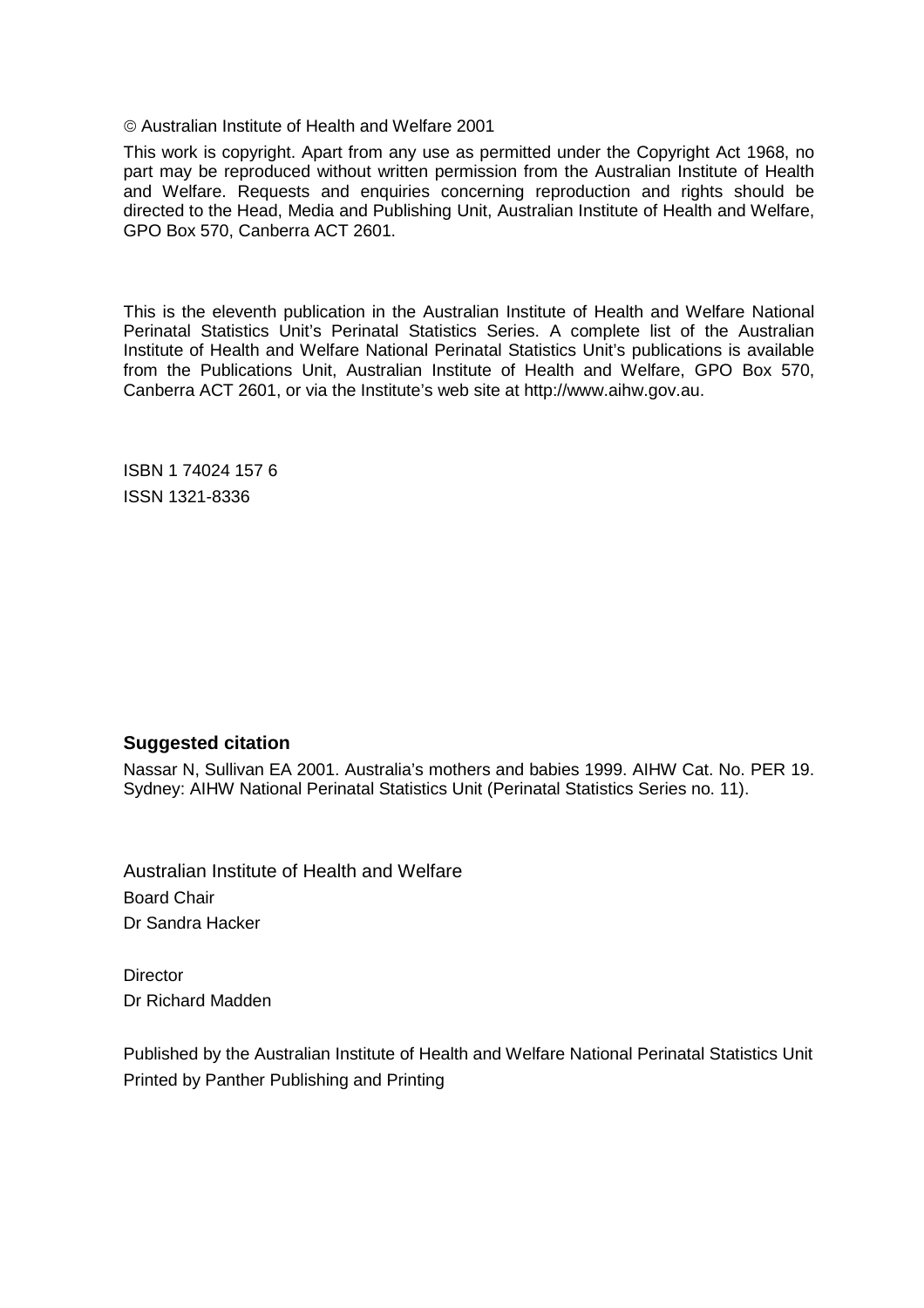## **Contents**

| $\mathbf{1}$   |  |
|----------------|--|
|                |  |
|                |  |
|                |  |
|                |  |
|                |  |
|                |  |
|                |  |
| $\overline{2}$ |  |
|                |  |
|                |  |
|                |  |
|                |  |
|                |  |
|                |  |
|                |  |
|                |  |
|                |  |
|                |  |
|                |  |
|                |  |
|                |  |
|                |  |
|                |  |
|                |  |
|                |  |
|                |  |
|                |  |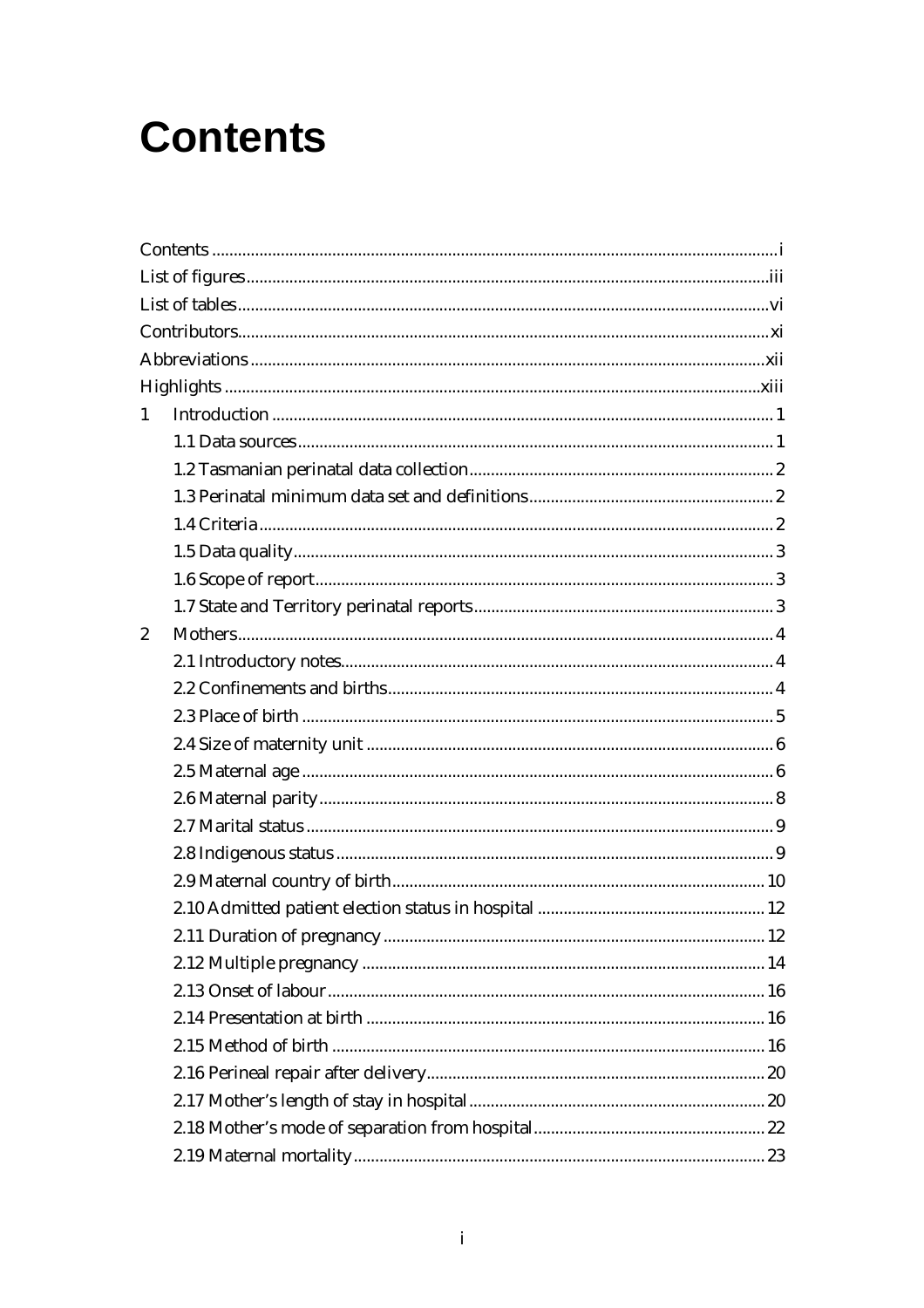| 4                                                                        |
|--------------------------------------------------------------------------|
|                                                                          |
|                                                                          |
|                                                                          |
|                                                                          |
|                                                                          |
|                                                                          |
|                                                                          |
|                                                                          |
|                                                                          |
|                                                                          |
|                                                                          |
|                                                                          |
|                                                                          |
|                                                                          |
|                                                                          |
|                                                                          |
|                                                                          |
|                                                                          |
|                                                                          |
| 4.9 Fetal deaths in State and Territory perinatal data collections  44   |
| 4.10 Neonatal and perinatal deaths in State and Territory perinatal data |
|                                                                          |
|                                                                          |
|                                                                          |
|                                                                          |
|                                                                          |
|                                                                          |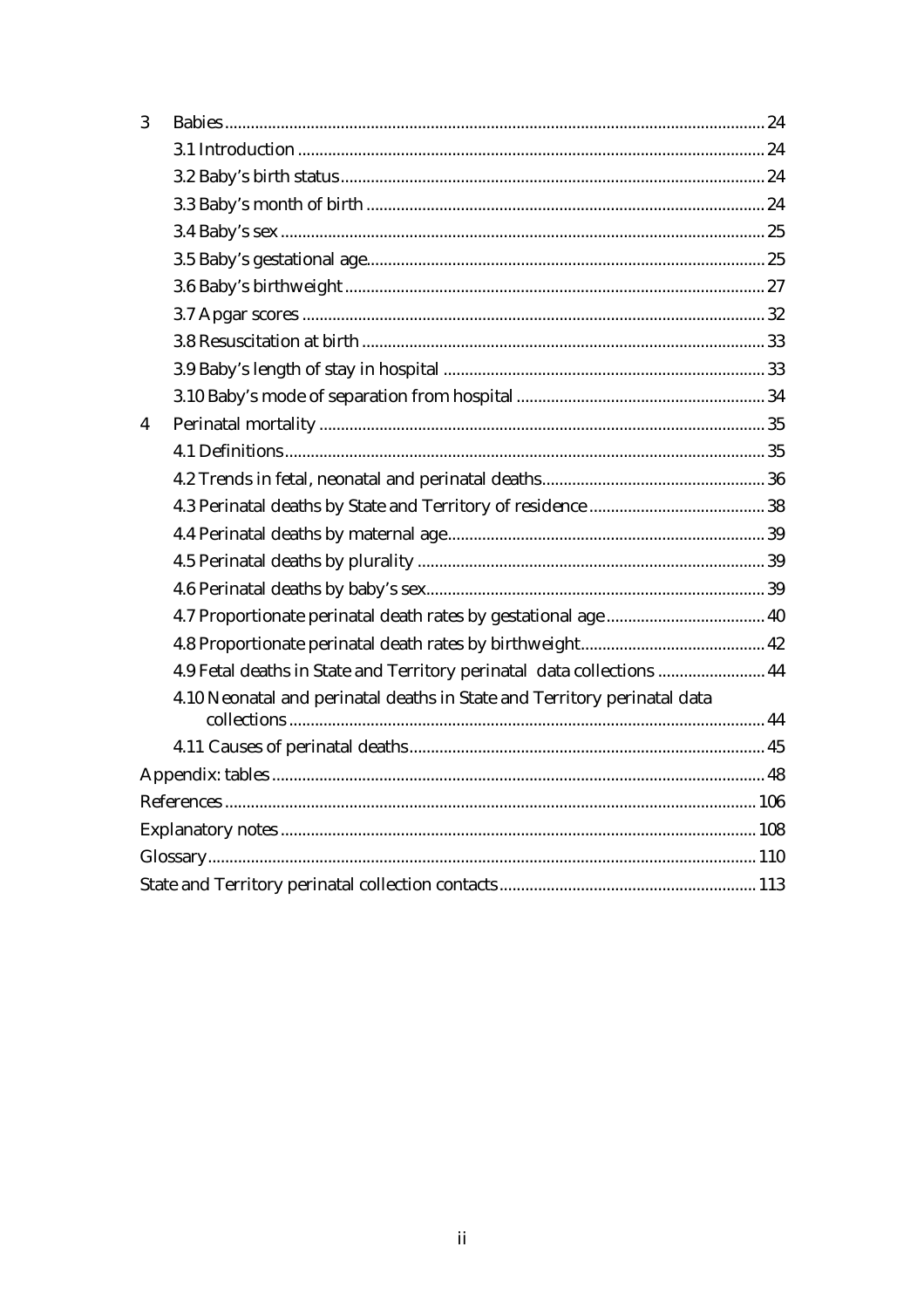## **List of figures**

| Figure 1: Distribution of births in Australia, States and Territories, 1999 5        |  |
|--------------------------------------------------------------------------------------|--|
|                                                                                      |  |
| Figure 3: Proportion of teenage mothers, all confinements, States and                |  |
| Figure 4: Mother's parity, all confinements, States and Territories, 1999 8          |  |
| Figure 5: Maternal Indigenous status, all confinements, States and                   |  |
| Figure 6: Maternal country of birth, all confinements, Australia, 1999 11            |  |
| Figure 7: Marital status of mothers, selected countries, all confinements, 1999 11   |  |
| Figure 8: Duration of pregnancy, all confinements, Australia, 1999  13               |  |
|                                                                                      |  |
| Figure 10: Preterm confinements by maternal age, Australia, 1999  14                 |  |
|                                                                                      |  |
| Figure 12: Maternal age-specific multiple birth rates, Australia, 1999 15            |  |
| Figure 13: Onset of labour, all confinements, States and Territories, 1999 16        |  |
|                                                                                      |  |
| Figure 15: Trends in caesarean section rates by admitted patient status in hospital, |  |
|                                                                                      |  |
| Figure 17: Caesarean rates by maternal age and admitted patient status in            |  |
| Figure 18: Caesarean rates by birthweight and accommodation status in hospital,      |  |
| Figure 19: Mother's postnatal hospital length of stay, Australia, 1991-1999 21       |  |
| Figure 20: Maternal postnatal stay of 7 or more days, hospital confinements,         |  |
|                                                                                      |  |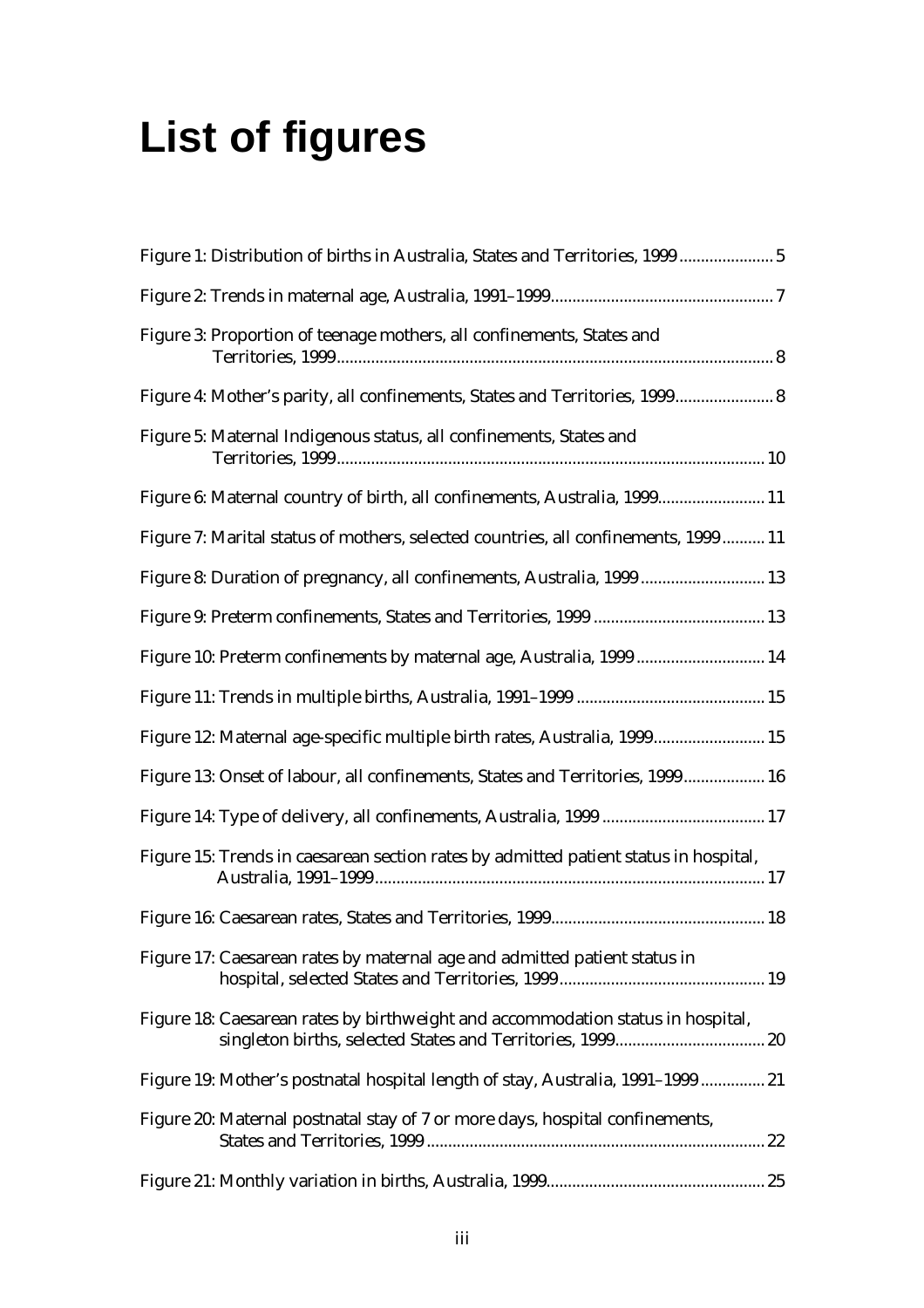| Figure 22: Distribution of births by gestational age, Australia, 1999  26           |  |
|-------------------------------------------------------------------------------------|--|
|                                                                                     |  |
|                                                                                     |  |
| Figure 25: Proportion of low birthweight babies, all births, Australia, 1999 28     |  |
| Figure 26: Distribution of birthweight, singleton and multiple births,              |  |
| Figure 27: Proportion of low birthweight babies of Indigenous mothers, States       |  |
| Figure 28: Low birthweight rates, selected maternal countries of birth,             |  |
| Figure 29: Low birthweight by maternal admitted patient status, selected            |  |
| Figure 30: Low Apgar scores at 1 and 5 minutes after birth, live births, States and |  |
| Figure 31: Fetal, neonatal and perinatal death rates, Australia, 1973-1999 37       |  |
|                                                                                     |  |
| Figure 33: Neonatal death rates by age at death, Australia, 1973-1999 38            |  |
| Figure 34: Fetal, neonatal and perinatal death rates, States and Territories,       |  |
| Figure 35: Fetal, neonatal and perinatal death rates by maternal age,               |  |
| Figure 36: Proportionate fetal death rates by gestational age, Australia,           |  |
| Figure 37: Proportionate neonatal death rates by gestational age, Australia,        |  |
| Figure 38: Proportionate perinatal death rates by gestational age, Australia,       |  |
| Figure 39: Proportionate fetal death rates by birthweight, Australia, 1973-1999 42  |  |
| Figure 40: Proportionate neonatal death rates by birthweight, Australia,            |  |
| Figure 41: Proportionate perinatal death rates by birthweight, Australia,           |  |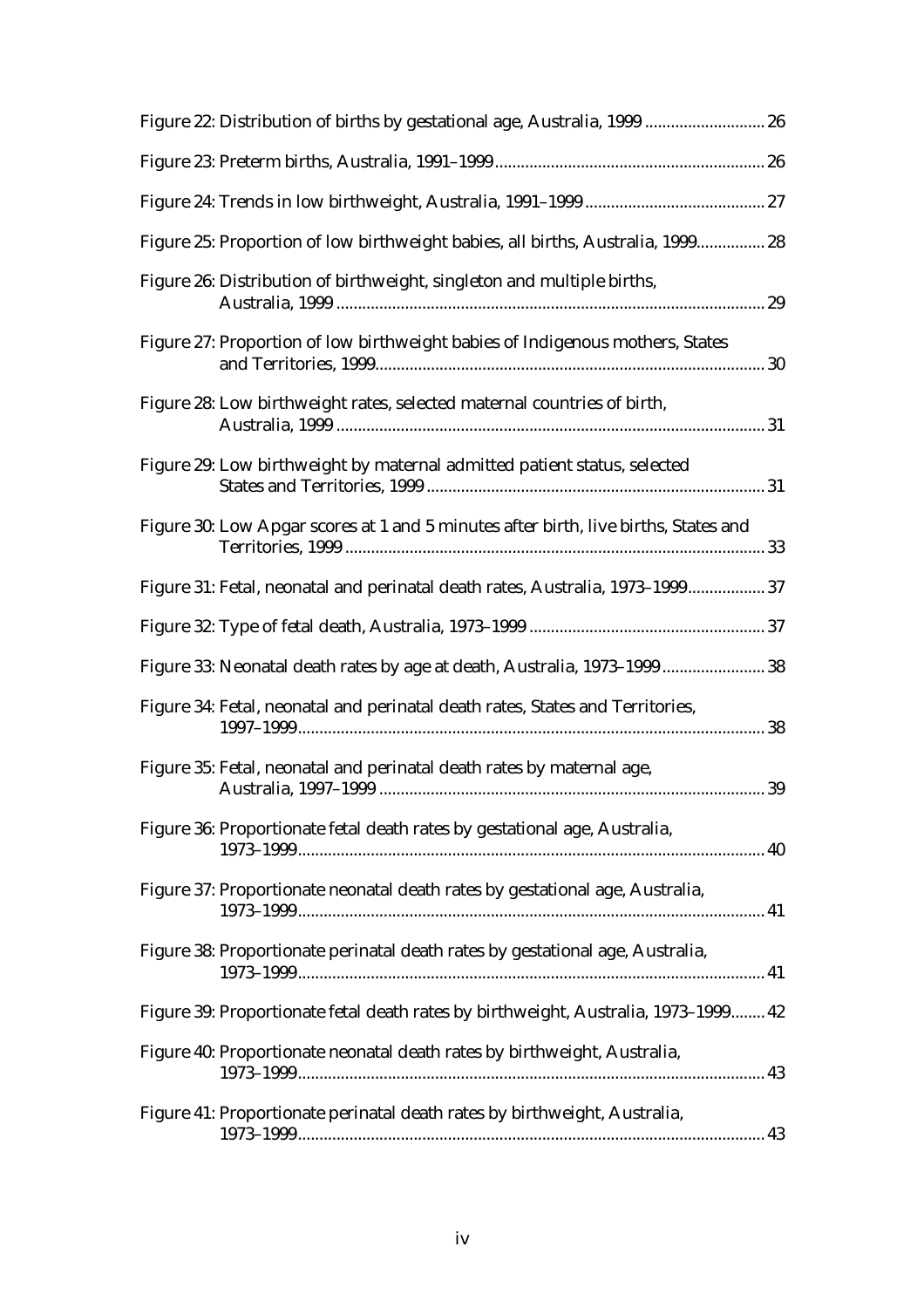| Figure 42: Causes of perinatal deaths, modified Whitfield classification, |  |
|---------------------------------------------------------------------------|--|
|                                                                           |  |
|                                                                           |  |
| Figure 43: Causes of perinatal deaths, modified Whitfield classification, |  |
|                                                                           |  |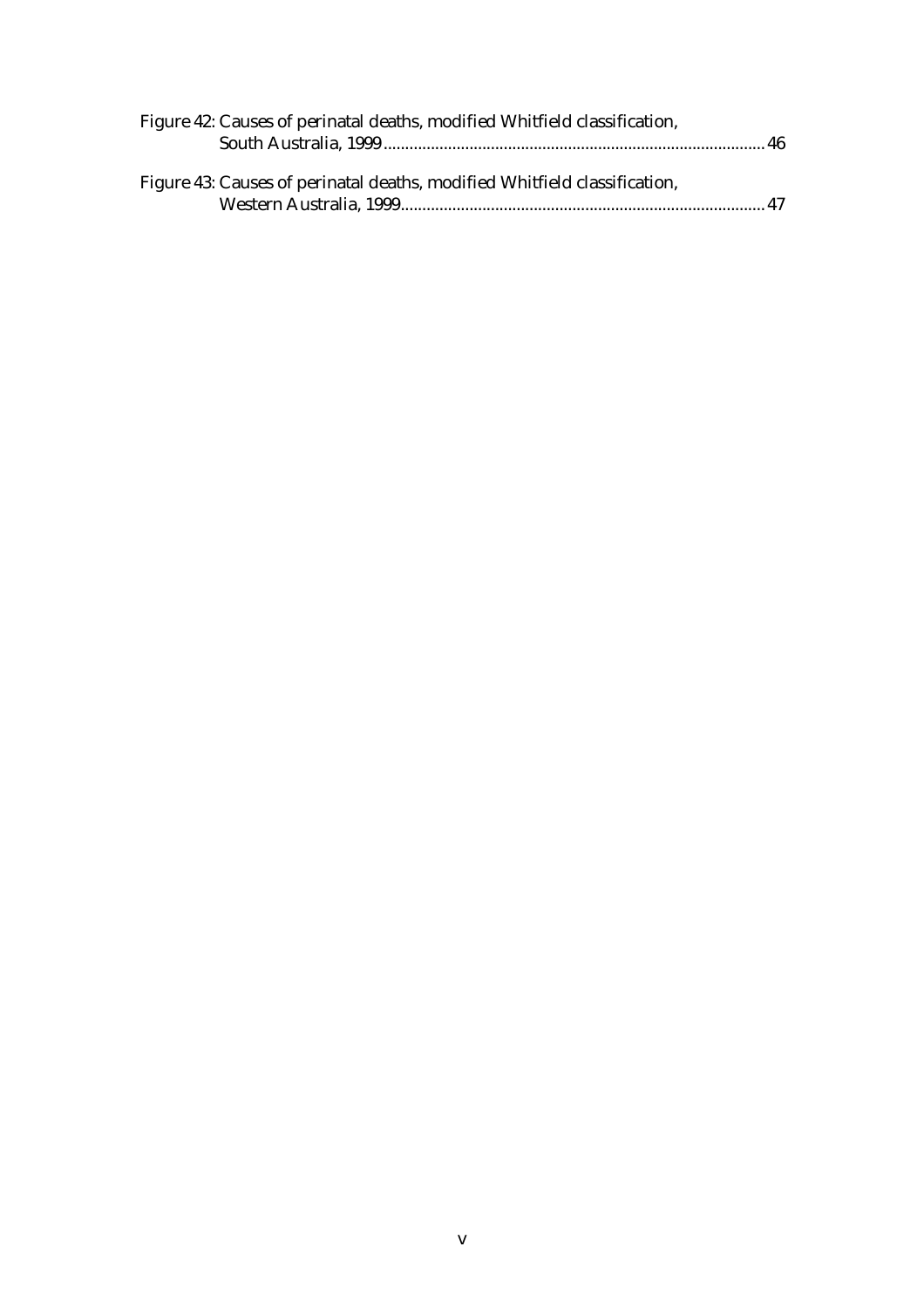## **List of tables**

| Table A2: Place of birth, all confinements, States and Territories, 1999 48        |  |
|------------------------------------------------------------------------------------|--|
| Table A3: Distribution of maternity units by size, States and Territories, 1999 49 |  |
| Table A4: Distribution of confinements by size of maternity unit, States and       |  |
| Table A5: Maternal age, all confinements, States and Territories, 1999 50          |  |
| Table A6: Mother's parity, all confinements, States and Territories, 1999 51       |  |
| Table A7: Distribution of confinements by maternal age and parity,                 |  |
| Table A8: Marital status, all confinements, States and Territories, 1999 52        |  |
|                                                                                    |  |
| Table A10: Indigenous status of mothers, all confinements, States and              |  |
| Table A11: Distribution of confinements of Indigenous mothers by maternal age      |  |
| Table A12: Confinements of Indigenous mothers by maternal age, States and          |  |
| Table A13: Maternal country of birth, all confinements, States and                 |  |
| Table A14: Maternal age distribution by selected country of birth,                 |  |
| Table A15: Marital status of mother by selected country of birth,                  |  |
| Table A16: Mother's accommodation status, all confinements, selected States        |  |
| Table A17: Duration of pregnancy, all confinements, States and                     |  |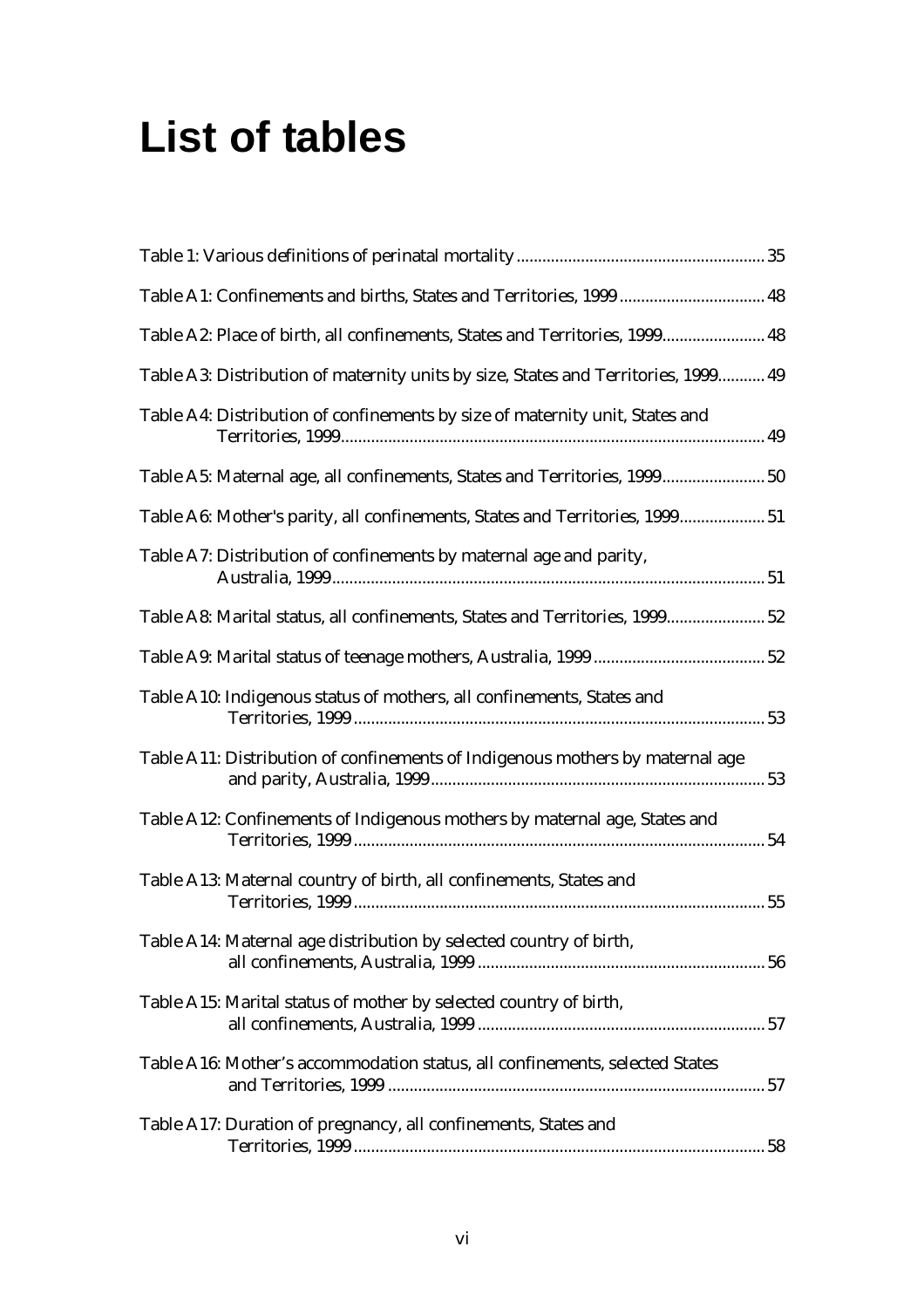| Table A18: Duration of pregnancy by maternal age, all confinements,                                                                                   |  |
|-------------------------------------------------------------------------------------------------------------------------------------------------------|--|
| Table A19: Plurality, all confinements, States and Territories, 1999 59                                                                               |  |
|                                                                                                                                                       |  |
| Table A21: Onset of labour, all confinements, States and Territories, 1999 60                                                                         |  |
| Table A22: Presentation at delivery, all confinements, States and                                                                                     |  |
| Table A23: Method of birth, all confinements, States and Territories, 1999 61                                                                         |  |
| Table A24: Caesarean rates by maternal age and accommodation status in                                                                                |  |
| Table A25: Caesarean rates for Indigenous mothers by maternal age and<br>accommodation status in hospital, States and Territories, 1999 63            |  |
| Table A26: Caesarean rates by maternal age, parity and public accommodation                                                                           |  |
| Table A27: Caesarean rates by maternal age, parity and private accommodation                                                                          |  |
| Table A28: Caesarean rates by parity, plurality, breech presentation and                                                                              |  |
| Table A29: Perineal repair after delivery, States and Territories, 1999  66                                                                           |  |
| Table A30: Length of mother's antenatal stay in hospital, States and                                                                                  |  |
| Table A31: Length of mother's postnatal stay in hospital, all hospital                                                                                |  |
| Table A32: Mother's length of postnatal stay by accommodation status, hospital                                                                        |  |
| Table A33: Length of mother's postnatal stay in hospital by age, parity,<br>Indigenous status, accommodation status, type of delivery, and size       |  |
| Table A34: Length of mother's postnatal stay for public accommodation status<br>in hospital by age, parity, Indigenous status, type of delivery, and  |  |
| Table A35: Length of mother's postnatal stay for private accommodation status<br>in hospital by age, parity, Indigenous status, type of delivery, and |  |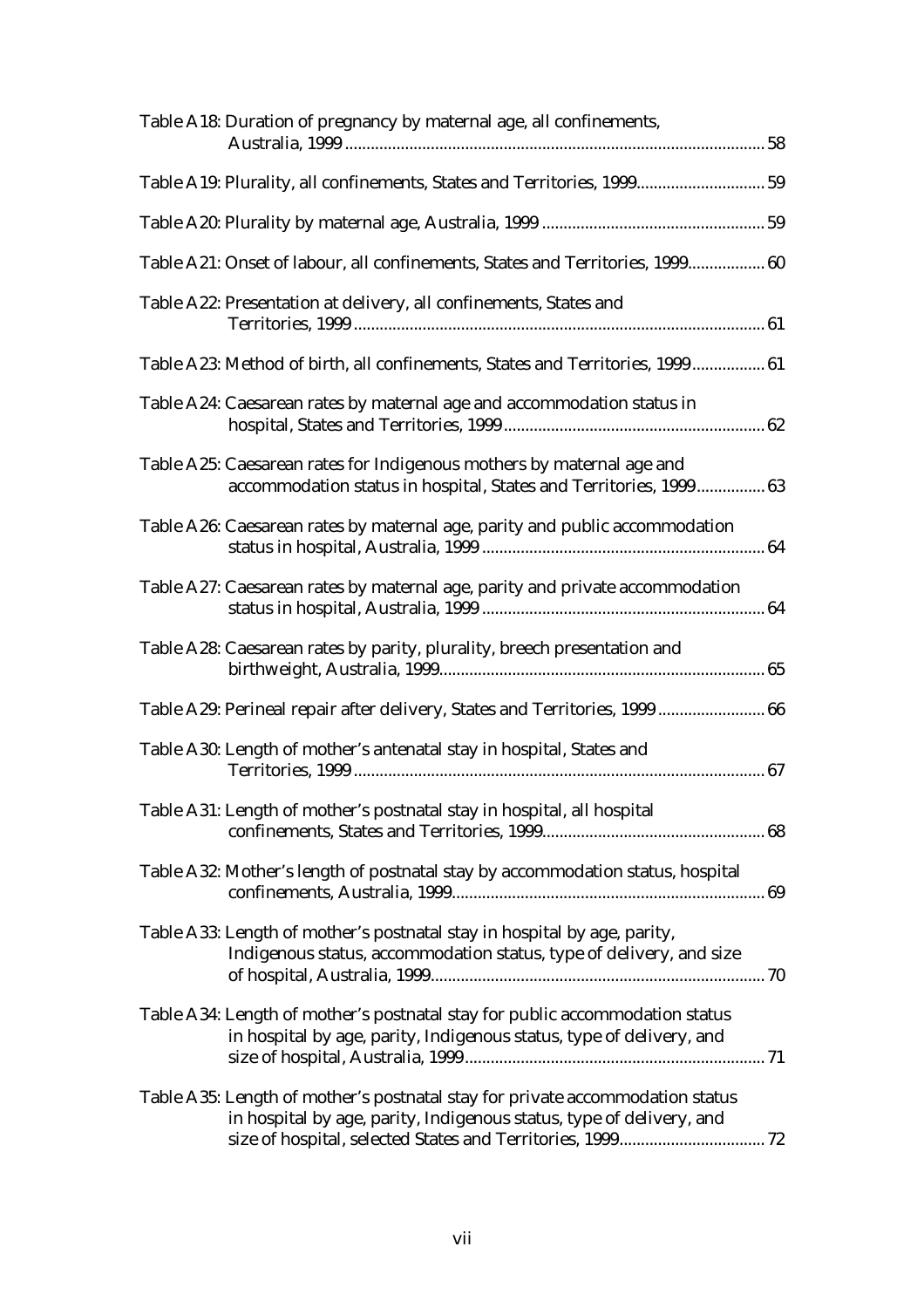| Table A36: Mode of separation of mother, all hospital confinements, selected                                                                             |
|----------------------------------------------------------------------------------------------------------------------------------------------------------|
| Table A37: Infant's month of birth, all births, States and Territories, 1999  74                                                                         |
| Table A38: Baby's sex by plurality, all births, States and Territories, 1999  75                                                                         |
| Table A39: Baby's gestational age, live births and fetal deaths, Australia, 1999  76                                                                     |
| Table A40: Baby's gestational age by plurality, all births, Australia, 199977                                                                            |
| Table A41: Duration of pregnancy, preterm births, States and Territories, 1999  77                                                                       |
| Table A42: Baby's birthweight, all births, States and Territories, 1999 78                                                                               |
| Table A43: Baby's birthweight, live births and fetal deaths, Australia, 1999 79                                                                          |
| Table A44: Baby's birthweight by plurality, all births, Australia, 1999  80                                                                              |
|                                                                                                                                                          |
| Table A46: Birthweight of babies of Indigenous mothers, States and                                                                                       |
| Table A47: Distribution of birthweight by mother's Indigenous status, country of<br>birth, age, parity, marital status, public and private accommodation |
| Table A48: Proportion of liveborn low birthweight infants born in hospitals of                                                                           |
| Table A49: Baby's Apgar score at 1 minute, live births, States and                                                                                       |
| Table A50: Baby's Apgar score at 5 minutes, live births, States and Territories,                                                                         |
| Table A51: Apgar scores at 1 and 5 minutes by birthweight and plurality,                                                                                 |
| Table A52: Resuscitation at birth, active measures, live births, selected States and                                                                     |
| Table A53: Length of baby's stay in hospital, live births, States and                                                                                    |
| Table A54: Length of baby's stay in hospital by plurality, Indigenous status,<br>gestational age, and birthweight, live births, selected States and      |
| Table A55: Mode of separation of infants born in hospitals, selected States and                                                                          |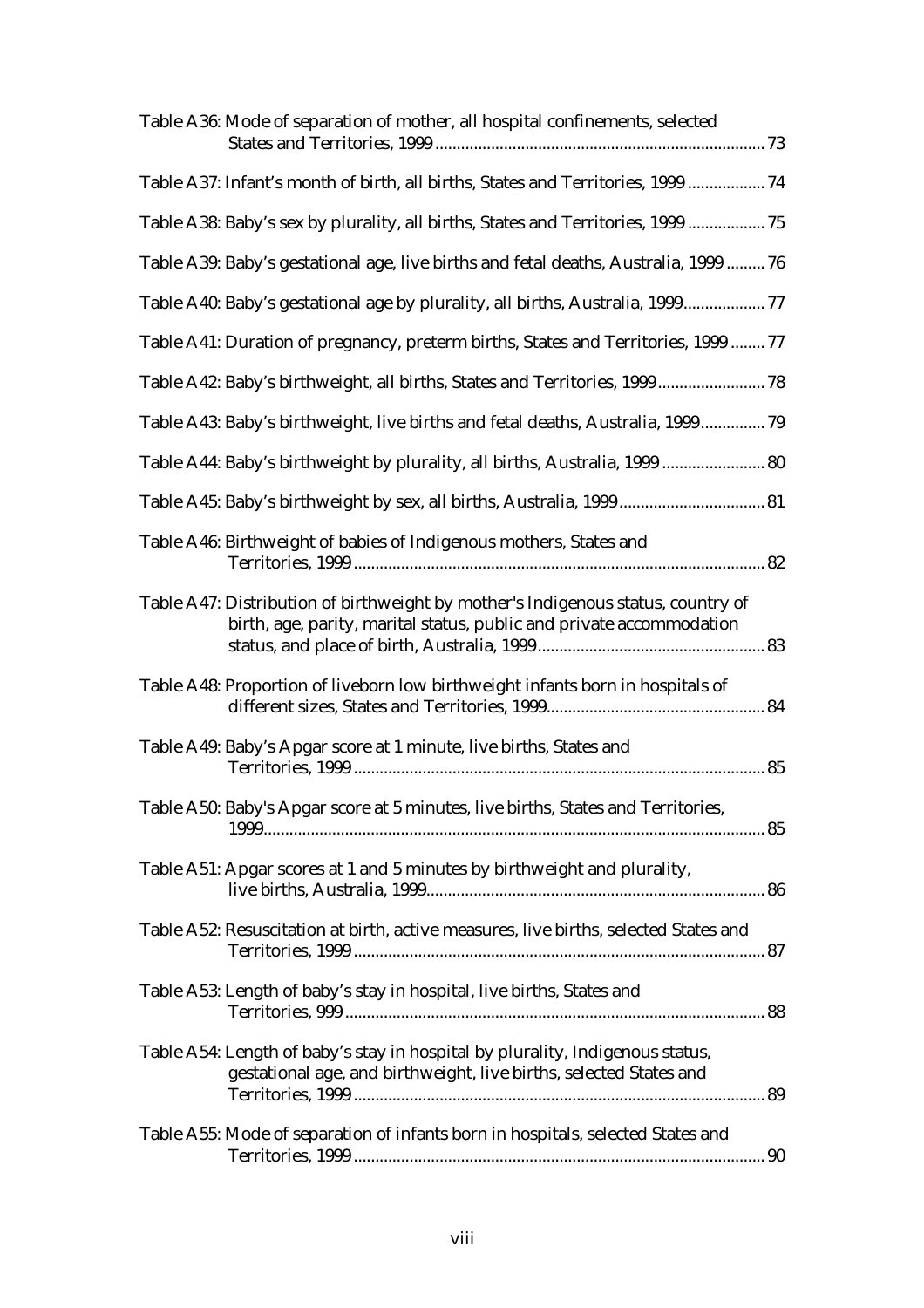| Table A56: Fetal, neonatal and perinatal deaths and rates, various definitions,     |  |
|-------------------------------------------------------------------------------------|--|
|                                                                                     |  |
|                                                                                     |  |
| Table A59: Fetal, neonatal and perinatal deaths, Australia, 1994-1999  92           |  |
| Table A60: Fetal, neonatal and perinatal deaths by maternal State or Territory of   |  |
| Table A60: Fetal, neonatal and perinatal death rates by maternal State or Territory |  |
| Table A61: Perinatal deaths registered in the State or Territory of mothers' usual  |  |
| Table A62: Fetal, neonatal and perinatal deaths by maternal age, Australia,         |  |
| Table A62: Fetal, neonatal and perinatal death rates by maternal age, Australia,    |  |
| Table A63: Fetal, neonatal and perinatal deaths, singleton and multiple births,     |  |
| Table A64: Fetal, neonatal and perinatal deaths by infant's sex, Australia,         |  |
|                                                                                     |  |
| Table A66: Neonatal deaths by gestational age, Australia, 1994-1999 100             |  |
| Table A67: Perinatal deaths by gestational age, Australia, 1994-1999 101            |  |
|                                                                                     |  |
| Table A69: Neonatal deaths by birthweight, Australia, 1994-1999 102                 |  |
| Table A70: Perinatal deaths by birthweight, Australia, 1994-1999  102               |  |
|                                                                                     |  |
| Table A72: Fetal deaths by maternal age and Indigenous status, Australia, 1999  103 |  |
|                                                                                     |  |
|                                                                                     |  |
| Table A75: Fetal deaths by admitted patient election status in hospital, selected   |  |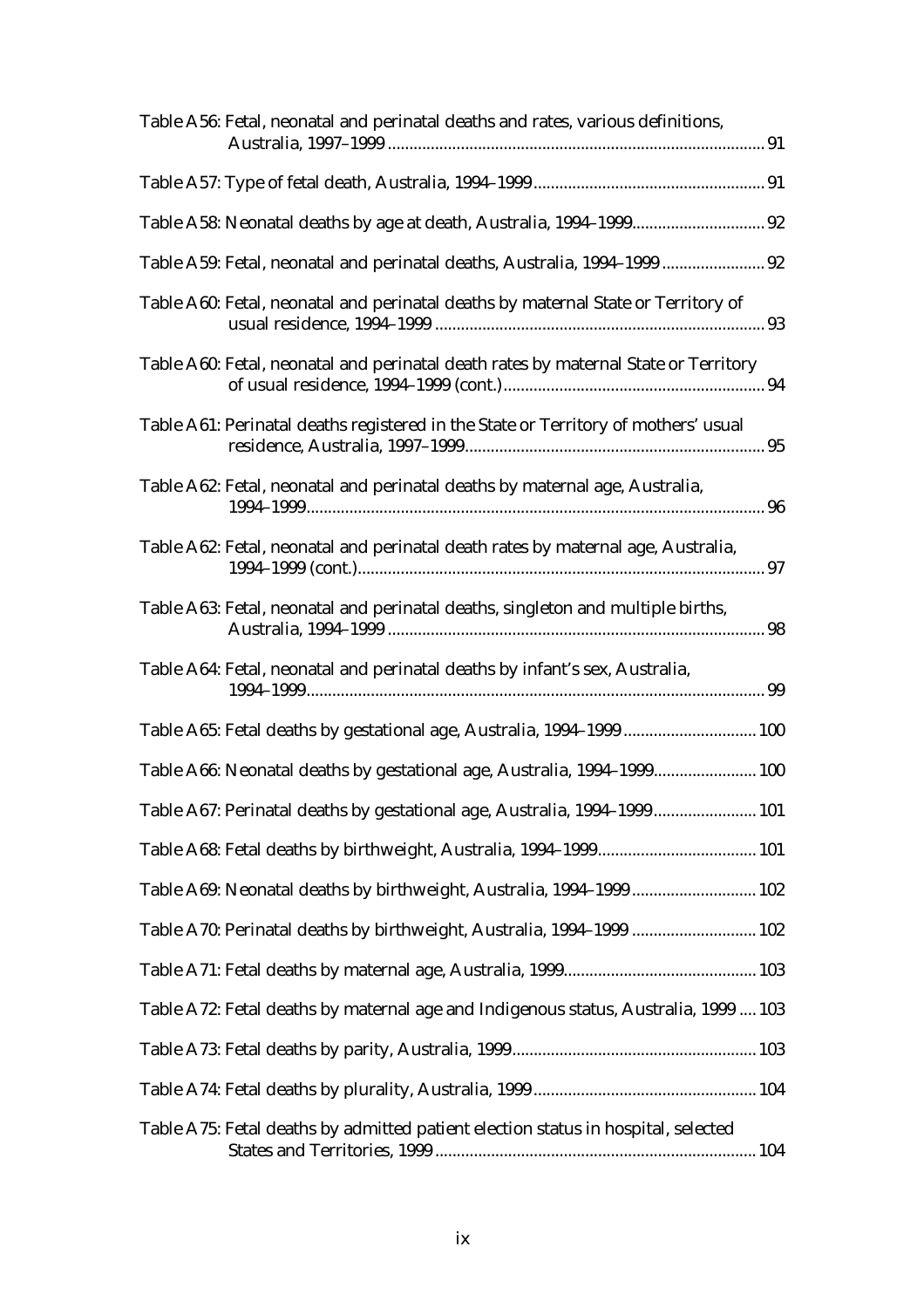| Table A76: Fetal, neonatal and perinatal deaths, States and Territories, 1999 105 |  |
|-----------------------------------------------------------------------------------|--|
|                                                                                   |  |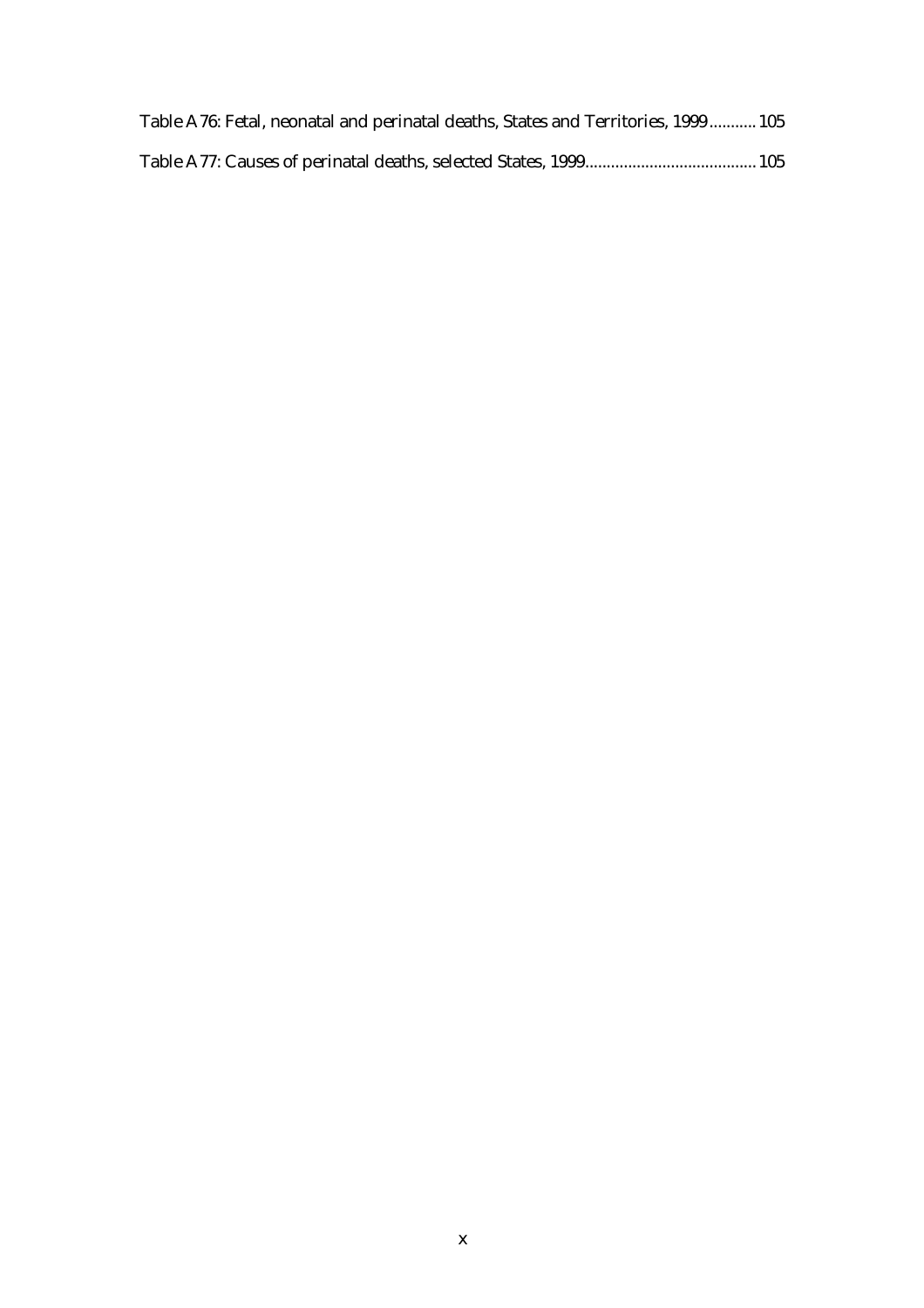## **Contributors**

We wish to acknowledge the time, effort and expertise contributed by all States and Territories in the collection and provision of the data used in this report. We also thank the representatives of the States and Territories for their useful comments and other valuable assistance with the compilation of the report. The National Perinatal Statistics Unit greatly values ongoing consultation with the States and Territories in preparing this report. We particularly thank the following people for their assistance:

*New South Wales:* Lee Taylor and Kim Lim, Epidemiology and Surveillance Branch; Margy Pym, Information Management and Support Branch, NSW Health.

*Victoria:* Odette Taylor and Jane Halliday, Victorian Perinatal Data Collection Unit.

*Queensland:* Wendy Ryan, Meegan Snell and Sue Cornes, Data Services Unit, Health Information Centre, Queensland Department of Health.

*Western Australia:* Vivien Gee and Margo O'Neill, Health Information Centre, Health Department of Western Australia.

*South Australia:* Annabelle Chan, Joan Scott and Kevin Priest, Pregnancy Outcome Unit, South Australian Department of Human Services.

*Tasmania:* Karen Hinton and Peter Mansfield, Divisional Support Unit, Department of Health and Human Services.

*Australian Capital Territory:* Maureen Bourne, Clinical Health Outcomes Centre.

*Northern Territory:* Edouard d'Espaignet, Margaret Stewart, Cherie Shephard and Maryanne Measey, Epidemiology Branch, Territory Health Services.

We thank Dr Richard Madden, Dr Lee Taylor, Dr Annabelle Chan Dr Paul Jelfs and Dr Paul Magnus for reviewing the report.

We would also like to thank Jishan Dean, Tara Hurst and Jane Ford from the NPSU for providing valuable advice and assistance; Amanda Nobbs and Ainsley Morrissey from the Australian Institute of Health and Welfare for arranging publication of the report.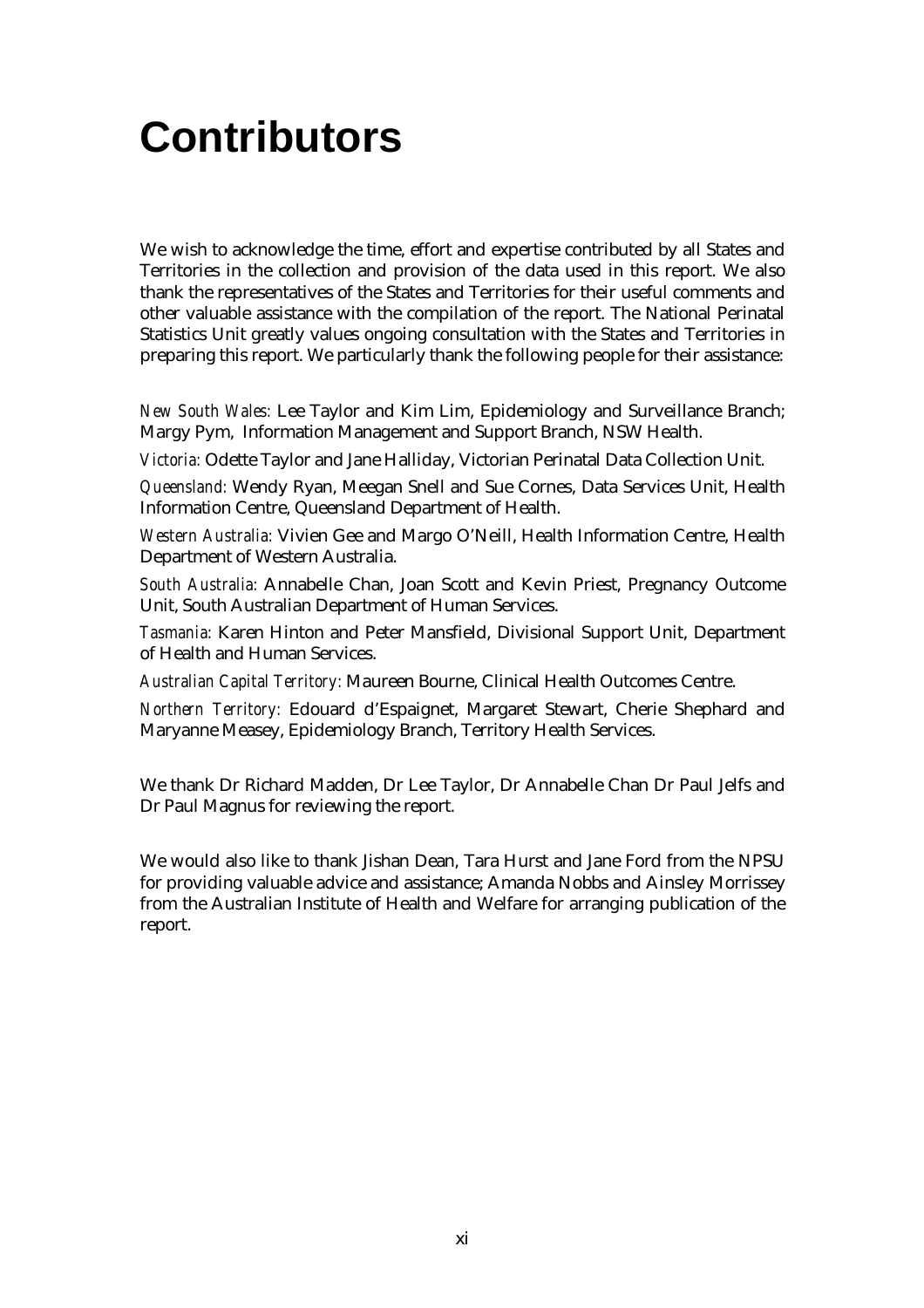## **Abbreviations**

| <b>ABS</b>  | <b>Australian Bureau of Statistics</b>                  |
|-------------|---------------------------------------------------------|
| ACT         | <b>Australian Capital Territory</b>                     |
| <b>AIHW</b> | Australian Institute of Health and Welfare              |
| g           | gram                                                    |
| $ICD-9$     | International Classification of Diseases, 9th Revision  |
| $ICD-10$    | International Classification of Diseases, 10th Revision |
| <b>IPPR</b> | <b>Intermittent Positive Pressure Respiration</b>       |
| <b>LMP</b>  | last menstrual period                                   |
| na          | not available                                           |
| <b>NPSU</b> | <b>National Perinatal Statistics Unit</b>               |
| <b>NSW</b>  | <b>New South Wales</b>                                  |
| NT          | <b>Northern Territory</b>                               |
| Qld         | Queensland                                              |
| <b>SA</b>   | South Australia                                         |
| Tas         | Tasmania                                                |
| <b>UNSW</b> | University of New South Wales                           |
| Vic         | Victoria                                                |
| <b>WA</b>   | Western Australia                                       |
| <b>WHO</b>  | World Health Organization                               |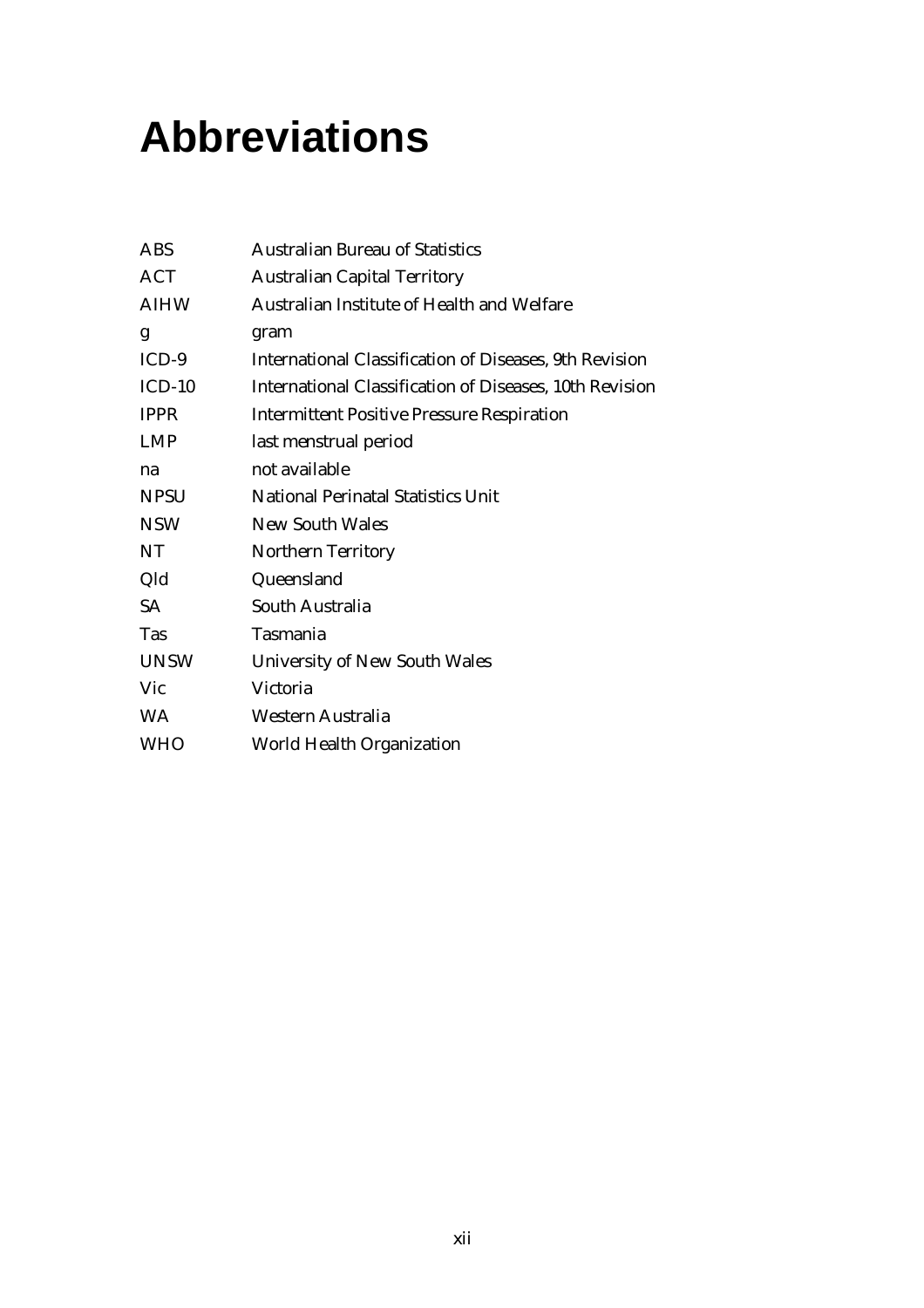# **Highlights**

- In 1999, 257,394 babies born to 253,352 mothers were notified to perinatal data collections in the States and Territories, a 0.7% increase in the number of births compared with 1998. This represents a birth every 2 minutes and approximately 705 births per day in Australia in 1999.
- The average age of all mothers in 1999 was 29.0 years, and 27.1 years for those having their first baby, continuing the upward trend in recent years. There were 12,983 teenage mothers (5.1% of all mothers), of whom 4,115 were aged 17 years or younger.
- An increasing number of women appeared to be deferring childbearing. Almost 1 in 10 (9.5%) mothers in 1999 were having their first baby at age 35 years or older.
- There were 8,822 Indigenous mothers representing 3.5% of all mothers in Australia in 1999. One-third (36.5%) of births in the Northern Territory were to Indigenous mothers. The proportion of births to Indigenous mothers in Western Australia and Queensland were 6.1% and 5.9%, respectively. The average age of Indigenous mothers was 24.5 years and there was a high proportion of teenage mothers (22.0%).
- The proportion of mothers who were born in a country other than Australia was 22.5% in 1999.
- Multiple pregnancies accounted for 1.6% of all confinements and included 3,821 twin pregnancies, 104 triplet pregnancies, and 4 higher order pregnancies.
- In 1999, more than 1 in 5 (21.9%) births were by caesarean section. South Australia (24.9%) had the highest caesarean rate in 1999 and the Australian Capital Territory (19.6%) the lowest. Caesarean rates were higher among older mothers, those having their first baby, and those who were private patients.
- More mothers had relatively short postnatal stays in hospital in 1999 than in previous years. The proportion who stayed less than 2 days increased from 3.2% in 1991 to 11.6% in 1999, while the proportion of those staying between 2 and 4 days increased from 35% to 55.4% in the same period. Mothers without private health insurance had shorter postnatal stays than those with private health insurance.
- Low birthweight (less than 2,500 g) occurred in 17,208 (6.7%) babies in 1999, remaining steady over recent years. The average birthweight of babies of Indigenous mothers was 3,149 g, 211 g less than the average for all births; 13.0% of Indigenous babies had a low birthweight, almost twice the national proportion.
- Fetal, neonatal and perinatal death rates were 7.0, 3.2 and 10.1 per 1,000 births, respectively, in 1999, based on State and Territory perinatal data collections. Rates remain low, having steadily declined for the past two decades. The perinatal death rates ranged from 20.3 in the Northern Territory to 8.3 deaths per 1,000 births in South Australia. Perinatal deaths were more likely to occur amongst babies born to either relatively younger or older mothers.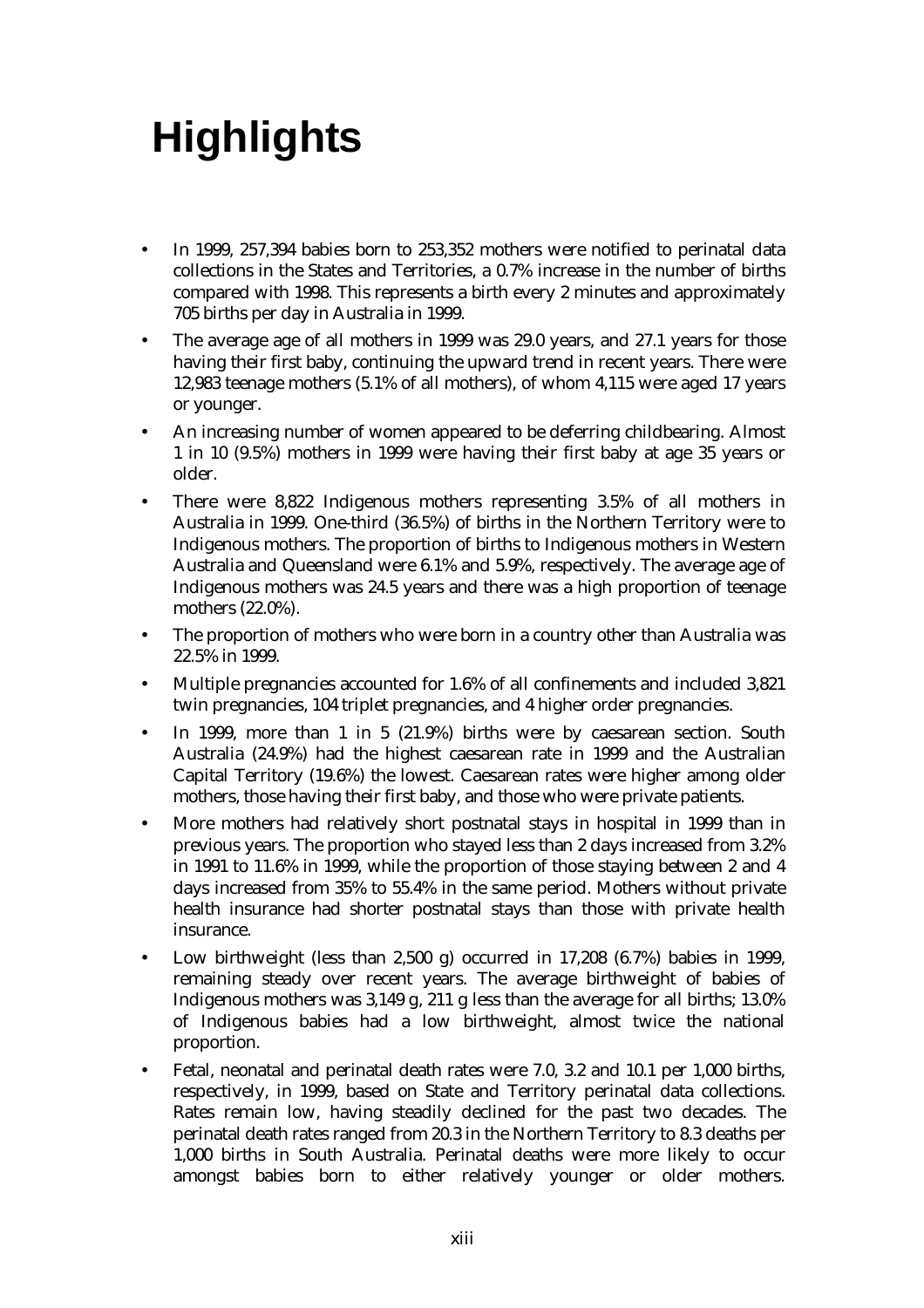## **1 Introduction**

This report has been prepared by the Australian Institute of Health and Welfare's National Perinatal Statistics Unit in conjunction with the State and Territory Health Departments. The 1999 national data on births are based upon notifications to the perinatal data collection in each State and Territory.

The major purposes of these perinatal collections are to:

- describe for all births the demographic and pregnancy characteristics of mothers, and the characteristics and outcomes of their babies;
- identify risk factors contributing to adverse outcomes of mothers, their pregnancies, and the health status of their babies;
- assist in the planning, implementation and evaluation of health services for pregnant women and their babies;
- enable analysis of national data, and comparison of characteristics and outcomes between States and Territories;
- analyse perinatal and infant deaths and other outcomes, by linking perinatal data to other relevant data;
- monitor specific outcomes such as congenital malformations;
- conduct epidemiological studies of health problems among pregnant women and babies.

The report also contains national data on trends in perinatal deaths.

#### **1.1 Data sources**

The perinatal collections are based on a national perinatal minimum data set which has been revised on several occasions since it was first introduced in 1979. Each State and Territory has a perinatal data collection in which midwives and other staff, using information obtained from mothers and from hospital or other records, complete notification forms for each birth. The information collected includes characteristics of the mother; previous pregnancies; the current pregnancy; labour, delivery and the puerperium; and the baby's birth status (live birth or stillbirth), sex, birthweight, Apgar scores and outcome. Data processing, analysis, and publication of reports are undertaken by each State and Territory health authority. In Tasmania, the Department of Obstetrics and Gynaecology at the University of Tasmania has run the perinatal collection since 1974 and a revised perinatal collection started there in 1995. Each State and Territory provided data in an electronic format to the Australian Institute of Health and Welfare (AIHW) National Perinatal Statistics Unit at the University of New South Wales.

Due to data editing and subsequent updates of State and Territory databases, the figures in this report may differ slightly from those in reports published by the States and Territories.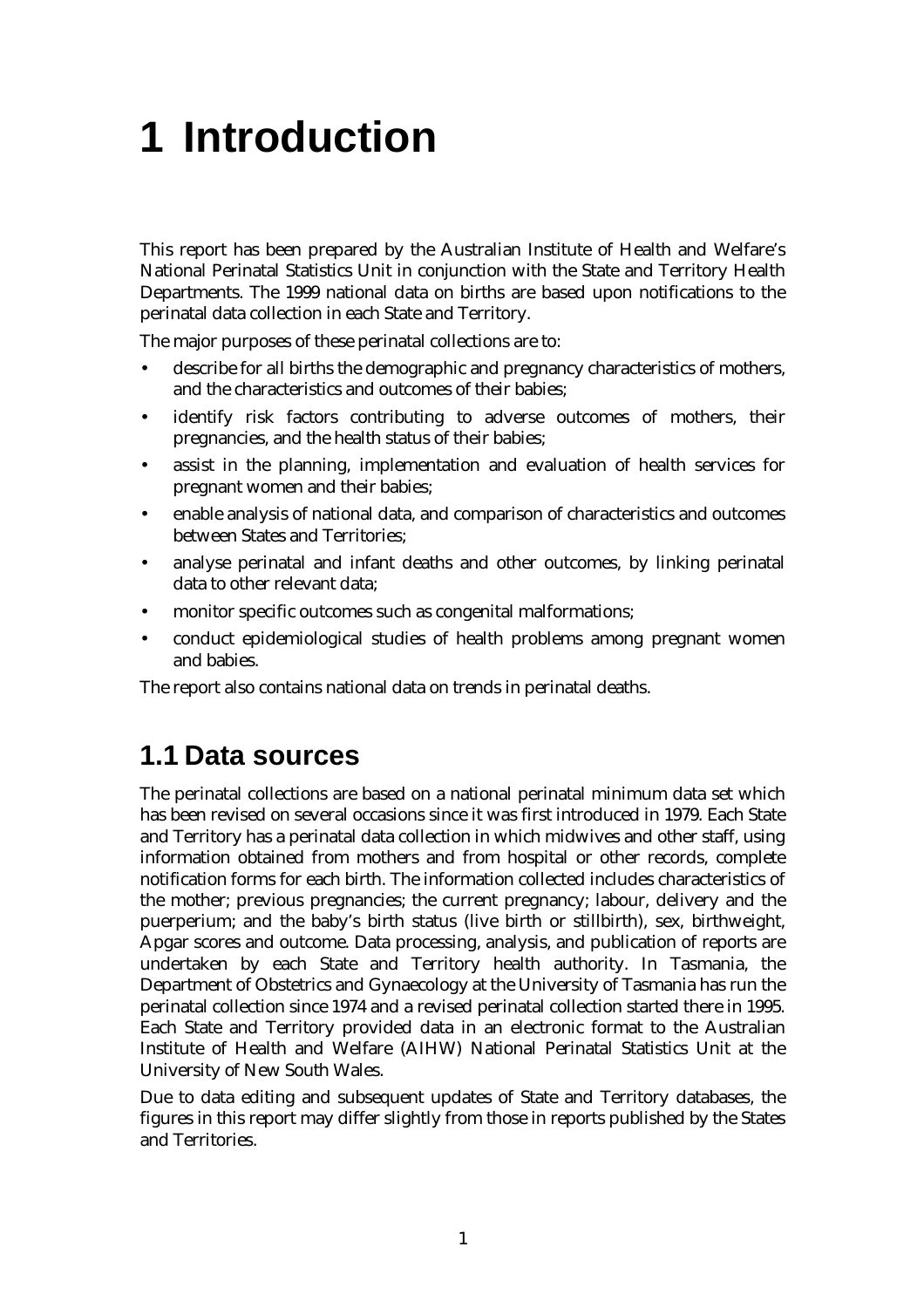The Australian Bureau of Statistics (ABS) compiles statistics and publishes reports on registrations of live births and perinatal deaths from data made available by the Registrar of Births, Deaths and Marriages in each State and Territory. These datasets contain less clinical information than the perinatal collections as they are more an administrative dataset adapted to include some clinical data. The ABS now reports the perinatal deaths of babies of at least 400 g birthweight, or 20 weeks gestation where birthweight is unknown. These inclusion criteria differ from the World Health Organization (WHO) definition of 500 g, or 22 weeks gestation where birthweight is unknown, as reported previously. Data obtained from ABS and its published reports were used to analyse trends and variations in perinatal deaths using the lower criteria of 400 g birthweight or 20 weeks gestation where birthweight is unknown, in the period from 1973 to 1999.

#### **1.2 Tasmanian perinatal data collection**

The Tasmanian perinatal collection data for 1999 were not available for this report. The NPSU Management Advisory Committee, in consultation with the Tasmanian Department of Health and Human Services, decided to proceed with the inclusion of the 1998 Tasmanian data as a proxy for the unavailable 1999 data in the Australia's Mothers and Babies 1999 report. It is envisaged that data will be available from Tasmania for 1999 for inclusion in the Australian Mothers and Babies 2000 report.

#### **1.3 Perinatal minimum data set and definitions**

The national perinatal minimum data set has data items on demographic characteristics of the mother; previous pregnancies; the current pregnancy; labour, delivery and the puerperium; and the baby, including birth status, sex, birthweight, Apgar scores, resuscitation, neonatal morbidity, and congenital malformations. The National Perinatal Data Development Committee, which replaced the National Perinatal Data Advisory Committee in 1998, recommends definitions for perinatal data items to the National Health Data Committee and the National Health Information Management Group. Current definitions are included in the National Health Data Dictionary version 10.0 (AIHW 2001).

#### **1.4 Criteria**

Tabulated data in this report are based on births that occurred in each State and Territory in 1999 except for Tasmania where 1998 data has been used as a proxy for the 1999 data. Because of differences in data items, and varying practices for coding the mother's place of residence if she lived in a State or Territory other than that in which the birth occurred, it is presently not possible to analyse the perinatal data according to region of residence. Notification forms are completed for all births of at least 400 g birthweight or 20 weeks or more gestation.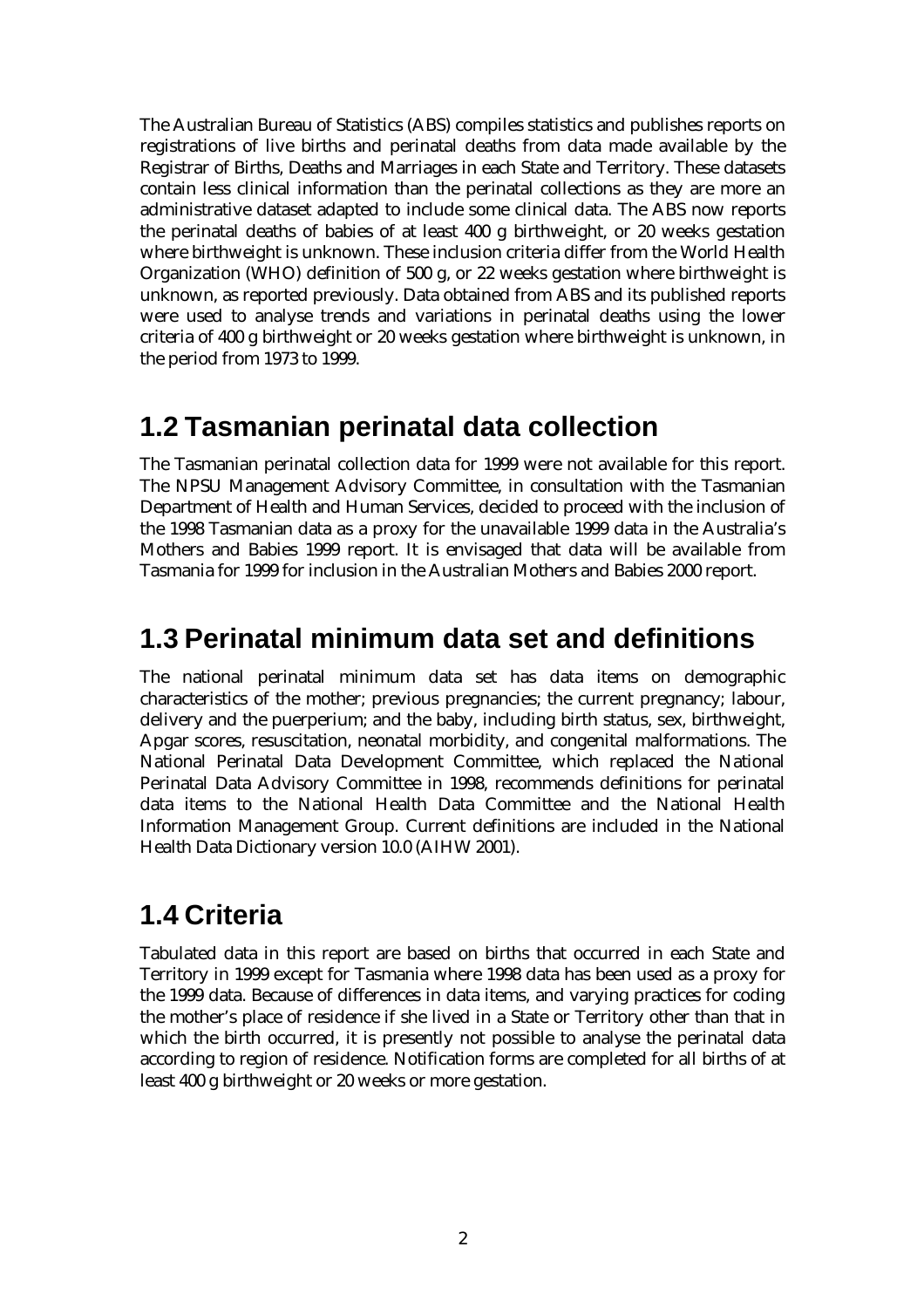## **1.5 Data quality**

Each State and Territory perinatal data group routinely request further information on missing or doubtful data items from hospitals and homebirth practitioners. Edit checks, and summaries of data provided in reports to individual hospitals, enable additional review of data quality. Most States and Territories have also conducted validation studies of the accuracy of their data.

The main limitations of the perinatal collections are for data items on maternal medical conditions, obstetric complications, and neonatal morbidity. In some instances, clinical diagnoses may be recorded without reference to specific definitions. States and Territories also have different practices in collecting these clinical diagnoses, either by recording each specified diagnosis or by including checklists of the more common diagnoses.

#### **1.6 Scope of report**

Until all State and Territory perinatal collections are linked to registrations of perinatal deaths, these collections cannot provide national data on perinatal mortality. Annual reports based on registrations of perinatal deaths are published by the Australian Bureau of Statistics. These data have been used to examine trends in perinatal mortality (Tables A55–A70). Cause of perinatal death data for selected States using a modified Whitfield classification system are also presented (Table A77).

Notifications of congenital malformations from the perinatal collections are supplemented by other information from perinatal death certificates, autopsy reports, cytogenetic laboratories, children's hospitals and notifications of induced abortions. Separate reports on congenital malformations are published by the AIHW National Perinatal Statistics Unit.

### **1.7 State and Territory perinatal reports**

Reports based on each State or Territory perinatal collection are published by State and Territory health authorities and by the Department of Obstetrics and Gynaecology of the University of Tasmania. For the 1999 data, reports have been published by New South Wales (Public Health Division 2000), South Australia (Chan et al. 2000), Victoria (Riley and Halliday 2001) and Western Australia (Gee & O'Neill 2001). The most recent reports for the Northern Territory, Australian Capital Territory and Queensland incorporated 1998 data (Gladigau et al. 2000; Bourne 2001; and Queensland Health 2000, respectively).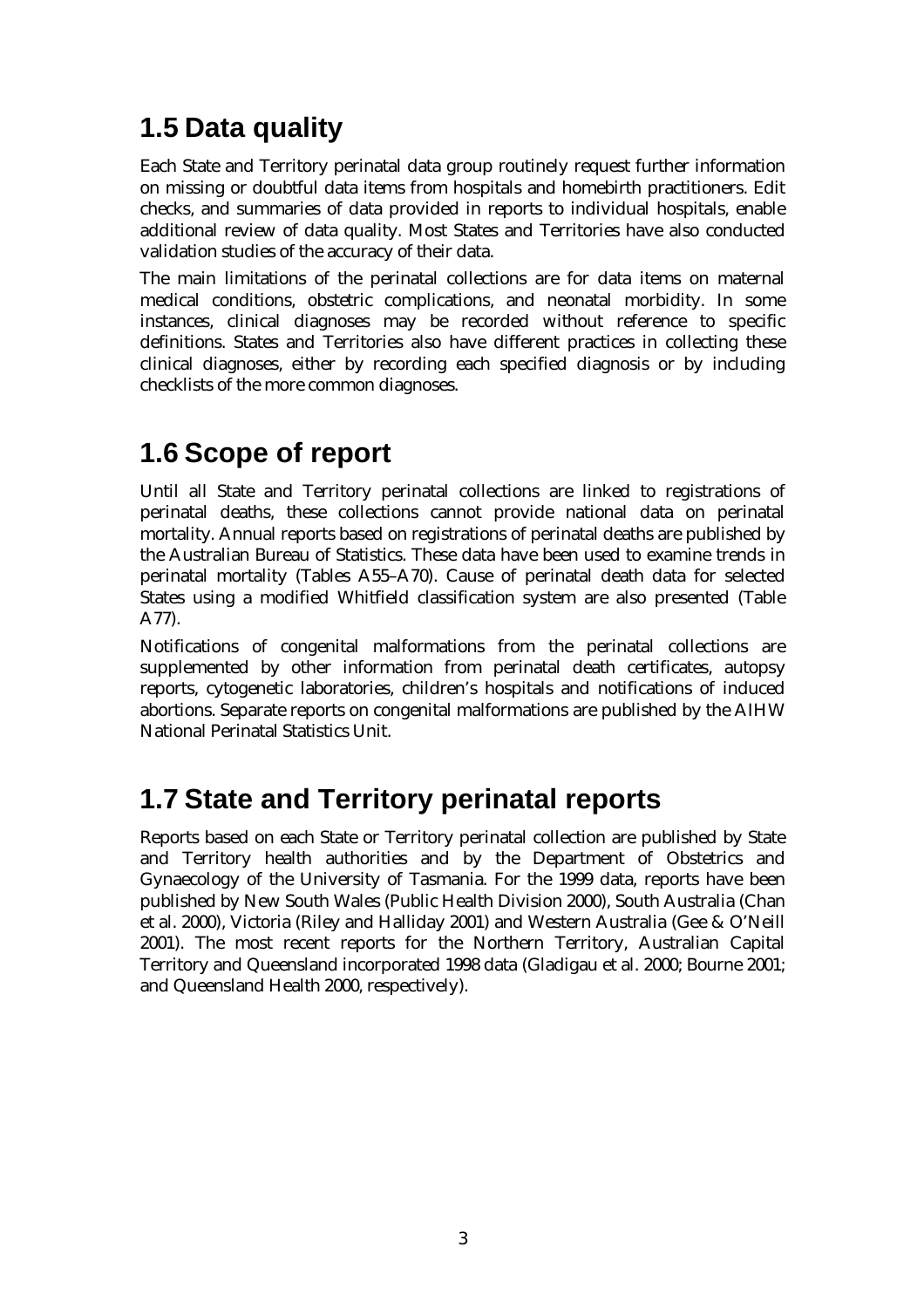## **2 Mothers**

#### **2.1 Introductory notes**

This chapter provides data on demographic and pregnancy characteristics of mothers and some characteristics and outcomes of their babies. The number of babies slightly exceeds the number of mothers because of multiple pregnancies and births. The term 'confinements' has been used in the headings of tables and figures to indicate maternal characteristics, whereas 'births' refer to babies.

Each State and Territory has developed its own forms for collecting perinatal data, often to maintain compatibility with its other data collections. While the perinatal collections are based on a national minimum data set, there may be differences in the options recorded for individual data items. The data in this report relate to the State or Territory of occurrence of births rather than to the area of usual residence of the mother.

#### **2.2 Confinements and births**

There were 253,352 confinements notified to State and Territory perinatal data collections in Australia in 1999, resulting in a total of 257,394 live births and fetal deaths (Table A1). Although birth rates in the States and Territories differ, the distribution of births generally reflects that of the population and of women in the reproductive age group (Figure 1).

To evaluate the completeness of notifications of births in the perinatal collections, these births can be compared with birth registrations published by the Australian Bureau of Statistics in Births, Australia 1999 (ABS 2000). In the registration system, 248,870 live births were registered in Australia in 1999 (ABS 2000), 6,735 fewer than the 255,605 live births notified to the perinatal collections. As the States and Territories sometimes differ in the conventions used for coding the residence of mothers living interstate, it is not readily possible to compare the numbers in the two data systems by State and Territory. These differences in the national figures on live births are due to significant delays in the registration of some live births and in cases where live births are not registered. It is also likely that some home births are not notified to the perinatal collections but are still registered by the parents.

Some States are already linking notifications from the perinatal collections to registrations of births and perinatal deaths. Once this is achieved in all States and Territories, with the assistance of Registrars and the Australian Bureau of Statistics, it will be possible to explain the discrepancies between the two perinatal data systems and to implement measures for ensuring complete notification and registration of births and perinatal deaths.

Linking data in the perinatal collections to birth registrations also has the advantage of enabling analysis of associations between paternal characteristics, various maternal characteristics and risk factors, and pregnancy outcome. Except for paternal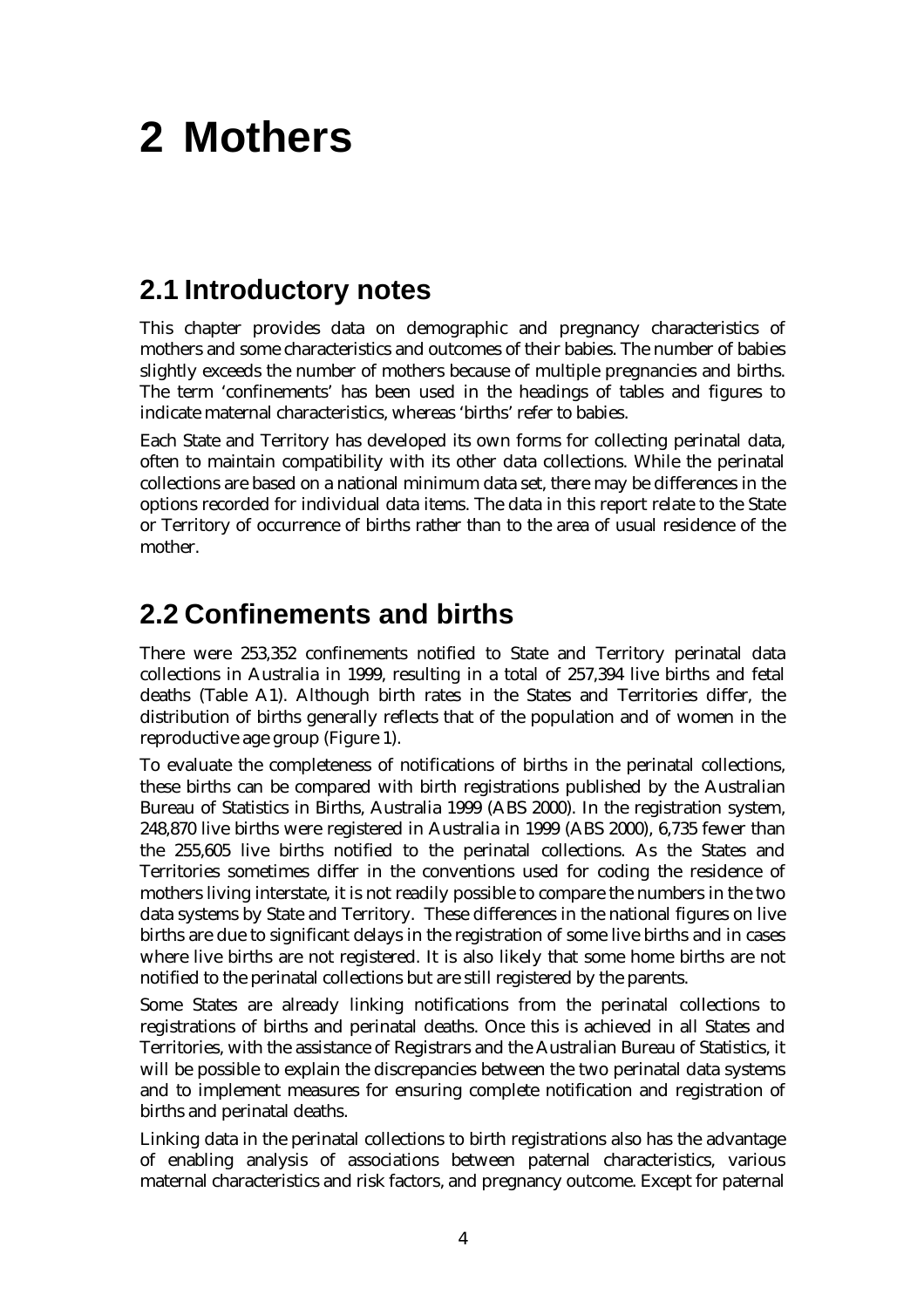occupation recorded in South Australia, there are no paternal data in the 1999 perinatal collections. Birth registrations include information on paternal age, Indigenous status, country of birth and occupation, so enhanced analysis would be possible by linking the two data systems.



### **2.3 Place of birth**

Most births in Australia occur in hospitals, either in conventional labour-ward settings or in hospital birth centres. In 1999, nearly all States and Territories designated birth centres separately on notification forms. There were 5,293 confinements in birth centres in 1999 (Table A2), almost 15% higher than the 4,631 reported in 1998. In 1999, confinements in birth centres accounted for 2.1% of all confinements in the States and Territories. Planned home births, and births occurring unexpectedly before arrival in hospital for planned hospital births, are the other two groups and have relatively small numbers. In the Northern Territory, the 78 'other' confinements were mainly births in bush clinics.

Planned home births are under-ascertained in some State and Territory perinatal collections. In 1999, 842 planned home births, representing 0.3% of all confinements, were notified nationally (Table A2), increasing from 657 in 1998. Births occurring unexpectedly before the mother's arrival in hospital for a planned hospital birth decreased from 1,016 in 1998 to 880 in 1999.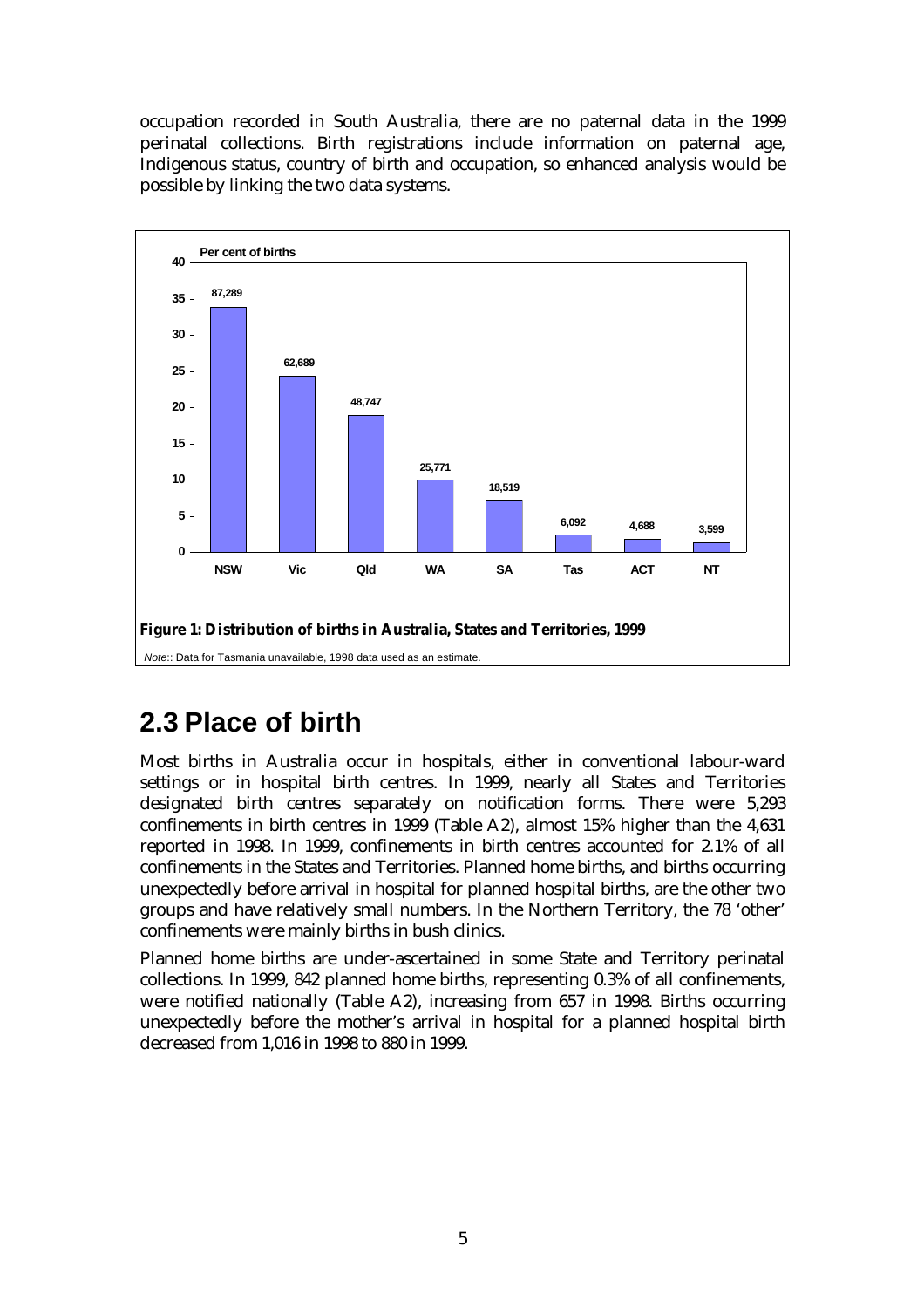### **2.4 Size of maternity unit**

The size of maternity units, based on the annual number of confinements, varied from those with just a few births each year to those with more than 2,000 births. The actual number of maternity units in a region depends on its geographical location, the population of the region, and policies regarding maternity services. In 1999 approximately half (45.6%) of the maternity units in Australia had less than 100 confinements (Table A3). More than one-third (39.0%) had between 101 and 1,000 confinements, and 15.4% had more than 1,000 confinements. Although most maternity units are relatively small in size, the majority of hospital confinements (66.1%) occurred in the larger maternity units that had more than 1,000 confinements annually (Table A4). Over one-third (36.8%) of hospital confinements were in units with more than 2,000 confinements annually.

### **2.5 Maternal age**

The average age of women giving birth in Australia has increased gradually in recent years. The average age in 1999 was 29.0 years, continuing the rise from 27.9 years in 1991. Maternal age is an important risk factor for perinatal outcome. Adverse outcomes are more likely to occur in younger and older mothers. Mothers in Victoria and the Australian Capital Territory were slightly older, and those in the Northern Territory slightly younger, than the national average. The average age of mothers having their first baby in 1999 was 27.1 years compared with 25.8 in 1991. The proportion of teenage mothers (5.1%) in 1999 was unchanged compared with 1998. The proportion of mothers aged 20 to 24 years has fallen from 20.2% in 1991 to 16.1% in 1999, but older mothers aged 35 years and over have continued to increase from 10.6% in 1991 to 16.4% in 1999 (Figure 2).

The actual number of teenage confinements declined from 13,373 in 1996 to 12,983 in 1999. The proportion of teenage confinements was 5.1% nationally and ranged from a low of 3.3% in Victoria to 14.4% in the Northern Territory (Table A5, Figure 3). There were relatively more younger teenage mothers in the Northern Territory.

The national age-specific birth rate for teenagers declined from a peak of 55.5 per 1,000 females in 1971 to a low of 18.1 per 1,000 females in 1999 (ABS 1999). Birth rates in teenagers varied considerably in 1999 from a low of 10.8 per 1,000 females in Victoria to a high of 67.6 per 1,000 in the Northern Territory.

The trend of decreasing age-specific birth rates of women aged 20 to 29 years continued in 1999, whereas the rates for women over 30 years increased slightly (ABS 1999).

The age-specific birth rate understates pregnancy as it does not include information on induced abortions. Currently, only South Australia, Western Australia and the Northern Territory collect population-based data on induced abortions. In South Australia, in 1999, there were 5,660 induced abortions reported, with an abortion rate of 17.8 per 1,000 women aged 15–44 years. The associated pregnancy rate was 76.0 per 1,000 women and almost one in four (23.4%) pregnancies resulted in abortions. More than half (54.4%) of all teenage pregnancies were terminated (Chan et al. 1999).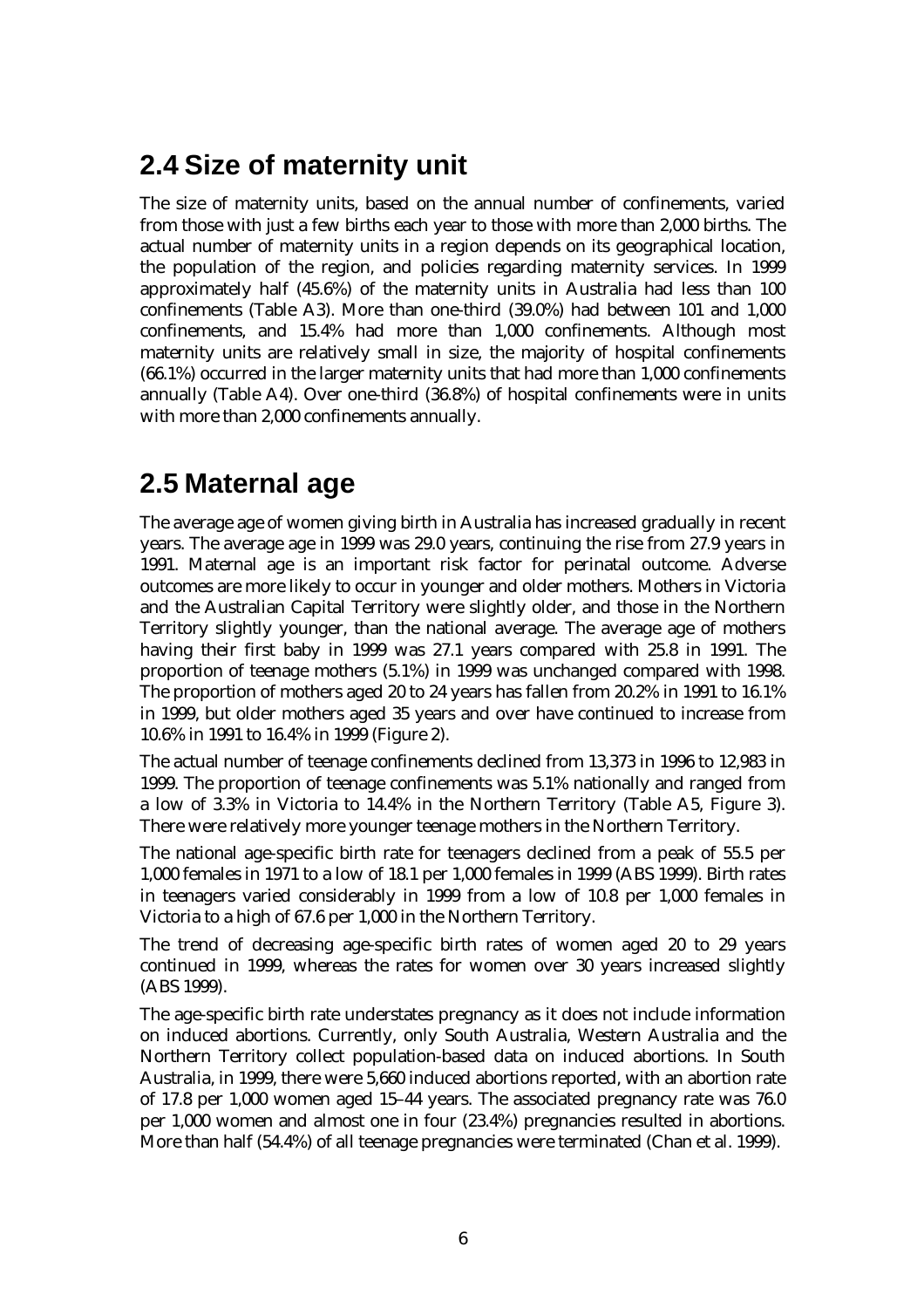

*Note*: Data for Tasmania unavailable, 1998 data used as an estimate.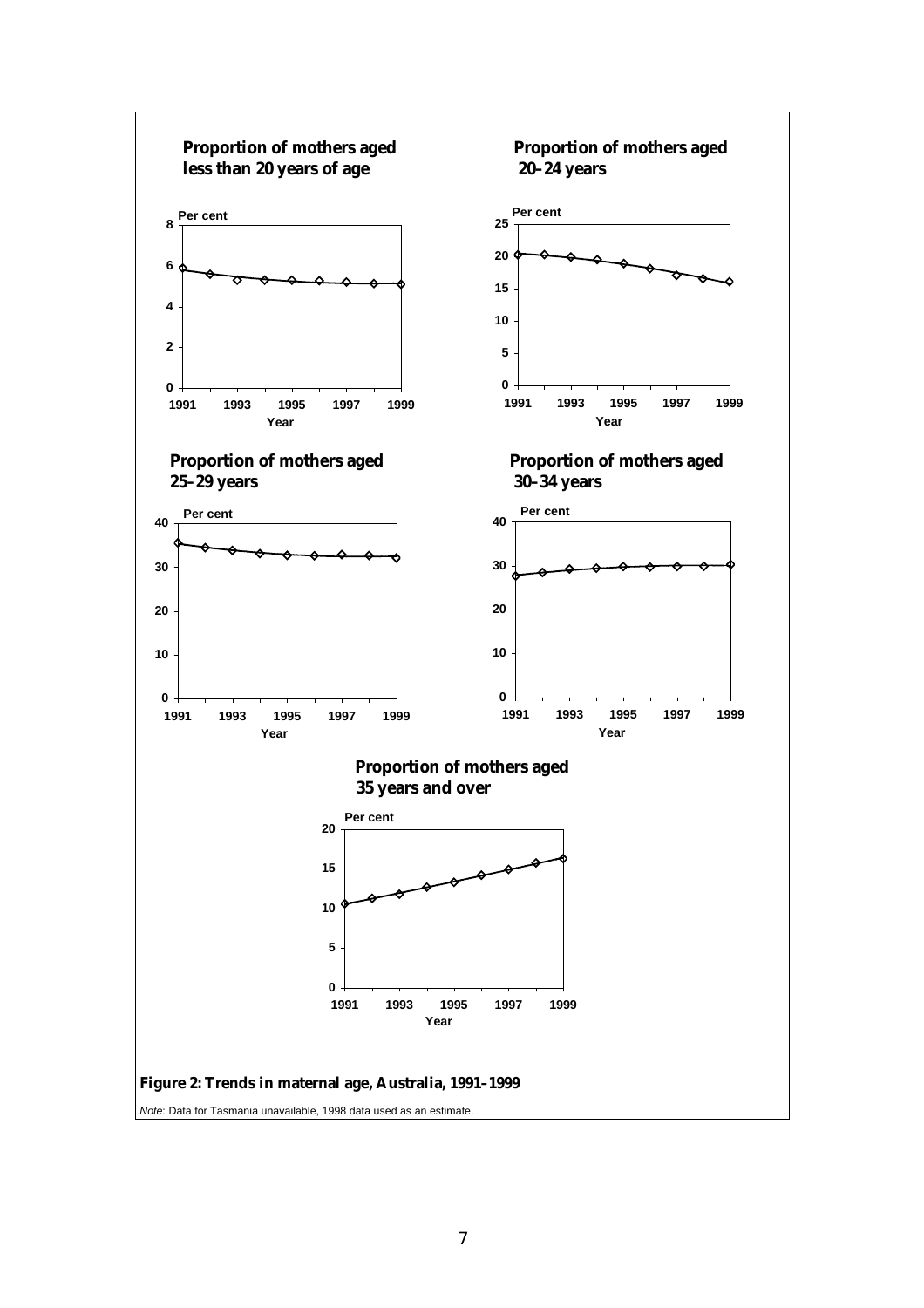

### **2.6 Maternal parity**

Parity is the number of previous pregnancies that resulted in live births or stillbirths. In 1999, 40.8% of mothers were having their first baby and another 33.9% already had one child (Table A6, Figure 4).



*Note*: Data for Tasmania unavailable, 1998 data used as an estimate.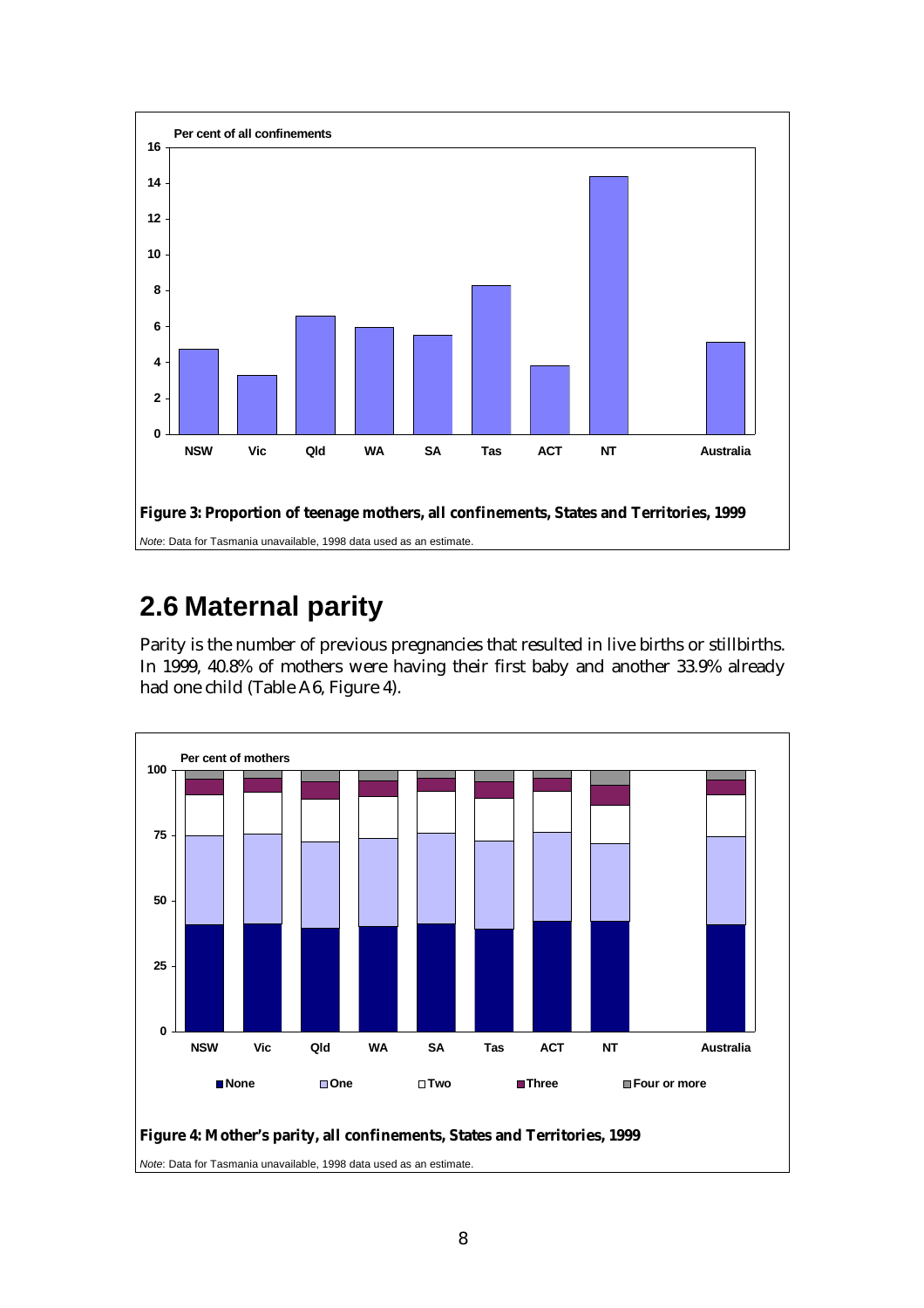One in six mothers (15.9%) had given birth twice previously and 9.4% had three or more children. The proportion of mothers who had given birth at least twice previously increased with maternal age from 2.3% for teenagers to 49.3% for mothers aged 40 years and over (Table A7).

As indicated in Section 2.5, the average age at which women are having their first baby is gradually increasing. Nevertheless, the majority (66.7%) of these women are aged less than 30 years (Table A7). The proportion of first-time mothers aged 35 years or older is also increasing, with almost 1 in 10 (9.5%) of all primiparous women in this age group.

#### **2.7 Marital status**

Married women or those in de facto relationships accounted for 87.1% of all mothers in Australia in 1999 (excluding New South Wales). More than 1 in 10 (11.5%) of all mothers were single and another 1.4% were widowed, divorced, or separated (Table A8). Data on marital status for New South Wales was excluded at the request of NSW Health due to large fluctuations in numbers for mothers, thought to be due to changes in the method and timing of collection.

### **2.8 Indigenous status**

The National Health Data Dictionary (AIHW 2001) defines Indigenous status as:

An Aboriginal or Torres Strait Islander is a person of Aboriginal or Torres Strait Islander descent who identifies as an Aboriginal or Torres Strait Islander and is accepted as such by the community with which he or she lives.

All States and Territories have a specific data item for Indigenous status on their perinatal form. These separately identify Indigenous mothers as those of Aboriginal or Torres Strait Islander descent. No information is collected about the paternal or baby's Indigenous status. There has been ongoing validation work on the ascertainment of Indigenous mothers and their babies by the perinatal data collections (Day et al. 1999). The term 'Indigenous' is used in this report to refer to mothers and babies of mothers of Aboriginal or Torres Strait Islander descent.

In 1999, 8,822 Indigenous women gave birth in Australia representing 3.5% of all confinements (Table A10). Indigenous mothers accounted for a much greater proportion of all confinements in the Northern Territory (36.5%) than elsewhere in Australia (Figure 5). There were also significant proportions of confinements to Indigenous women in Western Australia (6.1%) and Queensland (5.9%). Because of their larger populations, there were actually more confinements of Indigenous mothers in Queensland (2,849), New South Wales (2,059) and Western Australia (1,545) than in the Northern Territory (1,295).

Indigenous mothers are more likely to have their babies at a younger age, and to have more babies, than other mothers (Tables A11, A12). In 1999, the average age of an Indigenous mother at confinement was 24.5 years compared with 29.0 years for all mothers at confinement. More than one in five (22.0%) Indigenous mothers were teenagers. The proportion of teenagers among Indigenous mothers was higher in the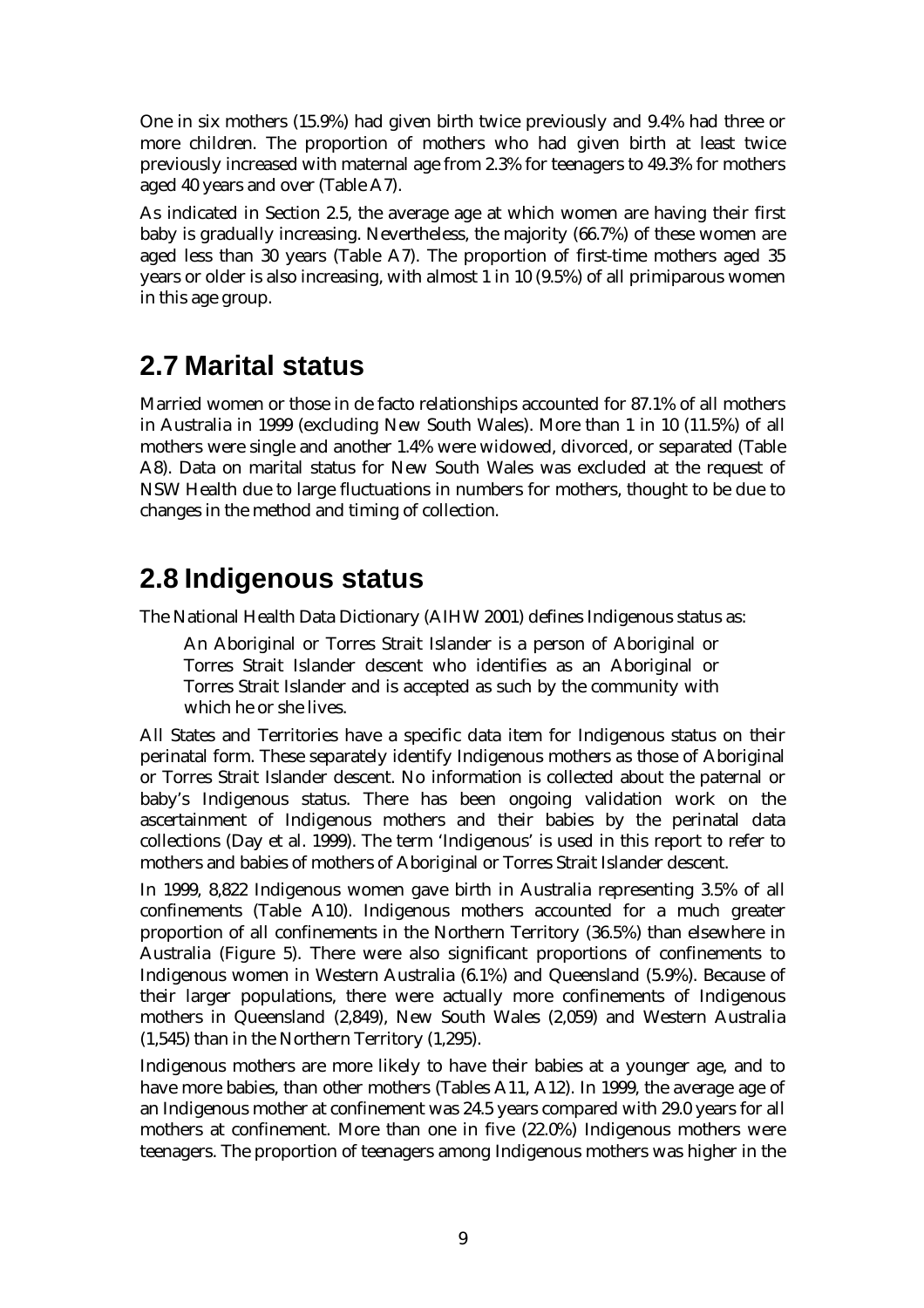

Northern Territory (29.3%) than in the other States and the Australian Capital Territory.

### **2.9 Maternal country of birth**

The country of birth of the mother may be an important risk factor for outcomes such as low birthweight and perinatal mortality. In 1999, the States and Territories used the four-digit ABS country of birth classification (ABS 1998).

A high proportion (22.5%) of women giving birth in Australia in 1999 were born in countries other than Australia (Figure 6). Because of the large number of countries, generally only those countries with more than 1,000 confinements are reported separately (Table A13). Mothers born in the United Kingdom comprised 3.8% of all confinements and accounted for relatively higher proportions of all mothers in Western Australia (9.4%) and South Australia (5.4%). New Zealand-born mothers comprised 2.5% of all confinements. The proportion of mothers who were born in Asia has increased considerably in the last decade, reflecting recent trends in migration to Australia. In 1999, 7.8% of mothers had been born in Asia, compared with 5.2% in 1991.

Mothers born in countries where English is not the first language are more likely to reside in the more populous States, New South Wales and Victoria (Table A13). This pattern is evident for countries such as Lebanon and several Asian countries, particularly Vietnam and China. Teenage confinements were more common among mothers born in New Zealand and the United Kingdom; while births to mothers aged 35 years and over were more common amongst women born in the United Kingdom, New Zealand, China and Vietnam (Table A14). These variations in geographical distribution and maternal age need to be recognised in planning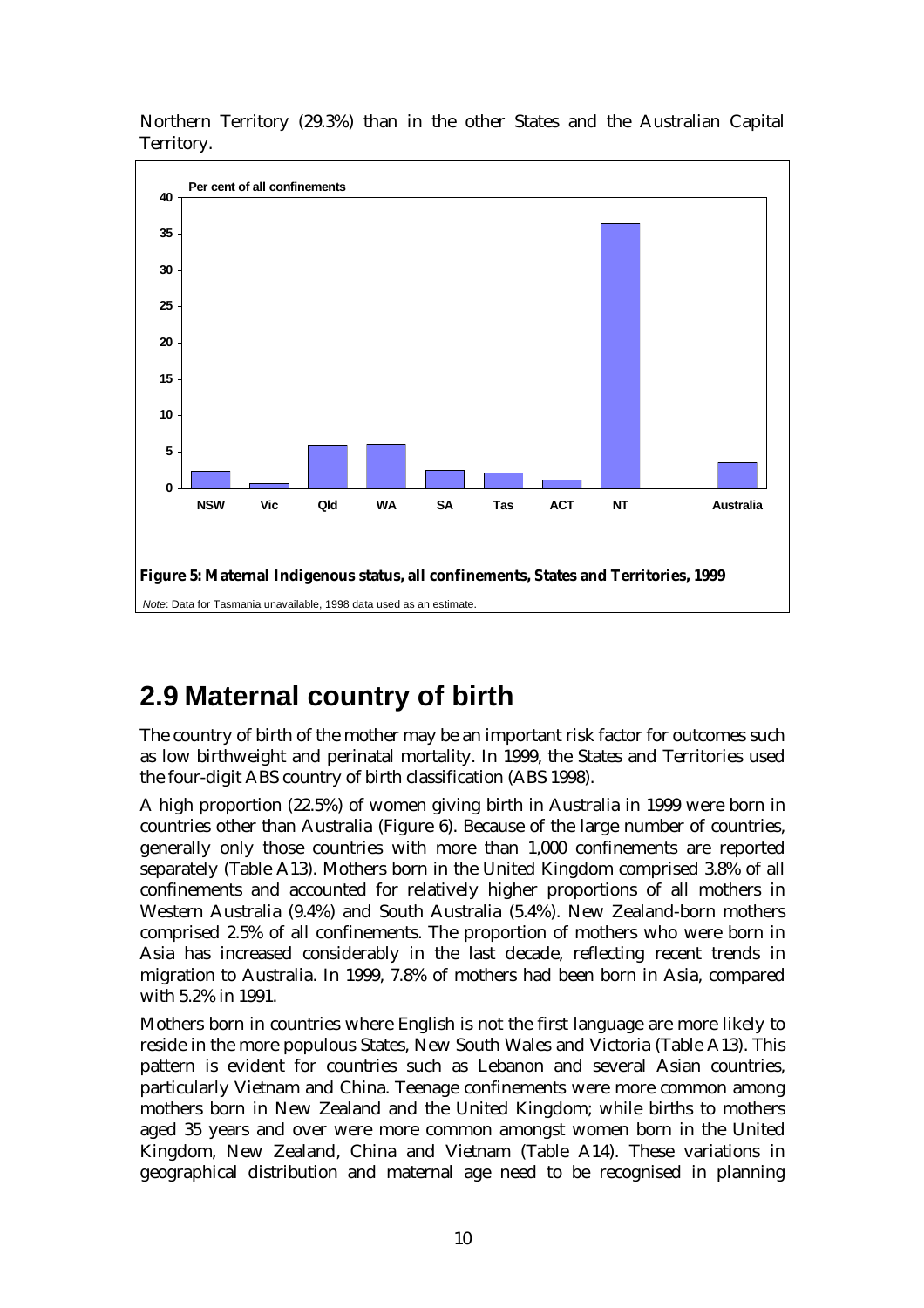culturally acceptable maternity and postnatal community health services, including prenatal diagnosis and interpreter services.

Marital status also varied according to the mother's country of birth. A higher proportion of mothers born in Australia, New Zealand and Vietnam was single than those born in most other countries (Table A15, Figure 7).





Data for Tasmania unavailable, 1998 data used as an estimate.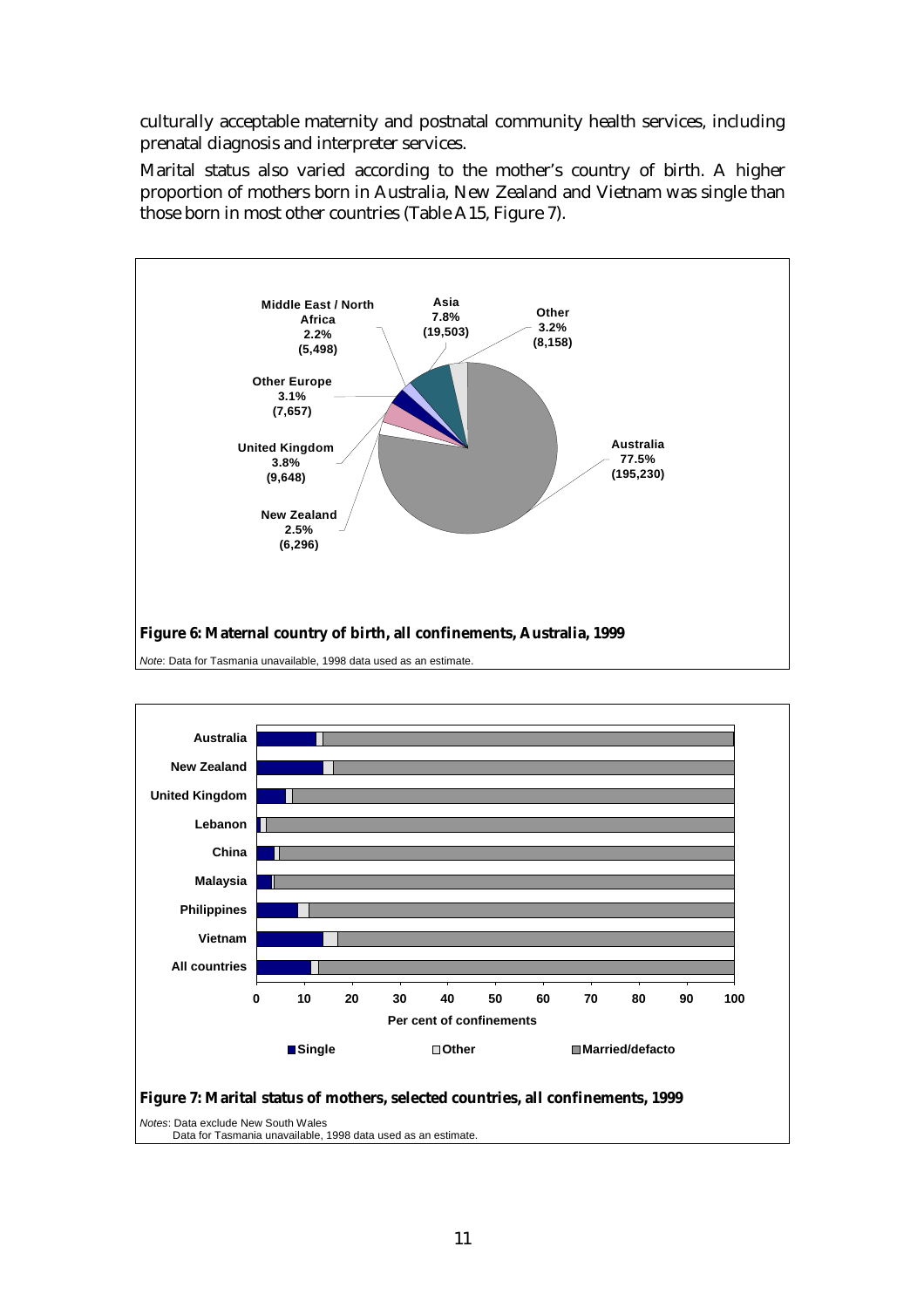### **2.10 Admitted patient election status in hospital**

The proportion of the Australian population with private health insurance declined from about 50.2% in 1984 to 32.7% in March 2000 (AIHW 2000). Patients admitted to hospitals may elect to be public or private; and is usually determined by whether or not they have private health insurance. The Northern Territory did not report information on admitted patient election status in hospital in their perinatal collections in 1999. The proportion of mothers with private status in hospital in the other States and the Australian Capital Territory decreased from 30.4% in 1998 to 28.6% in 1999 and ranged from 26.9% in Western Australia to 29.1% in Victoria (Table A16).

The mother's hospital status can be used as an indicator of socioeconomic status. Excluding confinements in the Northern Territory, mothers who had private status in hospital (16.0%) were more than twice as likely than those who had public status (6.8%) to have their first baby at 35 years or older, but clearly the proportion in this age group is still relatively small.

### **2.11 Duration of pregnancy**

Accurate population data on gestational age are difficult to obtain. Estimates based on the calculated interval between the first day of the last menstrual period (LMP) and the baby's date of birth may be imprecise for some women because of uncertainty about the date of the LMP, irregular cycles, or delayed ovulation after use of oral contraceptives. Nevertheless, in the majority of pregnancies the gestational age derived from the dates provides an appropriate estimate of the duration of pregnancy.

As most pregnant women have at least one ultrasound examination during pregnancy, this may provide useful information on gestational age if performed in early pregnancy. The different practices for recording and estimating gestational age in the States and Territories are likely to result in variable estimates of the distribution of gestational age. This should be kept in mind when comparing State and Territory data on gestational age.

Preterm birth (less than 37 weeks gestation) occurred in 6.9% of all confinements (Table A17, Figure 8). The average duration of pregnancy in Australia was 39.0 weeks. Mothers gave birth at 20–27 weeks in 0.7% of confinements, at 28–31 weeks in 0.7%, and at 32–36 weeks in 5.5%. There was a higher incidence of preterm birth in the Northern Territory (10.5%) than elsewhere (Figure 9).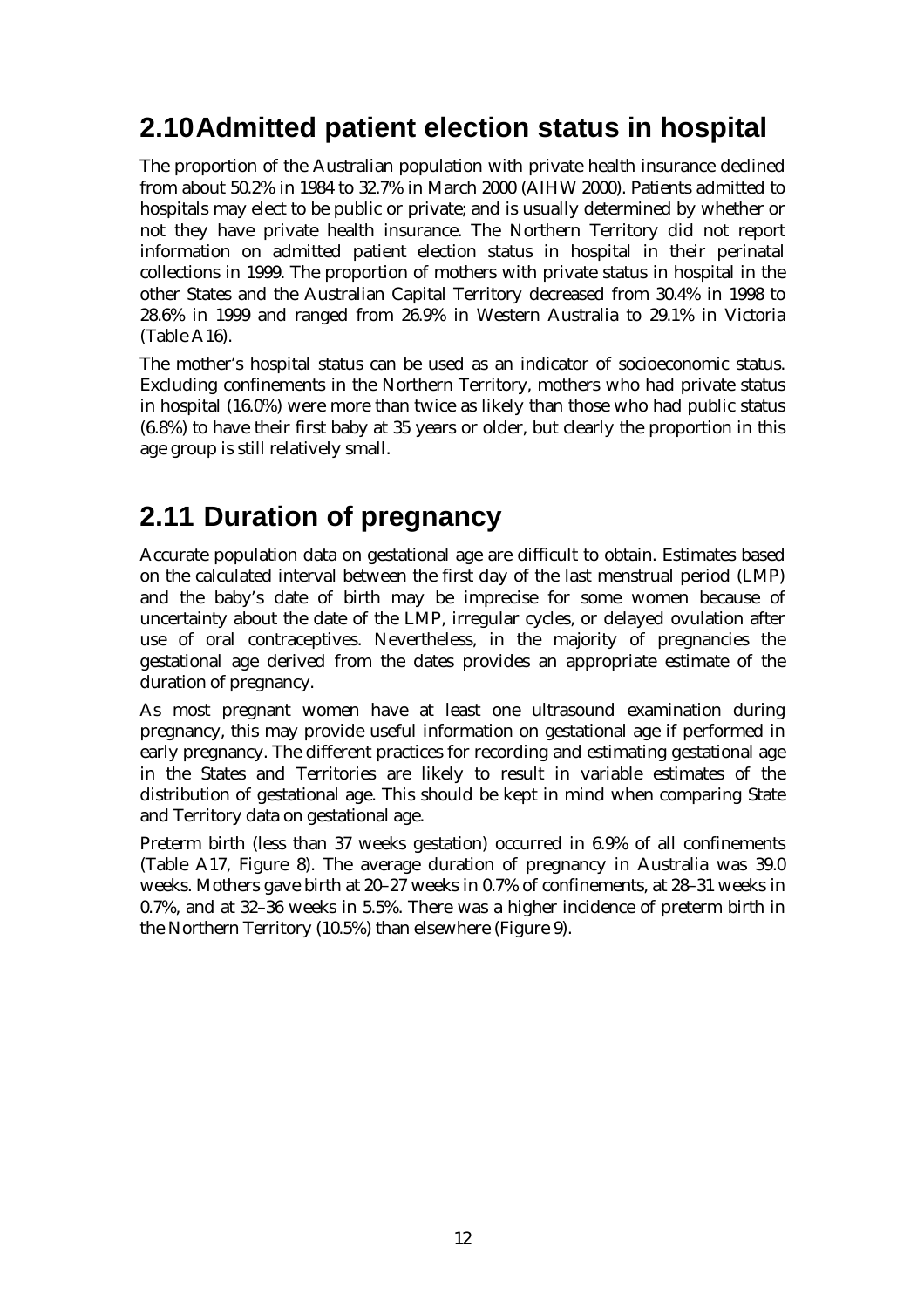



*Note*: Data for Tasmania unavailable, 1998 data used as an estimate.

*Note*: Data for Tasmania unavailable, 1998 data used as an estimate.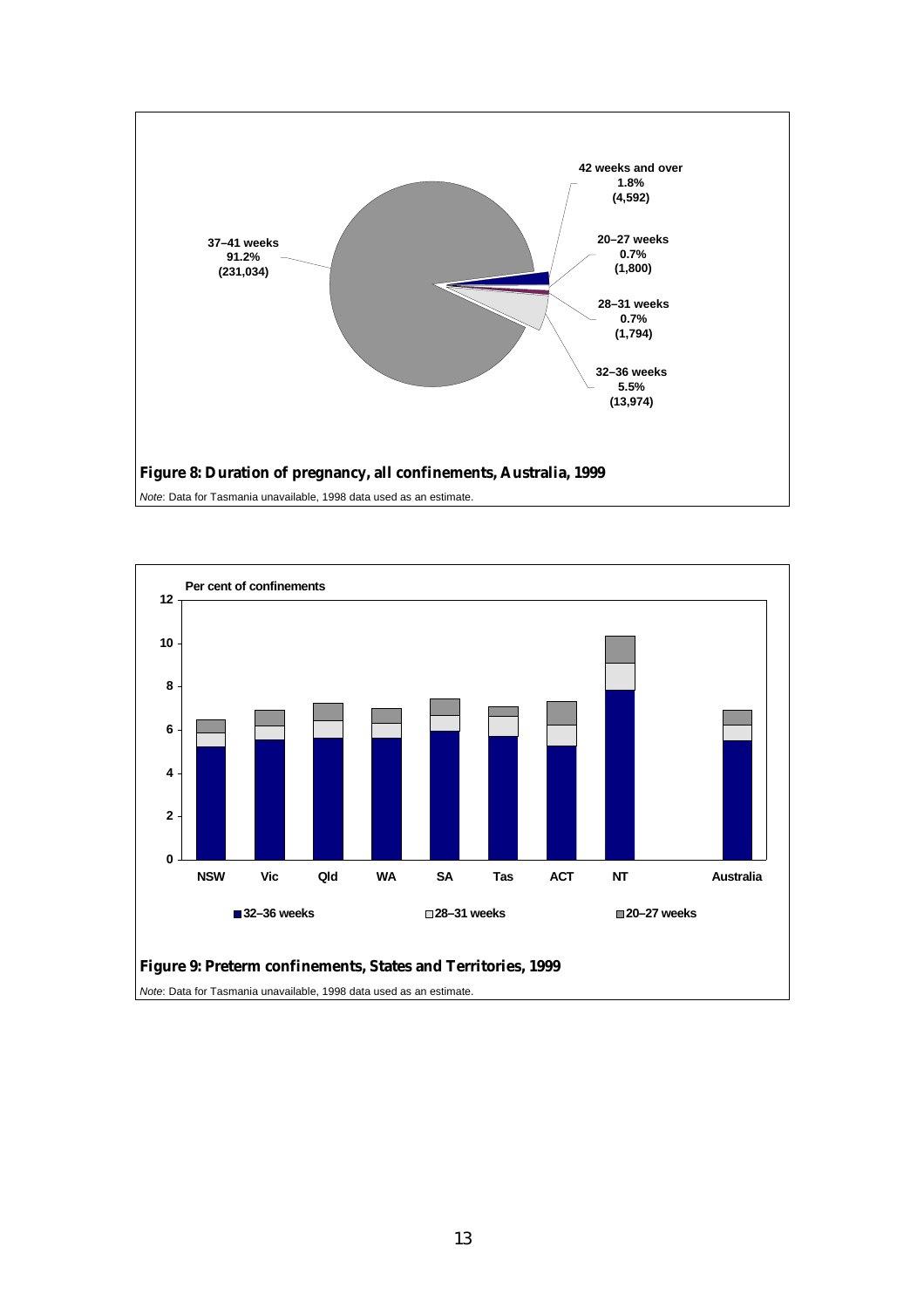Preterm birth varied with maternal age and was more likely among the youngest and oldest mothers than among those aged 20 to 34 years (Table A18, Figure 10).



### **2.12 Multiple pregnancy**

In the perinatal collections, multiple pregnancies are based on the number of fetuses that remain in utero at 20 weeks gestation and are subsequently delivered as separate births. This definition excludes fetuses aborted before 20 completed weeks or fetuses compressed in the placenta at 20 weeks or more. If gestational age is unknown, only fetuses weighing 400 g or more are taken into account in determining whether it is a singleton or multiple pregnancy. As the perinatal collections include both live births and stillbirths, there are slightly more multiple pregnancies in these figures than in the data on registrations of live births published by the Australian Bureau of Statistics.

In 1999, there were 3,929 multiple pregnancies (1.6% of all confinements), consisting of 3,821 twin pregnancies, 104 triplet pregnancies, 3 quadruplet pregnancies and 1 quintuplet pregnancy (Table A19). The twinning rate was 15.1 per 1,000 confinements in 1999 (Figure 11), substantially higher than the low point of 9.0 per 1,000 confinements in 1977 (Doherty & Lancaster 1986). The number of triplet pregnancies increased from 85 in 1994 to 92 in 1995, 97 in 1996 and 104 in 1998. The increasing trend in multiple pregnancies in the last two decades can be attributed to increased use of fertility drugs and assisted conception and the increase in the number of older aged mothers.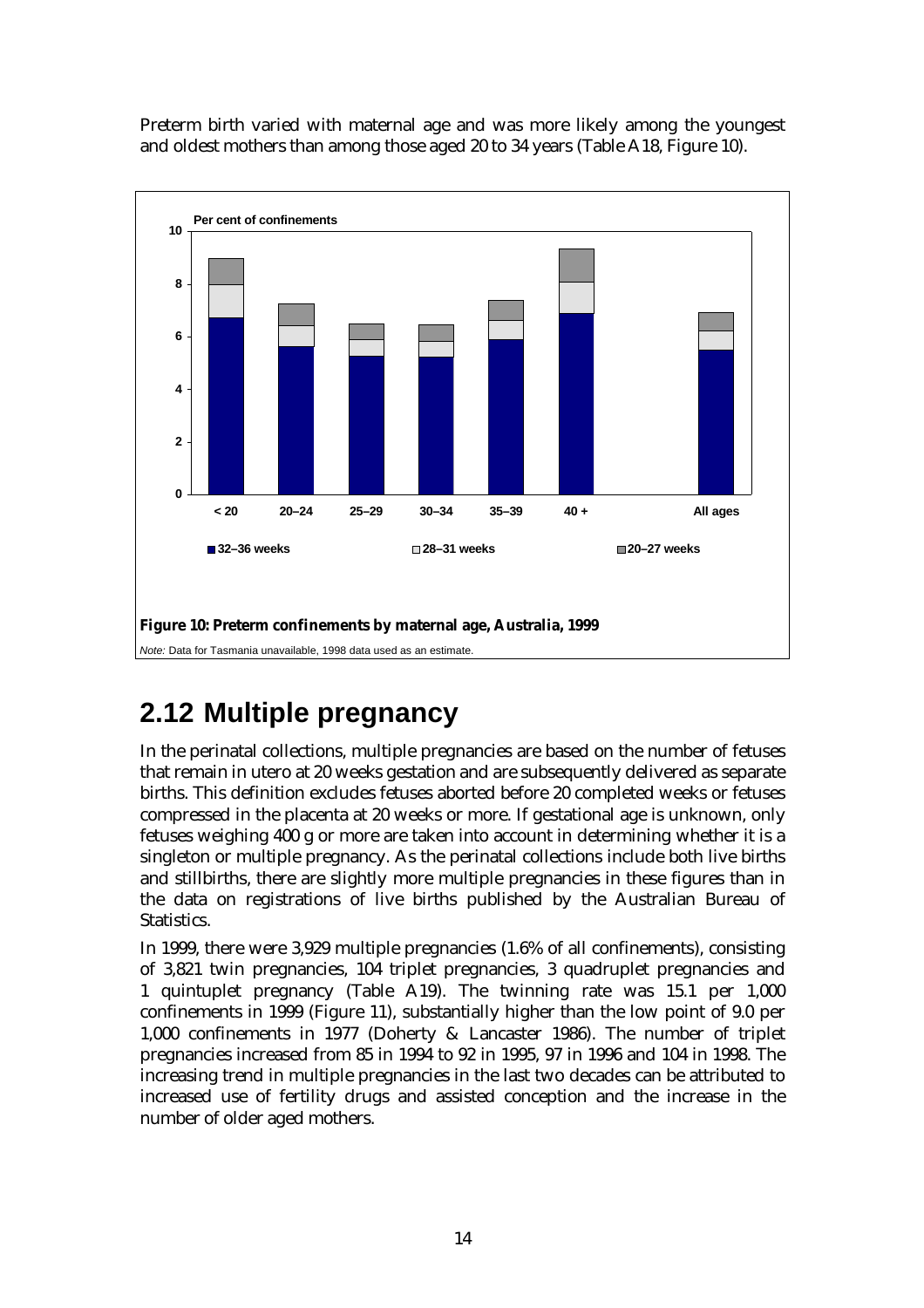

Multiple pregnancy increases with advancing maternal age, peaking in women aged in the 35–39 year age group. In 1999, the highest proportion of twin confinements (2.1%) was among mothers aged 35 to 39 years (Table A20, Figure 12).

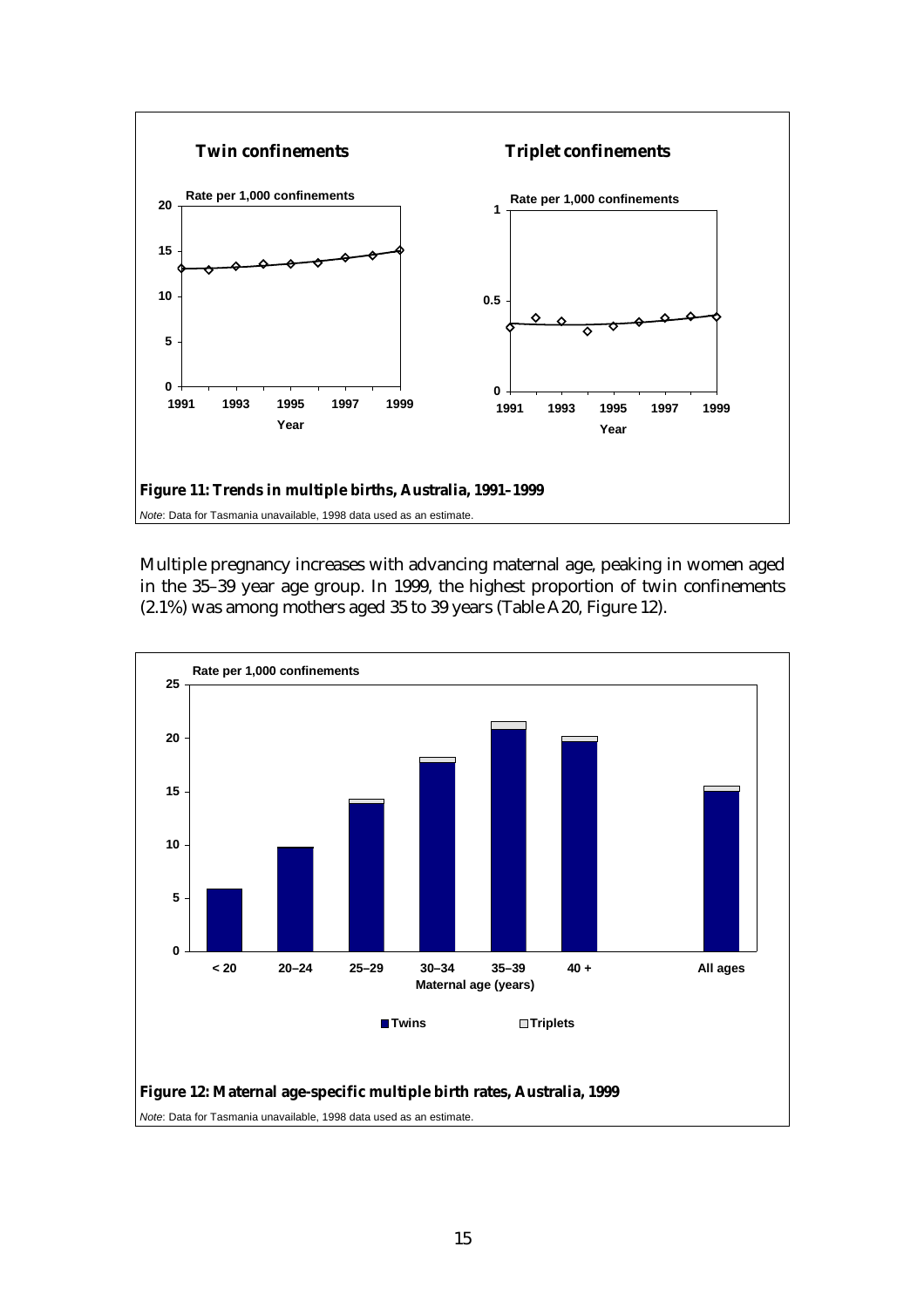### **2.13 Onset of labour**

The onset of labour was spontaneous in 61.9% of all confinements (Table A21, Figure 13); this proportion was highest in the Northern Territory (69.8%) and lowest in Western Australia (55.9%). There was considerable variation in whether labour was augmented ranging from over half (53.5%) in the Northern Territory to 29.0% of all births in Victoria.



Labour was induced in 25.9% of pregnancies and induction was more likely in Western Australia (29.8%) than in the other States and Territories. Combined medical and surgical induction of labour was more likely than either type alone. Most confinements with no labour (12.2%) were elective caesarean sections.

### **2.14 Presentation at birth**

Breech presentation occurred in 4.3% of all confinements. Other presentations were represented by 0.8% of confinements (Table A22). In multiple pregnancies, the presentation and type of delivery of the first-born baby was used to classify each confinement.

### **2.15 Method of birth**

Two-thirds (66.2%) of all confinements were spontaneous vaginal deliveries (Table A23, Figure 14). Forceps delivery occurred in 5.6%, vacuum extraction in 5.5%, and vaginal breech delivery in 0.7%.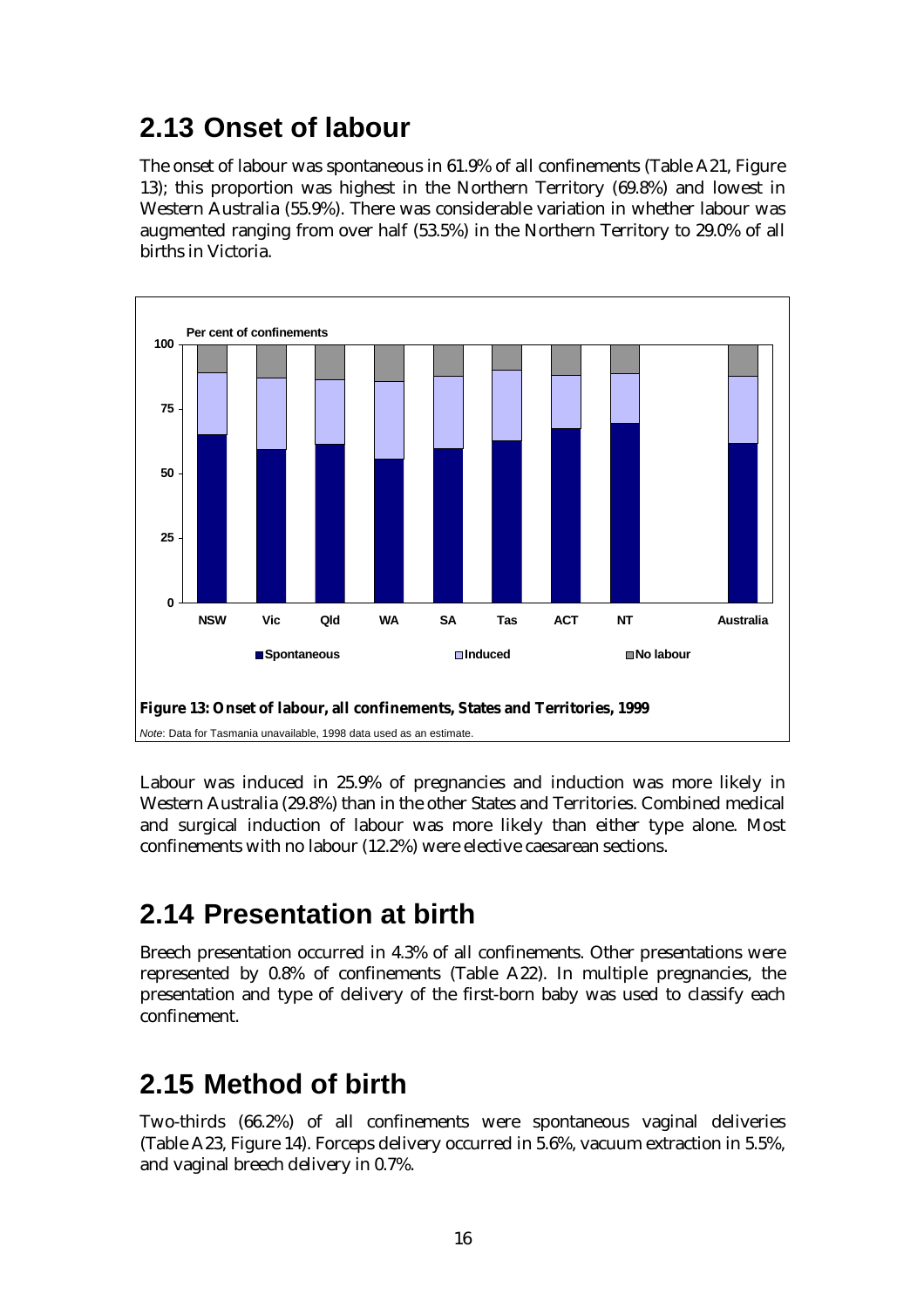

There were 55,550 caesarean sections performed in 1999, accounting for 21.9% of all confinements (Figure 14). The caesarean rate (per cent) continues to show an overall upward trend in recent decades (Lancaster & Pedisich 1993). South Australia (24.9%) had the highest caesarean rate in 1999 and New South Wales (19.7%) and the Australian Capital Territory (19.6%) the lowest (Table A24, Figure 16).



**Australia, 1991–1999**

*Notes:* Data excludes Northern Territory. Data for Tasmania unavailable, 1998 data used as an estimate.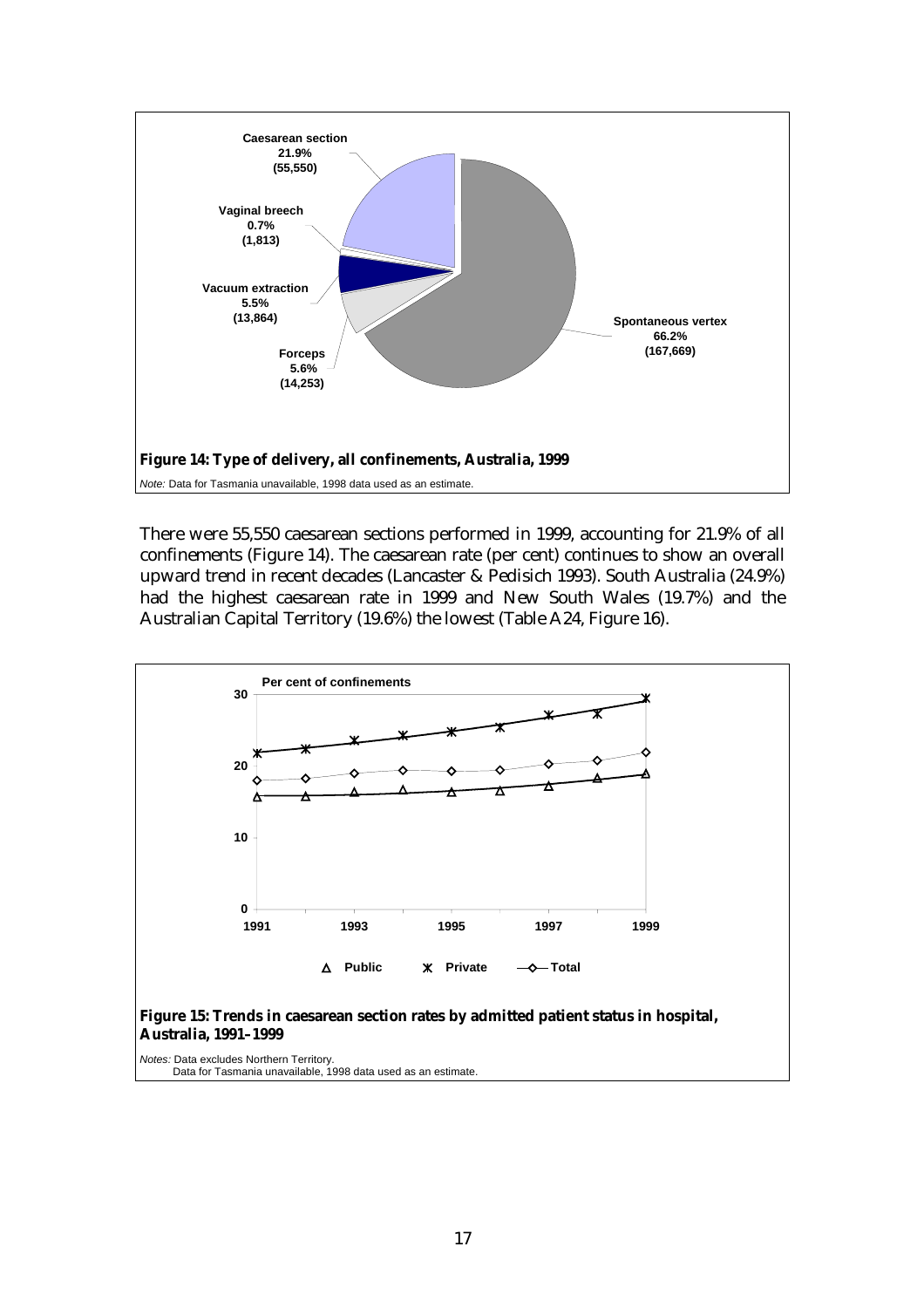

Caesarean rates for each State and Territory were compared in categories of maternal age, status in hospital, parity, singleton and multiple pregnancies, breech presentation in singleton confinements, and birthweight in singleton births (Tables A24, A25, A26, A27 and A28). Excluding the Northern Territory which did not have data on status in hospital, the caesarean rate of 29.5% for women who were private patients in hospital was 55.3% higher than the rate of 19.0% for public patients (Table A24, Figure 17). This difference was partly attributable to a higher proportion of older women among private patients. Approximately one-third of mothers with private status in hospital in Queensland (34.0%), Western Australia (32.6%) and South Australia (32.2%) had their babies by caesarean section.

The caesarean rate of 18.4% for Indigenous mothers was less than that for all mothers (21.9%) (Table 25). For the 7,132 Indigenous mothers who had public and 233 mothers who had private status, the caesarean rates were 17.9% and 30.0%, respectively. These are comparable with the overall rate of 19.0% for public status and 29.5% for private status in hospital among all mothers.

Analysis of national caesarean rates by 5-year maternal age group and public and private status in hospital showed these were associated with higher rates of caesarean section (Tables A26, A27). Caesarean rates were generally higher as maternal age increased. All mothers having their first baby had higher caesarean rates than those who had given birth previously. This may be attributed to lower risk of adverse outcomes in second pregnancies and an increase in the number of women attempting vaginal birth ('trial of labour') following a previous caesarean section (Appleton et al, 2000). Caesarean rates in nearly all maternal age and parity groups for mothers with private status in hospital were higher than for those with public status. Mothers aged 35 to 39 years who had private status in hospital and who were having their first baby had a caesarean rate of 44.3% compared with 34.0% for those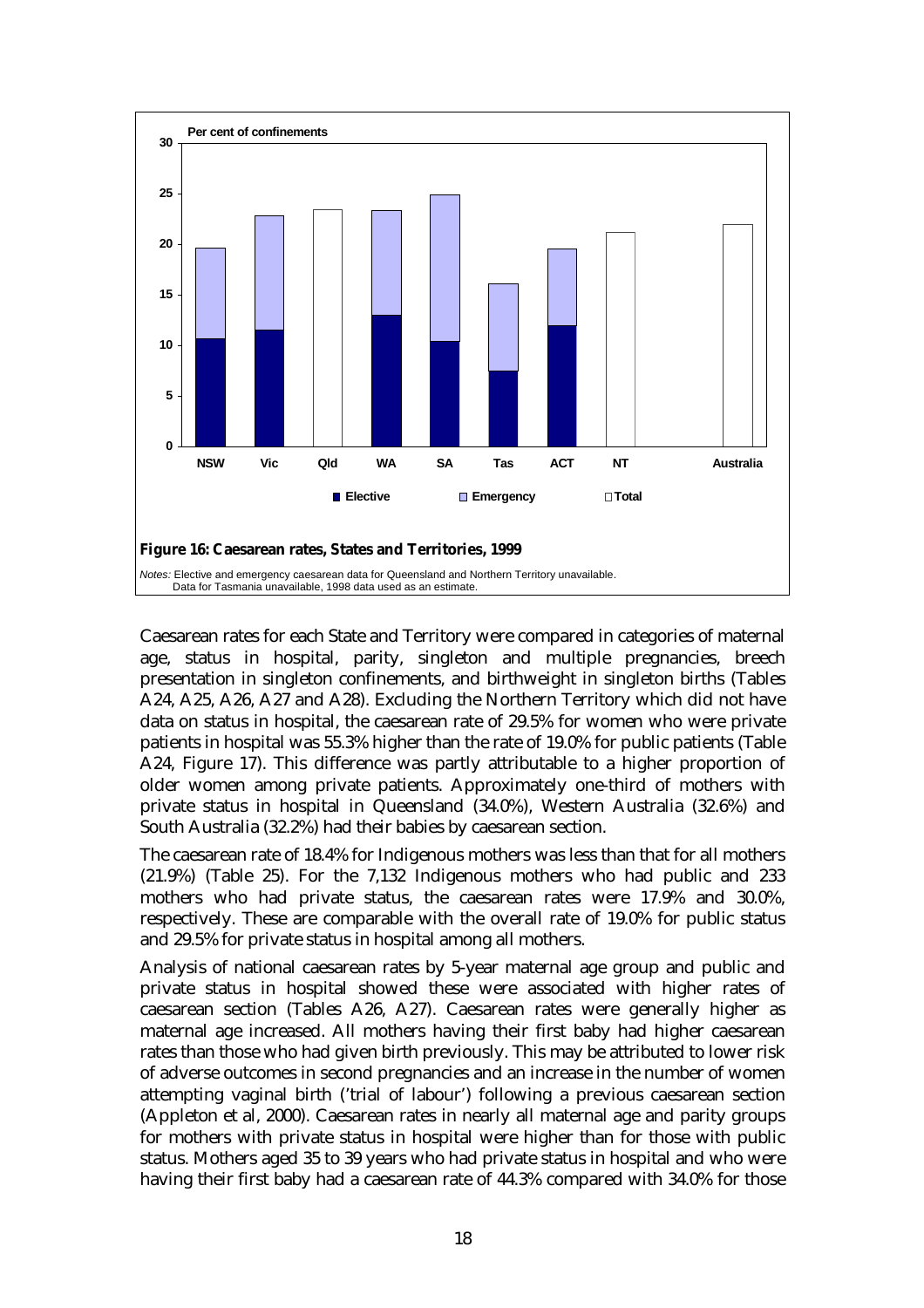who had public status. For mothers aged 40 to 44 years, the rising trend with advancing maternal age continued with caesarean rates of 56.3% for those who had private status in hospital compared with 47.0% for those who had public status.



**States and Territories, 1999**

*Notes:* Data exclude Northern Territory. Data for Tasmania unavailable, 1998 data used as an estimate.

Various other factors that influence caesarean rates include multiple pregnancy, breech presentation and the baby's birthweight (Table A28, Figure 18). The caesarean rate of 48.7% for twins was more than twice that for singleton births (21.5%); for other multiple births, the caesarean rate was 85.2%. Most babies (82.4%) presenting in the breech position in singleton pregnancies were born by caesarean section.

Caesarean rates were high for mothers of low birthweight babies in singleton pregnancies, particularly for babies weighing 1,000–1,499 g (56.4%) and 1,500–1,999 g (47.5%). For singleton births of 2,500 g and over, mothers who had private status in hospital had a caesarean rate of 28.2%, 58% higher than the rate of 17.8% for those who were public patients.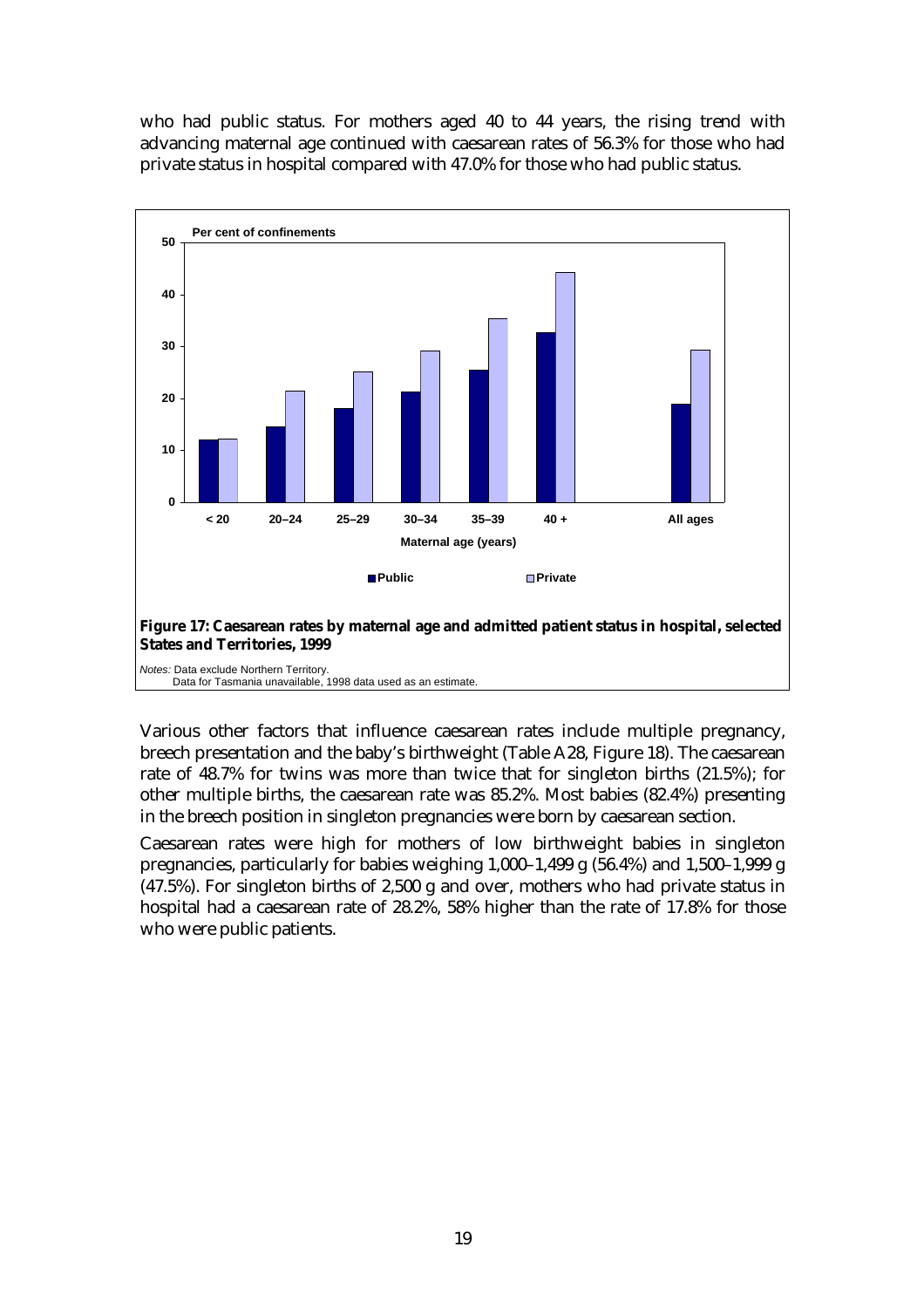

#### **2.16 Perineal repair after delivery**

All States and Territories collected information on the state of the perineum after delivery, however, Tasmania did not identify the degree of laceration sustained by mothers. An episiotomy was performed for 15.5% of all confinements, the highest rates recorded in Victoria (18.9%) and South Australia (18.7%). A vaginal tear or first degree or second degree laceration occurred in 31.5% of confinements whereas a higher degree laceration occurred in less than 1% of all mothers (0.8%) (Table A29).

### **2.17 Mother's length of stay in hospital**

Most women gave birth either on the day of admission to hospital (63.1%) or on the following day (30.0%) (Table A30). About 1 in 70 women were hospitalised for at least 7 days immediately before delivery.

The length of the mother's postnatal stay in hospital may be influenced by factors such as the type of delivery, maternal medical and obstetric complications, neonatal morbidity, and specific hospital policies of early discharge. The final date of discharge of women transferred to other hospitals was not known, so these women were excluded from the calculation of length of postnatal stay. The average duration of postnatal stay was 3.8 days, having steadily declined from the average of 5.3 days in 1991. Postnatal stay in hospital was slightly longer on average in Tasmania (4.4 days), the Australian Capital territory (4.3 days) and the Northern Territory (4.3 days) than in the other States (Table A31).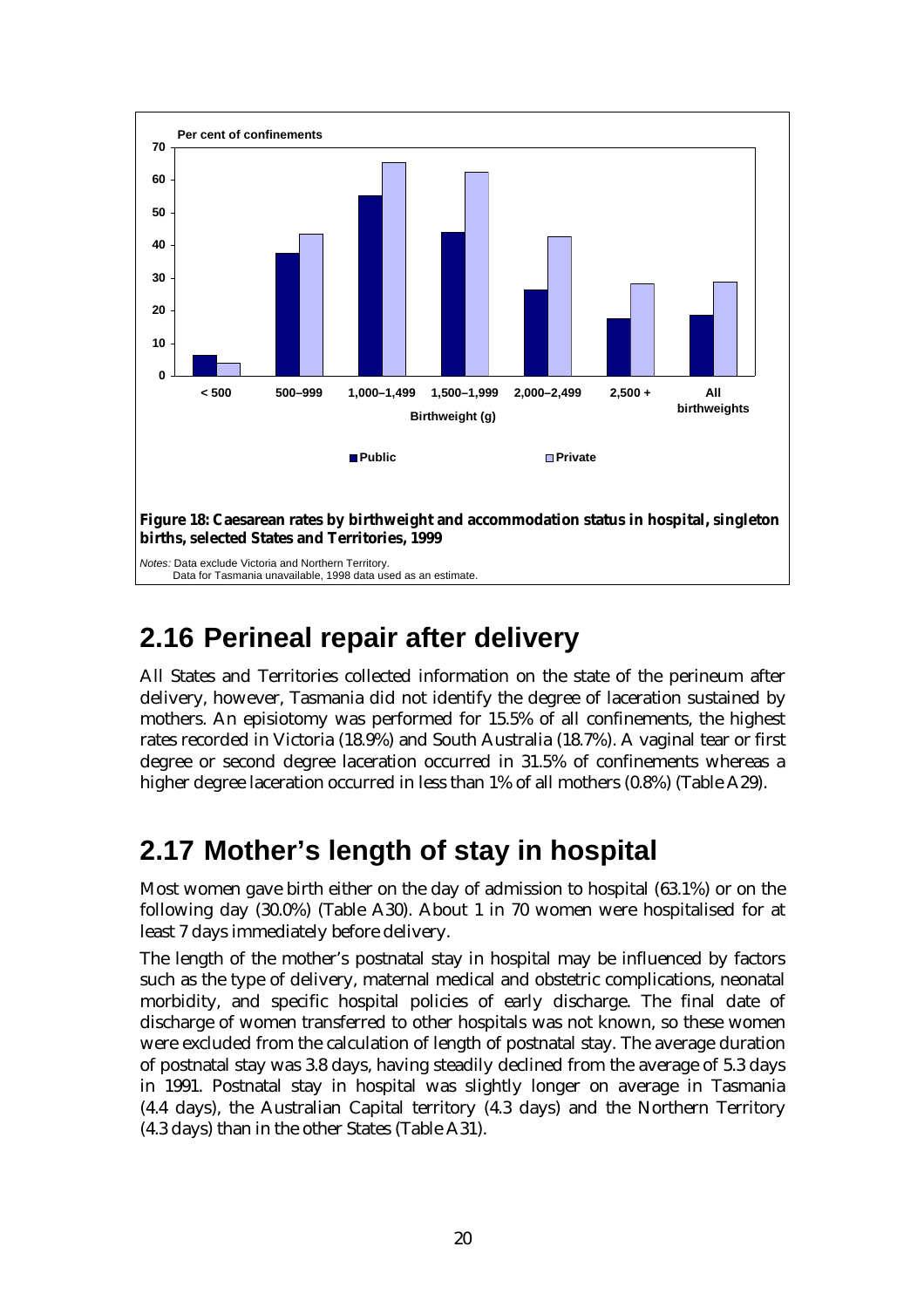The trend towards shorter postnatal stays in hospital is reflected by the higher proportion of mothers who were discharged less than 5 days after giving birth. In 1999, 11.6% of mothers were discharged less than 2 days after delivery while 55.4% of mothers were discharged between 2 and 4 days after delivery. This compares with 3.2% and 35.0%, respectively in 1991 (Figure 19). Relatively more mothers in Queensland (71.3%), New South Wales (67.8%), and Tasmania (66.6%) had stays of less than 5 days in 1999. Longer lengths of stay of 7 or more days were relatively more common in the Australian Capital Territory (15.1%), the Northern Territory (14.2%) and Western Australia (12.6%) (Table A31, Figure 20).

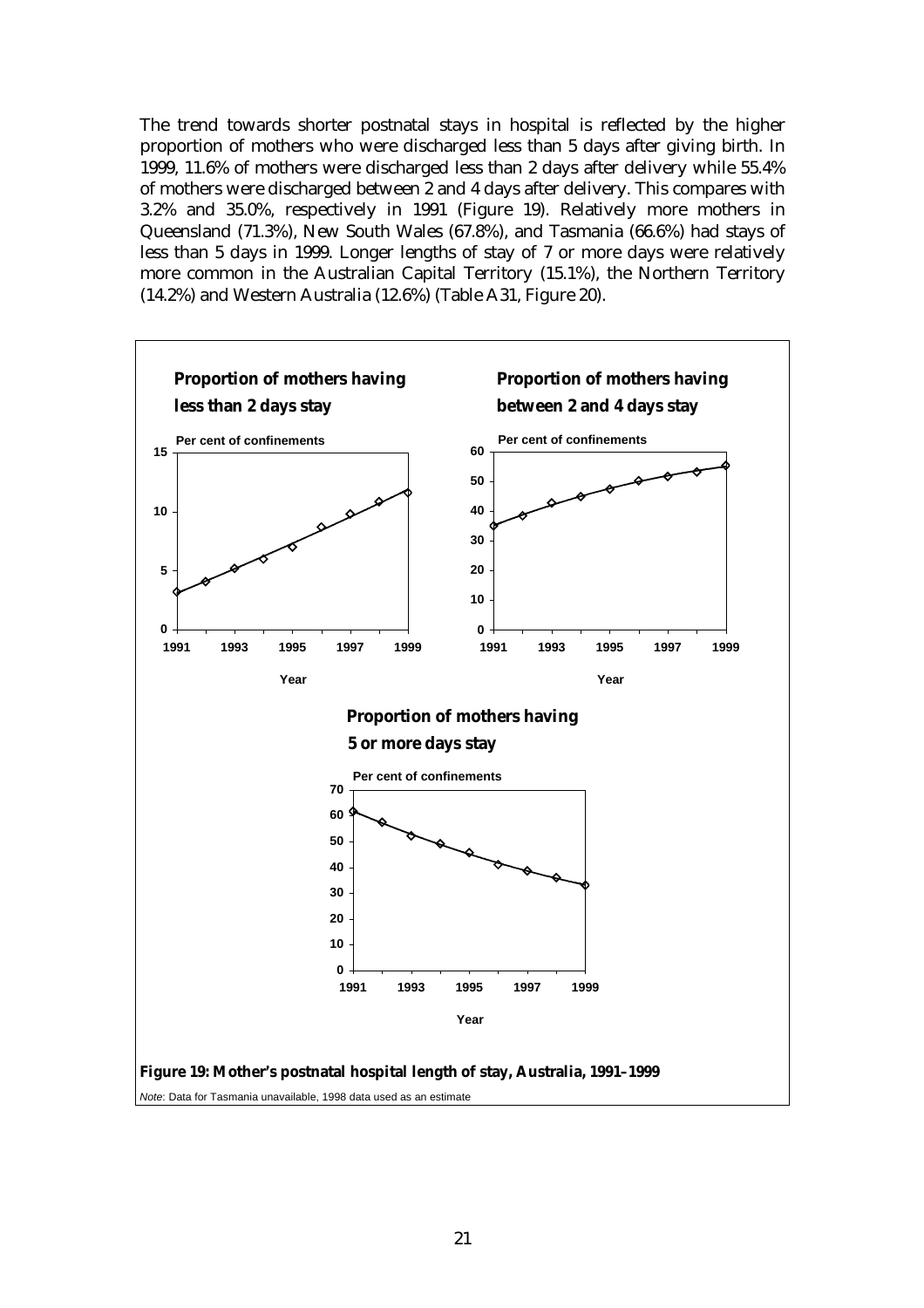

In selected States and Territories, mothers who had private status in hospital had an average postnatal stay of 5.1 days, compared with 3.3 days for those who had public status (Table A32). Data for the Northern Territory was not available for these comparisons.

Factors associated with periods of postnatal hospitalisation of less than 5 days were younger maternal age, higher parity, Indigenous status and spontaneous delivery (Table A33). There were also marked differences in postnatal stays between public and private categories. The proportion of hospitalised mothers with a postnatal stay of less than 5 days was 36.1% for those with private status in hospital, half the proportion of mothers (79.5%) with public status (Table A33). Differences between public and private categories were apparent for all maternal ages, parity, Indigenous status, type of delivery and size of hospital groups (Tables A34, A35). For mothers having their first baby, 71.3% in the public category stayed for less than 5 days compared with only 24.9% in the private category.

## **2.18 Mother's mode of separation from hospital**

Most mothers who gave birth in hospitals were discharged to their homes but 2.6% of mothers were transferred to other hospitals (Table A36), usually for continuing care in a hospital located nearer to their place of residence or sometimes for further treatment of complications. These transfers between hospitals were more likely to occur in New South Wales and South Australia than in the other States and Territories.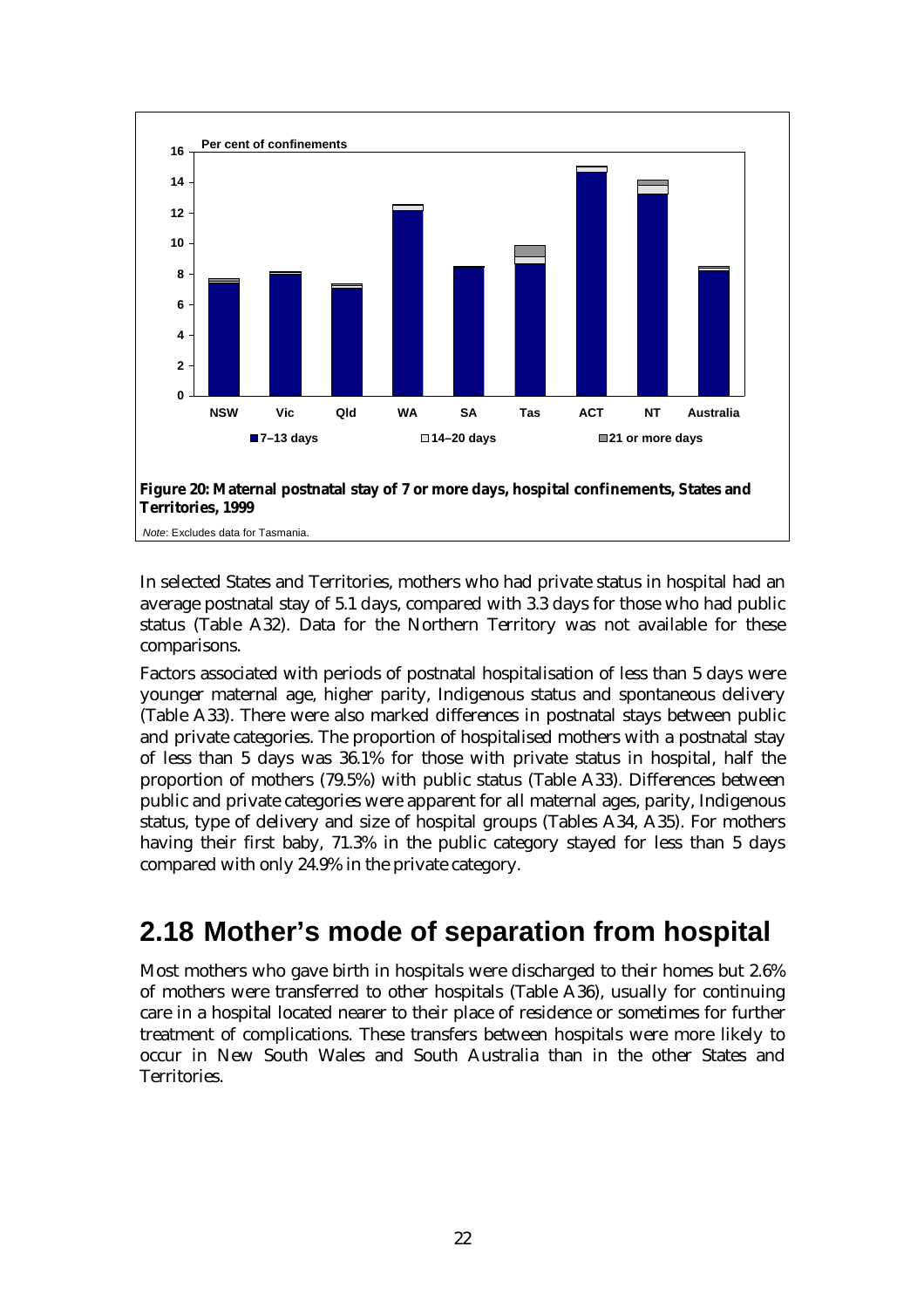# **2.19 Maternal mortality**

The perinatal collections are incomplete sources of maternal deaths as any deaths occurring after discharge from the hospital where the birth has occurred are not recorded in these data systems. The few maternal deaths associated with spontaneous or induced abortion or with ectopic pregnancy are also excluded from the perinatal collections. Twenty two maternal deaths were reported through the State and Territory perinatal collections in 1999.

An alternative reporting of maternal deaths occurs through the triennial report on maternal deaths in Australia. The NHMRC and AIHW NPSU triennial report for 1994–1996 classifies maternal deaths into three groups; a) direct maternal deaths which result from obstetric complications of the pregnant state; b) indirect obstetric deaths resulting from pre-existing disease that developed during and may have been exacerbated by pregnancy; and c) incidental deaths which occurred during pregnancy, but where the pregnancy is unlikely to have contributed significantly to the death. Currently, any death among pregnant women or within 42 days of pregnancy being delivered or terminated is included as a maternal death (NHMRC & AIHW 2001).

The overall maternal mortality rate in the 1994–1996 triennium was 13.0 per 100,000 confinements, an increase from the previous triennium in which the rate was 10.9 deaths per 100,000 confinements. The primary causes of direct maternal deaths in this period were pulmonary embolism (8, 17.4%), amniotic fluid embolism (8, 17.4%) and preeclampsia (6, 13.0%); whilst indirect deaths occurred most often in association with cardiovascular disease (10, 50.0%). The primary cause of incidental maternal deaths were injuries (17, 50.0%), neoplasms (5, 14.7%) and cerebrovascular disease (4, 11.8%). One in five (21.0%) maternal deaths occurred in women aged 35 years and older. `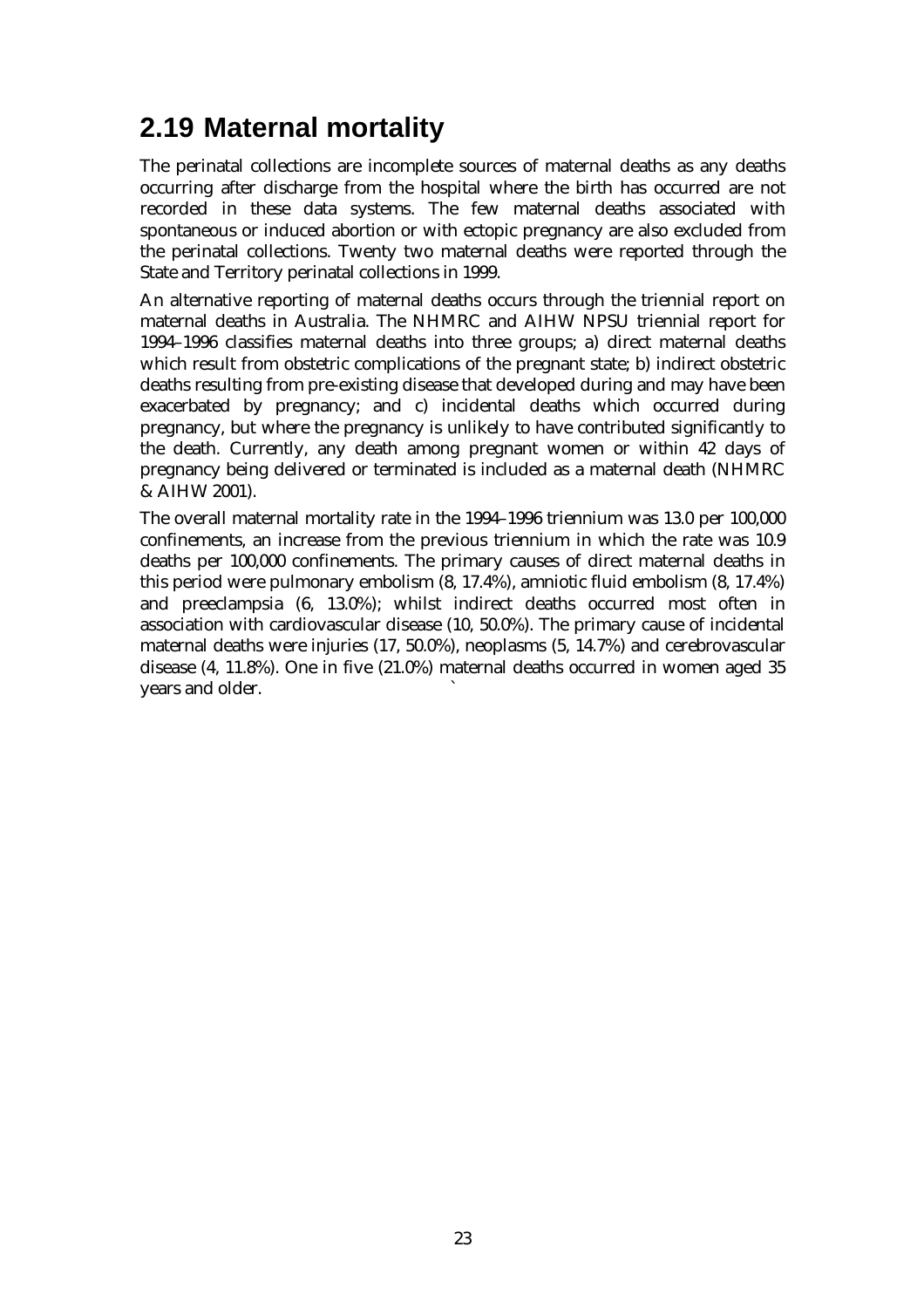# **3 Babies**

### **3.1 Introduction**

This chapter provides data on the characteristics of the 257,394 total births reported in 1999 to the perinatal collections; and includes birth status, sex, gestational age, birthweight, length of hospital stay and separation mode from hospital.

### **3.2 Baby's birth status**

Babies are recorded as liveborn or stillborn (fetal deaths) on perinatal notification forms. There is a separate requirement for legal registration of stillbirths and liveborn babies dying within 28 days of birth. The Australian Bureau of Statistics now publishes annual data on perinatal deaths (ABS 1999) using the 400 g birthweight or, if birthweight is unavailable, at least 20 weeks gestation criteria for legal registration of births. The criteria for notification of births in the perinatal collections differ slightly from the World Health Organization (WHO) definitions and include additional babies whose birthweight is less than 500 g but who meet the criteria of at least 400 g birthweight or 20 weeks gestation or more. As noted previously, there were an estimated 255,605 live births and 1,789 fetal deaths in 1999, giving a total of 257,394 births (Table A1).

## **3.3 Baby's month of birth**

A changing seasonal pattern of births was evident in Australia up to the 1970s, the earlier peak of births in September being replaced by a bimodal pattern of peaks in February/March and September (Mathers & Harris 1983). The bimodal pattern of peaks in late summer and spring has continued in recent years. In 1999, of the estimated 257,394 births in Australia, most births occurred in the months of March and July to October (Table A37). When adjustment is made for the number of days in the month by deriving a standardised index, the bimodal pattern seen in recent years is not so evident, with the peak months for births being September/October and the low months November and December (Figure 21). In 1999 there were, on average, 21,450 births per month with a birth every two minutes, and 705 births per day in Australia.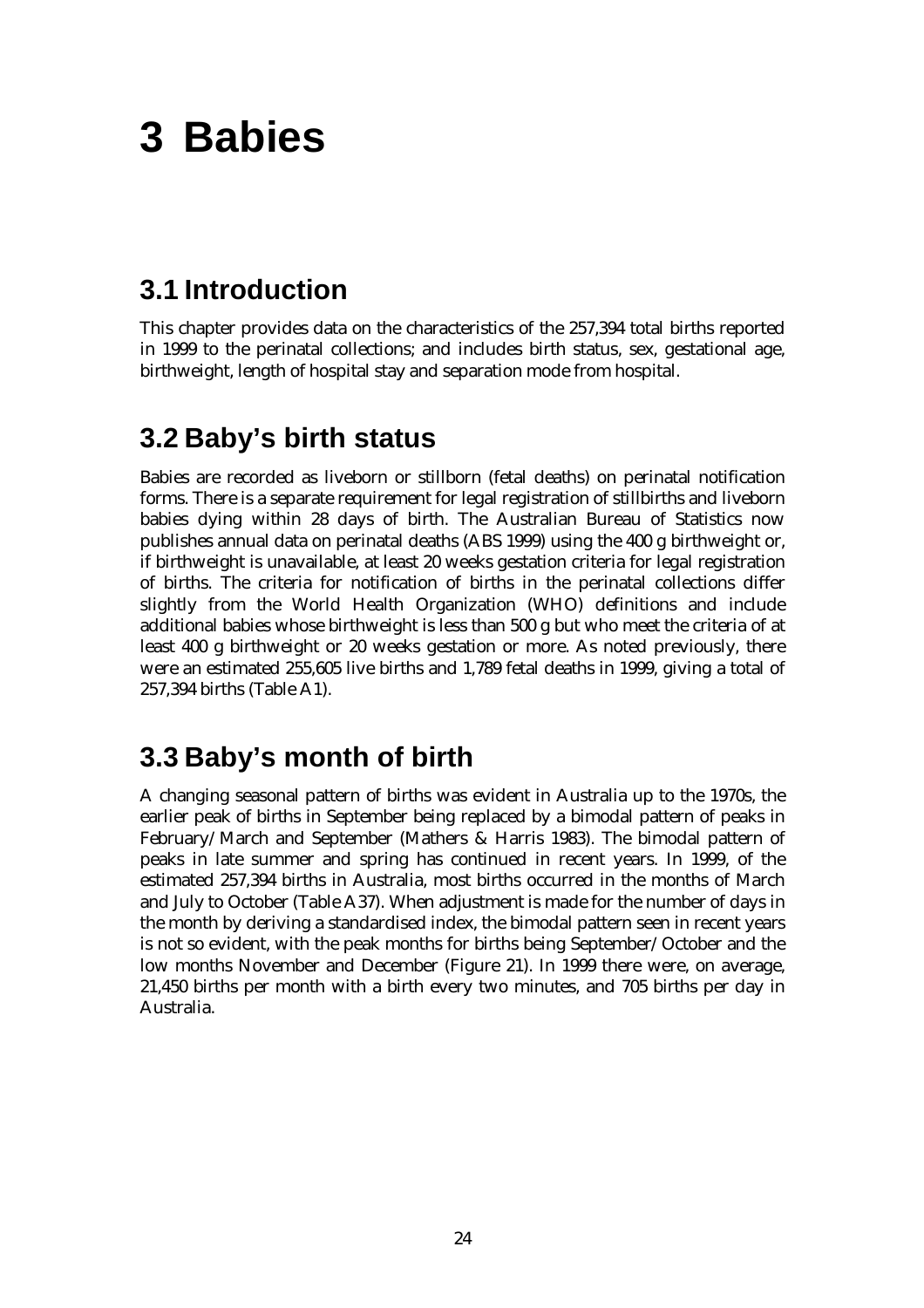

# **3.4 Baby's sex**

Male births exceeded female births in all States and Territories (Table A38). The national sex ratio was 105.6 male births per 100 female births; for singleton births it was 105.6, for twins, 104.7 and for other multiple births, 103.4.

# **3.5 Baby's gestational age**

Preterm birth before 37 weeks gestation accounts for a high proportion of perinatal deaths. It is associated with many neonatal problems that cause significant morbidity in newborn babies and may sometimes be associated with long-term disabilities (National Health and Medical Research Council 1996). The number of births in Australia for each week of gestational age increased from 208 at 20 weeks to 85,871 at 40 weeks (Table A39, Figure 22). Preterm births were classified according to the criteria of the WHO into groups at 20–27 weeks, 28–31 weeks, and 32–36 weeks (Figure 23). Amongst all births, 7.7% were preterm, with most of the preterm births at 32–36 weeks. Approximately 1 in 5 preterm births were at earlier gestational ages.

Preterm birth occurred in 50.7% of twins and in 97.1% of triplet births, much higher than the proportion of 6.2% among singleton births (Table A40). The difference in gestational age distribution between singleton and multiple births is even more pronounced when babies of less than 32 weeks gestation are considered. One in ten twin births and nearly half (44.3%) of triplet births were in this high-risk group compared with only 1 in 100 (1.2%) for singleton births.

Differences in the manner in which gestational age was estimated may have been a factor contributing to variations in preterm births among the States and Territories.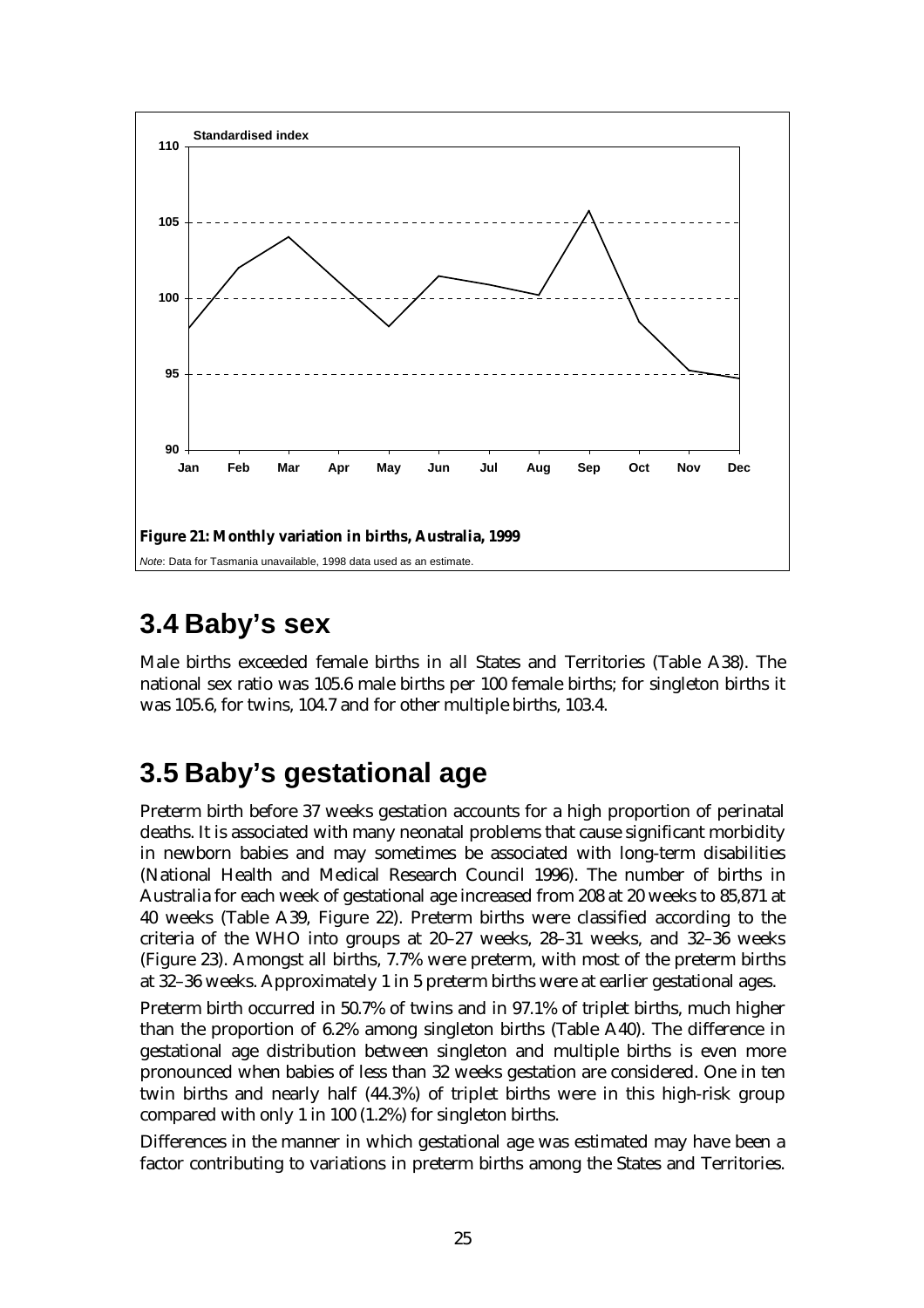The highest proportion of preterm births was 10.9% in the Northern Territory (Table A41).



**Figure 22: Distribution of births by gestational age, Australia, 1999**

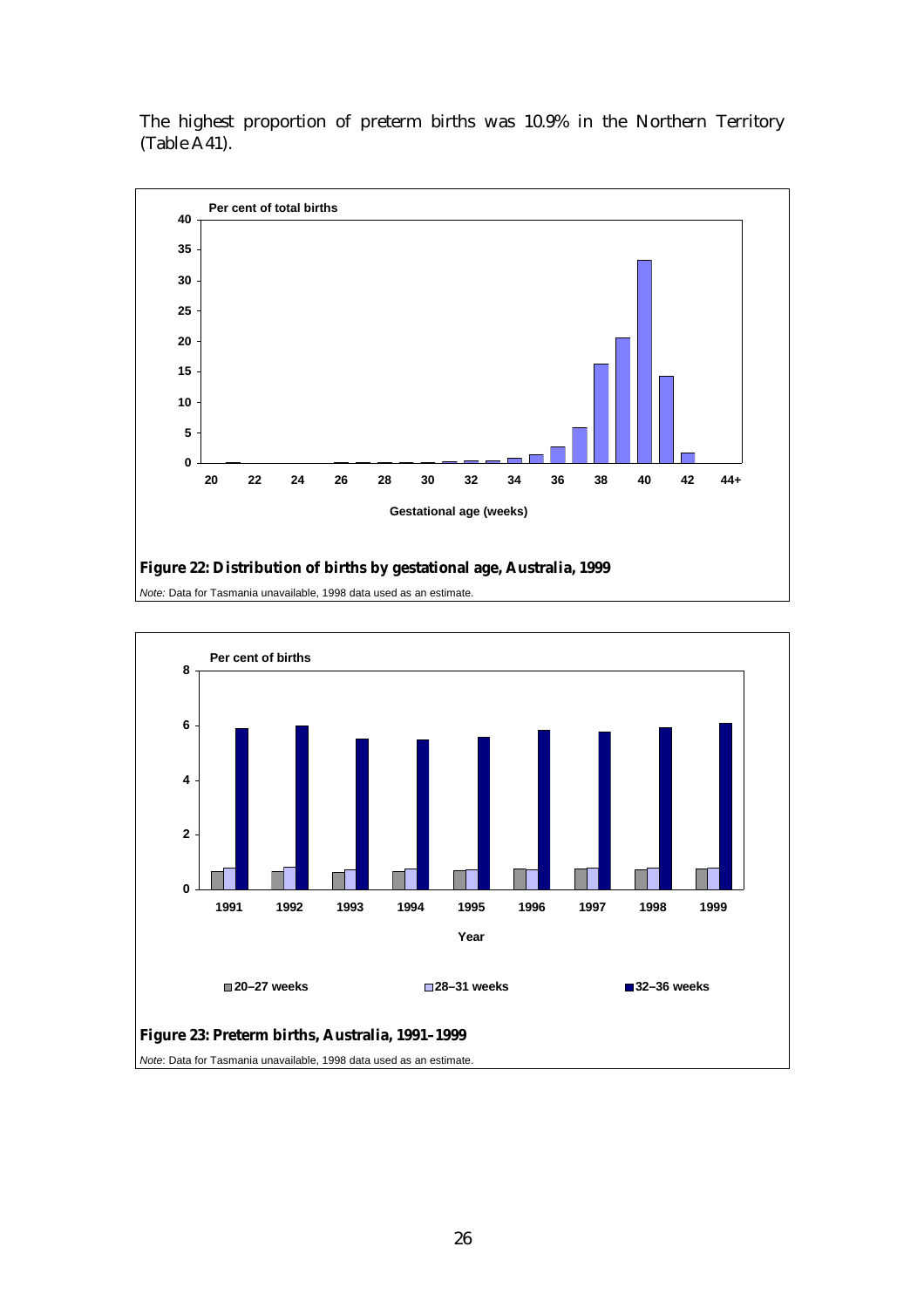# **3.6 Baby's birthweight**

The baby's birthweight is a key indicator of health status. Babies are defined as low birthweight if their birthweight is less than 2,500 g. Within this category, those weighing less than 1,500 g are designated as very low birthweight and those less than 1,000 g as extremely low birthweight.

In 1999, there were 17,208 (6.7%) babies of low birthweight, which was unchanged from 1998. The 3,782 very low birthweight babies comprised 1.5% of all births in 1999 and the 2,150 extremely low birthweight babies, 0.8% (Table A42). There was some increase in the proportion of extremely low (less than 1,000 g) birthweight babies between 1991 and 1999, but little change in the proportion of babies in the other categories of low birthweight (Figure 24).

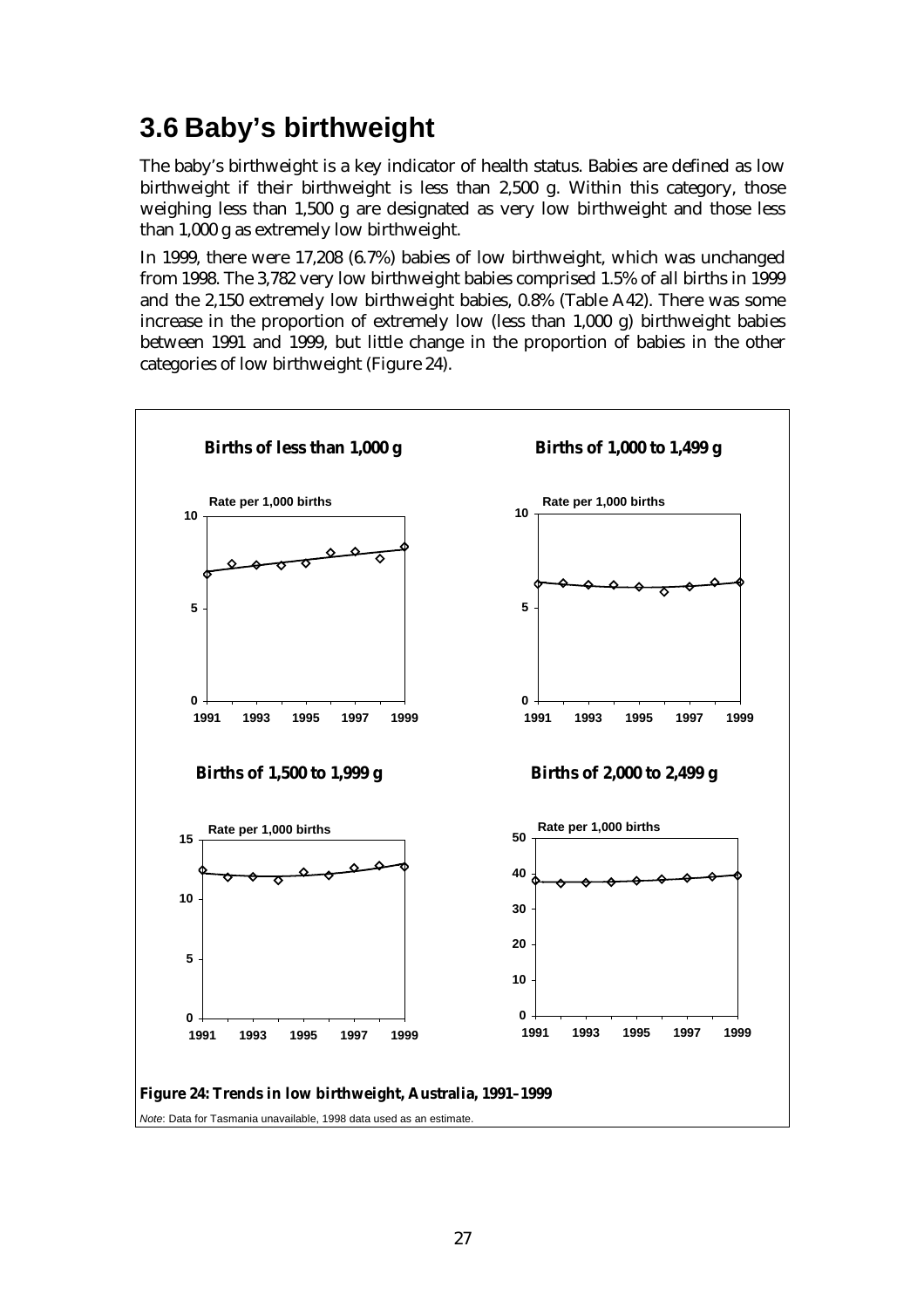The average birthweight of all liveborn and stillborn babies in Australia in 1999 was 3,360 g and showed relatively little variation among the different States and Territories, except for a lower average of 3,239 g in the Northern Territory where there was also the highest proportion of low birthweight babies (10.0%) (Table A42, Figure 25).

The average birthweight of liveborn babies was 3,373 g (Table A43). Low birthweight occurred in 6.2% of liveborn babies and in 77.2% of stillborn babies. More than half (54.2%) of the stillborn babies had a birthweight of less than 1,000 g.

In twins, the proportion of low birthweight was 50.1%, almost ten times higher than in singleton births (5.2%); in triplets, this proportion was 96.5% and in other multiple births, 100% (Table A44, Figure 26). The average birthweight was 3,392 g in singletons, 2,396 g in twins, 1,506 g in triplets, and 1,017 g for other multiple births.

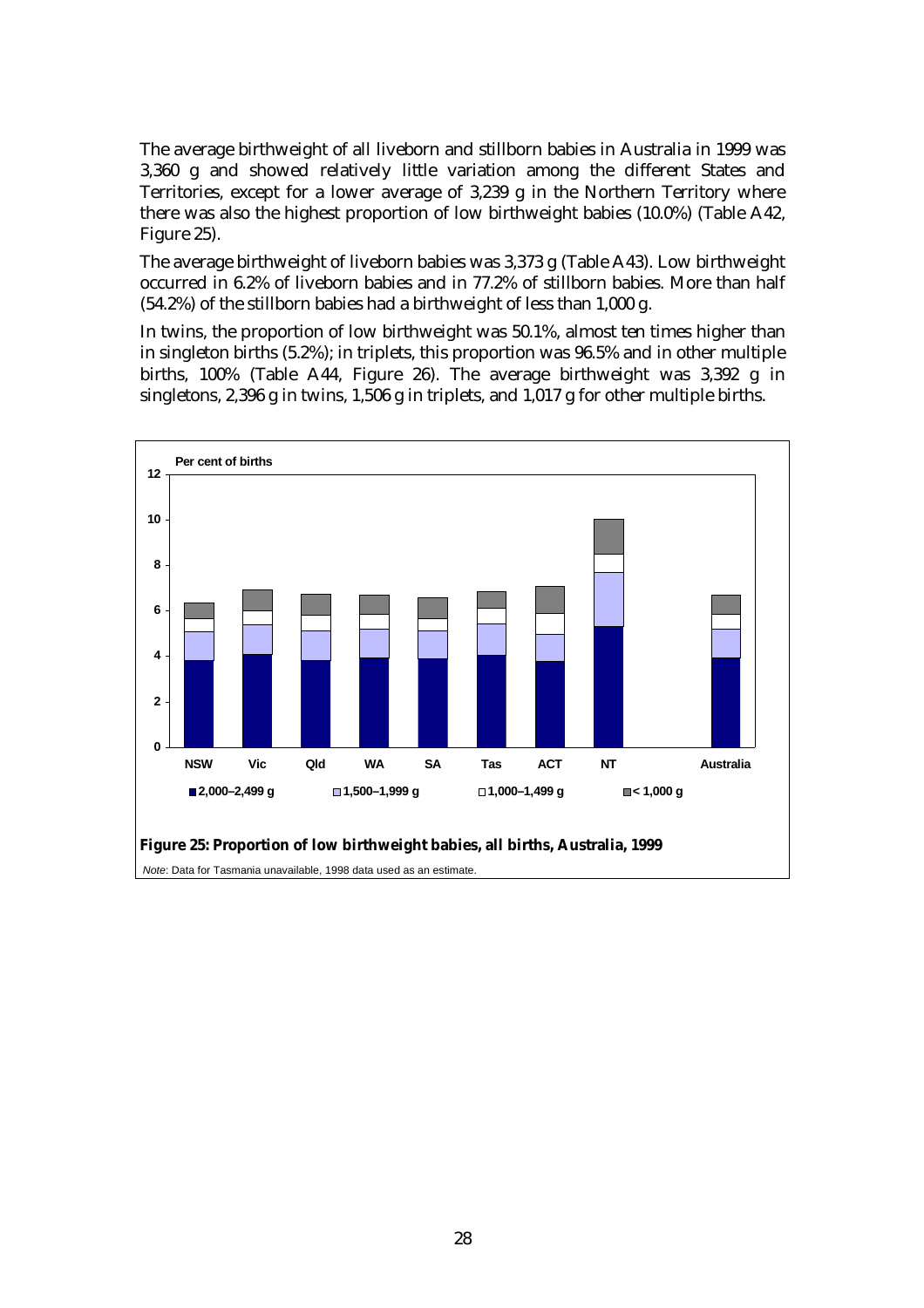

Male babies were less likely to be low birthweight (6.2%) than were females (7.2%) (Table A45). In the higher birthweight categories, there were relatively more males in the groups with birthweights of 3,500–3,999 g and over. The average birthweight of males was 3,420 g, which was 123 g higher than that of females (3,297 g).

The average birthweight of live and stillborn babies of Indigenous mothers in 1999 was 3,149 g, slightly lower than 3,169 g reported in 1998. This was 211 g less than the national average of 3,360 g for all births. The proportion of low birthweight in babies of Indigenous mothers was 13.0% (Table A46), twice that of 6.5% in babies of non-Indigenous mothers. The average birthweight of babies of Indigenous mothers, and the proportion with low birthweight, varied markedly among the States and Territories. Low birthweight was more likely among babies of Indigenous mothers in South Australia (16.7%), Victoria (15.5%) and Western Australia (14.8%) (Figure 27).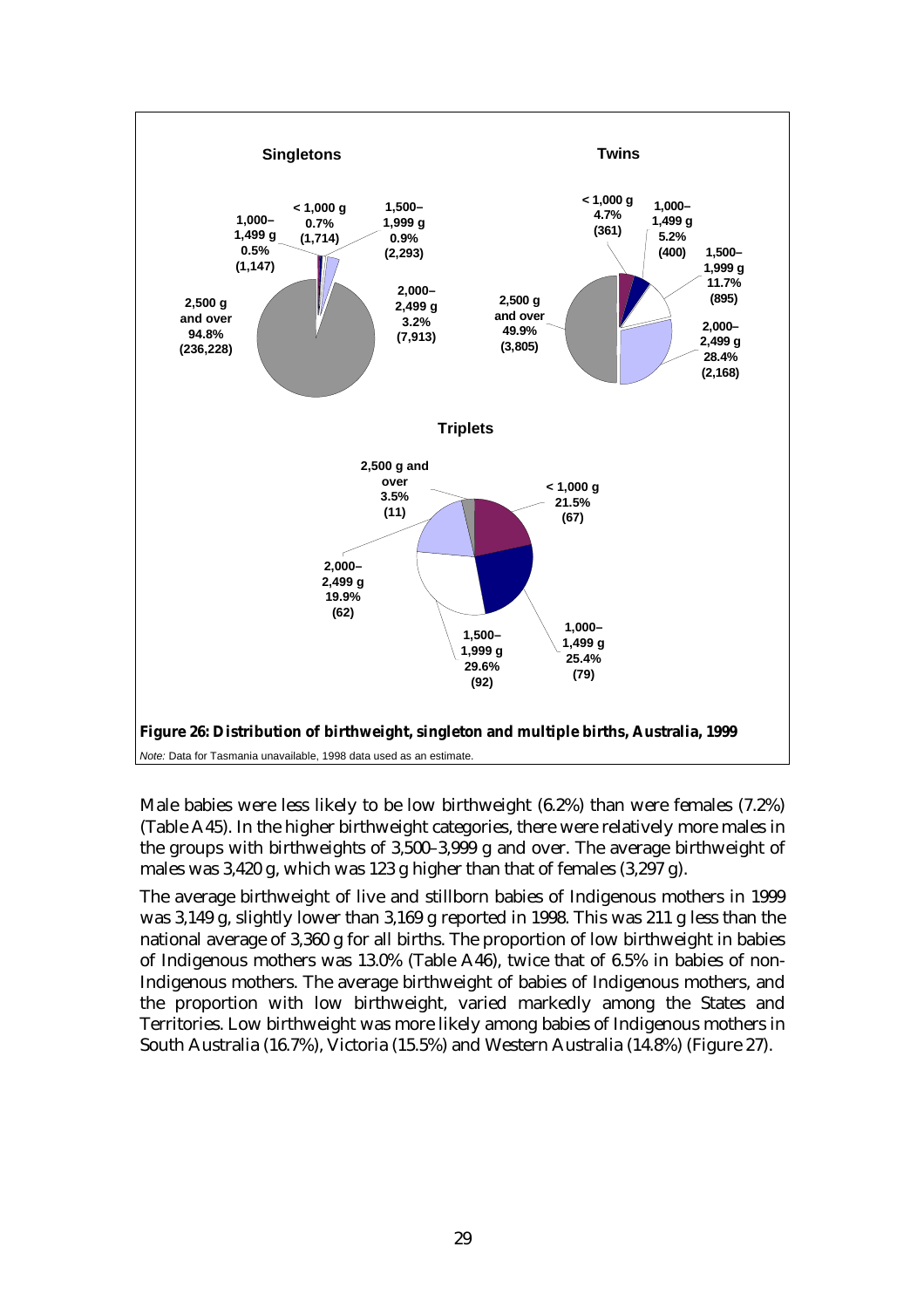

There were relatively small differences in the proportion of low birthweight babies according to the mother's country of birth. Low birthweight babies were slightly more common for mothers born in India and the Philippines (Table A47, Figure 28). Mothers born in China and Lebanon were less likely to have babies of low birthweight.

Mothers aged 30–34 years had the lowest proportion of low birthweight babies (6.1%); the proportion was higher among babies of younger and older mothers (Table A47).

Women having their first baby, and those with four or more previous children, were more likely than other parity groups to have a low birthweight baby, while those giving birth for the second or third time were least likely to do so (Table A47).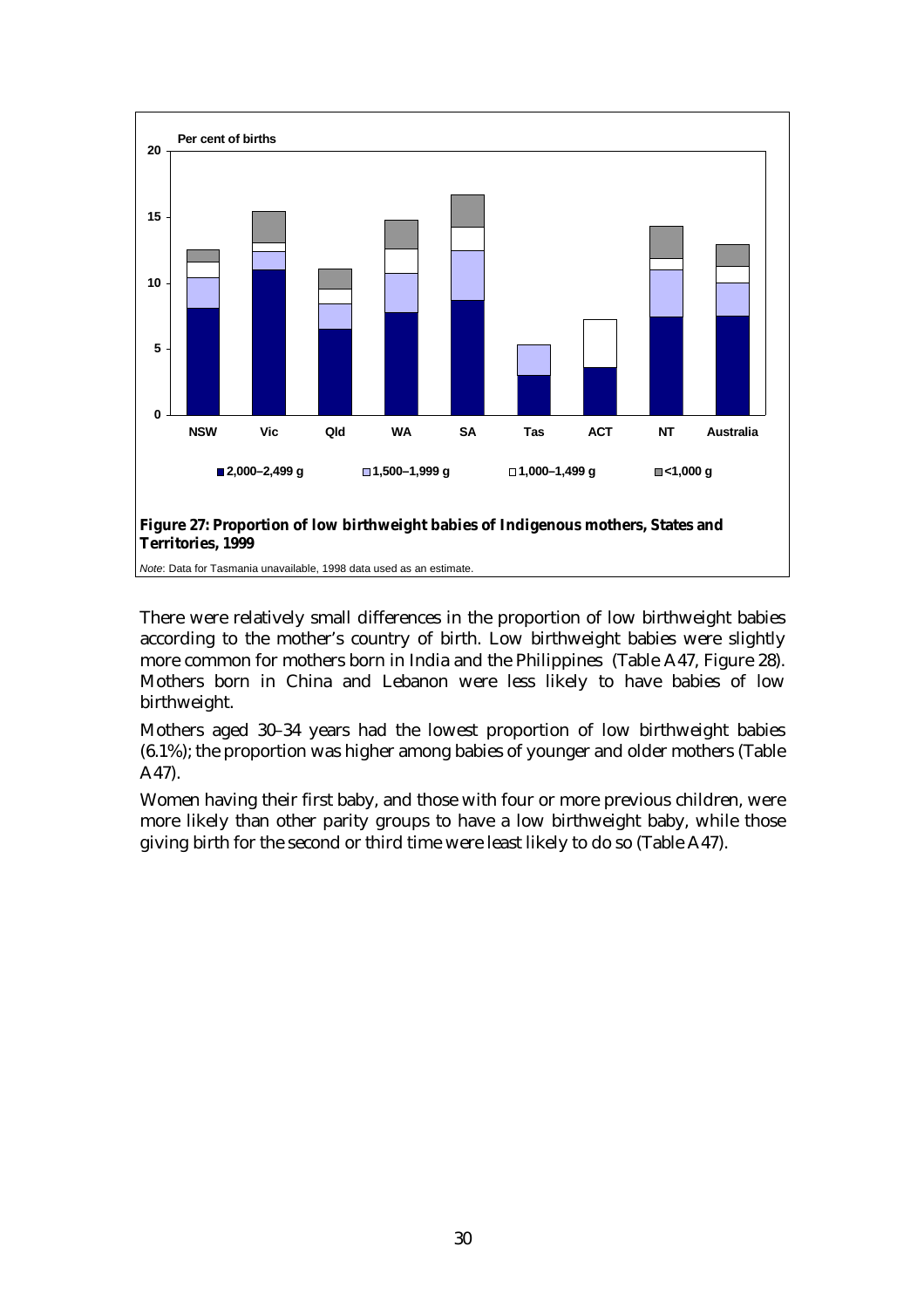

The proportion of low birthweight babies was higher in mothers who were public patients (6.8%) compared with mothers who were private patients (5.3%) (Table A47, Figure 29).



#### **Figure 29: Low birthweight by maternal admitted patient status, selected States and Territories, 1999**

*Notes:* Data exclude Northern Territory. Data for Tasmania unavailable, 1998 data used as an estimate.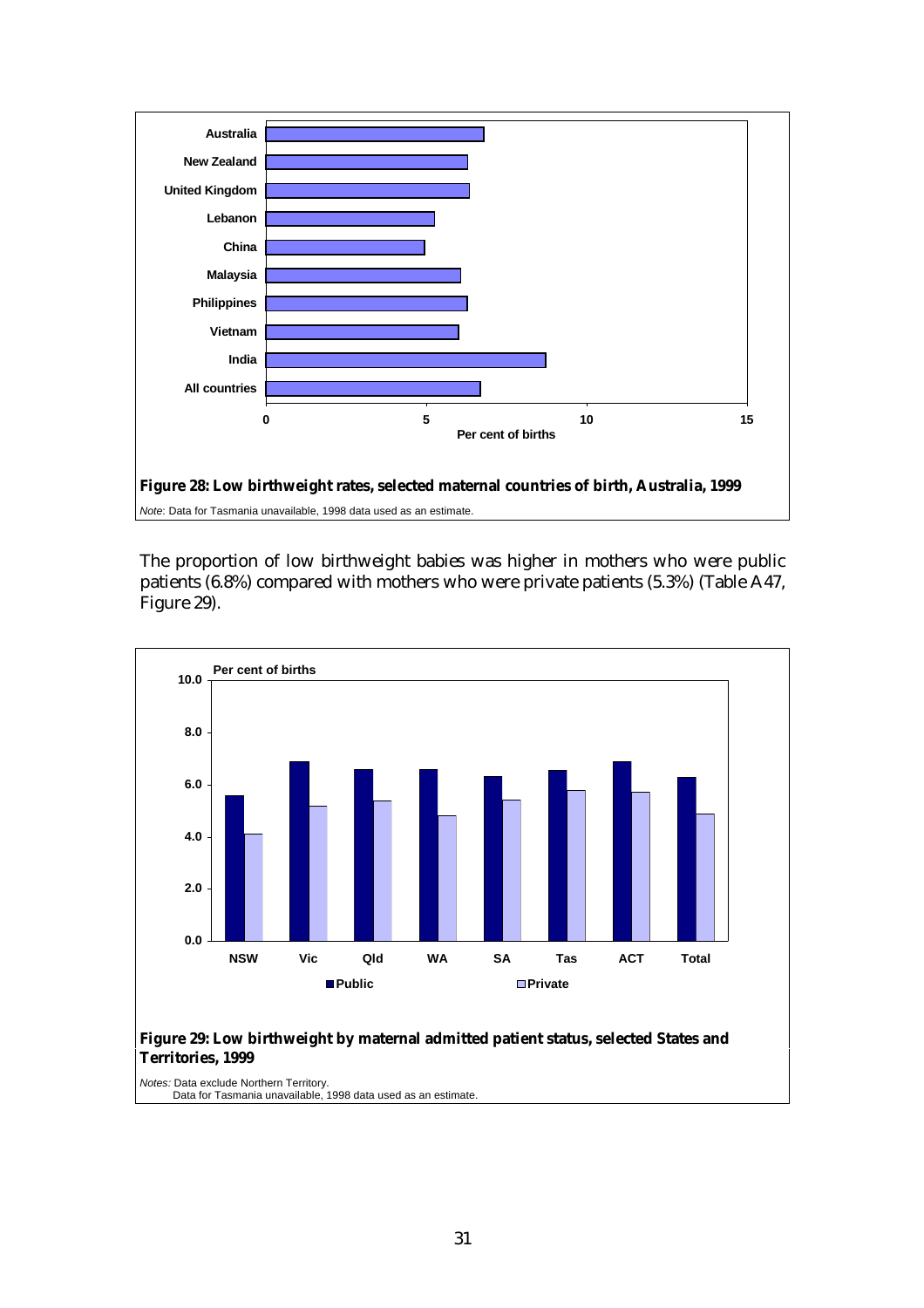Women giving birth at home and in birth centres usually present with low risk and have been selected to exclude those with major risk factors for low birthweight. This appears to be reflected in the lower proportion of low birthweight babies in home births (2.7%), and in birth centres (0.9%), than in hospital births (6.8%) (Table A47). On the other hand, there was a high proportion of low birthweight babies among those born before arrival in hospital (16.7%) and elsewhere (26.1%).

The proportion of various categories of low birthweight babies, especially those weighing less than 1,500 g, who were born in larger hospitals that have adequate staffing and facilities provides an indicator of the effectiveness of regionalisation of perinatal care. This proportion was high in all regions except the Northern Territory which has relatively few births, only one large maternity unit, and a relatively high proportion of births to Indigenous mothers in remote locations (Table A48).

More than three-quarters (77.0%) of the highest risk babies weighing 500–999 g were born in hospitals that had more than 2,000 confinements annually, and another 16.0% were born in hospitals with 1,001–2,000 confinements annually. The Northern Territory (18.8%) had relatively more babies in this birthweight group born in hospitals with fewer than 1,000 confinements annually. The Northern Territory, Australian Capital Territory and Tasmania also had a relatively higher proportion of babies weighing 1,500–1,999 g born in hospitals with less than 1,000 confinements annually.

# **3.7 Apgar scores**

Apgar scores are clinical indicators of the baby's condition shortly after birth, based on assessment of the heart rate, breathing, colour, muscle tone, and reflex irritability. Between 0 and 2 points are given for each of these five characteristics and the total score may vary between 0 and 10. The Apgar score is routinely assessed at 1 and 5 minutes after birth, and subsequently at 5-minute intervals if it is still low at 5 minutes.

Consistent with the usual convention for grouping Apgar scores, the distribution in each State and Territory was compared (Tables A49, A50, Figure 30). In all States and Territories, the distribution of 1-minute and 5-minute Apgar scores is similar. Low Apgar scores of 1–3 were recorded at 1 minute in 2.3% of live births and at 5 minutes in 0.3%.

Low Apgar scores of less than 4 were strongly associated with the baby's birthweight. Babies from singleton and multiple births within the same birthweight categories had similar Apgar scores (Table A51).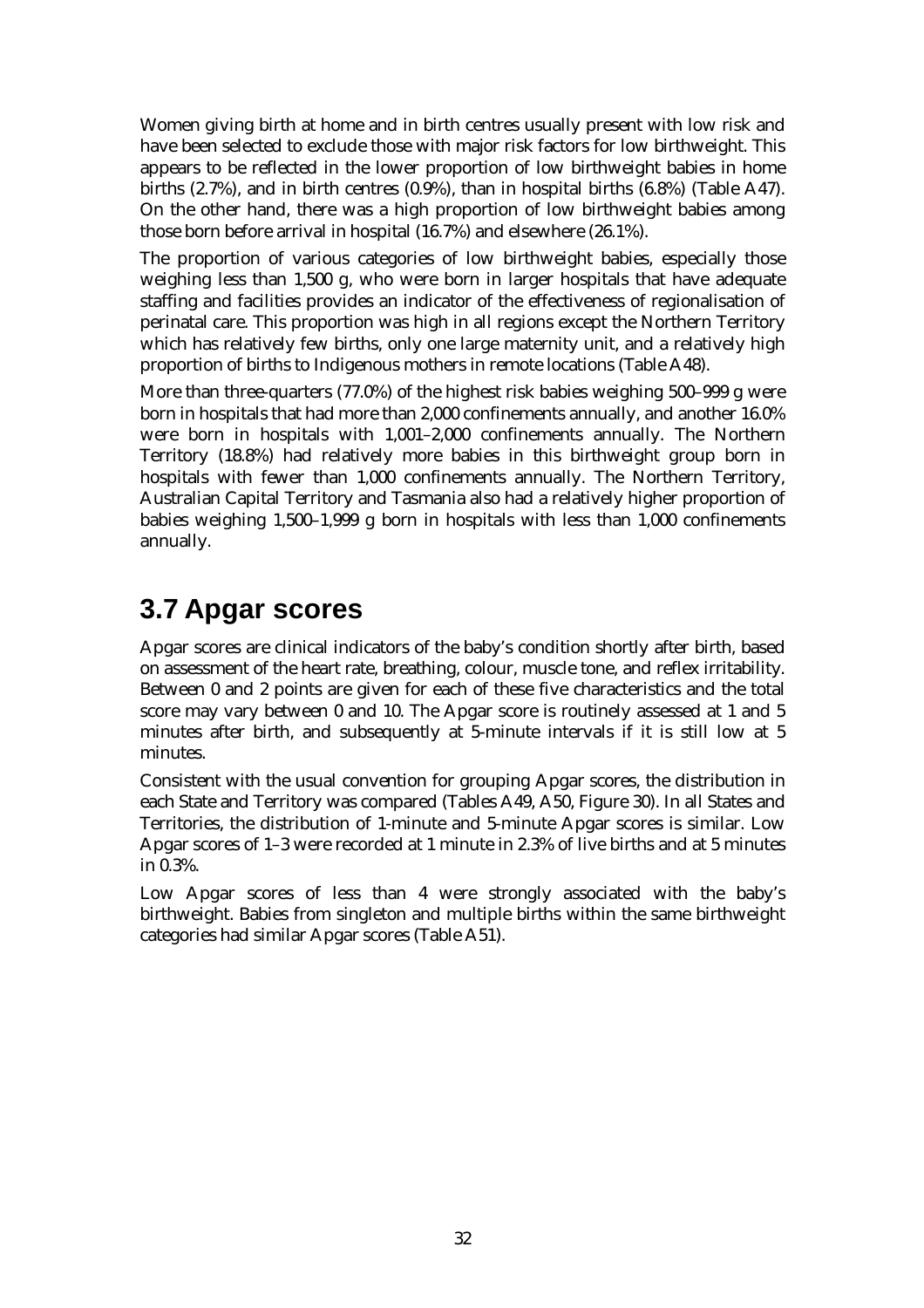

# **3.8 Resuscitation at birth**

The type of resuscitation given to babies immediately after birth includes active measures and/or drug therapy. Recording of active measures has improved in recent years among the States and Territories, however, drug therapy is either not collected or varies considerably among the States and Territories. Ventilatory assistance by intermittent positive pressure respiration (IPPR) through a bag and mask or after intubation was performed for 8.2% of all live births in Australia. External cardiac massage was provided for a small proportion of babies (0.2%) in 1999, the greatest for 0.6% live births in the Northern Territory (Table A52).

# **3.9 Baby's length of stay in hospital**

A majority of babies are discharged from hospital at the same time as their mother, however, some babies may stay on longer as a result of poor health conditions. Babies who died or were transferred to another hospital after birth were excluded from the data used to calculate length of stay. The majority of babies (88.1%) remained in their hospital of birth for less than 7 days (Table A53). More babies had relatively short stays of less than 5 days in hospital in 1999 than in the previous 5 years. In 1999, 64.3% of babies stayed in hospital for period of less than 5 days compared with only 37.0% in 1991. This trend occurred in all States and Territories but the national data did not include New South Wales in 1991 and 1992. In 1999, relatively more babies born in Queensland (68.9%) and in New South Wales (64.3%) were in the short-stay group.

Duration of hospitalisation for 28 or more days occurred for 1.1% of babies. As the period of hospitalisation of babies transferred from their hospital of birth to another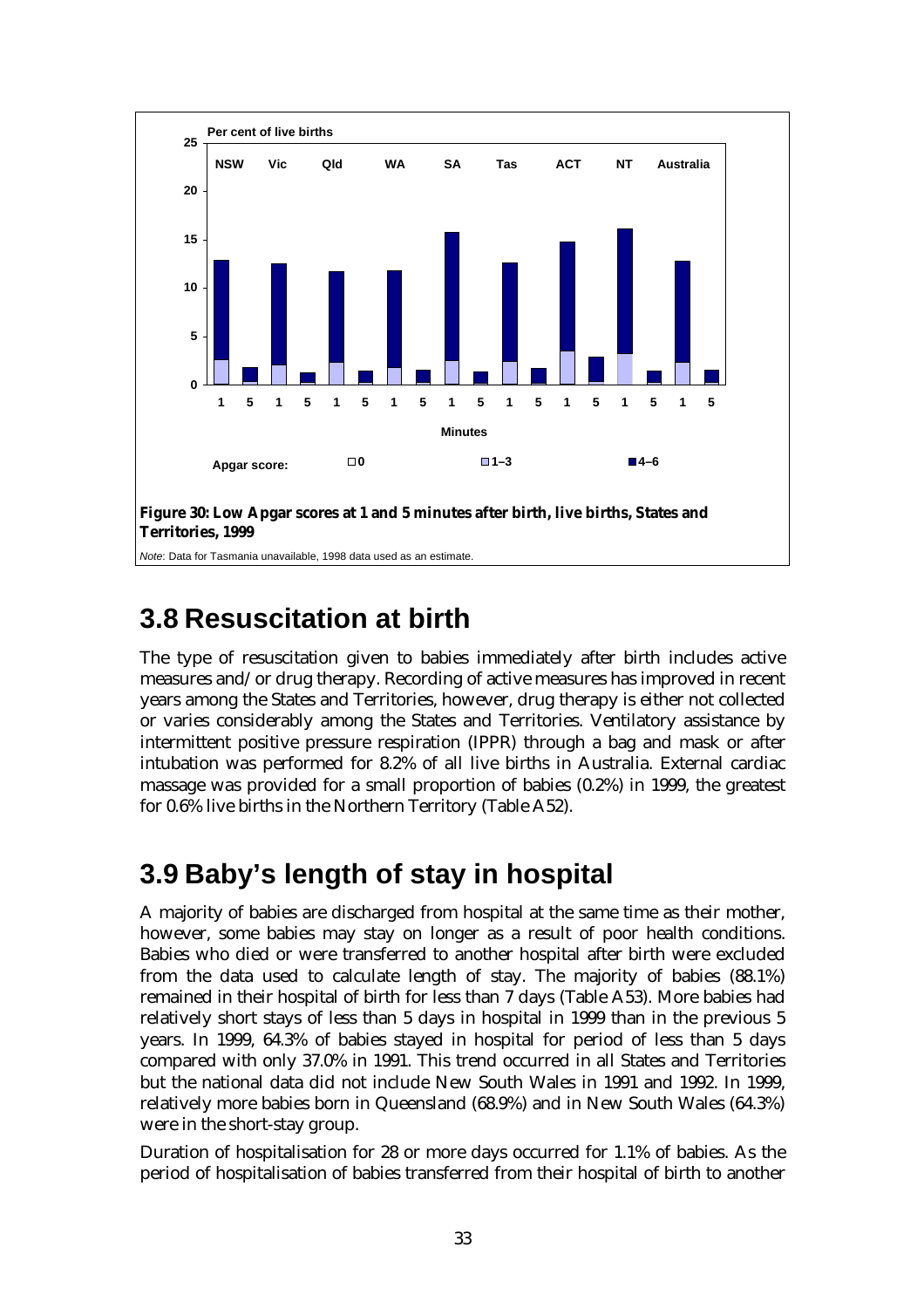hospital is not included here, except for South Australia, these figures underestimate the proportion of babies staying in hospital for long periods.

The baby's gestational age and birthweight are usually the main factors influencing the duration of hospitalisation (Table A54). Twins and other babies from multiple births usually have longer stays than singleton babies. Babies born to Indigenous mothers were more likely to be discharged relatively early from hospital. This finding is consistent with the preference of Indigenous mothers for early discharge from hospital. However, a higher proportion of babies of Indigenous mothers also have a longer length of stay of 14 days or more. Babies with a gestational age of less than 28 weeks, or a birthweight less than 1,000 g, were more likely to have short periods of stay of less than 3 days in their hospital of birth because of higher risks of neonatal death or transfer to other hospitals. A higher proportion of preterm and low birthweight babies also had longer stays in hospital of 14 days or more.

## **3.10 Baby's mode of separation from hospital**

A total of 4.1% of babies were transferred to another hospital from their hospital of birth (Table A55). Although the States and Territories record the hospital to which the baby is transferred on their perinatal forms, the type of hospital is not presently included in the data provided for the national report. Therefore it is not possible to compare the proportion of babies transferred for further treatment of neonatal conditions with other reasons for transfer.

If a baby dies at home within 28 days of birth, or dies after being transferred to another hospital, this death may not be included in the perinatal collection unless a registered neonatal death has been linked with its perinatal form. In recent years a number of the States and Territories have linked their perinatal data collections to the registered perinatal deaths of their respective Births, Deaths and Marriages. However, this linkage has not yet been achieved in all States and Territories. Thus, the data on mode of separation of the baby are an incomplete source of information on neonatal deaths and cannot be used to determine national neonatal death rates.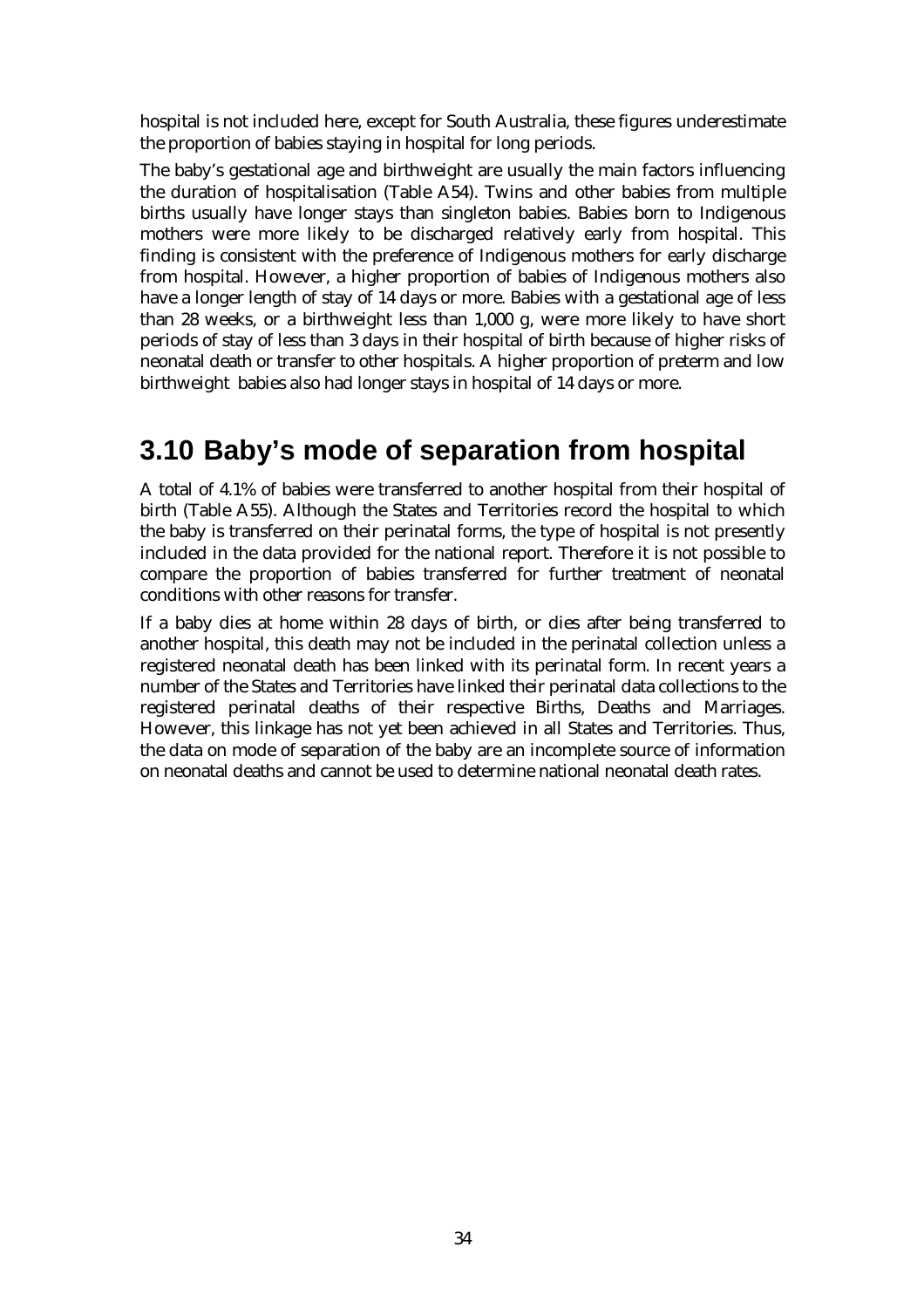# **4 Perinatal mortality**

### **4.1 Definitions**

There are different legal and statistical definitions in Australia for registering and reporting perinatal deaths (Table 1). For legal purposes, all fetal and neonatal deaths of at least 400 g birthweight or, if birthweight is unavailable, a gestational age of at least 20 weeks are registered (ABS 2000). The lower limit inclusion criteria has been adopted by the ABS because it recognises the availability of reliable 400  $g/20$  week data from the State and Territory Registrars of Births, Deaths and Marriages and recommendations from major users that the ABS adopt the legal requirement for registration of perinatal deaths as the statistical standard (ABS 2000).

The National Health Data Dictionary (NHDD) records a slightly broader definition of perinatal deaths to include all fetal and neonatal deaths of at least 400 g birthweight or at least 20 weeks gestation (AIHW 2001). This definition is adopted by the AIHW National Perinatal Statistics and extends up to 28 completed days after birth. Further information on perinatal deaths based on data from the perinatal collections is available in sections 1.9, 1.10 and 1.11 of this chapter.

| <b>Institution</b>                          |                    | <b>Fetal deaths</b>                  | <b>Neonatal</b> |
|---------------------------------------------|--------------------|--------------------------------------|-----------------|
|                                             | <b>Birthweight</b> | <b>Gestational age</b>               | deaths          |
| WHO - International                         | 1000 <sub>q</sub>  | 28 weeks                             | < 7 days        |
| comparisons                                 |                    | (only if birthweight is unavailable) |                 |
| - National<br>500 <sub>g</sub><br>reporting |                    | 22 weeks                             | < 7 days        |
|                                             |                    | (only if birthweight is unavailable) |                 |
| ABS                                         | 400q               | 20 weeks                             | $<$ 28 days     |
|                                             |                    | (only if birthweight is unavailable) |                 |
| <b>NHDD</b>                                 | 400 <sub>g</sub>   | 20 weeks                             | $<$ 28 days     |

**Table 1: Various definitions of perinatal mortality**

In the past, the Australian Bureau of Statistics (ABS) published annual data on perinatal deaths in Causes of Death, Australia 1996 and previous publications, based on recommendations of the World Health Organization (WHO) for reporting national perinatal statistics. WHO recommends that fetal deaths be included if the birthweight is at least 500 g or, when birthweight is not available, if the gestational age is at least 22 weeks, and there is no evidence of life after birth. Commencing with the Causes of Death, Australia 1997 publication and continuing in subsequent reports the ABS now also publishes data on perinatal deaths at the lower inclusion criteria of 400 g, or when birthweight is unavailable, a gestational age of at least 20 weeks. The ABS data for neonatal deaths include liveborn babies dying within 28 days of birth and are based on the same criteria of birthweight or gestational age as for fetal deaths. ABS death data presented in this chapter are from Causes of Death, Australia 1999 unless otherwise specified.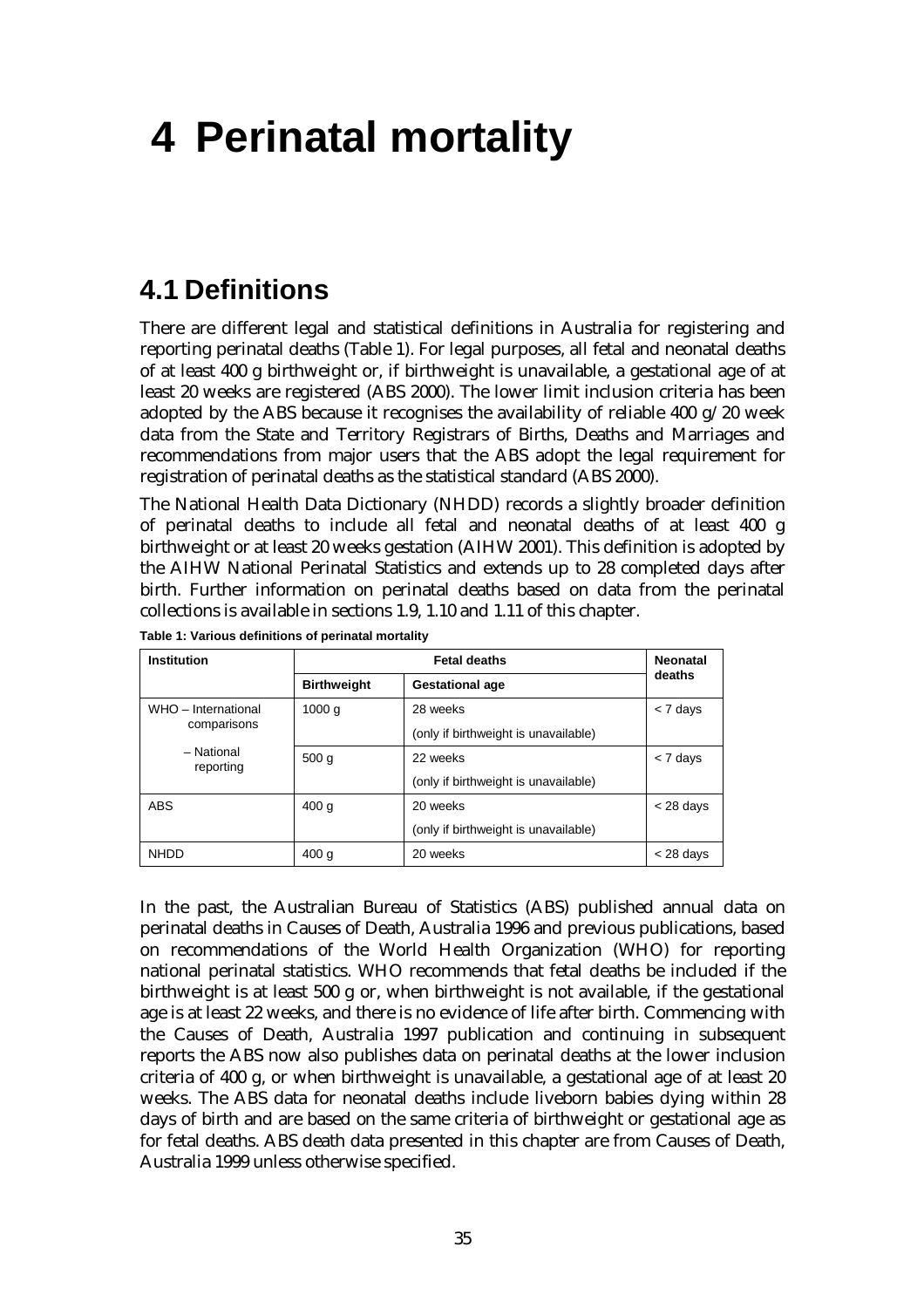WHO recommendations differ from this standard and include only early neonatal deaths occurring in the first 7 days and not all neonatal deaths up to 28 days, as reported by ABS. WHO has also recommended that for international comparisons, countries should report data based on lower limits of 1,000 g or, when birthweight is not available, a gestational age of at least 28 weeks, excluding births and fetal and neonatal deaths that do not meet these criteria (Table A56).

Perinatal death rates vary markedly according to which definition is used (Table A56). In the period from 1997 to 1999, the perinatal death rate for babies 400 g/20 weeks (8.7 per 1,000 births) was almost double the estimated rate of 4.8 per 1,000 births based on the WHO definition for international comparisons. Using the criteria of 400 g/20 weeks for national data, the 1999 perinatal death rate of 8.5 per 1,000 births was 81% higher than the estimated rate of 4.7 per 1,000 births based on the WHO criteria for international comparisons.

Unless otherwise specified, annual fetal, neonatal and perinatal death rates in this report are based on the year of registration and the ABS definition using a lower limit of 400 g birthweight or 20 weeks gestation when birthweight was unknown (400 g/20 week), and include neonatal deaths within 28 days of birth.

### **4.2 Trends in fetal, neonatal and perinatal deaths**

Depending on when the fetal heart stopped beating, fetal deaths can be grouped as antepartum deaths, when the heartbeat ceased before labour commenced; intrapartum deaths, when the heartbeat ceased during labour; and unknown deaths, when it was not known whether the heartbeat ceased before or during labour. There is another small group of registered perinatal deaths for which it was not known whether the heartbeat ceased before or after birth. The ABS includes this group with the fetal deaths and the practice has been followed in this report, including them with the intrapartum fetal deaths.

In the period between 1973 and 1999, the fetal death rate has more than halved from 11.1 to 5.1 per 1,000 births (Table A56, Figure 31). The fall during this period of 69.4% in intrapartum fetal death rates was greater than the decline of 46.0% for antepartum fetal death rates (Figure 32). Unknown type of fetal death rates declined 27.2% between 1973 and 1996, but then jumped from 0.8 per 1,000 births in 1996 to 1.2 per 1,000 births in 1997. However, in 1999, rates have continued the decreasing trend with 0.6 per 1,000 births. As a result of these decreasing rates, antepartum fetal deaths increased as a proportion of all fetal deaths from 63.8% in 1973 to 75.6% in 1999, and intrapartum fetal deaths decreased from 36.2% in 1973 to 24.4% of all fetal deaths in 1999.

The neonatal death rate declined even more sharply than the fetal death rate, falling by 70.7% from 11.6 per 1,000 live births in 1973 to 3.4 per 1,000 live births in 1999 (Table A58, Figure 33). Initially, the early neonatal death rate for deaths within 7 days of birth fell more rapidly than the rate of late neonatal deaths that occurred in the second to fourth weeks after birth, however, the rates have all plateaued in recent years.

Based on the lower legal and, now ABS definition, the national perinatal mortality rate declined by 62.4%, from 22.6 per 1,000 births in 1973 to 8.5 per 1,000 births in 1999 (Figure 31).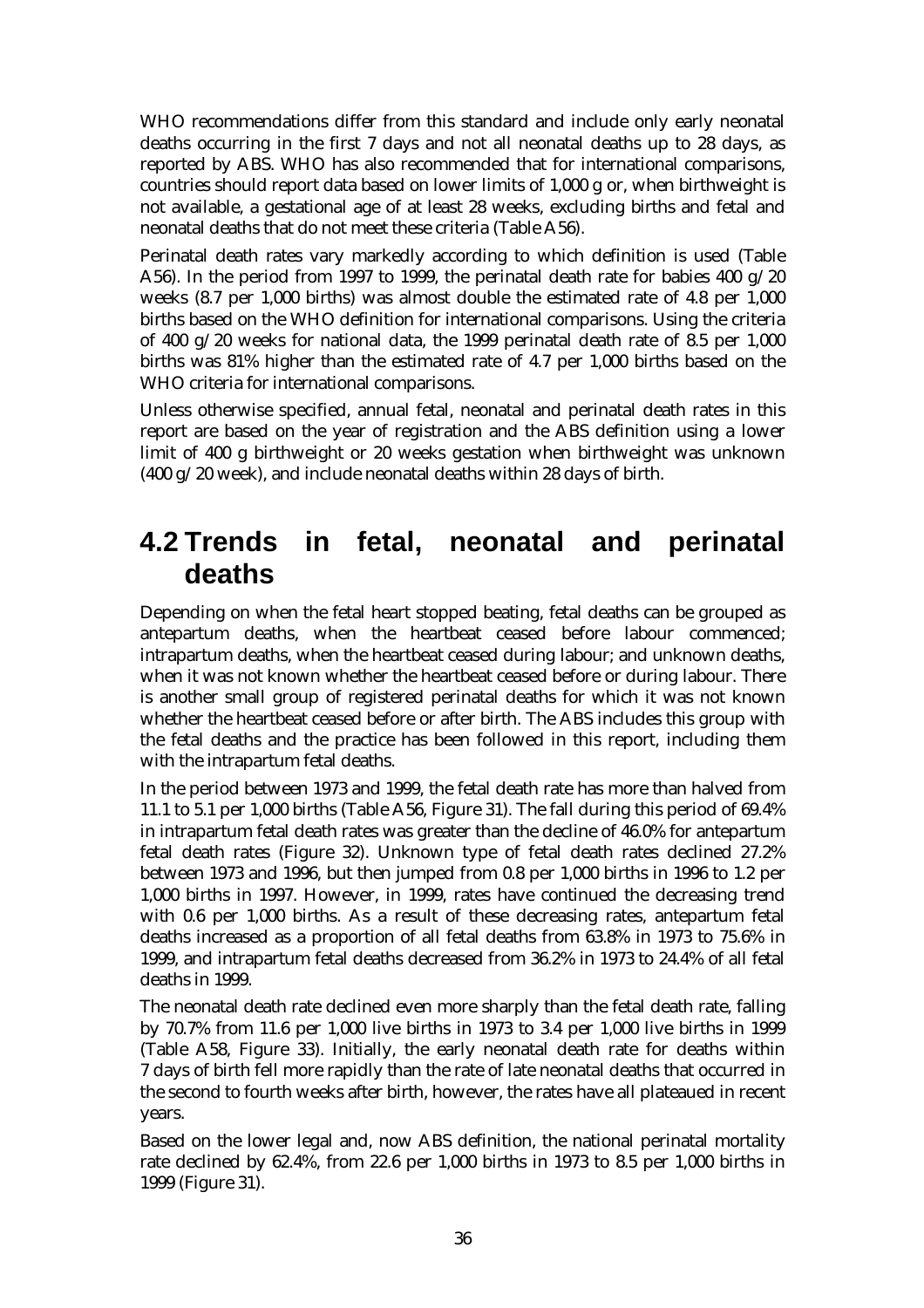

**Figure 31: Fetal, neonatal and perinatal death rates, Australia, 1973–1999**

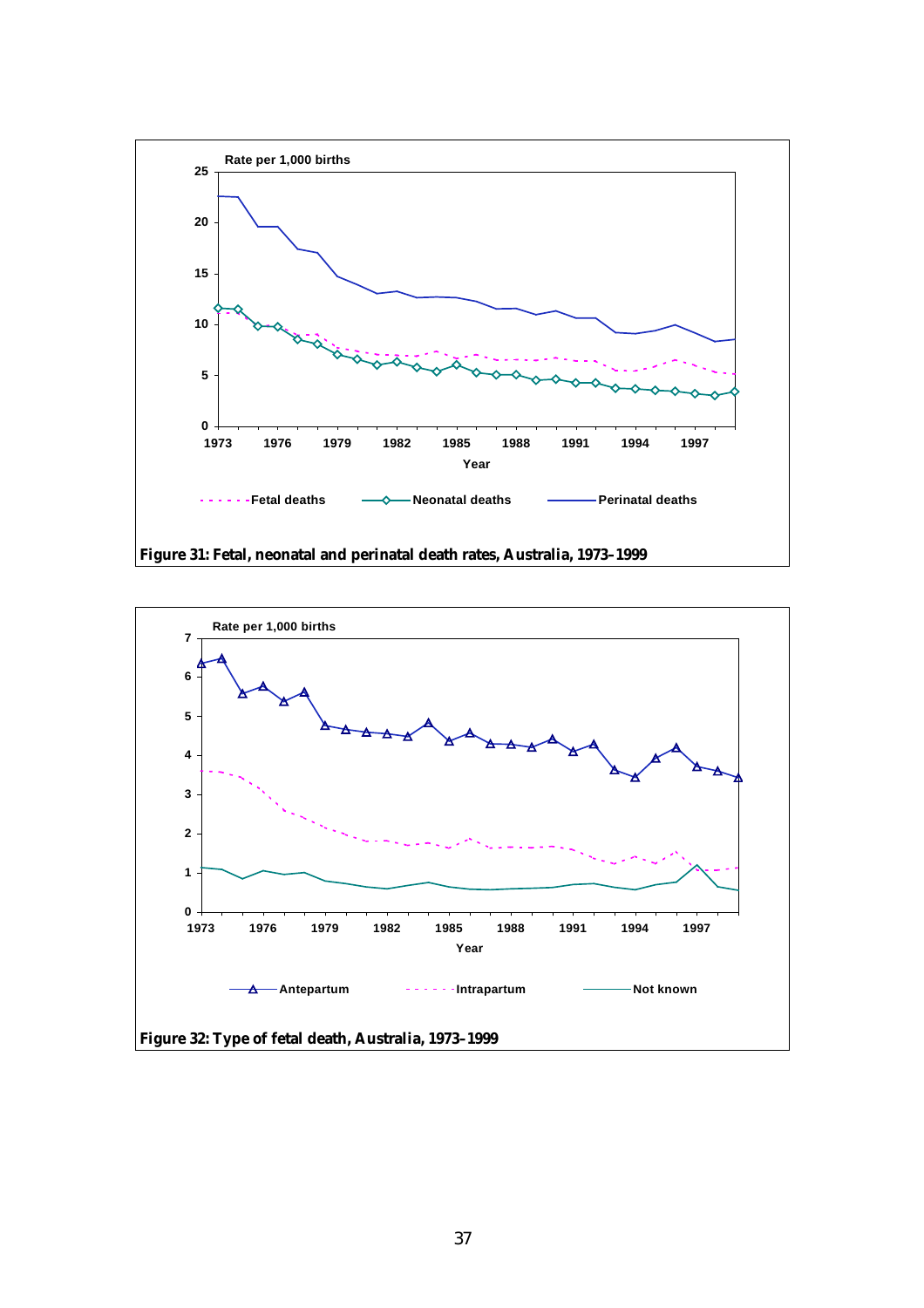

## **4.3 Perinatal deaths by State and Territory of residence**

Except for higher rates in the Northern Territory, Tasmania and the Australian Capital Territory, there were relatively small differences in perinatal death rates among the States and Territories (Table A60, Figure 34). In the 3-year period from 1997 to 1999, South Australia, Western Australia and Victoria had the lowest perinatal death rates. In this 3-year period, at least 90% of perinatal deaths were registered in the State and Territory of mothers' usual residence (Table A61).



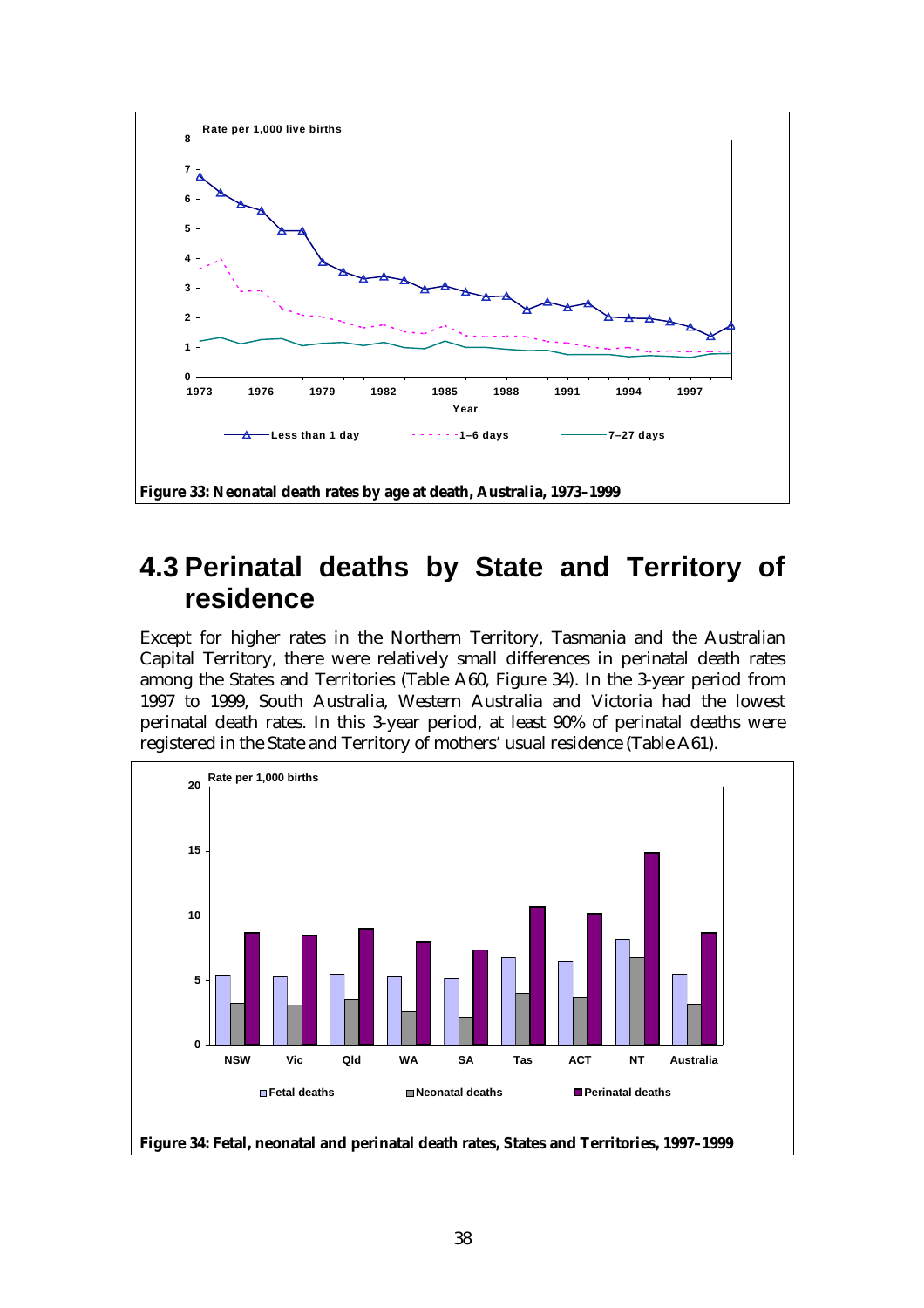# **4.4 Perinatal deaths by maternal age**

The perinatal death rate was significantly higher for babies with younger mothers aged less than 20 years and older mothers aged 40 years or more than for mothers aged 30–34 years, which had the lowest rate of 7.3 per 1,000 births in the period from 1997 to 1999 (Table A62, Figure 35).



# **4.5 Perinatal deaths by plurality**

Perinatal death rates are higher for multiple than for singleton births (Table A63). The number of perinatal deaths among triplet and higher order multiple births is relatively small each year so data were analysed for the 3-year period of 1997 to 1999.

There were 6,544 perinatal deaths in 1997–1999; 656 (10.0%) occurred in twins and 67 (1.0%) in other multiple births, so multiple births accounted for 11.0% of all perinatal deaths. The perinatal death rate of twins for the period 1997–1999 was 3.8 times higher, and of other multiple births 8.7 times higher, than that of singleton births (Table A63), mainly due to their increased occurrence of preterm birth and low birthweight.

# **4.6 Perinatal deaths by baby's sex**

Perinatal death rates for males are consistently higher than for females. In 1997–1999, the rate for males was 16.3% above that for females (Table A64). The difference in rates between the sexes was slightly greater for neonatal deaths than for fetal deaths. The neonatal death rate for males was 28.6% higher than for females; the fetal death rate was 9.6% higher for males.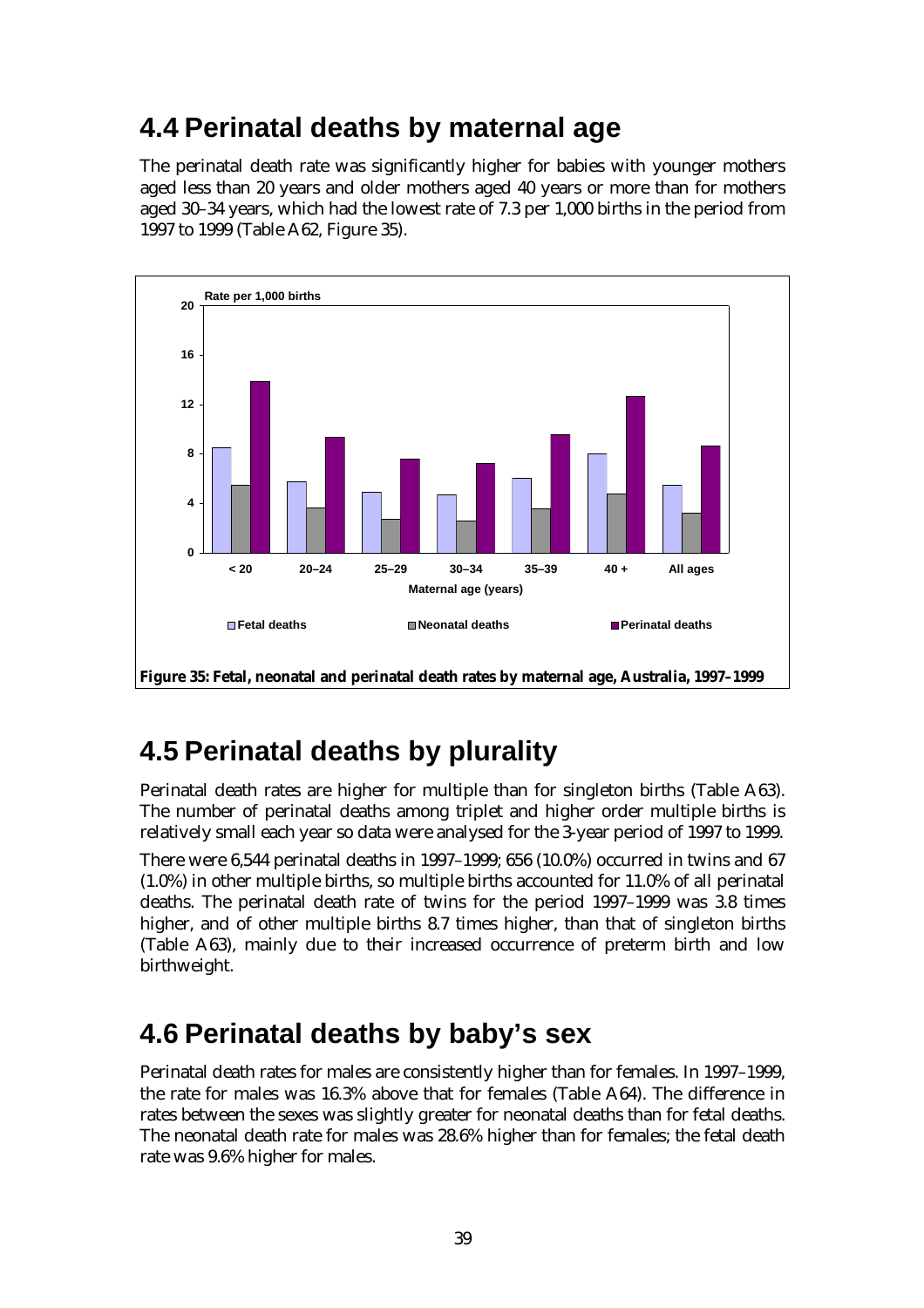## **4.7 Proportionate perinatal death rates by gestational age**

The duration of pregnancy is recorded in completed weeks on perinatal death certificates, based either on the gestational age (calculated using the date of the first day of the last menstrual period and the baby's date of birth), or on clinical assessment. As information about the gestational age distribution of all births between 1973 and 1999 was lacking, fetal, neonatal and perinatal deaths in categories of gestational age are expressed as proportionate death rates. The denominator for calculating proportionate death rates is the total number of births rather than the number of births in a particular gestational age (or, see below, birthweight) category.

In 1973, preterm births of less than 37 weeks accounted for 58.9% of fetal deaths with stated gestational ages and those less than 28 weeks for 23.1%. In 1999, these proportions had increased to 71.3% and 39.7%, respectively (Table A65, Figure 36). Many countries still have a lower limit of 28 weeks for registering fetal deaths, thereby excluding about one-third of fetal deaths included in the Australian data.

The distribution of neonatal deaths by gestational age was similar to that for fetal deaths but there were relatively more neonatal deaths of less than 28 weeks in 1999 than in 1973. The proportion in this group increased from 26.8% in 1973 to 49.6% in 1999 while the proportion of all neonatal deaths of known gestational age that were preterm was 69.2% in 1973 and 71.2% in 1999 (Table A66, Figure 37).

Between 1973 and 1999, there were substantial falls in the proportionate perinatal death rates in all gestational age groups, but the decline for deaths of less than 28 weeks was not as marked as for deaths in the other gestational age groups. In 1999, 43.6% of perinatal deaths were less than 28 weeks gestation (Table A67, Figure 38).



**Figure 36: Proportionate fetal death rates by gestational age, Australia, 1973–1999**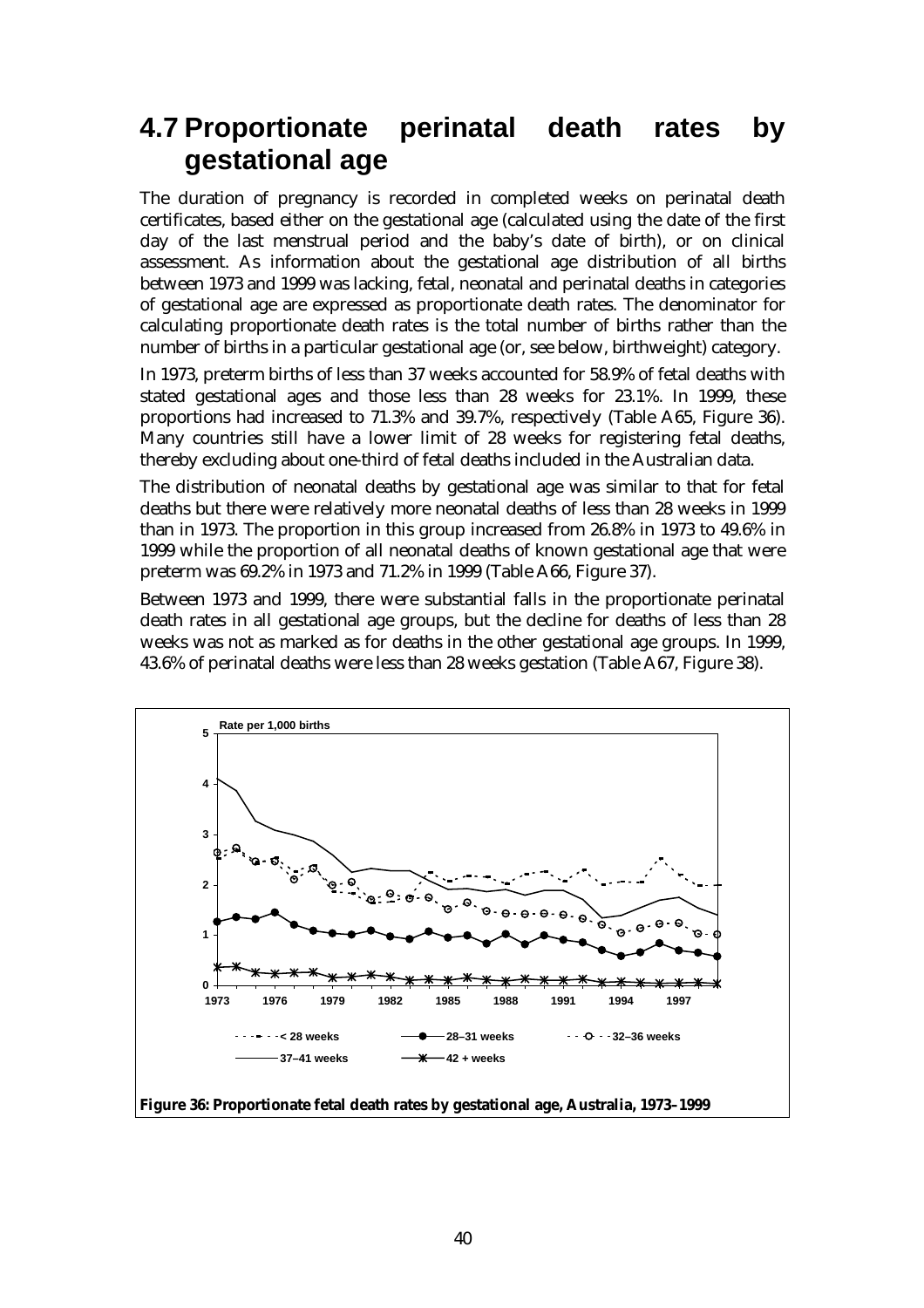

**Figure 37: Proportionate neonatal death rates by gestational age, Australia, 1973–1999**

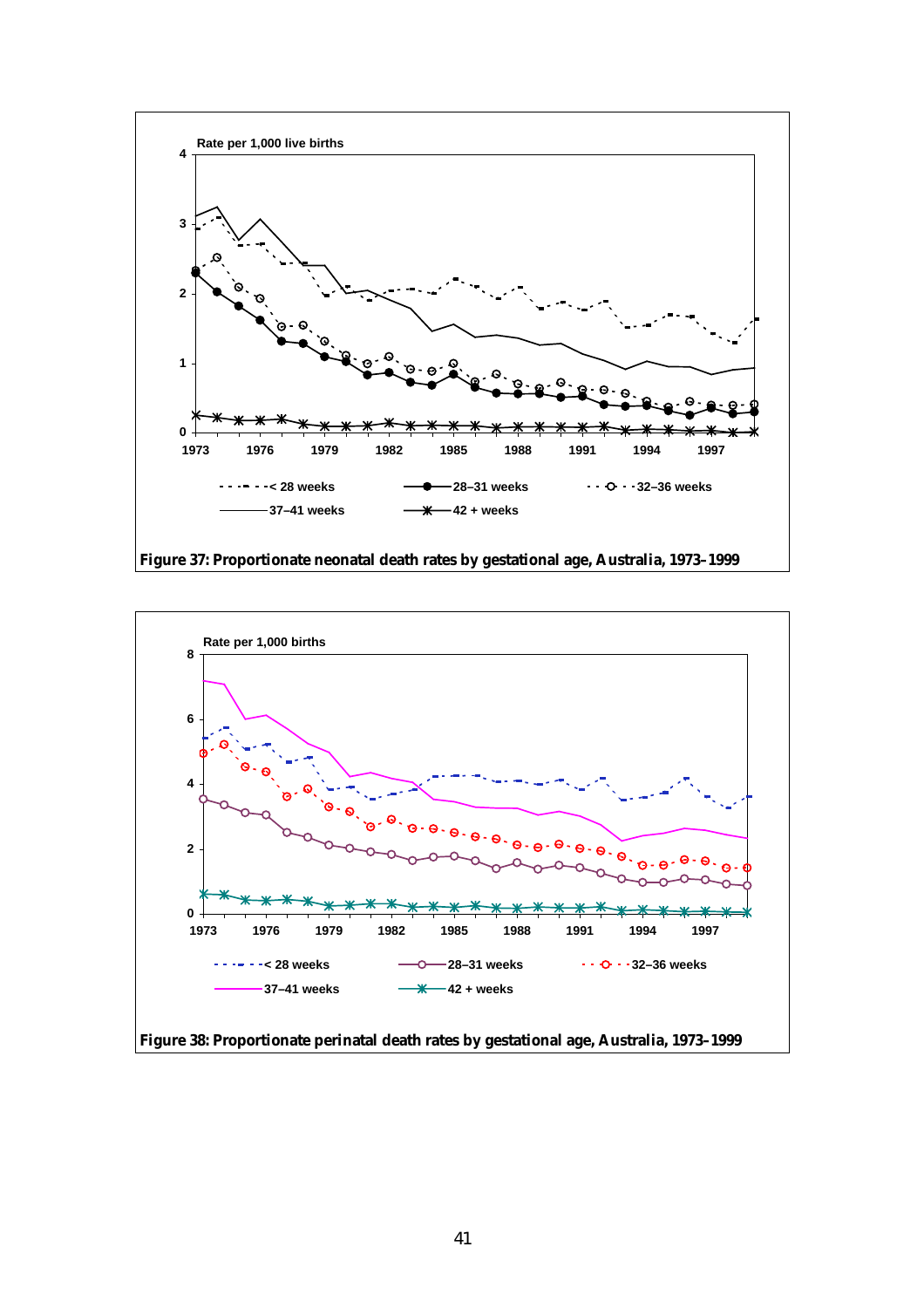## **4.8 Proportionate perinatal death rates by birthweight**

As for those deaths tabulated in gestational age groups, the fetal, neonatal and perinatal death rates by birthweight for the period 1973 to 1999 are expressed as proportionate death rates. In 1973, low birthweight babies of less than 2,500 g accounted for 64.1% of fetal deaths with stated birthweights and those weighing less than 1,000 g for 27.1% (Figure 39). In 1999, these proportions had increased to 71.7% and 42.8%, respectively (Table A68).

The decline in the proportionate neonatal death rate was much greater for babies weighing 1,000–2,499 g than for those in lighter or heavier birthweight groups (Table A69, Figure 40). The rate for babies of 1,000–2,499 g fell from 4.7 per 1,000 live births in 1973 to 0.8 per 1,000 live births in 1999. For babies weighing less than 1,000 g the proportionate death rate declined from 3.0 to 1.6 per 1,000 live births in the same period, while for those weighing 2,500 g and over, it declined from 2.8 per 1,000 in 1973 to 0.9 per 1,000 live births in 1999.

Although there were substantial falls in the proportionate perinatal death rates in all birthweight groups, the greatest decline of 74.1% was for babies weighing 1,000– 2,499 g, particularly reflecting the decline in neonatal deaths in this birthweight group (Table A70, Figure 41).

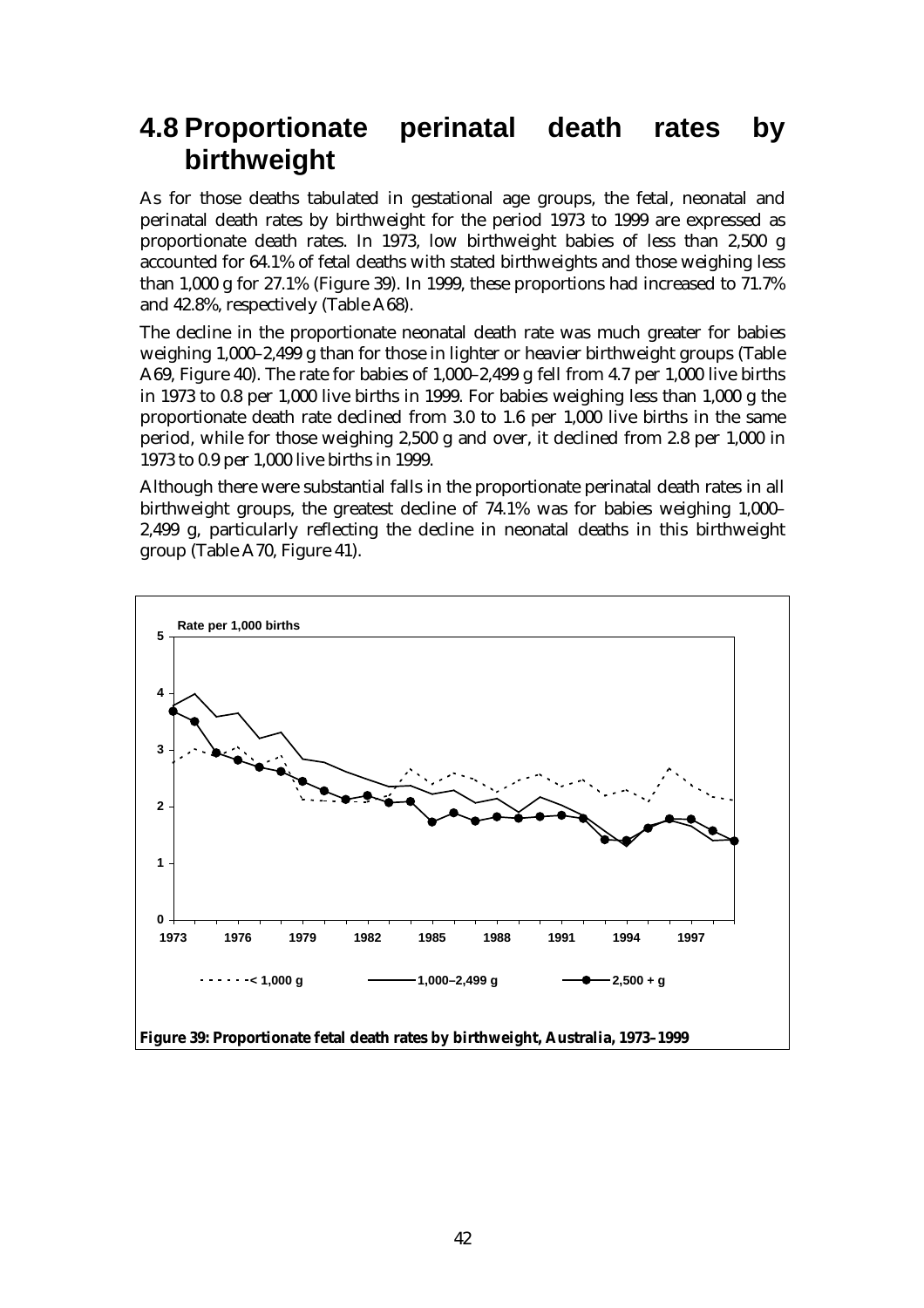

**Figure 40: Proportionate neonatal death rates by birthweight, Australia, 1973–1999**

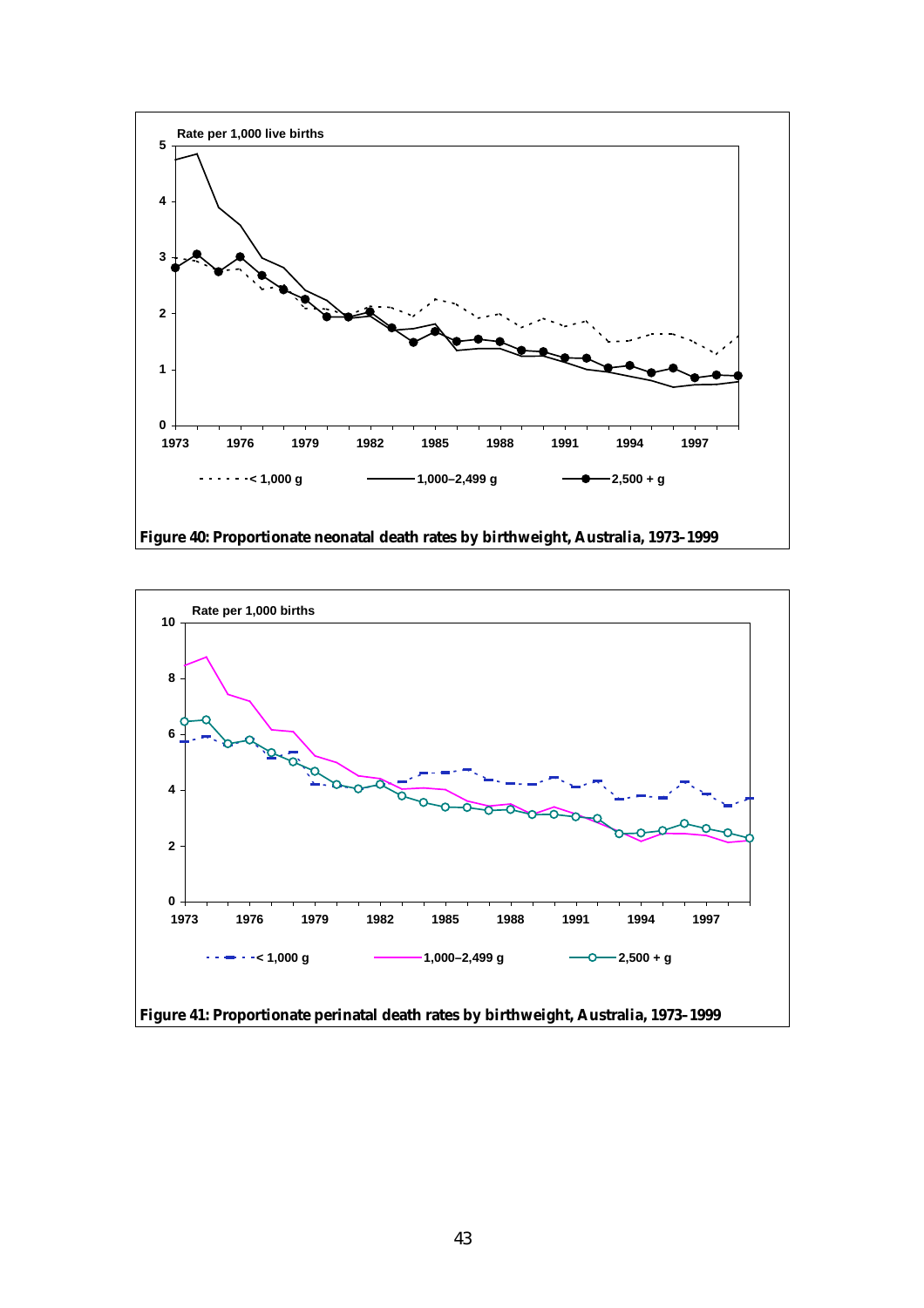### **4.9 Fetal deaths in State and Territory perinatal data collections**

As noted in previous sections, fetal deaths are included in the State and Territory perinatal collections if the birthweight is at least 400 g or the gestational age is 20 weeks and over. There are more fetal deaths included in the perinatal collection than the national registration data because of more complete data and the broader definition. Unlike perinatal death registration data collected by ABS, information which may affect fetal death rates such as maternal parity, Indigenous and admitted patient hospital status are collected for most births in the perinatal collections. However, the advantage of the perinatal death certificates is that they enable more reliable distinction between fetal and neonatal deaths because the certifier is required to specify when the heartbeat ceased in relation to the onset of labour or to birth.

In 1999, there were 1,789 fetal deaths notified to the perinatal collections, resulting in a fetal death rate of 7.0 per 1,000 births, 37.3% higher than the rate of 5.1 per 1,000 in the ABS registration data (Table A76). The variations in fetal death rate with maternal age showed a pattern similar to that for perinatal deaths (see Section 4.4), ranging from 6.2 per 1,000 births for babies of mothers aged 30 to 34 years to 12.5 per 1,000 for babies of mothers aged 40 years and over (Table A71).

The fetal death rate of babies born to Indigenous mothers was 12.5 per 1,000 births, almost twice the rate of 6.7 per 1,000 in the non-Indigenous population (Table A72).

Fetal death was more likely among first-born babies (7.8 per 1,000 births) than among babies whose mothers already had one child (5.6 per 1,000 births) (Table A73). With higher parity, the fetal death rate increased to a maximum of 11.4 per 1,000 births for those with four or more previous children.

The fetal death rate of twins (22.2 per 1,000 births) and of babies born in higher order multiple births (45.6 per 1,000 births) was much higher than that of singleton babies (6.4 per 1,000 births) (Table A74).

Fetal death rates were higher for mothers who had public status in hospital (7.0 per 1,000 births) than for those who had private status in hospital accommodation (5.7 per 1,000 births) (Table A75).

### **4.10 Neonatal and perinatal deaths in State and Territory perinatal data collections**

The continuing decline in fetal, neonatal and perinatal death rates noted in previous sections has been influenced by changes in the characteristics of pregnant women and their babies and by the quality of care during pregnancy, labour and the postnatal period. As the increased risk of perinatal death associated with maternal factors and complications arising during pregnancy is often mediated through higher rates of preterm birth and low birthweight, it is important to take account of these variables in analysing perinatal outcomes such as fetal and neonatal death. It may be difficult to obtain sufficiently accurate information on gestational age for populationbased analyses, so most studies have concentrated on birthweight-specific outcomes.

Birthweight is not recorded on birth registration forms in most States and Territories but this information is obtained from the forms completed by midwives and other staff for the perinatal data collections. These collections have complete data on fetal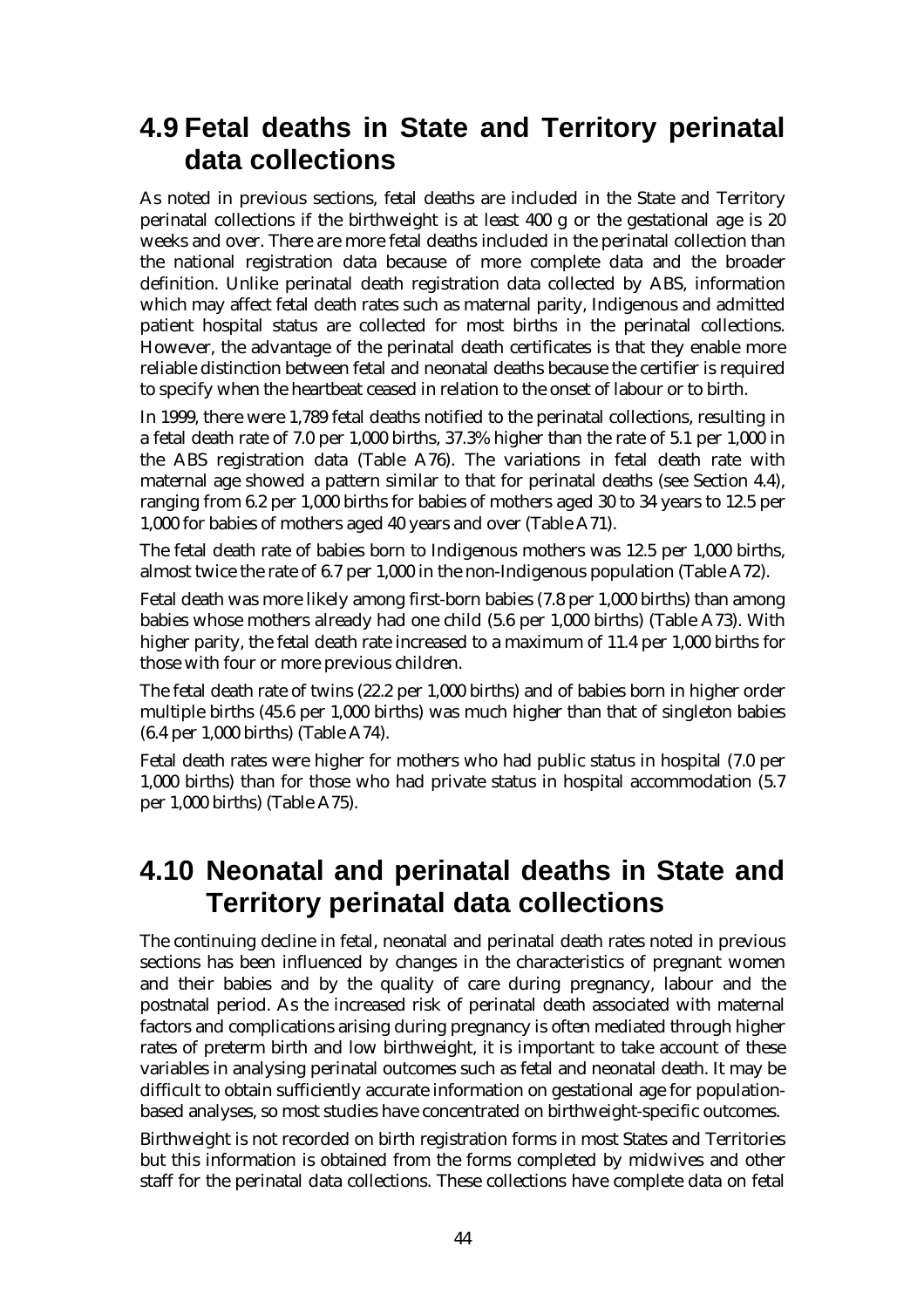deaths, but ascertainment of neonatal deaths within 28 days of birth is likely to be incomplete for deaths occurring among babies transferred to another hospital, readmitted to hospital, or dying at home. This deficiency can be overcome by linking perinatal death registrations to their birth records in the perinatal collections, but this linkage has not yet been achieved in all States and Territories. In recent years a number of the States and Territories have linked their perinatal data collections to the registered perinatal deaths of their respective Registries of Births, Deaths and Marriages, in an effort to improve the extent to which neonatal deaths are ascertained. This has led to improved information about perinatal deaths in those States and Territories and apparent reporting of higher numbers of neonatal deaths. Valid comparisons between the neonatal data of States and Territories are, therefore, not always possible in these circumstances, however, improved standardisation and linkage of perinatal deaths by all States and Territories will allow valid comparisons and interpretation of perinatal mortality in the future.

The data on perinatal deaths published by the ABS are based on the year of registration rather than on the year of birth. When analysing perinatal death rates it is preferable that both the deaths and the births should include only those babies born in a particular year so that the numerator and denominator have the same year of birth. By merging data files on perinatal death registrations for two successive years, it is possible to obtain near complete perinatal deaths by year of birth for the first of those two years. The disadvantage of such analyses is that publication of reports based on year-of-birth cohorts is delayed and some late registrations of deaths are not included. Missing information on the birthweight of some babies is an additional problem in analysing birthweight-specific death rates. Thus, no meaningful comparison of perinatal death rates between the two collections could be done for this 1999 report, as perinatal death registration data for 2000 were not available at the time of publication.

Neonatal and perinatal death rates based upon State and Territory perinatal collection data, though incompletely reported, varied between States and Territories (Table A76). Low neonatal death rates were reported for South Australia and Tasmania, while the highest rates were reported for the Northern Territory. The national perinatal death rate based on the perinatal collections was 10.1 per 1,000 births in 1999. Total perinatal death rates were lowest in South Australia (8.3 per 1,000 births) and New South Wales (9.0 per 1,000 births), and relatively higher in Victoria, Tasmania (11.3 per 1,000 births, respectively) and the Northern Territory (20.3 per 1,000 births).

## **4.11 Causes of perinatal deaths**

It is widely recognised that the International Classification of Diseases (ICD-9 and ICD-10) does not adequately emphasise those causes of perinatal death that may be preventable. As a result, other classifications that specify various antecedent maternal conditions, pregnancy complications and fetal abnormalities have been developed (Whitfield et al. 1986). In Australia a national classification of perinatal deaths, Australia and New Zealand Antecedent Classification of Perinatal Mortality (ANZACPM) and neonatal deaths, the Australia and New Zealand Neonatal Deaths Classification (ANZNDC) are currently being developed. Several States (Queensland, Western Australia and South Australia) have used the Whitfield classification, or local modifications, in their reports on the causes of perinatal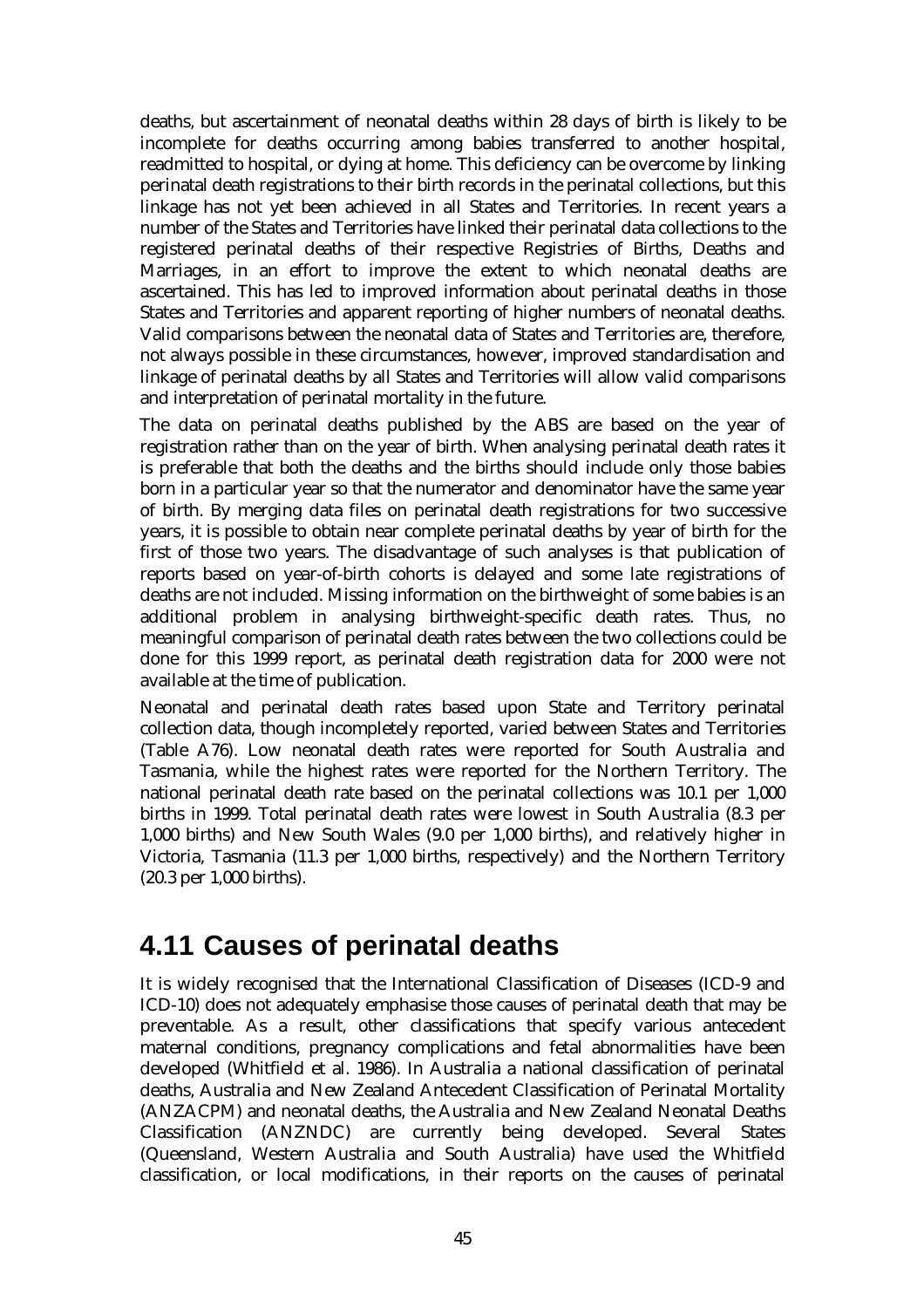deaths. The main categories in the Whitfield classification are: spontaneous preterm; intrauterine growth restriction; unexplained intrauterine death; birth trauma; intrapartum asphyxia; hypertension; maternal disease; antepartum haemorrhage; fetal abnormality; haemolytic disease; infection and other causes. This report includes data from two States that have used the Whitfield classification, Western Australia and South Australia (Maternal Perinatal and Infant Mortality Committee 2000) (Table A77). The main causes of perinatal deaths based on the Whitfield classification were fetal abnormality, spontaneous preterm birth and unexplained intrauterine fetal death. These three groups of causes accounted for at least half of all perinatal deaths in both States in 1999 (Figures 42, 43). Antepartum haemorrhage and infection were also significant causes of death.

Multiple pregnancy is included in the spontaneous preterm category of the Whitfield classification, but other perinatal deaths associated with multiple pregnancy may be classified as intrauterine growth restriction, or as twin-to-twin transfusion in the 'other' category.

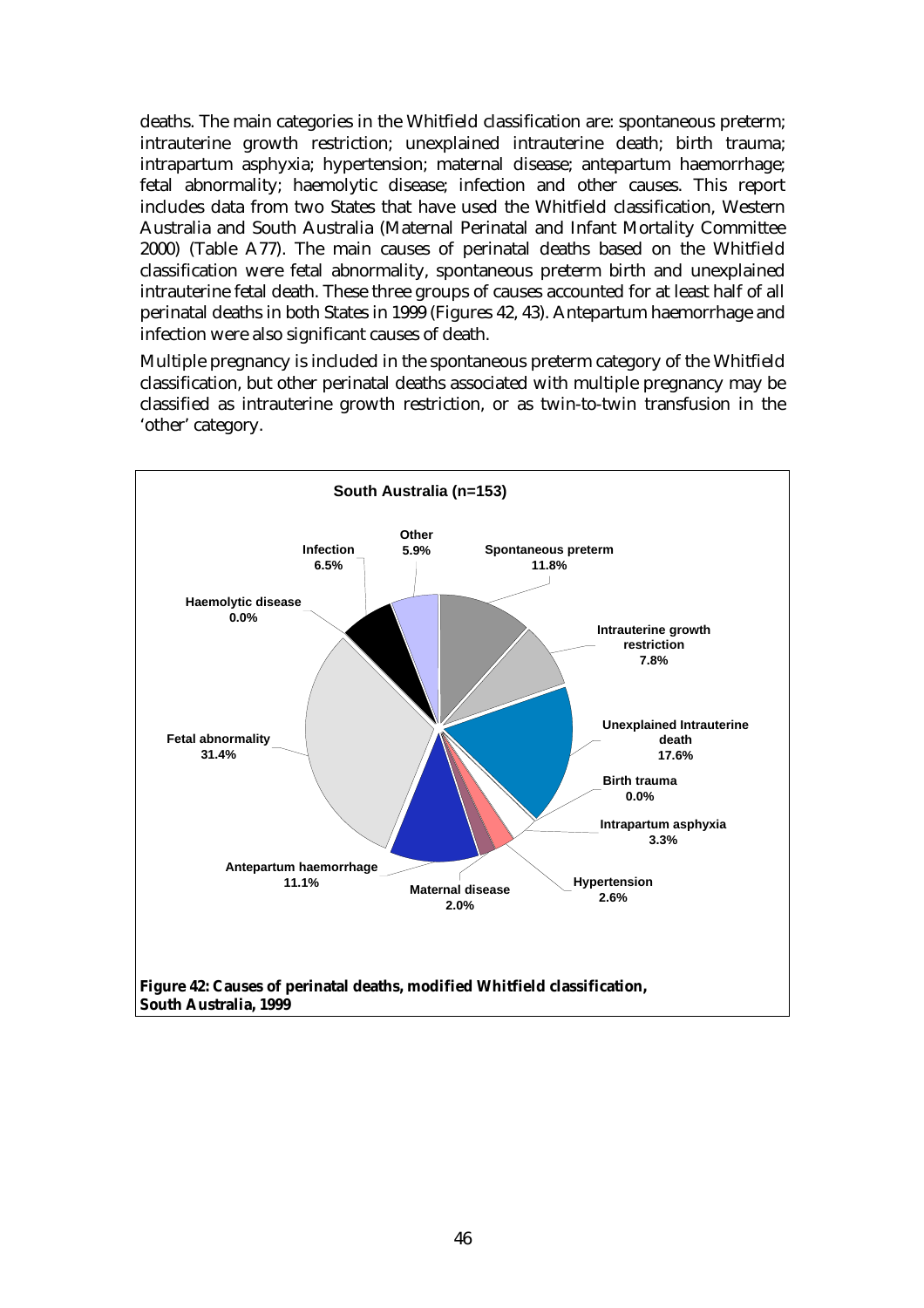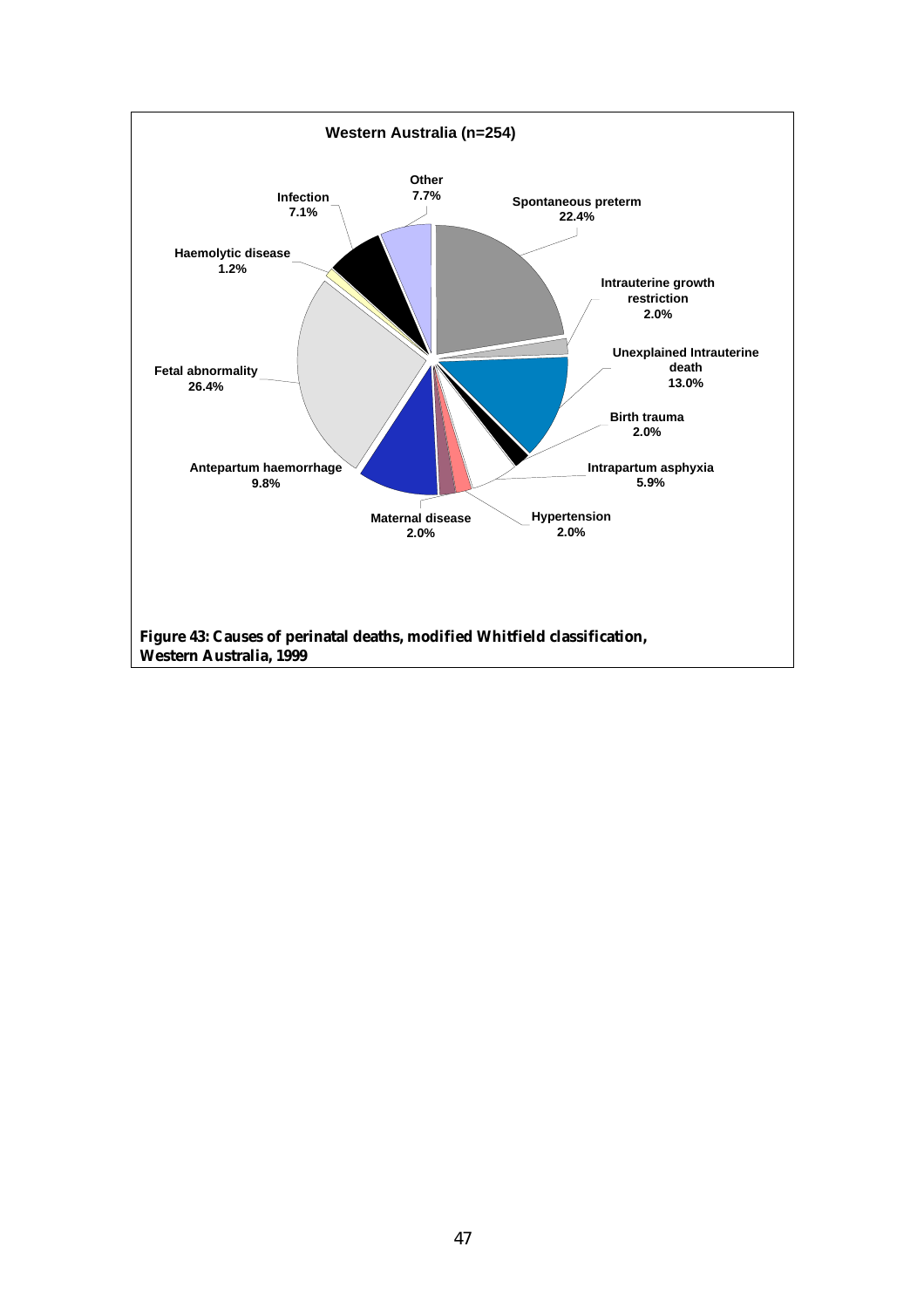# **Appendix: tables**

#### **Table A1: Confinements and births, States and Territories, 1999**

|                   | <b>NSW</b> | Vic    | Qld    | WA     | <b>SA</b> | Tas   | АСТ   | NT    | <b>Australia</b> |
|-------------------|------------|--------|--------|--------|-----------|-------|-------|-------|------------------|
|                   |            |        |        |        |           |       |       |       |                  |
| Confinements      | 85.967     | 61.587 | 48.042 | 25,378 | 18,233    | 5,996 | 4,599 | 3,550 | 253,352          |
| Fetal deaths      | 533        | 472    | 347    | 179    | 115       | 55    | 38    | 50    | 1,789            |
| Live births       | 86.756*    | 62,217 | 48.400 | 25,592 | 18.404    | 6,037 | 4,650 | 3,549 | 255,605          |
| <b>All births</b> | 87,289     | 62,689 | 48,747 | 25,771 | 18,519    | 6,092 | 4,688 | 3,599 | 257,394          |

\* Includes 17 births in NSW with 'not stated' birth status.

*Note:* Data for Tasmania unavailable, 1998 data used as an estimate.

#### **Table A2: Place of birth, all confinements, States and Territories, 1999**

| Place of birth      | <b>NSW</b> | Vic    | Qld    | WA     | SA            | Tas   | <b>ACT</b> | NT                       | Australia |
|---------------------|------------|--------|--------|--------|---------------|-------|------------|--------------------------|-----------|
|                     |            |        |        |        | <b>Number</b> |       |            |                          |           |
| Hospital            | 83,216     | 60,333 | 47,256 | 24,765 | 17,220        | 5,726 | 4,214      | 3,425                    | 246,155   |
| <b>Birth centre</b> | 2,249      | 888    | 387    | 417    | 925           | 81    | 346        |                          | 5,293     |
| Home                | 139        | 298    | 164    | 126    | 39            | 8     | 21         | 47                       | 842       |
| Born before arrival | 363        | 62     | 234    | 70     | 49            | 84    | 18         | $\overline{\phantom{a}}$ | 880       |
| Other               |            | 5      | 1      |        |               | 11    |            | 78                       | 95        |
| Not stated          |            | 1      |        |        |               | 86    |            |                          | 87        |
| All places of birth | 85,967     | 61,587 | 48,042 | 25,378 | 18,233        | 5,996 | 4,599      | 3,550                    | 253,352   |
|                     |            |        |        |        | Per cent      |       |            |                          |           |
| Hospital            | 96.8       | 98.0   | 98.4   | 97.6   | 94.4          | 96.9  | 91.6       | 96.5                     | 97.2      |
| <b>Birth centre</b> | 2.6        | 1.4    | 0.8    | 1.6    | 5.1           | 1.4   | 7.5        |                          | 2.1       |
| Home                | 0.2        | 0.5    | 0.3    | 0.5    | 0.2           | 0.1   | 0.5        | 1.3                      | 0.3       |
| Born before arrival | 0.4        | 0.1    | 0.5    | 0.3    | 0.3           | 1.4   | 0.4        |                          | 0.3       |
| Other               |            | 0.0    | 0.0    |        |               | 0.2   |            | 2.2                      | 0.0       |
| All places of birth | 100.0      | 100.0  | 100.0  | 100.0  | 100.0         | 100.0 | 100.0      | 100.0                    | 100.0     |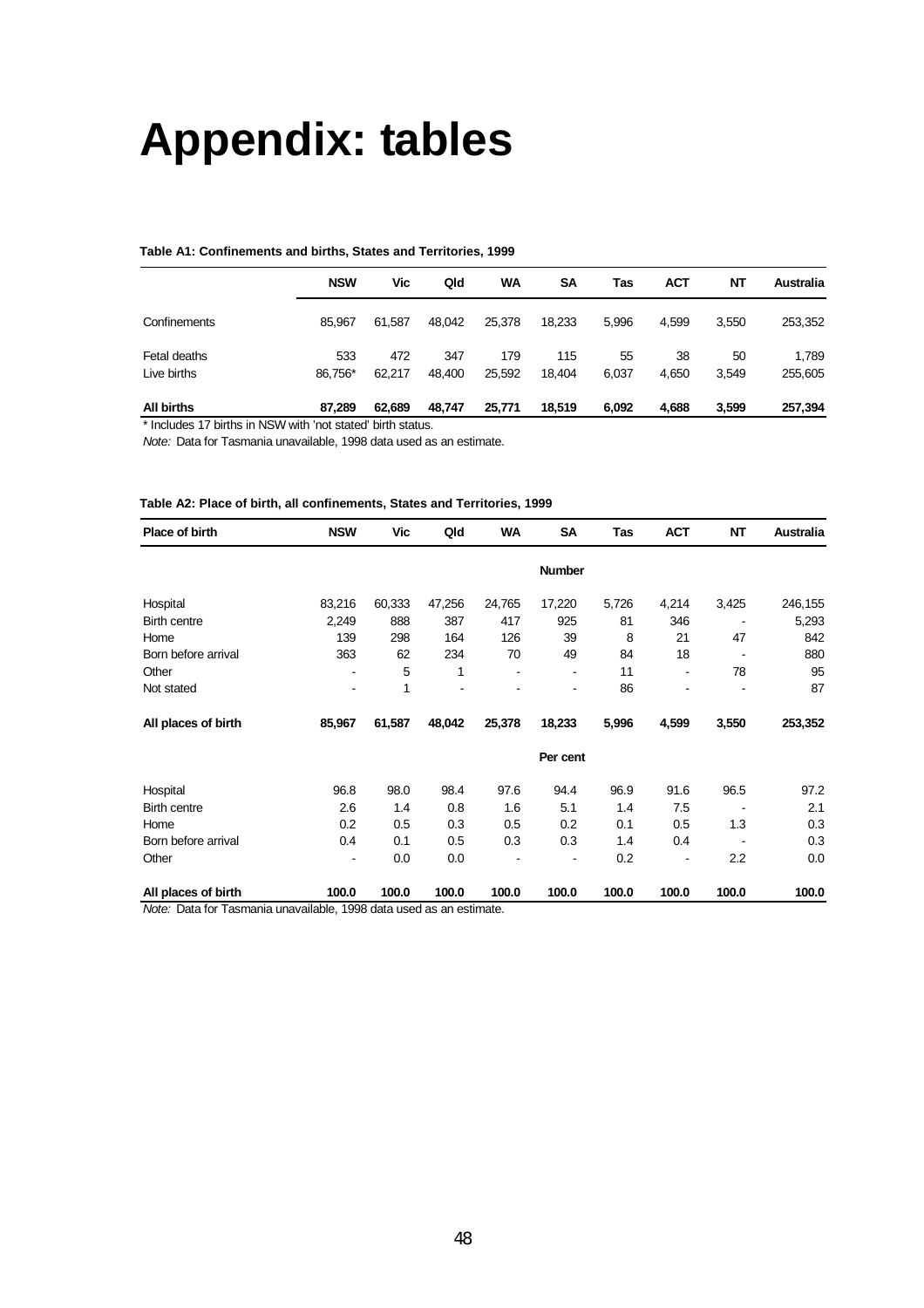| Number of<br>confinements<br>annually | <b>NSW</b> | Vic   | $Qld^{(a)}$ | <b>WA</b> | SA <sup>(b)</sup> | Tas            | <b>ACT</b> | NT             | <b>Australia</b> |
|---------------------------------------|------------|-------|-------------|-----------|-------------------|----------------|------------|----------------|------------------|
|                                       |            |       |             |           | <b>Number</b>     |                |            |                |                  |
| $1 - 100$                             | 53         | 47    | 71          | 30        | 36                | 8              |            | 1              | 246              |
| $101 - 500$                           | 43         | 33    | 31          | 21        | 19                | 2              | 1          | $\overline{2}$ | 152              |
| $501 - 1,000$                         | 22         | 12    | 8           | 8         | 3                 | 3              | 1          | $\overline{2}$ | 59               |
| $1,001 - 2,000$                       | 17         | 14    | 10          | 5         | 3                 | $\overline{2}$ | 1          | 1              | 53               |
| 2,001 and over                        | 12         | 7     | 6           | 2         | $\overline{2}$    |                | 1          |                | 30               |
| All hospitals                         | 147        | 113   | 126         | 66        | 63                | 15             | 4          | 6              | 540              |
|                                       |            |       |             |           | Per cent          |                |            |                |                  |
| $1 - 100$                             | 36.1       | 41.6  | 56.3        | 45.5      | 57.1              | 53.3           |            | 16.7           | 45.6             |
| $101 - 500$                           | 29.3       | 29.2  | 24.6        | 31.8      | 30.2              | 13.3           | 25.0       | 33.3           | 28.1             |
| $501 - 1,000$                         | 15.0       | 10.6  | 6.3         | 12.1      | 4.8               | 20.0           | 25.0       | 33.3           | 10.9             |
| $1,001 - 2,000$                       | 11.6       | 12.4  | 7.9         | 7.6       | 4.8               | 13.3           | 25.0       | 16.7           | 9.8              |
| 2,001 and over                        | 8.2        | 6.2   | 4.8         | 3.0       | 3.2               | ٠              | 25.0       |                | 5.6              |
| All hospitals                         | 100.0      | 100.0 | 100.0       | 100.0     | 100.0             | 100.0          | 100.0      | 100.0          | 100.0            |

#### **Table A3: Distribution of maternity units by size, States and Territories, 1999**

(a) Includes one tertiary level hospital of less than 2,000 confinements.

(b) Data from *Pregnancy Outcome in South Australia 1999*.

*Note:* Data for Tasmania unavailable, 1998 data used as an estimate.

| Number of                                                                 |            |        |             |           |               |       |            |           |                  |
|---------------------------------------------------------------------------|------------|--------|-------------|-----------|---------------|-------|------------|-----------|------------------|
| confinements                                                              | <b>NSW</b> | Vic    | $Qld^{(a)}$ | <b>WA</b> | <b>SA</b>     | Tas   | <b>ACT</b> | <b>NT</b> | <b>Australia</b> |
| annually                                                                  |            |        |             |           |               |       |            |           |                  |
|                                                                           |            |        |             |           | <b>Number</b> |       |            |           |                  |
|                                                                           |            |        |             |           |               |       |            |           |                  |
| $1 - 100$                                                                 | 1,116      | 1,447  | 1,408       | 739       | 1,001         | 259   | 11         | 39        | 6,020            |
| $101 - 500$                                                               | 9,700      | 8,557  | 8,718       | 5,175     | 4,997         | 261   | 274        | 526       | 38,208           |
| $501 - 1,000$                                                             | 15,190     | 8,249  | 5,824       | 5,558     | 2,055         | 2,107 | 756        | 1,332     | 41,071           |
| 1,001-2,000                                                               | 23,446     | 20,133 | 13,810      | 6,408     | 4,249         | 3,264 | 1,218      | 1,528     | 74,056           |
| 2,001 and over                                                            | 36,376     | 22,897 | 18,117      | 7,372     | 5,892         |       | 2,319      |           | 92,973           |
| All hospitals                                                             | 85,828     | 61,283 | 47,877      | 25,252    | 18,194        | 5,891 | 4,578      | 3,425     | 252,328          |
|                                                                           |            |        |             |           | Per cent      |       |            |           |                  |
| $1 - 100$                                                                 | 1.3        | 2.4    | 2.9         | 2.9       | 5.5           | 4.4   | 0.2        | 1.1       | 2.4              |
| $101 - 500$                                                               | 11.3       | 14.0   | 18.2        | 20.5      | 27.5          | 4.4   | 6.0        | 15.4      | 15.1             |
| $501 - 1,000$                                                             | 17.7       | 13.5   | 12.2        | 22.0      | 11.3          | 35.8  | 16.5       | 38.9      | 16.3             |
| 1,001-2,000                                                               | 27.3       | 32.9   | 28.8        | 25.4      | 23.4          | 55.4  | 26.6       | 44.6      | 29.3             |
| 2,001 and over                                                            | 42.4       | 37.4   | 37.8        | 29.2      | 32.4          |       | 50.7       |           | 36.8             |
| All hospitals                                                             | 100.0      | 100.0  | 100.0       | 100.0     | 100.0         | 100.0 | 100.0      | 100.0     | 100.0            |
| (a) Includes one tertiary level hospital of less than 2,000 confinements. |            |        |             |           |               |       |            |           |                  |

**Table A4: Distribution of confinements by size of maternity unit, States and Territories, 1999**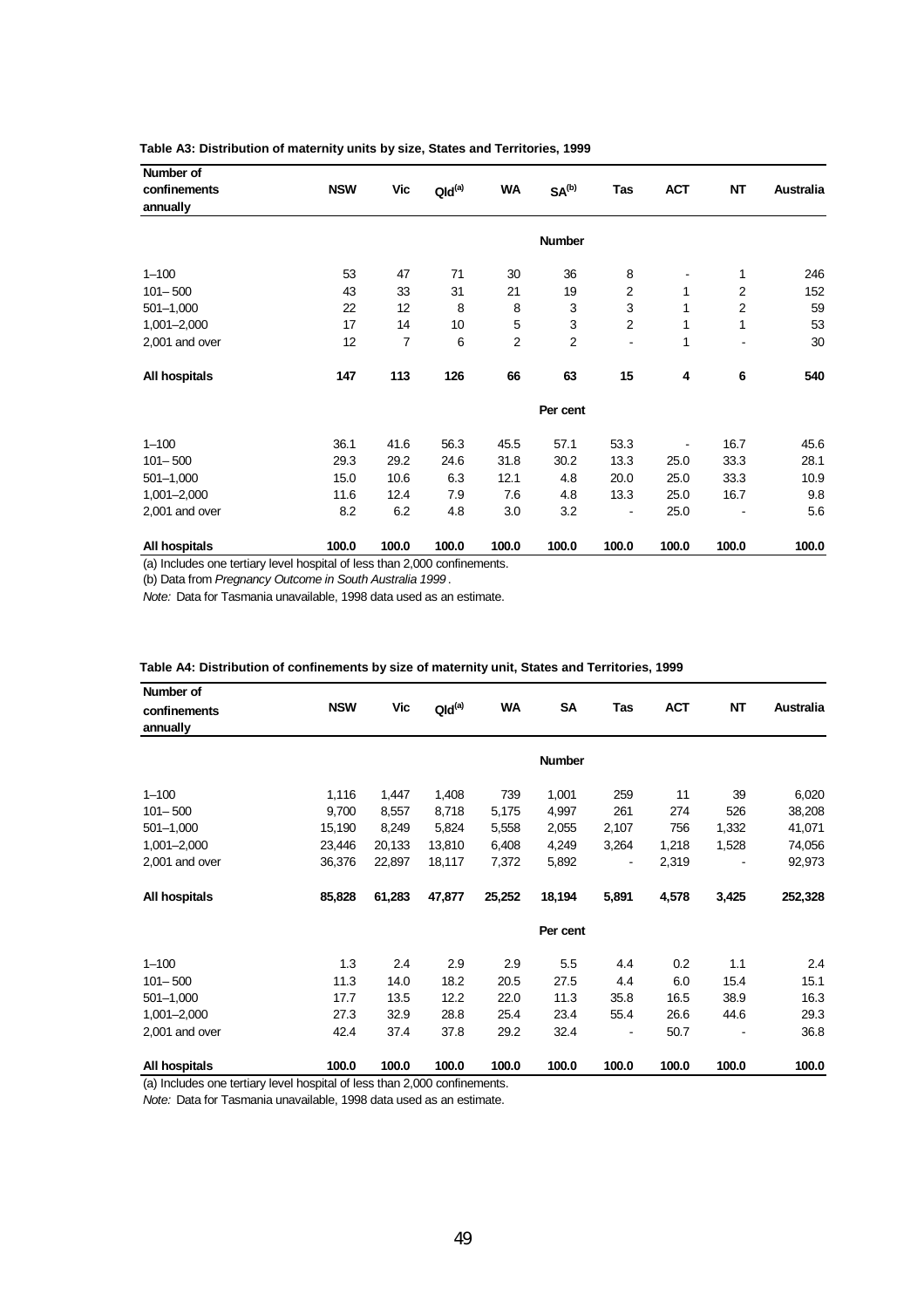| Maternal age (years) | <b>NSW</b> | <b>Vic</b>     | Qld    | <b>WA</b> | SΑ             | Tas   | <b>ACT</b> | NΤ    | Australia |
|----------------------|------------|----------------|--------|-----------|----------------|-------|------------|-------|-----------|
| Mean age (years)     | 29.1       | 29.7           | 28.3   | 28.7      | 28.8           | 27.8  | 29.6       | 26.7  | 29.0      |
|                      |            |                |        |           | <b>Number</b>  |       |            |       |           |
| Less than 16         | 145        | 68             | 111    | 79        | 39             | 23    | $\,6$      | 67    | 538       |
| 16                   | 375        | 151            | 280    | 161       | 101            | 45    | 10         | 71    | 1,194     |
| 17                   | 727        | 336            | 605    | 271       | 191            | 123   | 27         | 103   | 2,383     |
| 18                   | 1,125      | 590            | 909    | 421       | 303            | 125   | 57         | 121   | 3,651     |
| 19                   | 1,727      | 874            | 1,256  | 577       | 379            | 180   | 76         | 148   | 5,217     |
| Less than 20         | 4,099      | 2,019          | 3,161  | 1,509     | 1,013          | 496   | 176        | 510   | 12,983    |
| $20 - 24$            | 13,790     | 8,017          | 9,185  | 4,384     | 2,847          | 1,203 | 619        | 817   | 40,862    |
| $25 - 29$            | 27,678     | 19,454         | 15,672 | 8,023     | 6,103          | 1,982 | 1,432      | 1,050 | 81,394    |
| $30 - 34$            | 25,703     | 20,825         | 13,258 | 7,572     | 5,543          | 1,541 | 1,469      | 757   | 76,668    |
| $35 - 39$            | 12,372     | 9,600          | 5,811  | 3,346     | 2,321          | 646   | 764        | 354   | 35,214    |
| $40 - 44$            | 2,199      | 1,612          | 925    | 521       | 397            | 109   | 135        | 61    | 5,959     |
| 45 and over          | 97         | 58             | 29     | 23        | 9              | 5     | 3          | 1     | 225       |
| Not stated           | 29         | $\overline{2}$ | 1      | ä,        | $\blacksquare$ | 14    | 1          |       | 47        |
| All ages             | 85,967     | 61,587         | 48,042 | 25,378    | 18,233         | 5,996 | 4,599      | 3,550 | 253,352   |
|                      |            |                |        |           | Per cent       |       |            |       |           |
| Less than 16         | 0.2        | 0.1            | 0.2    | 0.3       | 0.2            | 0.4   | 0.1        | 1.9   | 0.2       |
| 16                   | 0.4        | 0.2            | 0.6    | 0.6       | 0.6            | 0.8   | 0.2        | 2.0   | 0.5       |
| 17                   | 0.8        | 0.5            | 1.3    | 1.1       | 1.0            | 2.1   | 0.6        | 2.9   | 0.9       |
| 18                   | 1.3        | 1.0            | 1.9    | 1.7       | 1.7            | 2.1   | 1.2        | 3.4   | 1.4       |
| 19                   | 2.0        | 1.4            | 2.6    | 2.3       | 2.1            | 3.0   | 1.7        | 4.2   | 2.1       |
| Less than 20         | 4.8        | 3.3            | 6.6    | 5.9       | 5.6            | 8.3   | 3.8        | 14.4  | 5.1       |
| $20 - 24$            | 16.0       | 13.0           | 19.1   | 17.3      | 15.6           | 20.1  | 13.5       | 23.0  | 16.1      |
| $25 - 29$            | 32.2       | 31.6           | 32.6   | 31.6      | 33.5           | 33.1  | 31.1       | 29.6  | 32.1      |
| $30 - 34$            | 29.9       | 33.8           | 27.6   | 29.8      | 30.4           | 25.8  | 31.9       | 21.3  | 30.3      |
| $35 - 39$            | 14.4       | 15.6           | 12.1   | 13.2      | 12.7           | 10.8  | 16.6       | 10.0  | 13.9      |
| $40 - 44$            | 2.6        | 2.6            | 1.9    | 2.1       | 2.2            | 1.8   | 2.9        | 1.7   | 2.4       |
| 45 and over          | 0.1        | 0.1            | 0.1    | 0.1       | 0.0            | 0.1   | 0.1        | 0.0   | 0.1       |
| All ages             | 100.0      | 100.0          | 100.0  | 100.0     | 100.0          | 100.0 | 100.0      | 100.0 | 100.0     |

| Table A5: Maternal age, all confinements, States and Territories, 1999 |  |  |  |  |  |  |
|------------------------------------------------------------------------|--|--|--|--|--|--|
|------------------------------------------------------------------------|--|--|--|--|--|--|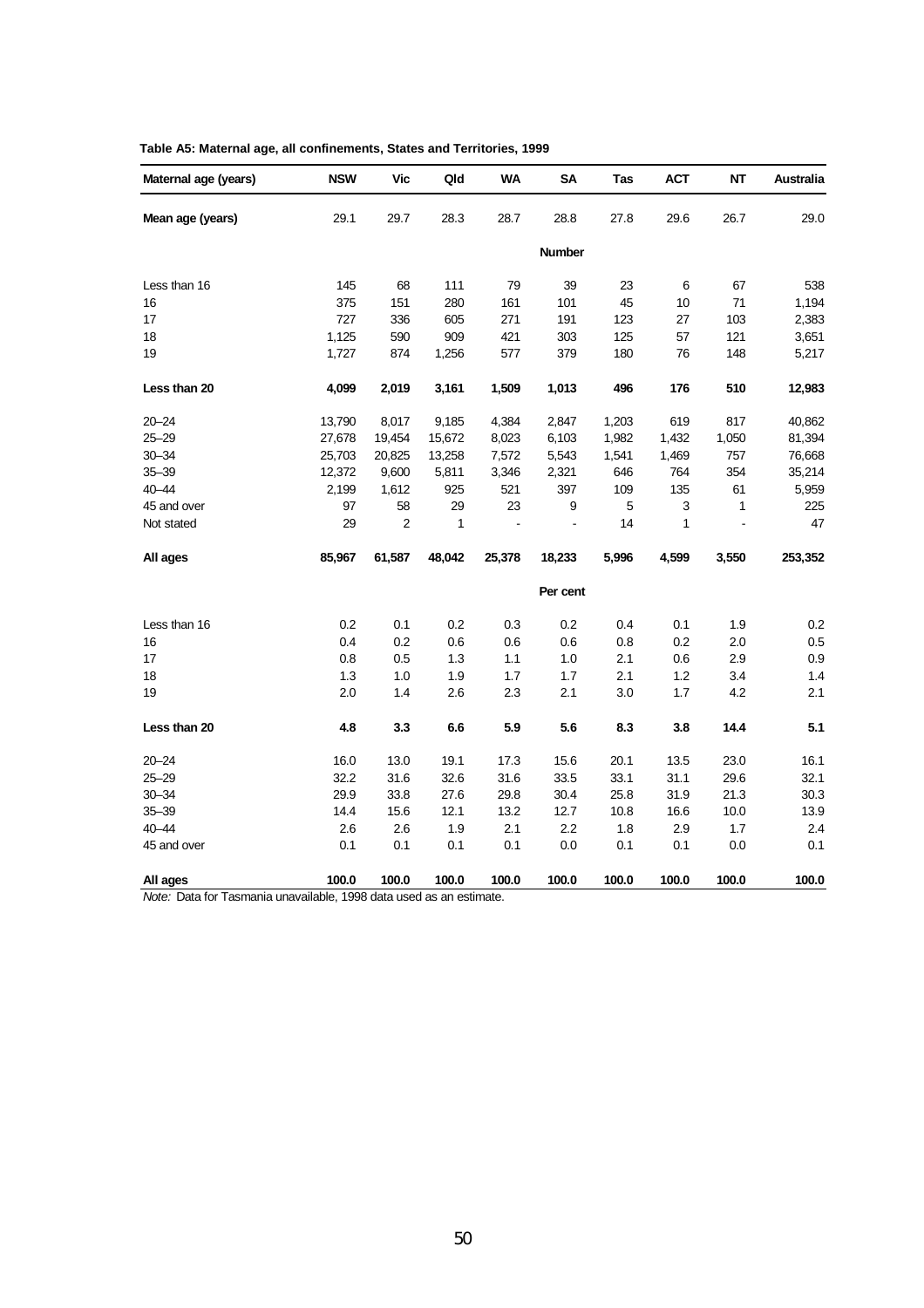| <b>Parity</b>                                          | <b>NSW</b>                      | Vic    | Qld    | WA     | <b>SA</b>     | Tas   | <b>ACT</b> | NT    | Australia |
|--------------------------------------------------------|---------------------------------|--------|--------|--------|---------------|-------|------------|-------|-----------|
|                                                        |                                 |        |        |        | <b>Number</b> |       |            |       |           |
| None                                                   | 35,311                          | 25,394 | 19,070 | 10,252 | 7,523         | 2,346 | 1,939      | 1,499 | 103,334   |
| One                                                    | 29,191                          | 21,236 | 15,870 | 8,501  | 6,334         | 2,027 | 1,565      | 1,061 | 85,785    |
| Two                                                    | 13,512                          | 9,806  | 7,808  | 4,084  | 2,897         | 976   | 725        | 519   | 40,327    |
| Three                                                  | 4,942                           | 3,375  | 3,200  | 1,527  | 955           | 393   | 242        | 268   | 14,902    |
| Four or more                                           | 2,993                           | 1,776  | 2,094  | 1,014  | 524           | 250   | 128        | 203   | 8,982     |
| Not stated                                             | 18                              |        |        |        |               | 4     |            |       | 22        |
| <b>All parities</b>                                    | 85,967                          | 61,587 | 48,042 | 25,378 | 18,233        | 5,996 | 4,599      | 3,550 | 253,352   |
|                                                        |                                 |        |        |        | Per cent      |       |            |       |           |
| None                                                   | 41.1                            | 41.2   | 39.7   | 40.4   | 41.3          | 39.2  | 42.2       | 42.2  | 40.8      |
| One                                                    | 34.0                            | 34.5   | 33.0   | 33.5   | 34.7          | 33.8  | 34.0       | 29.9  | 33.9      |
| Two                                                    | 15.7                            | 15.9   | 16.3   | 16.1   | 15.9          | 16.3  | 15.8       | 14.6  | 15.9      |
| Three                                                  | 5.7                             | 5.5    | 6.7    | 6.0    | 5.2           | 6.6   | 5.3        | 7.5   | 5.9       |
| Four or more                                           | 3.5                             | 2.9    | 4.4    | 4.0    | 2.9           | 4.2   | 2.8        | 5.7   | 3.5       |
| <b>All parities</b><br>$\mathbf{f}$ and $\mathbf{T}$ . | 100.0<br>$1 - 1 - 4000 - 1 - 1$ | 100.0  | 100.0  | 100.0  | 100.0         | 100.0 | 100.0      | 100.0 | 100.0     |

#### **Table A6: Mother's parity, all confinements, States and Territories, 1999**

*Note:* Data for Tasmania unavailable, 1998 data used as an estimate.

#### **Table A7: Distribution of confinements by maternal age and parity, Australia, 1999**

|              | Maternal age (years) |           |           |           |               |             |            |          |  |  |
|--------------|----------------------|-----------|-----------|-----------|---------------|-------------|------------|----------|--|--|
| Parity       | Less than 20         | $20 - 24$ | $25 - 29$ | $30 - 34$ | $35 - 39$     | 40 and over | Not stated | All ages |  |  |
|              |                      |           |           |           | <b>Number</b> |             |            |          |  |  |
| None         | 10,660               | 22,054    | 36,211    | 24,559    | 8,443         | 1,385       | 22         | 103,334  |  |  |
| One          | 2,038                | 13,101    | 27,671    | 28,902    | 12,309        | 1,748       | 16         | 85,785   |  |  |
| Two          | 254                  | 4,263     | 11,695    | 14,812    | 7,978         | 1,319       | 6          | 40,327   |  |  |
| Three        | 21                   | 1,129     | 3,988     | 5,334     | 3,650         | 779         | 1          | 14,902   |  |  |
| Four or more | 10                   | 315       | 1,829     | 3,061     | 2,834         | 953         | 2          | 9,004    |  |  |
| All parities | 12,983               | 40,862    | 81,394    | 76,668    | 35,214        | 6,184       | 47         | 253,352  |  |  |
|              |                      |           |           |           | Per cent      |             |            |          |  |  |
| None         | 82.1                 | 54.0      | 44.5      | 32.0      | 24.0          | 22.4        | 46.8       | 40.8     |  |  |
| One          | 15.7                 | 32.1      | 34.0      | 37.7      | 35.0          | 28.3        | 34.0       | 33.9     |  |  |
| Two          | 2.0                  | 10.4      | 14.4      | 19.3      | 22.7          | 21.3        | 12.8       | 15.9     |  |  |
| Three        | 0.2                  | 2.8       | 4.9       | 7.0       | 10.4          | 12.6        | 2.1        | 5.9      |  |  |
| Four or more | 0.1                  | 0.8       | 2.2       | 4.0       | 8.0           | 15.4        | 4.3        | 3.6      |  |  |
| All parities | 100.0                | 100.0     | 100.0     | 100.0     | 100.0         | 100.0       | 100.0      | 100.0    |  |  |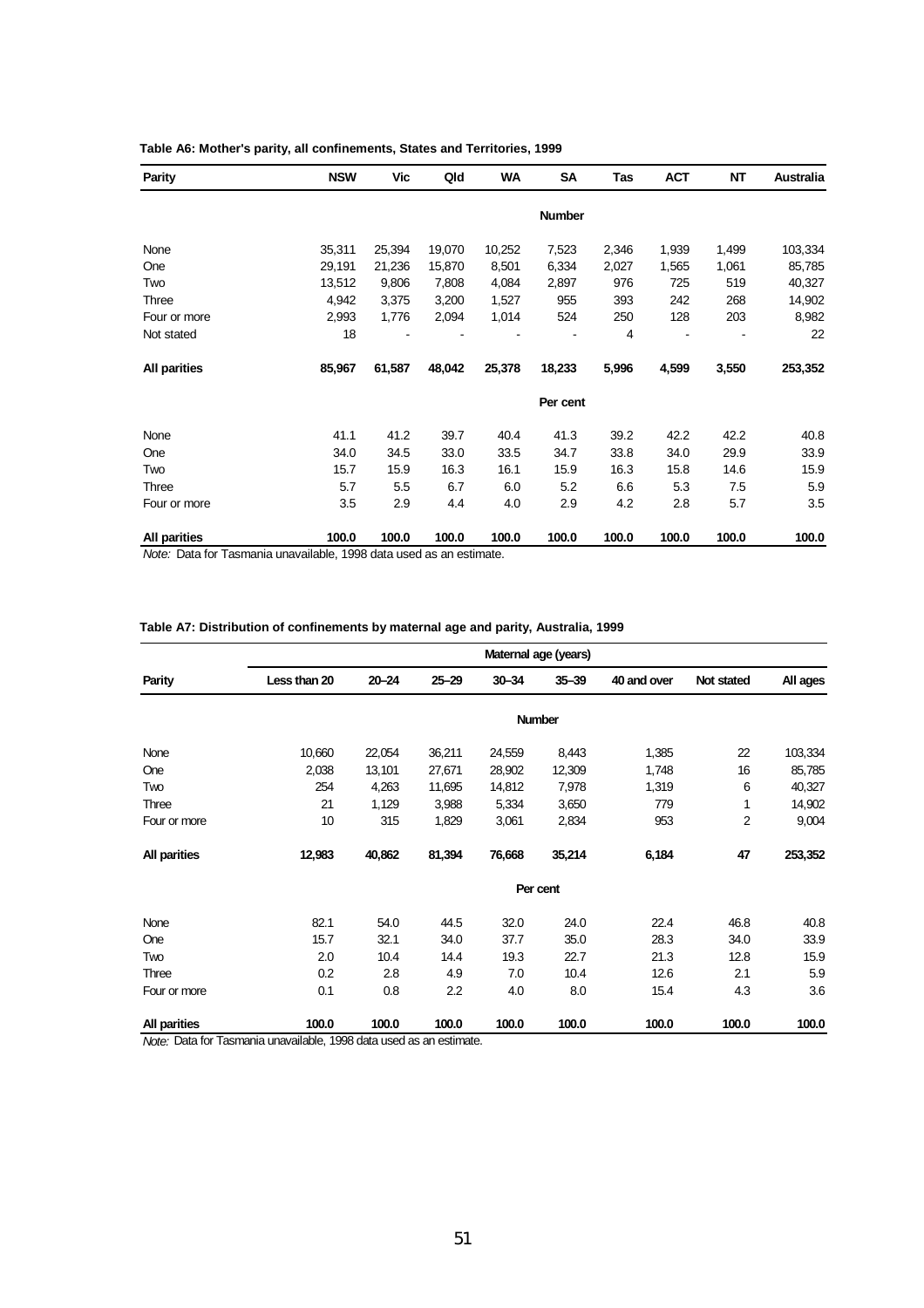| <b>Marital status</b>                                   | Vic             | Qld             | <b>WA</b>       | SΑ              | Tas          | <b>ACT</b>   | <b>NT</b>    | Total <sup>(a)</sup> |
|---------------------------------------------------------|-----------------|-----------------|-----------------|-----------------|--------------|--------------|--------------|----------------------|
|                                                         |                 |                 |                 |                 | Number       |              |              |                      |
| Married/de facto<br>Single                              | 53,863<br>6,936 | 41,693<br>5,640 | 22,865<br>2,163 | 15,775<br>2,192 | 4,953<br>883 | 4,046<br>355 | 2,320<br>983 | 145,515<br>19,152    |
| Widowed, divorced,<br>or separated                      | 732             | 709             | 350             | 265             | 88           | 188          | 58           | 2,390                |
| Not stated/other                                        | 56              |                 |                 | 1               | 72           | 10           | 189          | 328                  |
| All marital status                                      | 61,587          | 48,042          | 25,378          | 18,233          | 5,996        | 4,599        | 3,550        | 167,385              |
|                                                         |                 |                 |                 |                 | Per cent     |              |              |                      |
| Married/de facto<br>Single                              | 87.5<br>11.3    | 86.8<br>11.7    | 90.1<br>8.5     | 86.5<br>12.0    | 83.6<br>14.9 | 88.2<br>7.7  | 69.0<br>29.2 | 87.1<br>11.5         |
| Widowed, divorced,<br>or separated                      | 1.2             | 1.5             | 1.4             | 1.5             | 1.5          | 4.1          | 1.7          | 1.4                  |
| All marital status<br>(a) Data exclude New South Wales. | 100.0           | 100.0           | 100.0           | 100.0           | 100.0        | 100.0        | 100.0        | 100.0                |

#### **Table A8: Marital status, all confinements, States and Territories, 1999**

*Note:* Data for Tasmania unavailable, 1998 data used as an estimate.

#### **Table A9: Marital status of teenage mothers, Australia, 1999**

| Maternal age | All confinements <sup>(a)</sup> | Married/de facto |          |               | <b>Single</b> | Other         |          |
|--------------|---------------------------------|------------------|----------|---------------|---------------|---------------|----------|
| (years)      |                                 | Number           | Per cent | <b>Number</b> | Per cent      | <b>Number</b> | Per cent |
| Less than 16 | 393                             | 36               | 9.2      | 348           | 88.5          | 0             | 0.0      |
| 16           | 819                             | 219              | 26.7     | 585           | 71.4          | 3             | 0.4      |
| 17           | 1,656                           | 615              | 37.1     | 1,024         | 61.8          | 5             | 0.3      |
| 18           | 2,526                           | 1,157            | 45.8     | 1,349         | 53.4          | 7             | 0.3      |
| 19           | 3,490                           | 1,937            | 55.5     | 1,506         | 43.2          | 30            | 0.9      |
| Less than 20 | 8.884                           | 3.964            | 44.6     | 4.812         | 54.2          | 45            | 0.5      |

(a) Data exclude New South Wales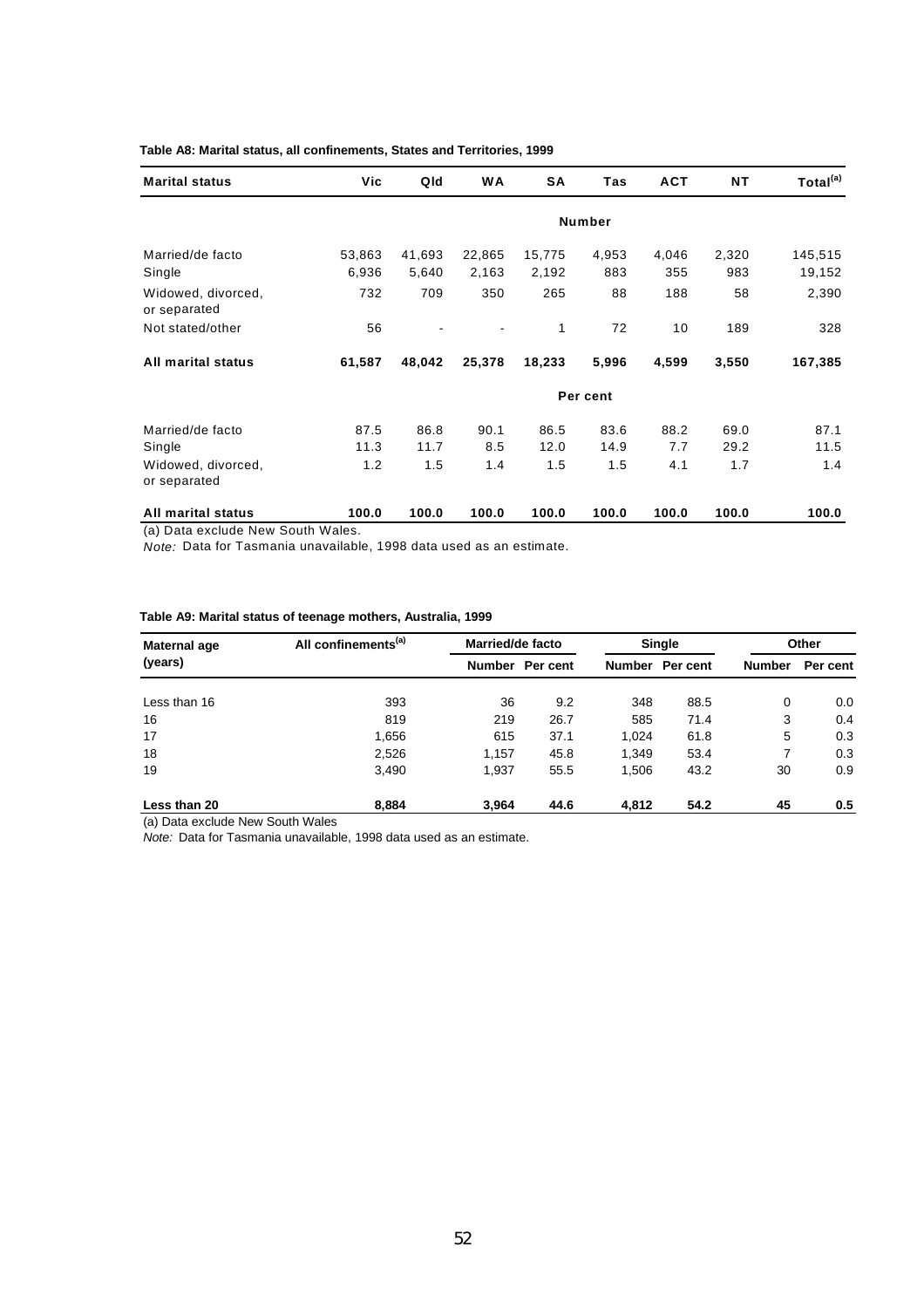| Indigenous status             | <b>NSW</b> | Vic    | Qld    | <b>WA</b> | <b>SA</b>     | Tas   | <b>ACT</b> | <b>NT</b> | <b>Australia</b> |
|-------------------------------|------------|--------|--------|-----------|---------------|-------|------------|-----------|------------------|
|                               |            |        |        |           | <b>Number</b> |       |            |           |                  |
| Non-Indigenous                | 83,899     | 61,136 | 45,192 | 23,833    | 17,788        | 5,867 | 4,478      | 2,255     | 244,448          |
| Aboriginal or                 | 2,059      | 445    | 2,849  | 1,545     | 445           | 129   | 55         | 1,295     | 8,822            |
| <b>Torres Strait Islander</b> |            |        |        |           |               |       |            |           |                  |
| Not stated                    | 9          | 6      | 1      |           |               |       | 66         |           | 82               |
| All confinements              | 85,967     | 61,587 | 48,042 | 25,378    | 18,233        | 5,996 | 4,599      | 3,550     | 253,352          |
|                               |            |        |        |           | Per cent      |       |            |           |                  |
| Non-Indigenous                | 97.6       | 99.3   | 94.1   | 93.9      | 97.6          | 97.8  | 98.8       | 63.5      | 96.5             |
| Aboriginal or                 | 2.4        | 0.7    | 5.9    | 6.1       | 2.4           | 2.2   | 1.2        | 36.5      | 3.5              |
| <b>Torres Strait Islander</b> |            |        |        |           |               |       |            |           |                  |
| All confinements              | 100.0      | 100.0  | 100.0  | 100.0     | 100.0         | 100.0 | 100.0      | 100.0     | 100.0            |

#### **Table A10: Indigenous status of mothers, all confinements, States and Territories, 1999**

*Note:* Data for Tasmania unavailable, 1998 data used as an estimate.

| Table A11: Distribution of confinements of Indigenous mothers by maternal age and parity, Australia, 1999 |  |  |  |  |  |  |  |
|-----------------------------------------------------------------------------------------------------------|--|--|--|--|--|--|--|
|-----------------------------------------------------------------------------------------------------------|--|--|--|--|--|--|--|

|                     |              |           |           | Maternal age (years) |           |             |          |
|---------------------|--------------|-----------|-----------|----------------------|-----------|-------------|----------|
| <b>Parity</b>       | Less than 20 | $20 - 24$ | $25 - 29$ | $30 - 34$            | $35 - 39$ | 40 and over | All ages |
|                     |              |           |           | <b>Number</b>        |           |             |          |
| None                | 1,410        | 751       | 327       | 135                  | 41        | 7           | 2,671    |
| One                 | 448          | 932       | 522       | 207                  | 68        | 5           | 2,182    |
| Two                 | 73           | 667       | 591       | 218                  | 89        | 15          | 1,653    |
| Three               | 12           | 298       | 459       | 213                  | 68        | 12          | 1,062    |
| Four or more        | 2            | 125       | 458       | 444                  | 190       | 35          | 1,254    |
| <b>All parities</b> | 1,945        | 2,773     | 2,357     | 1,217                | 456       | 74          | 8,822    |
|                     |              |           |           | Per cent             |           |             |          |
| None                | 72.5         | 27.1      | 13.9      | 11.1                 | 9.0       | 9.5         | 30.3     |
| One                 | 23.0         | 33.6      | 22.1      | 17.0                 | 14.9      | 6.8         | 24.7     |
| Two                 | 3.8          | 24.1      | 25.1      | 17.9                 | 19.5      | 20.3        | 18.7     |
| Three               | 0.6          | 10.7      | 19.5      | 17.5                 | 14.9      | 16.2        | 12.0     |
| Four or more        | 0.1          | 4.5       | 19.4      | 36.5                 | 41.7      | 47.3        | 14.2     |
| <b>All parities</b> | 100.0        | 100.0     | 100.0     | 100.0                | 100.0     | 100.0       | 100.0    |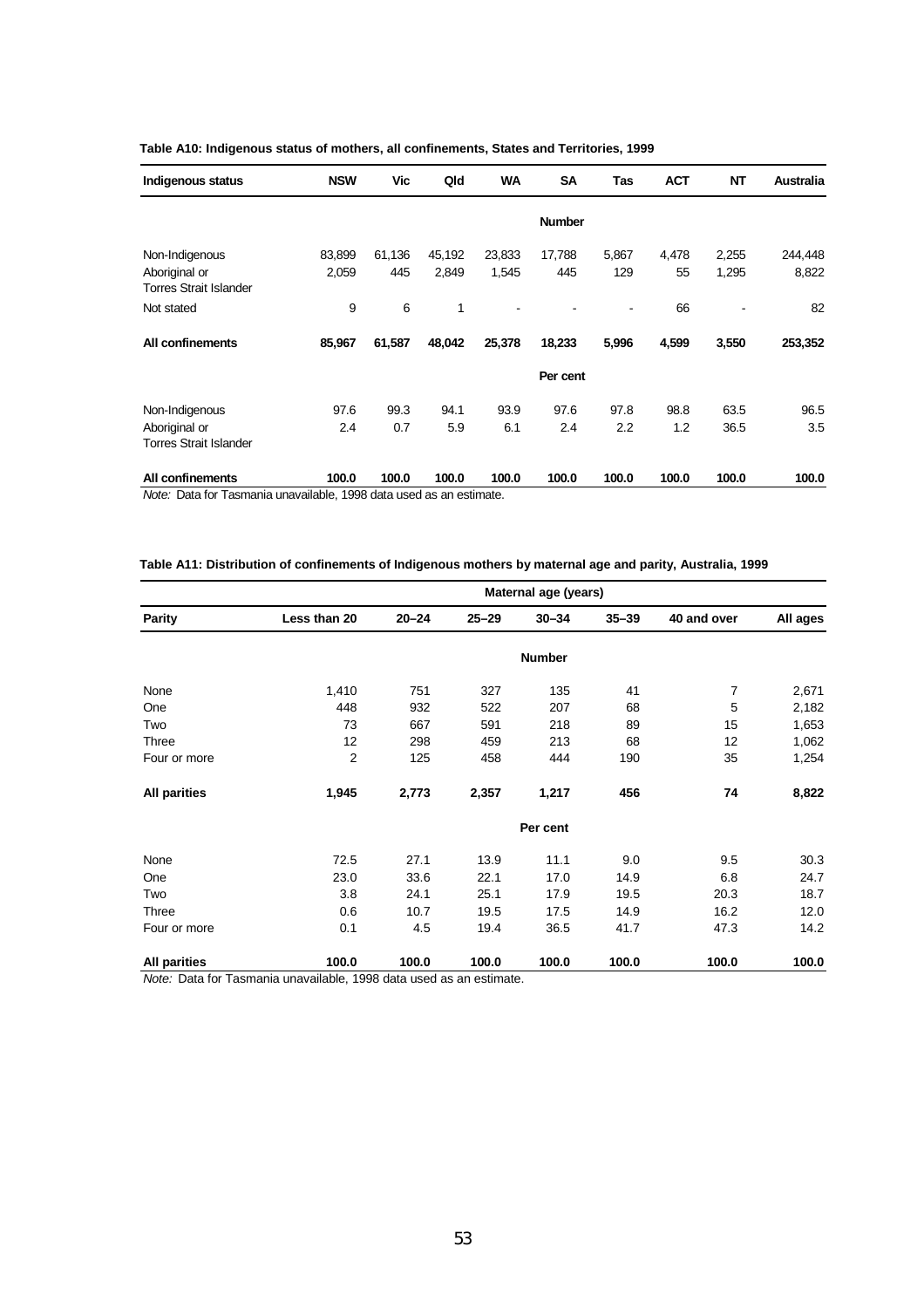| Maternal age (years) | <b>NSW</b> | Vic            | Qld   | <b>WA</b> | SA            | Tas   | <b>ACT</b> | NT    | Australia |
|----------------------|------------|----------------|-------|-----------|---------------|-------|------------|-------|-----------|
| Mean age (years)     | 24.6       | 25.8           | 25.0  | 24.1      | 24.3          | 25.2  | 25.1       | 23.5  | 24.5      |
|                      |            |                |       |           | <b>Number</b> |       |            |       |           |
| Less than 20         | 443        | 67             | 531   | 375       | 109           | 25    | 15         | 380   | 1,945     |
| $20 - 24$            | 642        | 132            | 900   | 504       | 142           | 41    | 15         | 397   | 2,773     |
| $25 - 29$            | 586        | 128            | 799   | 390       | 100           | 35    | 9          | 310   | 2,357     |
| $30 - 34$            | 264        | 81             | 446   | 188       | 67            | 20    | 11         | 140   | 1,217     |
| $35 - 39$            | 100        | 30             | 154   | 80        | 24            | 7     | 4          | 57    | 456       |
| 40 and over          | 24         | $\overline{7}$ | 19    | 8         | 3             | 1     | 1          | 11    | 74        |
| All confinements     | 2,059      | 445            | 2,849 | 1,545     | 445           | 129   | 55         | 1,295 | 8,822     |
|                      |            |                |       |           | Per cent      |       |            |       |           |
| Less than 20         | 21.5       | 15.1           | 18.6  | 24.3      | 24.5          | 19.4  | 27.3       | 29.3  | 22.0      |
| $20 - 24$            | 31.2       | 29.7           | 31.6  | 32.6      | 31.9          | 31.8  | 27.3       | 30.7  | 31.4      |
| $25 - 29$            | 28.5       | 28.8           | 28.0  | 25.2      | 22.5          | 27.1  | 16.4       | 23.9  | 26.7      |
| $30 - 34$            | 12.8       | 18.2           | 15.7  | 12.2      | 15.1          | 15.5  | 20.0       | 10.8  | 13.8      |
| $35 - 39$            | 4.9        | 6.7            | 5.4   | 5.2       | 5.4           | 5.4   | 7.3        | 4.4   | 5.2       |
| 40 and over          | 1.2        | 1.6            | 0.7   | 0.5       | 0.7           | 0.8   | 1.8        | 0.8   | 0.8       |
| All confinements     | 100.0      | 100.0          | 100.0 | 100.0     | 100.0         | 100.0 | 100.0      | 100.0 | 100.0     |

| Table A12: Confinements of Indigenous mothers by maternal age, States and Territories, 1999 |  |  |  |  |
|---------------------------------------------------------------------------------------------|--|--|--|--|
|---------------------------------------------------------------------------------------------|--|--|--|--|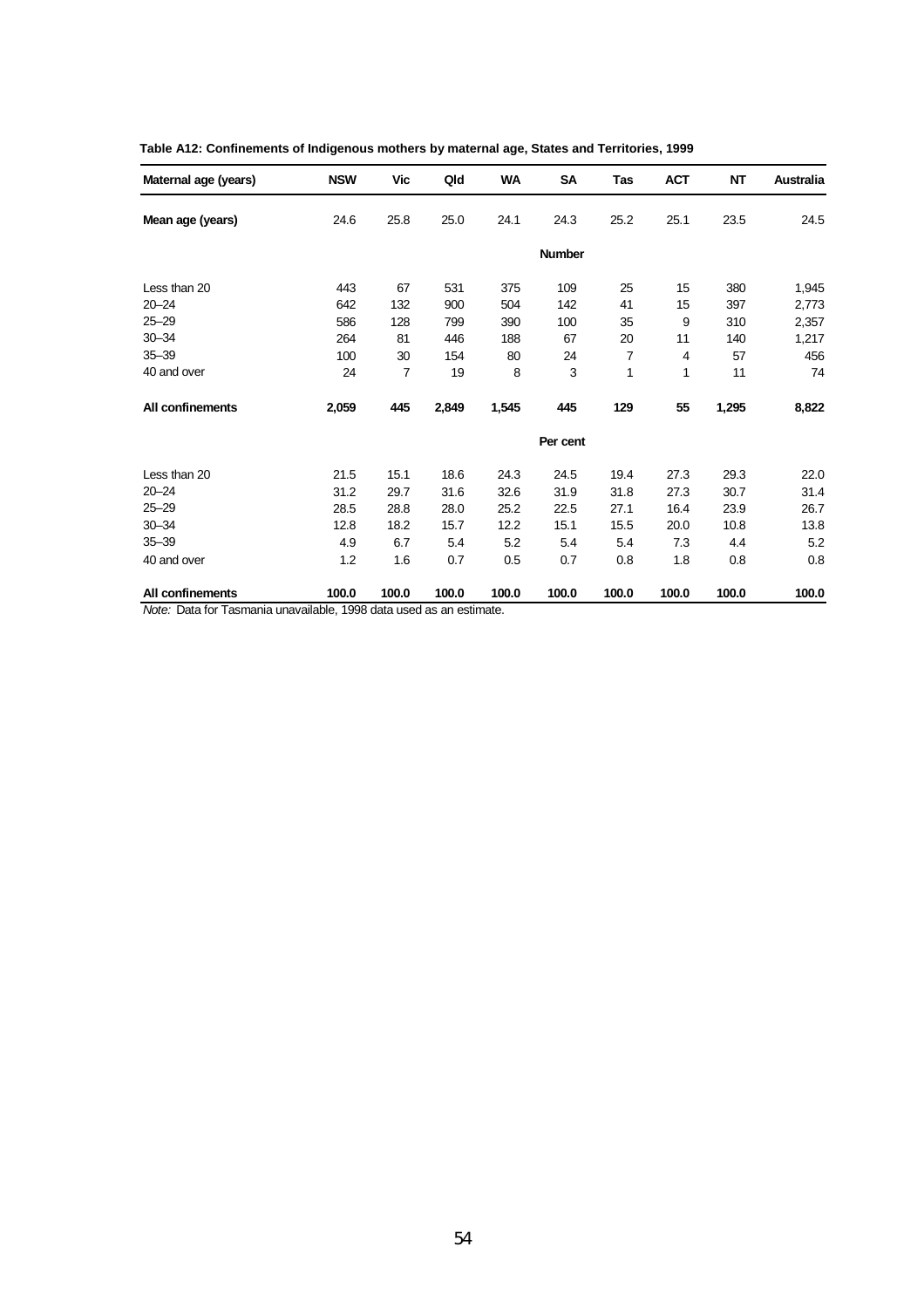| <b>Country of birth</b>                      | <b>NSW</b> | Vic     | Qld    | WA      | SΑ       | Tas                      | <b>ACT</b> | NΤ                              | Australia |
|----------------------------------------------|------------|---------|--------|---------|----------|--------------------------|------------|---------------------------------|-----------|
|                                              |            |         |        |         | Number   |                          |            |                                 |           |
| Australia                                    | 62,556     | 47,032  | 40,430 | 17,455  | 15,396   | 5,585                    | 3,714      | 3.062                           | 195,230   |
| New Zealand                                  | 1,966      | 1,000   | 2,024  | 895     | 197      | 67                       | 78         | 69                              | 6,296     |
| United Kingdom                               | 2,627      | 1,997   | 1,435  | 2,255   | 985      | 117                      | 140        | 92                              | 9,648     |
| Italy                                        | 221        | 256     | 30     | 63      | 47       | 1                        | 12         | 2                               | 632       |
| Former Yugoslavia                            | 662        | 636     | 120    | 152     | na       | 5                        | 17         | $\overline{\phantom{a}}$        | 1,592     |
| Other Europe and<br>former USSR              | 1,852      | 1,569   | 647    | 841     | 336      | 44                       | 95         | 49                              | 5,433     |
| Lebanon                                      | 1,788      | 572     | 28     | 23      | 28       | 1                        | 8          | $\overline{\phantom{a}}$        | 2,448     |
| <b>Other Middle East</b><br>and North Africa | 1,494      | 1,062   | 98     | 134     | 67       | 11                       | 25         | $\overline{7}$                  | 2,898     |
| China                                        | 2,015      | 834     | 162    | 117     | 68       | 5                        | 37         | 9                               | 3,247     |
| Hong Kong                                    | 409        | 153     | 70     | 37      | 13       | ÷,                       | 10         | 1                               | 693       |
| India                                        | 635        | 470     | 86     | 134     | 64       | 8                        | 32         | 7                               | 1,436     |
| Malaysia                                     | 286        | 283     | 131    | 195     | 44       | 3                        | 23         | 8                               | 973       |
| Philippines                                  | 1,319      | 536     | 426    | 129     | 133      | 20                       | 25         | 53                              | 2,641     |
| Vietnam                                      | 1,804      | 1,685   | 319    | 294     | 295      | 2                        | 69         | 21                              | 4,489     |
| Other Asia                                   | 2,814      | 1,564   | 645    | 516     | 225      | 26                       | 136        | 98                              | 6,024     |
| Northern America                             | 558        | 305     | 215    | 157     | 71       | 15                       | 43         | 29                              | 1,393     |
| South and Central                            | 722        | 351     | 108    | 78      | 40       | 6                        | 30         | 2                               | 1,337     |
| America, and the Caribbean                   |            |         |        |         |          |                          |            |                                 |           |
| Africa (excluding                            | 675        | 706     | 297    | 370     | 84       | 11                       | 31         | 4                               | 2,178     |
| North Africa)                                |            |         |        |         |          |                          |            |                                 |           |
| Other countries                              | 1,546      | 576     | 768    | 101     | 140      | 17                       | 65         | 37                              | 3,250     |
| Not stated                                   | 18         |         | 3      | 1,432   | ÷,       | 52                       | 9          | $\centering \label{eq:reduced}$ | 1,514     |
| <b>All countries</b>                         | 85,967     | 61,587  | 48,042 | 25,378  | 18,233   | 5,996                    | 4,599      | 3,550                           | 253,352   |
|                                              |            |         |        |         |          |                          |            |                                 |           |
|                                              |            |         |        |         | Per cent |                          |            |                                 |           |
| Australia                                    | 72.8       | 76.4    | 84.2   | 72.9    | 84.4     | 94.0                     | 80.9       | 86.3                            | 77.5      |
| New Zealand                                  | 2.3        | 1.6     | 4.2    | 3.7     | 1.1      | 1.1                      | 1.7        | 1.9                             | 2.5       |
| United Kingdom                               | 3.1        | 3.2     | 3.0    | 9.4     | 5.4      | 2.0                      | 3.1        | 2.6                             | 3.8       |
| Italy                                        | 0.3        | 0.4     | 0.1    | 0.3     | 0.3      | 0.0                      | 0.3        | 0.1                             | 0.3       |
| Former Yugoslavia                            | 0.8        | 1.0     | 0.2    | 0.6     | na       | 0.1                      | 0.4        | $\overline{\phantom{a}}$        | 0.6       |
| Other Europe and<br>former USSR              | 2.2        | 2.5     | 1.3    | 3.5     | 1.8      | 0.7                      | 2.1        | 1.4                             | 2.2       |
| Lebanon                                      | 2.1        | 0.9     | 0.1    | 0.1     | 0.2      | 0.0                      | 0.2        |                                 | 1.0       |
| <b>Other Middle East</b>                     | 1.7        | 1.7     | 0.2    | 0.6     | 0.4      | 0.2                      | 0.5        | 0.2                             | 1.2       |
| and North Africa                             |            |         |        |         |          |                          |            |                                 |           |
| China                                        | 2.3        | 1.4     | 0.3    | 0.5     | 0.4      | 0.1                      | 0.8        | 0.3                             | 1.3       |
| Hong Kong                                    | 0.5        | $0.2\,$ | 0.1    | $0.2\,$ | 0.1      | $\overline{\phantom{a}}$ | 0.2        | 0.0                             | 0.3       |
| India                                        | 0.7        | 0.8     | 0.2    | 0.6     | 0.4      | 0.1                      | 0.7        | 0.2                             | 0.6       |
| Malaysia                                     | 0.3        | 0.5     | 0.3    | 0.8     | 0.2      | 0.1                      | 0.5        | $0.2\,$                         | 0.4       |
| Philippines                                  | 1.5        | 0.9     | 0.9    | 0.5     | 0.7      | 0.3                      | 0.5        | 1.5                             | 1.0       |
| Vietnam                                      | 2.1        | 2.7     | 0.7    | 1.2     | 1.6      | 0.0                      | 1.5        | 0.6                             | 1.8       |
| Other Asia                                   | 3.3        | 2.5     | 1.3    | 2.2     | 1.2      | 0.4                      | 3.0        | 2.8                             | 2.4       |
| Northern America                             | 0.6        | 0.5     | 0.4    | 0.7     | 0.4      | 0.3                      | 0.9        | 0.8                             | 0.6       |
| South and Central                            | 0.8        | 0.6     | 0.2    | 0.3     | 0.2      | 0.1                      | 0.7        | 0.1                             | 0.5       |
| America, and the Caribbean                   |            |         |        |         |          |                          |            |                                 |           |
| Africa (excluding<br>North Africa)           | 0.8        | 1.1     | 0.6    | 1.5     | 0.5      | 0.2                      | 0.7        | 0.1                             | 0.9       |
| Other countries                              | 1.8        | 0.9     | 1.6    | 0.4     | 0.8      | 0.3                      | 1.4        | 1.0                             | 1.3       |
| <b>All countries</b>                         | 100.0      | 100.0   | 100.0  | 100.0   | 100.0    | 100.0                    | 100.0      | 100.0                           | 100.0     |

**Table A13: Maternal country of birth, all confinements, States and Territories, 1999**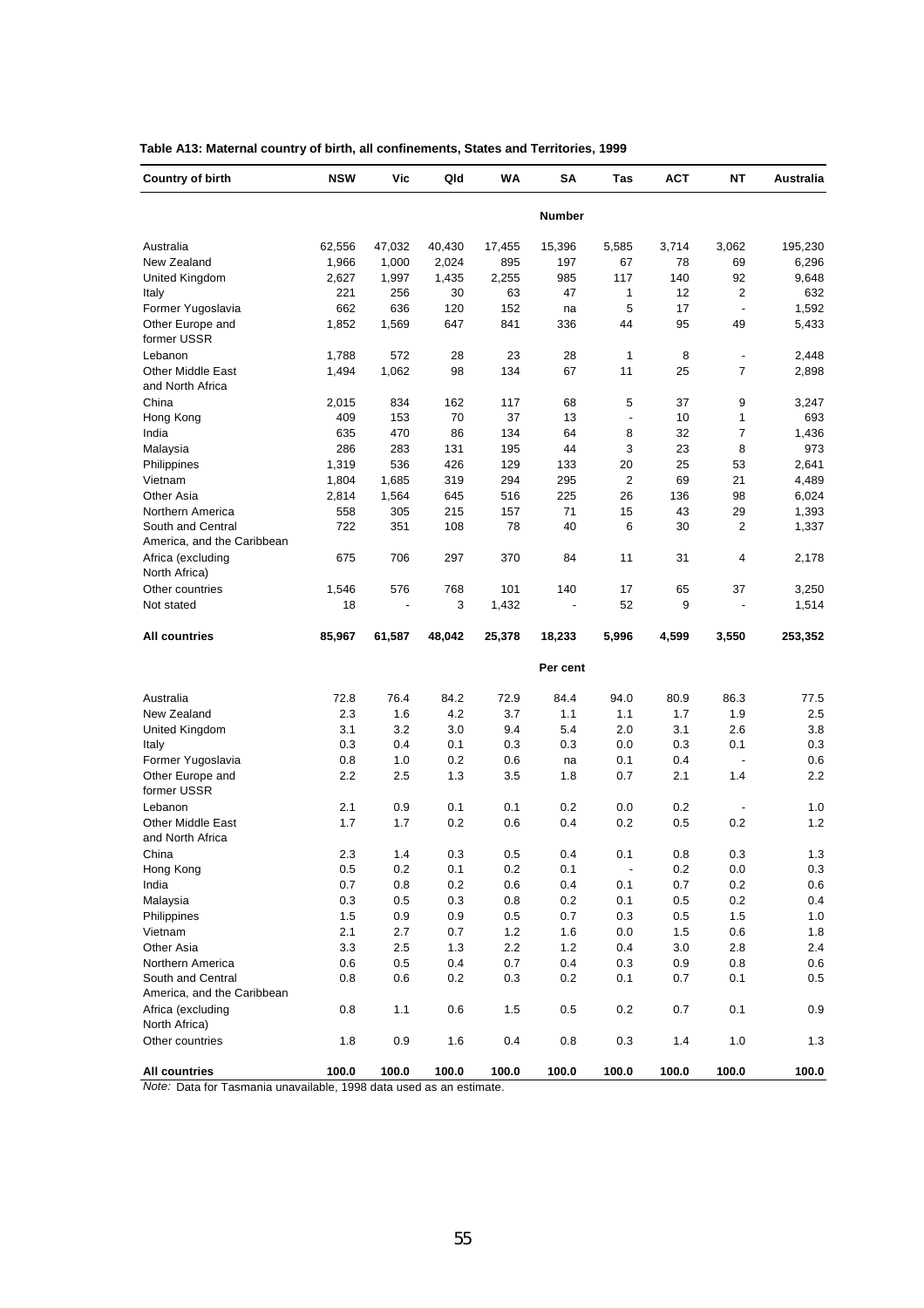|                   | Maternal age (years) |           |           |           |               |             |            |          |  |
|-------------------|----------------------|-----------|-----------|-----------|---------------|-------------|------------|----------|--|
| Country of birth  | Less than 20         | $20 - 24$ | $25 - 29$ | $30 - 34$ | $35 - 39$     | 40 and over | Not stated | All ages |  |
|                   |                      |           |           |           | <b>Number</b> |             |            |          |  |
| Australia         | 11,640               | 33,804    | 65,123    | 56,715    | 24,011        | 3,899       | 38         | 195,230  |  |
| New Zealand       | 330                  | 1,136     | 1,830     | 1,867     | 952           | 180         | 1          | 6,296    |  |
| United Kingdom    | 152                  | 564       | 2,028     | 4,020     | 2,443         | 440         | 1          | 9,648    |  |
| Italy             | 4                    | 21        | 89        | 262       | 193           | 62          | 1          | 632      |  |
| Former Yugoslavia | 15                   | 247       | 473       | 588       | 230           | 39          | 0          | 1,592    |  |
| Lebanon           | 102                  | 586       | 733       | 666       | 299           | 61          | 1          | 2,448    |  |
| China             | 7                    | 103       | 781       | 1,148     | 993           | 215         | 0          | 3,247    |  |
| Hong Kong         | $\overline{2}$       | 31        | 116       | 279       | 226           | 39          | 0          | 693      |  |
| India             | 5                    | 144       | 493       | 537       | 220           | 37          | 0          | 1,436    |  |
| Malaysia          | 8                    | 49        | 245       | 376       | 241           | 54          | 0          | 973      |  |
| Philippines       | 95                   | 343       | 683       | 843       | 546           | 131         | 0          | 2,641    |  |
| Vietnam           | 70                   | 699       | 1,645     | 1,281     | 644           | 150         | 0          | 4,489    |  |
| Other countries   | 453                  | 2,889     | 6,718     | 7,638     | 3,974         | 837         | 4          | 22,513   |  |
| Not stated        | 100                  | 246       | 437       | 448       | 242           | 40          | 1          | 1,514    |  |
| All countries     | 12,983               | 40,862    | 81,394    | 76,668    | 35,214        | 6,184       | 47         | 253,352  |  |
|                   |                      |           |           |           | Per cent      |             |            |          |  |
| Australia         | 90.4                 | 83.2      | 80.4      | 74.4      | 68.7          | 63.5        | 82.6       | 77.5     |  |
| New Zealand       | 2.6                  | 2.8       | 2.3       | 2.4       | 2.7           | 2.9         | 2.2        | 2.5      |  |
| United Kingdom    | 1.2                  | 1.4       | 2.5       | 5.3       | 7.0           | 7.2         | 2.2        | 3.8      |  |
| Italy             | 0.0                  | 0.1       | 0.1       | 0.3       | 0.6           | 1.0         | 2.2        | 0.3      |  |
| Former Yugoslavia | 0.1                  | 0.6       | 0.6       | 0.8       | 0.7           | 0.6         | 0.0        | 0.6      |  |
| Lebanon           | 0.8                  | 1.4       | 0.9       | 0.9       | 0.9           | 1.0         | 2.2        | 1.0      |  |
| China             | 0.1                  | 0.3       | 1.0       | 1.5       | 2.8           | 3.5         | 0.0        | 1.3      |  |
| Hong Kong         | 0.0                  | 0.1       | 0.1       | 0.4       | 0.6           | 0.6         | 0.0        | 0.3      |  |
| India             | 0.0                  | 0.4       | 0.6       | 0.7       | 0.6           | 0.6         | 0.0        | 0.6      |  |
| Malaysia          | 0.1                  | 0.1       | 0.3       | 0.5       | 0.7           | 0.9         | 0.0        | 0.4      |  |
| Philippines       | 0.7                  | 0.8       | 0.8       | 1.1       | 1.6           | 2.1         | 0.0        | 1.0      |  |
| Vietnam           | 0.5                  | 1.7       | 2.0       | 1.7       | 1.8           | 2.4         | 0.0        | 1.8      |  |
| Other countries   | 3.5                  | 7.1       | 8.3       | 10.0      | 11.4          | 13.6        | 8.7        | 8.9      |  |
| All countries     | 100.0                | 100.0     | 100.0     | 100.0     | 100.0         | 100.0       | 100.0      | 100.0    |  |

| Table A14: Maternal age distribution by selected country of birth, all confinements, Australia, 1999 |
|------------------------------------------------------------------------------------------------------|
|                                                                                                      |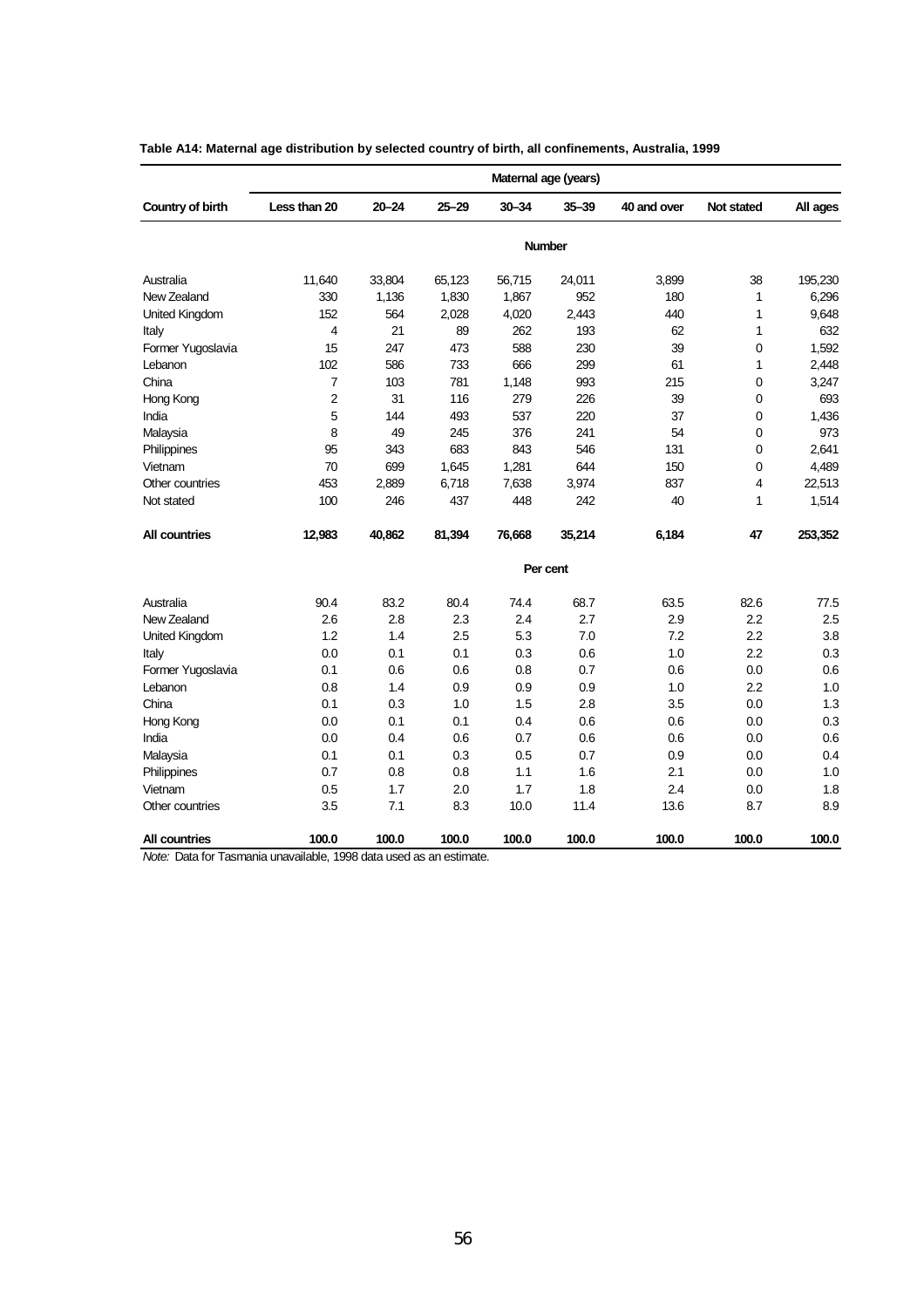|                      | All confinements <sup>(a)(b)</sup> | Married /de facto |          |               | <b>Single</b> | Other         |          |
|----------------------|------------------------------------|-------------------|----------|---------------|---------------|---------------|----------|
| Country of birth     |                                    | <b>Number</b>     | Per cent | <b>Number</b> | Per cent      | <b>Number</b> | Per cent |
| Australia            | 132,674                            | 114,070           | 86.0     | 16,569        | 12.5          | 1,749         | 1.3      |
| New Zealand          | 4,330                              | 3,633             | 83.9     | 603           | 13.9          | 91            | 2.1      |
| United Kingdom       | 7,021                              | 6,485             | 92.4     | 428           | 6.1           | 105           | 1.5      |
| Italy                | 411                                | 397               | 96.6     | 10            | 2.4           | 4             | 1.0      |
| Former Yugoslavia    | 930                                | 881               | 94.7     | 37            | 4.0           | 12            | 1.3      |
| Lebanon              | 660                                | 645               | 97.7     | 10            | 1.5           | 5             | 0.8      |
| China                | 1,232                              | 1,176             | 95.5     | 42            | 3.4           | 12            | 1.0      |
| Hong Kong            | 284                                | 272               | 95.8     | 12            | 4.2           |               | ٠        |
| India                | 801                                | 778               | 97.1     | 14            | 1.7           | 9             | 1.1      |
| Malaysia             | 687                                | 662               | 96.4     | 21            | 3.1           | 4             | 0.6      |
| Philippines          | 1,322                              | 1,175             | 88.9     | 114           | 8.6           | 32            | 2.4      |
| Vietnam              | 2,685                              | 2,251             | 83.8     | 354           | 13.2          | 74            | 2.8      |
| Other countries      | 12,852                             | 11,817            | 91.9     | 796           | 6.2           | 217           | 1.7      |
| Not stated           | 1,496                              | 1,334             | 89.2     | 142           | 9.5           | 15            | 1.0      |
| <b>All countries</b> | 167,057                            | 145,576           | 87.1     | 19,152        | 11.5          | 2,329         | 1.4      |

| Table A15: Marital status of mother by selected country of birth, all confinements, Australia, 1999 |  |  |
|-----------------------------------------------------------------------------------------------------|--|--|
|-----------------------------------------------------------------------------------------------------|--|--|

(a) Data exclude New South Wales.

(b) Includes cases where marital status was not stated.

*Note:* Data for Tasmania unavailable, 1998 data used as an estimate.

| Table A16: Mother's accommodation status, all confinements, selected States and Territories, 1999 |  |
|---------------------------------------------------------------------------------------------------|--|
|---------------------------------------------------------------------------------------------------|--|

| <b>Status in hospital</b>  | <b>NSW</b> | <b>VIC</b>               | $Qld^{(b)}$ | <b>WA</b>                    | SA     | Tas           | <b>ACT</b> | <b>NT</b> | Total <sup>(a)</sup> |
|----------------------------|------------|--------------------------|-------------|------------------------------|--------|---------------|------------|-----------|----------------------|
|                            |            |                          |             |                              |        | <b>Number</b> |            |           |                      |
| Public                     | 60,683     | 43,638                   | 33,611      | 13,336                       | 17,587 | 4,203         | 3,348      | na        | 176,406              |
| Private                    | 23,981     | 17,949                   | 14,266      | 4,897                        | 6,574  | 1,699         | 1,251      | na        | 70,617               |
| Not stated/other           | 1,303      | $\overline{\phantom{a}}$ | 165         | $\qquad \qquad \blacksquare$ | 1,217  | 94            | ٠          | na        | 2,779                |
| All classifications        | 85,967     | 61,587                   | 48,042      | 18,233                       | 25,378 | 5,996         | 4,599      | na        | 249,802              |
|                            |            |                          |             |                              |        | Per cent      |            |           |                      |
| Public                     | 71.7       | 70.9                     | 70.2        | 73.1                         | 72.8   | 71.2          | 72.8       | na        | 71.4                 |
| Private                    | 28.3       | 29.1                     | 29.8        | 26.9                         | 27.2   | 28.8          | 27.2       | na        | 28.6                 |
| <b>All classifications</b> | 100.0      | 100.0                    | 100.0       | 100.0                        | 100.0  | 100.0         | 100.0      | na        | 100.0                |

(a) Data exclude Northern Territory.

(b) Not stated/other category include homebirths.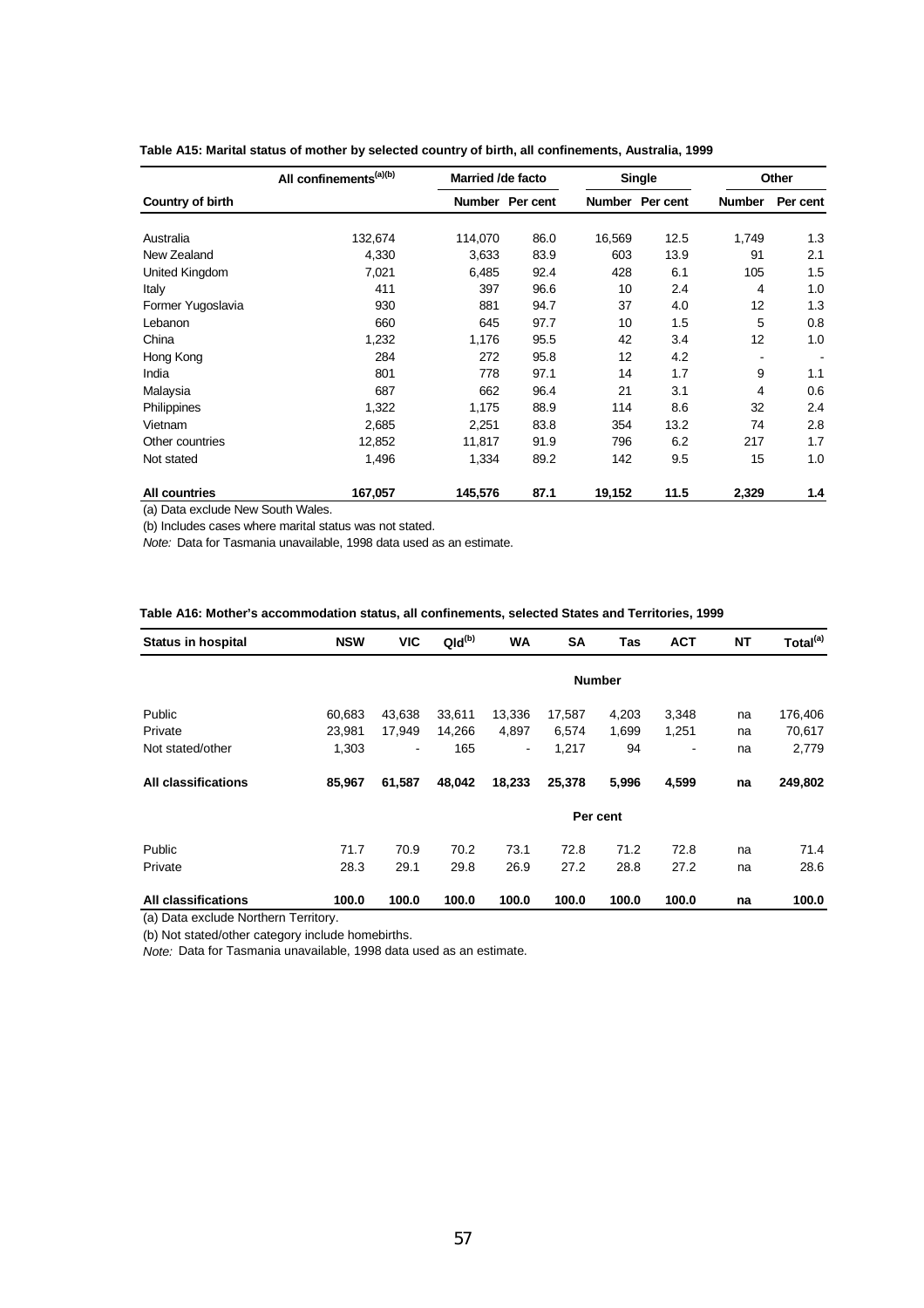| Duration of<br>pregnancy (weeks) | <b>NSW</b> | Vic    | Qld    | WA     | SA            | Tas   | <b>ACT</b> | <b>NT</b> | Australia |
|----------------------------------|------------|--------|--------|--------|---------------|-------|------------|-----------|-----------|
|                                  |            |        |        |        |               |       |            |           |           |
| Mean (weeks)                     | 39.1       | 39.0   | 39.0   | 38.9   | 39.0          | 39.1  | 39.0       | 38.7      | 39.0      |
|                                  |            |        |        |        | <b>Number</b> |       |            |           |           |
| $20 - 27^{(a)}$                  | 521        | 464    | 386    | 172    | 137           | 27    | 49         | 44        | 1,800     |
| $28 - 31$                        | 550        | 400    | 392    | 175    | 135           | 54    | 44         | 44        | 1,794     |
| $32 - 36$                        | 4,491      | 3,410  | 2,706  | 1,427  | 1,084         | 341   | 240        | 275       | 13,974    |
| $37 - 41$                        | 78,467     | 56,338 | 43,717 | 23,329 | 16,640        | 5,358 | 4,102      | 3,083     | 231,034   |
| 42 and over                      | 1,931      | 967    | 840    | 275    | 237           | 174   | 112        | 56        | 4,592     |
| Not stated                       | 7          | 8      | 1      |        |               | 42    | 52         | 48        | 158       |
| All confinements                 | 85,967     | 61,587 | 48,042 | 25,378 | 18,233        | 5,996 | 4,599      | 3,550     | 253,352   |
|                                  |            |        |        |        | Per cent      |       |            |           |           |
| $20 - 27$                        | 0.6        | 0.8    | 0.8    | 0.7    | 0.8           | 0.5   | 1.1        | 1.3       | 0.7       |
| $28 - 31$                        | 0.6        | 0.6    | 0.8    | 0.7    | 0.7           | 0.9   | 1.0        | 1.3       | 0.7       |
| $32 - 36$                        | 5.2        | 5.5    | 5.6    | 5.6    | 5.9           | 5.7   | 5.3        | 7.9       | 5.5       |
| $37 - 41$                        | 91.3       | 91.5   | 91.0   | 91.9   | 91.3          | 90.0  | 90.2       | 88.0      | 91.2      |
| 42 and over                      | 2.2        | 1.6    | 1.7    | 1.1    | 1.3           | 2.9   | 2.5        | 1.6       | 1.8       |
| All confinements                 | 100.0      | 100.0  | 100.0  | 100.0  | 100.0         | 100.0 | 100.0      | 100.0     | 100.0     |

### **Table A17: Duration of pregnancy, all confinements, States and Territories, 1999**

(a) Includes four confinements with less than 20 weeks duration of pregnancy.

*Note:* Data for Tasmania unavailable, 1998 data used as an estimate.

|                                         |              | Maternal age (years) |           |           |               |             |            |          |  |  |  |  |  |
|-----------------------------------------|--------------|----------------------|-----------|-----------|---------------|-------------|------------|----------|--|--|--|--|--|
| <b>Duration of</b><br>pregnancy (weeks) | Less than 20 | $20 - 24$            | $25 - 29$ | $30 - 34$ | $35 - 39$     | 40 and over | Not stated | All ages |  |  |  |  |  |
|                                         |              |                      |           |           | <b>Number</b> |             |            |          |  |  |  |  |  |
| <b>Confinements</b>                     |              |                      |           |           |               |             |            |          |  |  |  |  |  |
| $20 - 27$                               | 130          | 331                  | 508       | 487       | 267           | 77          |            | 1,800    |  |  |  |  |  |
| $28 - 31$                               | 165          | 328                  | 511       | 457       | 259           | 74          | 0          | 1,794    |  |  |  |  |  |
| $32 - 36$                               | 871          | 2,304                | 4,279     | 4,019     | 2,073         | 427         | 1          | 13,974   |  |  |  |  |  |
| $37 - 41$                               | 11,528       | 37,058               | 74,578    | 70,334    | 31,988        | 5,507       | 41         | 231,034  |  |  |  |  |  |
| 42 and over                             | 271          | 811                  | 1,475     | 1,333     | 603           | 98          | 1          | 4,592    |  |  |  |  |  |
| Not stated                              | 18           | 30                   | 43        | 38        | 24            | 1           | 4          | 158      |  |  |  |  |  |
| All confinements                        | 12,983       | 40,862               | 81,394    | 76,668    | 35,214        | 6,184       | 47         | 253,352  |  |  |  |  |  |
|                                         |              |                      |           |           | Per cent      |             |            |          |  |  |  |  |  |
| $20 - 27$                               | 1.0          | 0.8                  | 0.6       | 0.6       | 0.8           | 1.2         | 0.0        | 0.7      |  |  |  |  |  |
| $28 - 31$                               | 1.3          | 0.8                  | 0.6       | 0.6       | 0.7           | 1.2         | 0.0        | 0.7      |  |  |  |  |  |
| $32 - 36$                               | 6.7          | 5.6                  | 5.3       | 5.2       | 5.9           | 6.9         | 2.3        | 5.5      |  |  |  |  |  |
| $37 - 41$                               | 88.9         | 90.8                 | 91.7      | 91.8      | 90.9          | 89.1        | 95.3       | 91.2     |  |  |  |  |  |
| 42 and over                             | 2.1          | 2.0                  | 1.8       | 1.7       | 1.7           | 1.6         | 2.3        | 1.8      |  |  |  |  |  |
| All confinements                        | 100.0        | 100.0                | 100.0     | 100.0     | 100.0         | 100.0       | 100.0      | 100.0    |  |  |  |  |  |

### **Table A18: Duration of pregnancy by maternal age, all confinements, Australia, 1999**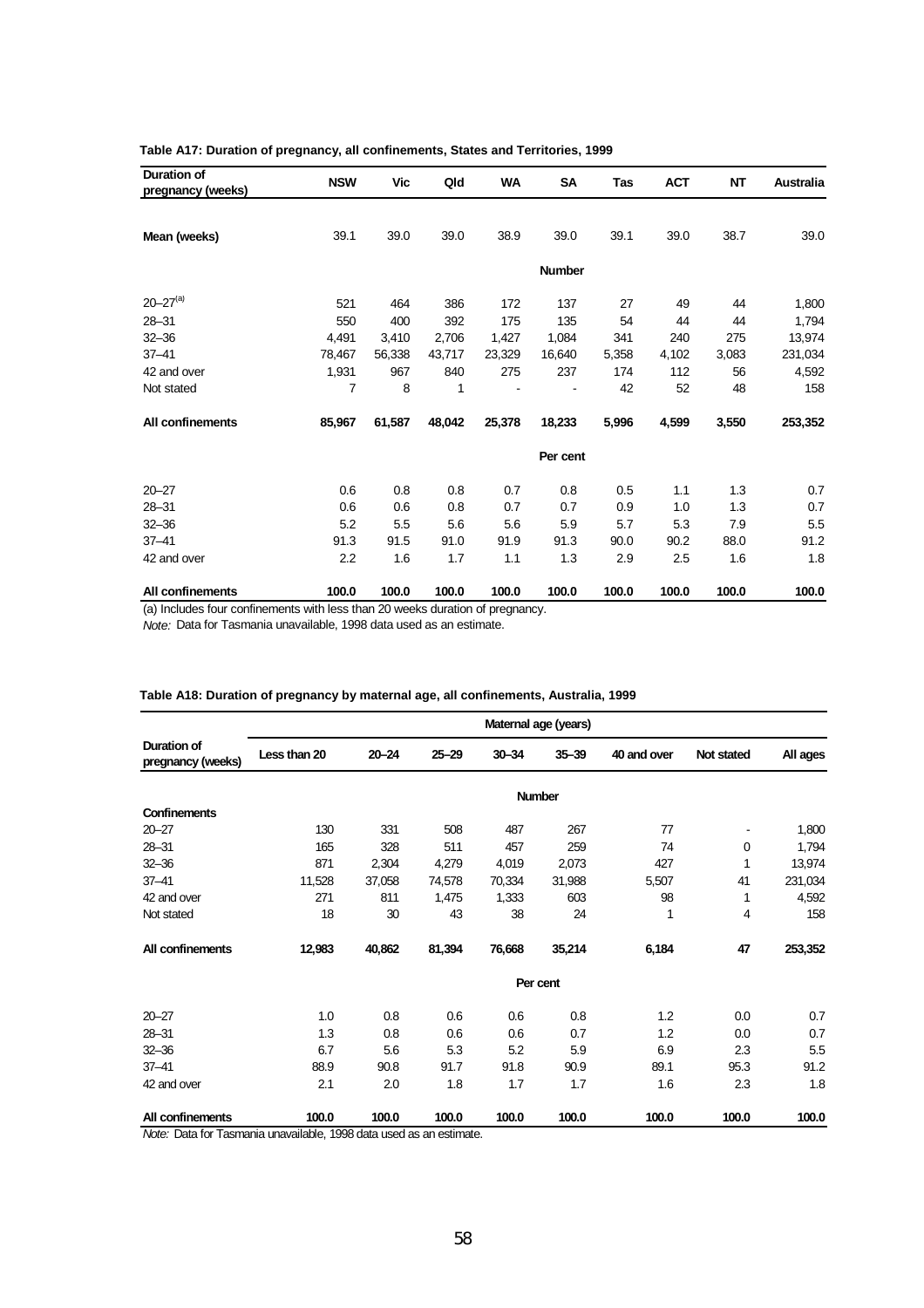| <b>Plurality</b>                                                                       | <b>NSW</b>                   | <b>Vic</b> | Qld    | WA     | <b>SA</b>      | Tas   | <b>ACT</b> | <b>NT</b> | Australia |
|----------------------------------------------------------------------------------------|------------------------------|------------|--------|--------|----------------|-------|------------|-----------|-----------|
|                                                                                        |                              |            |        |        | <b>Number</b>  |       |            |           |           |
| Singleton                                                                              | 84,676                       | 60,520     | 47,361 | 25,003 | 17,949         | 5,901 | 4,512      | 3,501     | 249,423   |
| Twin                                                                                   | 1,261                        | 1,032      | 658    | 360    | 282            | 94    | 85         | 49        | 3,821     |
| <b>Triplet</b>                                                                         | 30                           | 34         | 22     | 13     | $\overline{2}$ | 1     | 2          |           | 104       |
| Quadruplet                                                                             | $\qquad \qquad \blacksquare$ | 1          | 1      | 1      | ۰              | ۰     | ۰          |           | 3         |
| Quintuplet                                                                             |                              |            |        | 1      |                |       |            |           | 1         |
| All confinements                                                                       | 85,967                       | 61,587     | 48,042 | 25,378 | 18,233         | 5,996 | 4,599      | 3,550     | 253,352   |
|                                                                                        |                              |            |        |        | Per cent       |       |            |           |           |
| Singleton                                                                              | 98.5                         | 98.3       | 98.6   | 98.5   | 98.4           | 98.4  | 98.1       | 98.6      | 98.4      |
| Twin                                                                                   | 1.5                          | 1.7        | 1.4    | 1.4    | 1.5            | 1.6   | 1.8        | 1.4       | 1.5       |
| Triplet                                                                                | 0.0                          | 0.1        | 0.0    | 0.1    | 0.0            | 0.0   | 0.0        |           | 0.0       |
| Quadruplet                                                                             |                              | 0.0        | 0.0    | 0.0    |                |       |            |           | 0.0       |
| Quintuplet                                                                             |                              |            |        | 0.0    |                |       |            |           | 0.0       |
| All confinements<br>Alata: Dete fer Teemenia unovailable 1000 dete veed ee en estimate | 100.0                        | 100.0      | 100.0  | 100.0  | 100.0          | 100.0 | 100.0      | 100.0     | 100.0     |

## **Table A19: Plurality, all confinements, States and Territories, 1999**

*Note:* Data for Tasmania unavailable, 1998 data used as an estimate.

# **Table A20: Plurality by maternal age, Australia, 1999**

|                  | Maternal age (years)     |                          |           |                |           |             |            |          |  |  |  |  |  |
|------------------|--------------------------|--------------------------|-----------|----------------|-----------|-------------|------------|----------|--|--|--|--|--|
| <b>Plurality</b> | Less than 20             | $20 - 24$                | $25 - 29$ | $30 - 34$      | $35 - 39$ | 40 and over | Not stated | All ages |  |  |  |  |  |
|                  |                          |                          |           |                | Number    |             |            |          |  |  |  |  |  |
| Singleton        | 12,907                   | 40,462                   | 80,227    | 75,269         | 34,453    | 6,059       | 46         | 249,423  |  |  |  |  |  |
| Twin             | 76                       | 396                      | 1,130     | 1,361          | 735       | 122         | 1          | 3,821    |  |  |  |  |  |
| <b>Triplet</b>   |                          | 4                        | 35        | 36             | 26        | 3           |            | 104      |  |  |  |  |  |
| Quadruplet       | $\overline{\phantom{a}}$ | ۰                        | 1         | $\overline{2}$ |           |             |            | 3        |  |  |  |  |  |
| Quintuplet       |                          |                          | 1         |                |           |             |            | 1        |  |  |  |  |  |
| All confinements | 12,983                   | 40,862                   | 81,394    | 76,668         | 35,214    | 6,184       | 47         | 253,352  |  |  |  |  |  |
|                  |                          |                          |           |                | Per cent  |             |            |          |  |  |  |  |  |
| Singleton        | 99.4                     | 99.0                     | 98.6      | 98.2           | 97.8      | 98.0        | 97.9       | 98.4     |  |  |  |  |  |
| Twin             | 0.6                      | 1.0                      | 1.4       | 1.8            | 2.1       | 2.0         | 2.1        | 1.5      |  |  |  |  |  |
| Triplet          | -                        | 0.0                      | 0.0       | 0.0            | 0.1       | 0.0         |            | 0.0      |  |  |  |  |  |
| Quadruplet       |                          | $\overline{\phantom{a}}$ | 0.0       | 0.0            |           | ۰           |            | 0.0      |  |  |  |  |  |
| Quintuplet       | $\overline{\phantom{a}}$ | ۰                        | 0.0       |                |           |             |            | 0.0      |  |  |  |  |  |
| All confinements | 100.0                    | 100.0                    | 100.0     | 100.0          | 100.0     | 100.0       | 100.0      | 100.0    |  |  |  |  |  |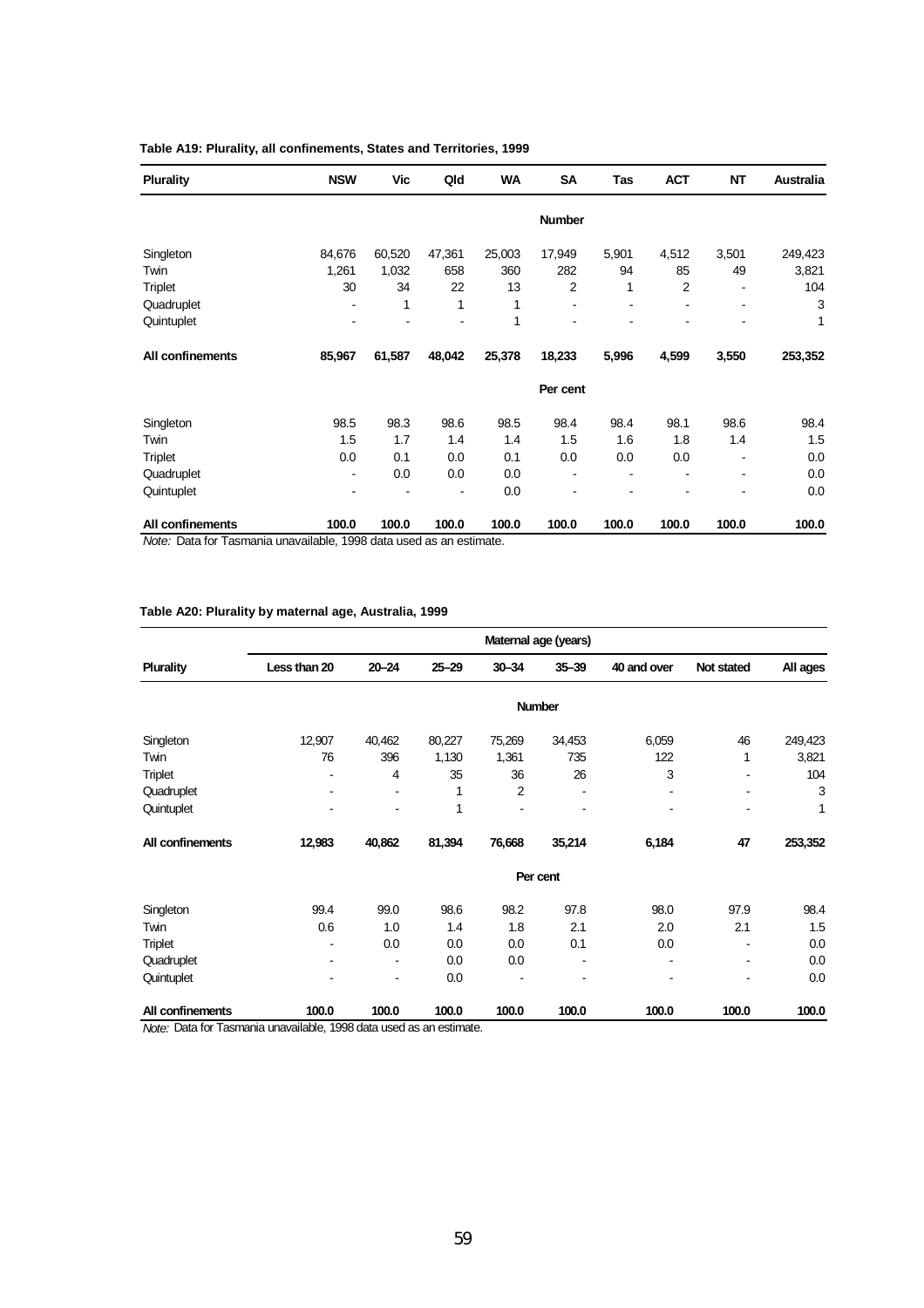| Onset of labour              | <b>NSW</b> | Vic    | Qld    | <b>WA</b> | <b>SA</b>            | Tas                   | <b>ACT</b> | <b>NT</b> | Australia |
|------------------------------|------------|--------|--------|-----------|----------------------|-----------------------|------------|-----------|-----------|
|                              |            |        |        |           | <b>Number</b>        |                       |            |           |           |
| Spontaneous                  | 56,207     | 36,619 | 29,610 | 14,178    | 10,914               | 3,695                 | 3,085      | 2,441     | 156,749   |
| -no augmentation             | 39,682     | 25,990 | 17,179 | 8,304     | 6,736                | 2,725                 | 2,138      | 1,135     | 103,889   |
| -medical only <sup>(a)</sup> | 5,536      | 3,605  | 2,473  | 1,554     | 1,090                | 425                   | 300        | 419       | 15,402    |
| -surgical only               | 7,842      | 5,098  | 8,503  | 3,201     | 2,464                | 545                   | 381        | 187       | 28,221    |
| -combined                    | 3,123      | 1,923  | 1,444  | 1,105     | 624                  | $\blacksquare$        | 196        | 123       | 8,538     |
| -other / not stated          | 24         | 3      | 11     | 14        | $\blacksquare$       | $\overline{a}$        | 70         | 577       | 699       |
| Induced                      | 20,612     | 17,171 | 12,003 | 7,554     | 5,083                | 1,601                 | 947        | 665       | 65,636    |
| -medical only <sup>(a)</sup> | 6,692      | 5,137  | 4,851  | 1,436     | 1,685                | 726                   | 257        | 277       | 21,061    |
| -surgical only               | 1,305      | 1,330  | 1,580  | 701       | 653                  | 131                   | 102        | 90        | 5,892     |
| -combined                    | 12,461     | 10,690 | 5,503  | 5,341     | 2,745                | 641                   | 511        | 283       | 38,175    |
| -other / not stated          | 154        | 14     | 69     | 76        |                      | 103                   | 77         | 15        | 508       |
| No labour                    | 9,147      | 7,797  | 6,429  | 3,646     | 2,236                | 574                   | 539        | 393       | 30,761    |
| Not stated                   | 1          |        |        |           |                      | 126                   | 28         | 51        | 206       |
| All confinements             | 85,967     | 61,587 | 48,042 | 25,378    | 18,233               | 5,996                 | 4,599      | 3,550     | 253,352   |
|                              |            |        |        |           | Per cent             |                       |            |           |           |
| Spontaneous                  | 65.4       | 59.5   | 61.6   | 55.9      | 59.9                 | 62.9                  | 67.5       | 69.8      | 61.9      |
| -no augmentation             | 46.2       | 42.2   | 35.8   | 32.7      | 36.9                 | 46.4                  | 46.8       | 32.4      | 41.0      |
| -medical only <sup>(a)</sup> | 6.4        | 5.9    | 5.1    | 6.1       | 6.0                  | 7.2                   | 6.6        | 12.0      | 6.1       |
| -surgical only               | 9.1        | 8.3    | 17.7   | 12.6      | 13.5                 | 9.3                   | 8.3        | 5.3       | 11.1      |
| -combined                    | 3.6        | 3.1    | 3.0    | 4.4       | 3.4                  | $\ddot{\phantom{a}}$  | 4.3        | 3.5       | 3.4       |
| -other / not stated          | 0.0        | 0.0    | 0.0    | 0.1       | $\ddot{\phantom{a}}$ | $\tilde{\phantom{a}}$ | 1.5        | 16.5      | 0.3       |
| Induced                      | 24.0       | 27.9   | 25.0   | 29.8      | 27.9                 | 27.3                  | 20.7       | 19.0      | 25.9      |
| -medical only <sup>(a)</sup> | 7.8        | 8.3    | 10.1   | 5.7       | 9.2                  | 12.4                  | 5.6        | 7.9       | 8.3       |
| -surgical only               | 1.5        | 2.2    | 3.3    | 2.8       | 3.6                  | 2.2                   | 2.2        | 2.6       | 2.3       |
| -combined                    | 14.5       | 17.4   | 11.5   | 21.0      | 15.1                 | 10.9                  | 11.2       | 8.1       | 15.1      |
| - other / not stated         | 0.2        | 0.0    | 0.1    | 0.3       | $\blacksquare$       | 1.8                   | 1.7        | 0.4       | 0.2       |
| No labour                    | 10.6       | 12.7   | 13.4   | 14.4      | 12.3                 | 9.8                   | 11.8       | 11.2      | 12.2      |
| All confinements             | 100.0      | 100.0  | 100.0  | 100.0     | 100.0                | 100.0                 | 100.0      | 100.0     | 100.0     |

## **Table A21: Onset of labour, all confinements, States and Territories, 1999**

(a) Includes use of oxytocin or prostaglandins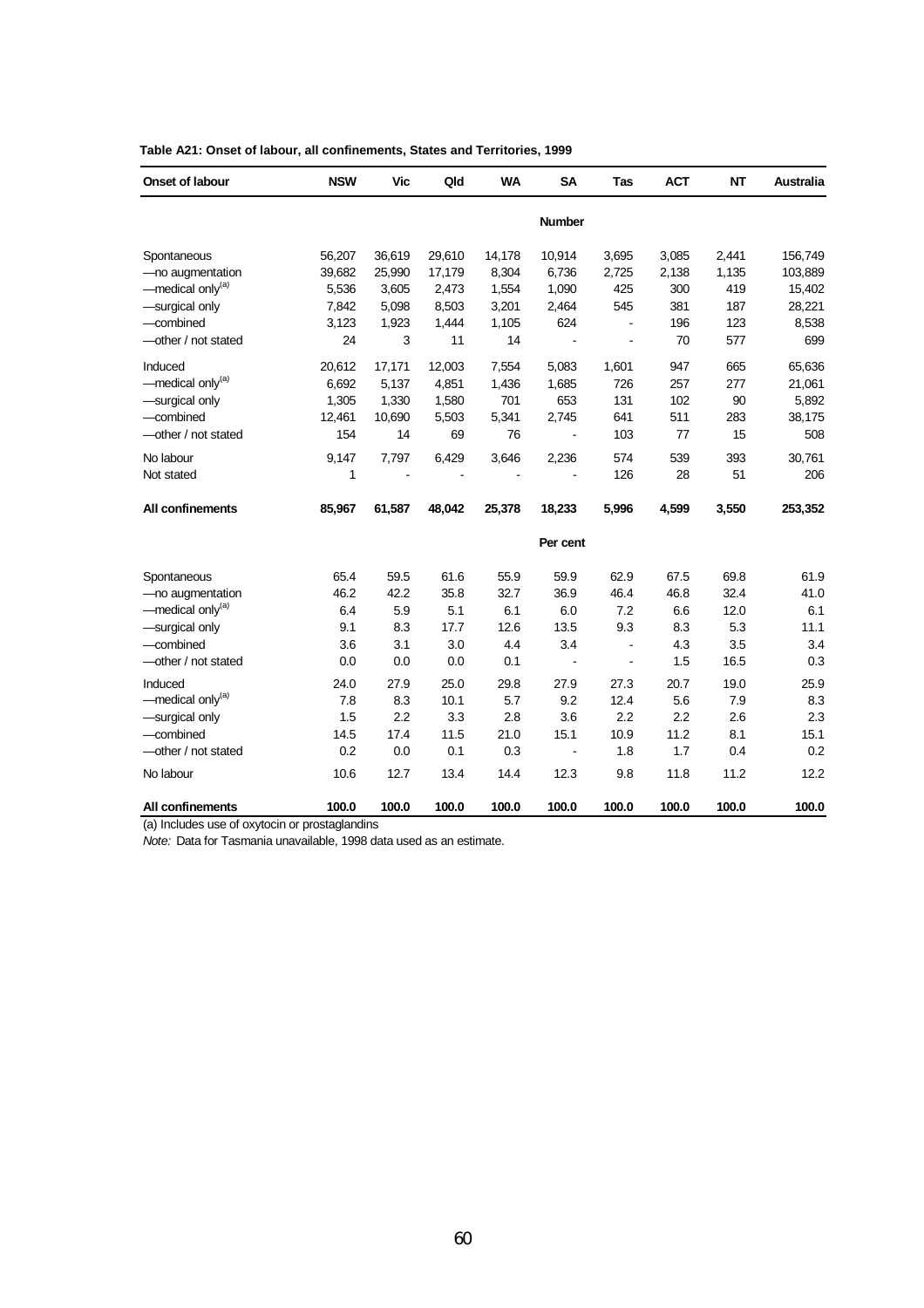| <b>Presentation</b>  | <b>NSW</b> | Vic    | Qld    | <b>WA</b> | <b>SA</b>     | Tas   | <b>ACT</b> | <b>NT</b> | <b>Australia</b> |
|----------------------|------------|--------|--------|-----------|---------------|-------|------------|-----------|------------------|
|                      |            |        |        |           | <b>Number</b> |       |            |           |                  |
| Vertex               | 81,896     | 58,141 | 45,590 | 24,086    | 17,214        | 5,447 | 4,250      | 3,317     | 239,941          |
| <b>Breech</b>        | 3,572      | 2,760  | 2,095  | 1,075     | 810           | 194   | 187        | 133       | 10,826           |
| Other <sup>(a)</sup> | 498        | 598    | 353    | 217       | 180           | 62    | 43         | 51        | 2,002            |
| Not stated           | 1          | 88     | 4      |           | 29            | 293   | 119        | 49        | 583              |
| All confinements     | 85,967     | 61,587 | 48,042 | 25,378    | 18,233        | 5,996 | 4,599      | 3,550     | 253,352          |
|                      |            |        |        |           | Per cent      |       |            |           |                  |
| Vertex               | 95.3       | 94.5   | 94.9   | 94.9      | 94.6          | 95.5  | 94.9       | 94.7      | 94.9             |
| <b>Breech</b>        | 4.2        | 4.5    | 4.4    | 4.2       | 4.4           | 3.4   | 4.2        | 3.8       | 4.3              |
| Other <sup>(a)</sup> | 0.6        | 1.0    | 0.7    | 0.9       | 1.0           | 1.1   | 1.0        | 1.5       | 0.8              |
| All confinements     | 100.0      | 100.0  | 100.0  | 100.0     | 100.0         | 100.0 | 100.0      | 100.0     | 100.0            |

### **Table A22: Presentation at delivery, all confinements, States and Territories, 1999**

(a) Includes face or brow presentation.

*Note:* Data for Tasmania unavailable, 1998 data used as an estimate.

#### **Table A23: Method of birth, all confinements, States and Territories, 1999**

| Method of birth      | <b>NSW</b> | Vic    | Qld            | <b>WA</b> | <b>SA</b>     | Tas   | <b>ACT</b>     | <b>NT</b> | <b>Australia</b> |
|----------------------|------------|--------|----------------|-----------|---------------|-------|----------------|-----------|------------------|
|                      |            |        |                |           | <b>Number</b> |       |                |           |                  |
| Spontaneous vaginal  | 58,951     | 39,356 | 32,398         | 15,772    | 11,353        | 4,194 | 3,103          | 2,542     | 167,669          |
| Forceps              | 4,190      | 4,860  | 1,968          | 1,197     | 1,288         | 338   | 276            | 136       | 14,253           |
| Vacuum extraction    | 5,152      | 2.865  | 2,160          | 2,332     | 955           | 125   | 211            | 64        | 13,864           |
| Vaginal breech       | 762        | 474    | 249            | 148       | 93            | 37    | 31             | 19        | 1,813            |
| Caesarean section    | 16,912     | 14,032 | 11,260         | 5,929     | 4.544         | 1,249 | 883            | 741       | 55,550           |
| -elective            | 9,147      | 7,076  | na             | 3,310     | 1,895         | 447   | 538            | na        | 22,413*          |
| -emergency           | 7,765      | 6,956  | na             | 2,619     | 2,649         | 513   | 342            | na        | 20,844*          |
| Other                |            |        | $\overline{7}$ |           |               | 11    | $\blacksquare$ |           | 18               |
| Not stated           |            |        |                |           |               | 42    | 95             | 48        | 185              |
| All methods of birth | 85,967     | 61,587 | 48,042         | 25,378    | 18,233        | 5,996 | 4,599          | 3,550     | 253,352          |
|                      |            |        |                |           | Per cent      |       |                |           |                  |
| Spontaneous vaginal  | 68.6       | 63.9   | 67.4           | 62.1      | 62.3          | 70.4  | 68.9           | 72.6      | 66.2             |
| Forceps              | 4.9        | 7.9    | 4.1            | 4.7       | 7.1           | 5.7   | 6.1            | 3.9       | 5.6              |
| Vacuum extraction    | 6.0        | 4.7    | 4.5            | 9.2       | 5.2           | 2.1   | 4.7            | 1.8       | 5.5              |
| Vaginal breech       | 0.9        | 0.8    | 0.5            | 0.6       | 0.5           | 0.6   | 0.7            | 0.5       | 0.7              |
| Caesarean section    | 19.7       | 22.8   | 23.4           | 23.4      | 24.9          | 21.0  | 19.6           | 21.2      | 21.9             |
| -elective            | 10.6       | 11.5   | na             | 13.0      | 10.4          | 7.5   | 11.9           | na        | $8.9*$           |
| -emergency           | 9.0        | 11.3   | na             | 10.3      | 14.5          | 8.6   | 7.6            | na        | $8.2*$           |
| Other                |            |        | 0.0            |           |               | 0.2   |                |           | 0.0              |
| All methods of birth | 100.0      | 100.0  | 100.0          | 100.0     | 100.0         | 100.0 | 100.0          | 100.0     | 100.0            |

\* Elective and emergency caesarean section data exclude Queensland and the Northern Territory.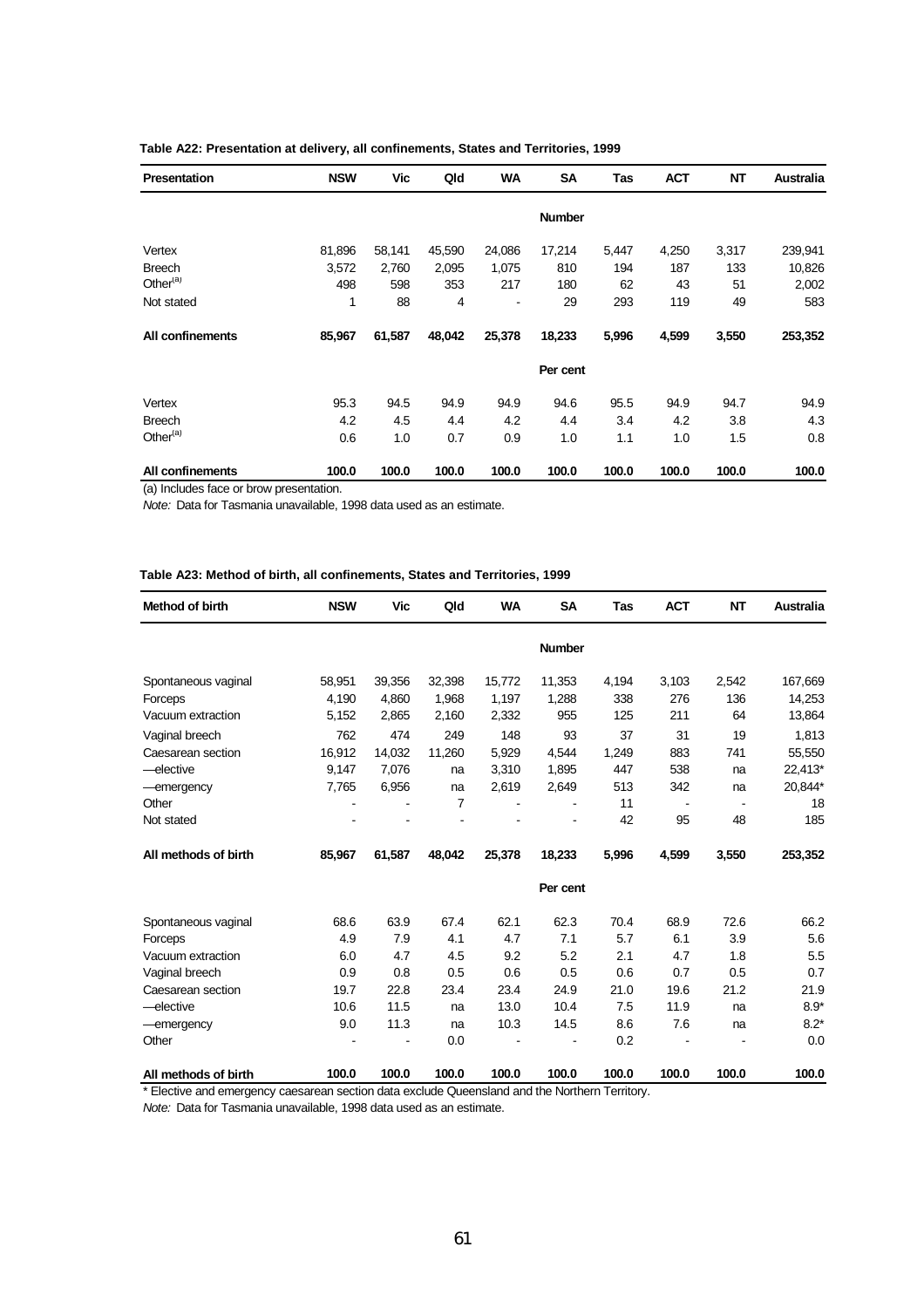| <b>Hospital status/ Maternal</b><br>age (years) | <b>NSW</b> | Vic   | Qld                      | WA    | SΑ                        | Tas                      | <b>ACT</b>                   | NΤ   | <b>Australia</b> |
|-------------------------------------------------|------------|-------|--------------------------|-------|---------------------------|--------------------------|------------------------------|------|------------------|
|                                                 |            |       |                          |       | <b>Number</b>             |                          |                              |      |                  |
| Public <sup>(a)</sup>                           |            |       |                          |       |                           |                          |                              |      |                  |
| Less than 20                                    | 408        | 256   | 372                      | 188   | 168                       | 52                       | 17                           | na   | 1,461            |
| $20 - 24$                                       | 1,575      | 1,137 | 1,249                    | 615   | 455                       | 191                      | 71                           | na   | 5,293            |
| $25 - 29$                                       | 3,320      | 2,807 | 2,147                    | 1,079 | 1,019                     | 252                      | 171                          | na   | 10,795           |
| $30 - 34$                                       | 2,950      | 2,832 | 1,667                    | 1,044 | 861                       | 169                      | 184                          | na   | 9,707            |
| $35 - 39$                                       | 1,728      | 1,465 | 807                      | 514   | 389                       | 85                       | 84                           | na   | 5,072            |
| 40 and over                                     | 411        | 337   | 172                      | 109   | 73                        | 26                       | 22                           | na   | 1,150            |
| Not stated                                      | 1          |       | $\overline{\phantom{a}}$ |       | $\overline{a}$            | $\overline{\phantom{a}}$ | $\qquad \qquad \blacksquare$ | na   | $\mathbf{1}$     |
| All ages <sup>(b)</sup>                         | 10,393     | 8,834 | 6,414                    | 3,549 | 2,965                     | 775                      | 549                          | na   | 33,479           |
| Private <sup>(a)</sup>                          |            |       |                          |       |                           |                          |                              |      |                  |
| Less than 20                                    | 13         | 6     | 10                       | 7     | 4                         | 5                        | $\overline{\phantom{m}}$     | na   | 45               |
| $20 - 24$                                       | 171        | 129   | 236                      | 70    | 52                        | 25                       | 7                            | na   | 690              |
| $25 - 29$                                       | 1,472      | 1,101 | 1,344                    | 515   | 430                       | 155                      | 71                           | na   | 5,088            |
| $30 - 34$                                       | 2,554      | 2,256 | 1,982                    | 927   | 668                       | 172                      | 146                          | na   | 8,705            |
| $35 - 39$                                       | 1,660      | 1,408 | 1,061                    | 516   | 351                       | 85                       | 90                           | na   | 5,171            |
| 40 and over                                     | 391        | 298   | 213                      | 111   | 74                        | 12                       | 20                           | na   | 1,119            |
| Not stated                                      | 1          |       |                          |       |                           | 5                        | $\overline{\phantom{a}}$     | na   | 6                |
| All ages <sup>(b)</sup>                         | 6,262      | 5,198 | 4,846                    | 2,146 | 1,579                     | 459                      | 334                          | na   | 20,824           |
|                                                 |            |       |                          |       | Caesarean rate (per cent) |                          |                              |      |                  |
| Public <sup>(a)</sup>                           |            |       |                          |       |                           |                          |                              |      |                  |
| Less than 20                                    | 10.5       | 13.0  | 12.1                     | 13.3  | 17.1                      | 11.2                     | 9.8                          | na   | 12.2             |
| $20 - 24$                                       | 12.6       | 15.3  | 15.1                     | 15.9  | 17.2                      | 17.9                     | 12.3                         | na   | 14.5             |
| $25 - 29$                                       | 16.3       | 18.7  | 19.3                     | 18.8  | 22.1                      | 18.4                     | 15.6                         | na   | 18.2             |
| $30 - 34$                                       | 19.1       | 22.2  | 22.3                     | 23.7  | 24.7                      | 19.4                     | 19.1                         | na   | 21.4             |
| $35 - 39$                                       | 24.3       | 26.5  | 25.7                     | 27.5  | 28.0                      | 24.1                     | 18.6                         | na   | 25.6             |
| 40 and over                                     | 30.5       | 35.0  | 32.7                     | 37.3  | 31.2                      | 36.1                     | 26.2                         | na   | 32.7             |
| All ages <sup>(b)</sup>                         | 17.1       | 20.2  | 19.1                     | 20.2  | 22.2                      | 18.4                     | 16.4                         | na   | 19.0             |
| Private <sup>(a)</sup>                          |            |       |                          |       |                           |                          |                              |      |                  |
| Less than 20                                    | 9.0        | 13.3  | 10.4                     | 25.0  | 12.1                      | 26.3                     |                              | na   | 12.2             |
| $20 - 24$                                       | 15.6       | 22.6  | 26.9                     | 22.6  | 25.0                      | 22.5                     | 15.9                         | na   | 21.4             |
| $25 - 29$                                       | 21.4       | 24.6  | 29.9                     | 26.9  | 28.7                      | 26.6                     | 21.3                         | na   | 25.2             |
| $30 - 34$                                       | 25.8       | 28.0  | 34.6                     | 33.0  | 32.6                      | 26.1                     | 29.0                         | na   | 29.3             |
| $35 - 39$                                       | 32.9       | 34.5  | 40.1                     | 39.9  | 37.6                      | 30.1                     | 28.8                         | na   | 35.4             |
| 40 and over                                     | 43.2       | 42.2  | 50.5                     | 49.6  | 43.0                      | 30.8                     | 37.0                         | na   | 44.4             |
| All ages <sup>(b)</sup>                         | 26.1       | 29.0  | 34.0                     | 32.6  | 32.2                      | 27.0                     | 26.7                         | na   | 29.5             |
| <b>All confinements</b>                         |            |       |                          |       |                           |                          |                              |      |                  |
| Less than 20                                    | 10.4       | 13.0  | 12.1                     | 13.4  | 17.0                      | 12.0                     | 9.8                          | 14.7 | 12.3             |
| $20 - 24$                                       | 12.8       | 15.8  | 16.2                     | 16.3  | 17.8                      | 18.5                     | 12.8                         | 16.2 | 15.1             |
| $25 - 29$                                       | 17.6       | 20.1  | 22.3                     | 20.6  | 23.7                      | 20.9                     | 17.4                         | 22.4 | 20.0             |
| $30 - 34$                                       | 21.7       | 24.4  | 27.5                     | 27.1  | 27.6                      | 22.4                     | 22.9                         | 23.7 | 24.5             |
| $35 - 39$                                       | 27.9       | 29.9  | 32.1                     | 32.1  | 31.9                      | 26.4                     | 23.2                         | 28.5 | 29.7             |
| 40 and over                                     | 35.7       | 38.0  | 40.4                     | 42.5  | 36.2                      | 34.2                     | 30.4                         | 44.3 | 37.6             |
| All ages                                        | 19.7       | 22.8  | 23.4                     | 23.4  | 24.9                      | 21.0                     | 19.6                         | 21.2 | 21.9             |

**Table A24: Caesarean rates by maternal age and accommodation status in hospital, States and Territories, 1999**

(a) Data exclude Northern Territory.

(b) Excludes cases where admitted patient status is other or not stated.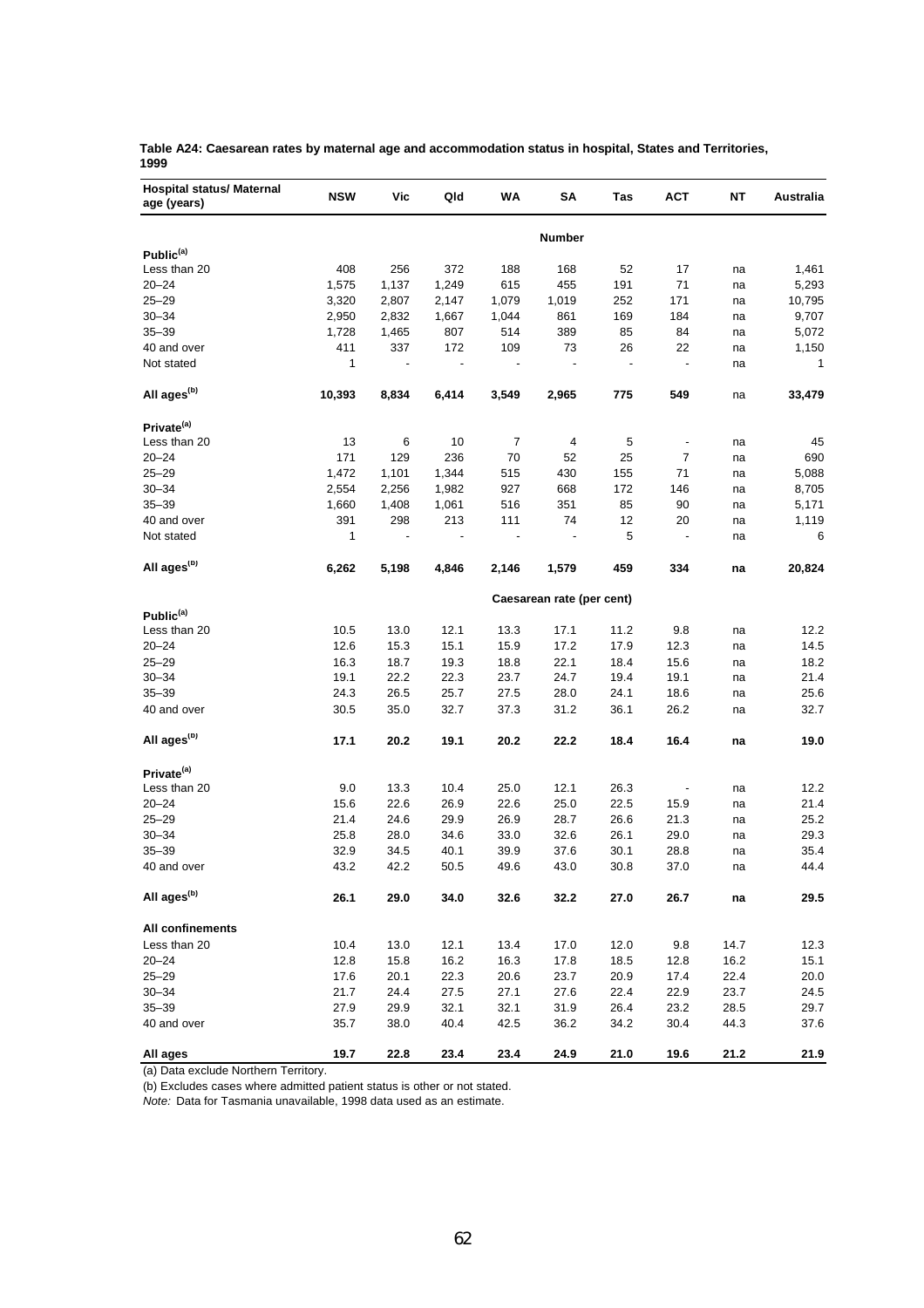| <b>Hospital status/</b><br>Maternal age (years) | <b>NSW</b>     | Vic                      | Qld                      | WA             | SΑ             | Tas                       | <b>ACT</b>     | NΤ    | Australia    |
|-------------------------------------------------|----------------|--------------------------|--------------------------|----------------|----------------|---------------------------|----------------|-------|--------------|
|                                                 |                |                          |                          |                | <b>Number</b>  |                           |                |       |              |
| Public <sup>(a)</sup>                           |                |                          |                          |                |                |                           |                |       |              |
| Less than 20                                    | 46             | 13                       | 86                       | 55             | 34             | 4                         | 4              | na    | 242          |
| $20 - 24$                                       | 82             | 24                       | 139                      | 60             | 29             | 6                         | $\blacksquare$ | na    | 340          |
| $25 - 29$                                       | 110            | 27                       | 132                      | 68             | 28             | 5                         | 1              | na    | 371          |
| $30 - 34$                                       | 48             | 13                       | 77                       | 46             | 19             | $\blacksquare$            | 2              | na    | 205          |
| $35 - 39$                                       | 22             | 7                        | 38                       | 19             | 8              | 3                         | 1              | na    | 98           |
| 40 and over                                     | $\overline{7}$ | $\blacksquare$           | 3                        | 5              | 1              | 1                         | 1              | na    | 18           |
| All ages <sup>(b)</sup>                         | 315            | 84                       | 475                      | 253            | 119            | 19                        | 9              | na    | 1,274        |
| Private <sup>(a)</sup>                          |                |                          |                          |                |                |                           |                |       |              |
| Less than 20                                    | 1              | $\blacksquare$           | $\overline{\phantom{0}}$ |                |                |                           |                | na    | 1            |
| $20 - 24$                                       | $\blacksquare$ | $\blacksquare$           | 1                        |                | $\overline{a}$ | $\blacksquare$            |                | na    | $\mathbf{1}$ |
| $25 - 29$                                       | 4              | 1                        | 11                       |                | 1              | 1                         | 1              | na    | 19           |
| $30 - 34$                                       | 2              | 6                        | 19                       |                | ä,             | $\overline{2}$            | L.             | na    | 29           |
| $35 - 39$                                       | $\blacksquare$ | 3                        | 12                       |                | $\blacksquare$ | $\blacksquare$            | $\blacksquare$ | na    | 15           |
| 40 and over                                     | 2              | $\blacksquare$           | 3                        |                |                |                           |                | na    | 5            |
| All ages <sup>(b)</sup>                         | 9              | 10                       | 46                       |                | 1              | 3                         | 1              | na    | 70           |
|                                                 |                |                          |                          |                |                | Caesarean rate (per cent) |                |       |              |
| Public <sup>(a)</sup>                           |                |                          |                          |                |                |                           |                |       |              |
| Less than 20                                    | 10.6           | 19.4                     | 16.3                     | 15.7           | 31.2           | 17.4                      | 26.7           | na    | 15.9         |
| $20 - 24$                                       | 13.1           | 18.6                     | 15.7                     | 12.9           | 20.6           | 15.4                      | $\blacksquare$ | na    | 14.8         |
| $25 - 29$                                       | 19.9           | 22.7                     | 17.5                     | 18.8           | 28.6           | 15.2                      | 14.3           | na    | 19.3         |
| $30 - 34$                                       | 19.2           | 19.1                     | 19.5                     | 27.4           | 28.4           | $\overline{\phantom{a}}$  | 18.2           | na    | 21.1         |
| $35 - 39$                                       | 22.7           | 29.2                     | 30.4                     | 26.0           | 34.8           | 50.0                      | 33.3           | na    | 27.9         |
| 40 and over                                     | 33.3           | $\blacksquare$           | 21.4                     | 71.4           | 33.3           | 100.0                     | 100.0          | na    | 34.0         |
| All ages <sup>(b)</sup>                         | 15.9           | 20.3                     | 17.6                     | 17.8           | 27.0           | 16.5                      | 17.3           | na    | 17.9         |
| Private <sup>(a)</sup>                          |                |                          |                          |                |                |                           |                |       |              |
| Less than 20                                    | 16.7           | $\overline{\phantom{a}}$ |                          |                |                |                           |                | na    | 11.1         |
| $20 - 24$                                       | $\blacksquare$ | $\blacksquare$           | 9.1                      |                |                |                           |                | na    | 4.8          |
| $25 - 29$                                       | 21.1           | 11.1                     | 26.2                     | $\overline{a}$ | 50.0           | 50.0                      | 50.0           | na    | 25.0         |
| $30 - 34$                                       | 18.2           | 46.2                     | 41.3                     |                | $\overline{a}$ | 28.6                      |                | na    | 36.7         |
| $35 - 39$                                       | $\blacksquare$ | 50.0                     | 41.4                     | ä,             | $\overline{a}$ | $\blacksquare$            | $\blacksquare$ | na    | 36.6         |
| 40 and over                                     | 100.0          | $\blacksquare$           | 75.0                     | ÷,             |                |                           |                | na    | 71.4         |
| All ages <sup>(b)</sup>                         | 20.5           | 31.3                     | 34.3                     | -              | 25.0           | 25.0                      | 33.3           | na    | 30.0         |
| All confinements                                |                |                          |                          |                |                |                           |                |       |              |
| Less than 20                                    | 10.8           | 19.4                     | 16.2                     | 31.2           | 15.2           | 20.0                      | 16.8           | 26.7  | 16.0         |
| $20 - 24$                                       | 13.1           | 18.2                     | 15.6                     | 20.4           | 12.5           | 15.0                      | 20.2           |       | 15.4         |
| $25 - 29$                                       | 19.8           | 21.9                     | 17.9                     | 29.0           | 18.5           | 17.6                      | 20.3           | 22.2  | 19.5         |
| $30 - 34$                                       | 19.3           | 23.5                     | 21.5                     | 28.4           | 25.0           | 10.0                      | 27.0           | 20.0  | 22.5         |
| $35 - 39$                                       | 22.0           | 33.3                     | 32.5                     | 33.3           | 23.8           | 42.9                      | 27.3           | 33.3  | 28.3         |
| 40 and over                                     | 37.5           | $\blacksquare$           | 31.6                     | 33.3           | 62.5           | 100.0                     | 18.2           | 100.0 | 33.8         |
| All ages                                        | 16.0           | 21.1                     | 18.3                     | 17.0           | 27.0           | 18.1                      | 19.2           | 20.2  | 18.4         |

**Table A25: Caesarean rates for Indigenous mothers by maternal age and accommodation status in hospital, States and Territories, 1999**

(a) Data exclude Northern Territory.

(b) Excludes cases where admitted patient status is other or not stated.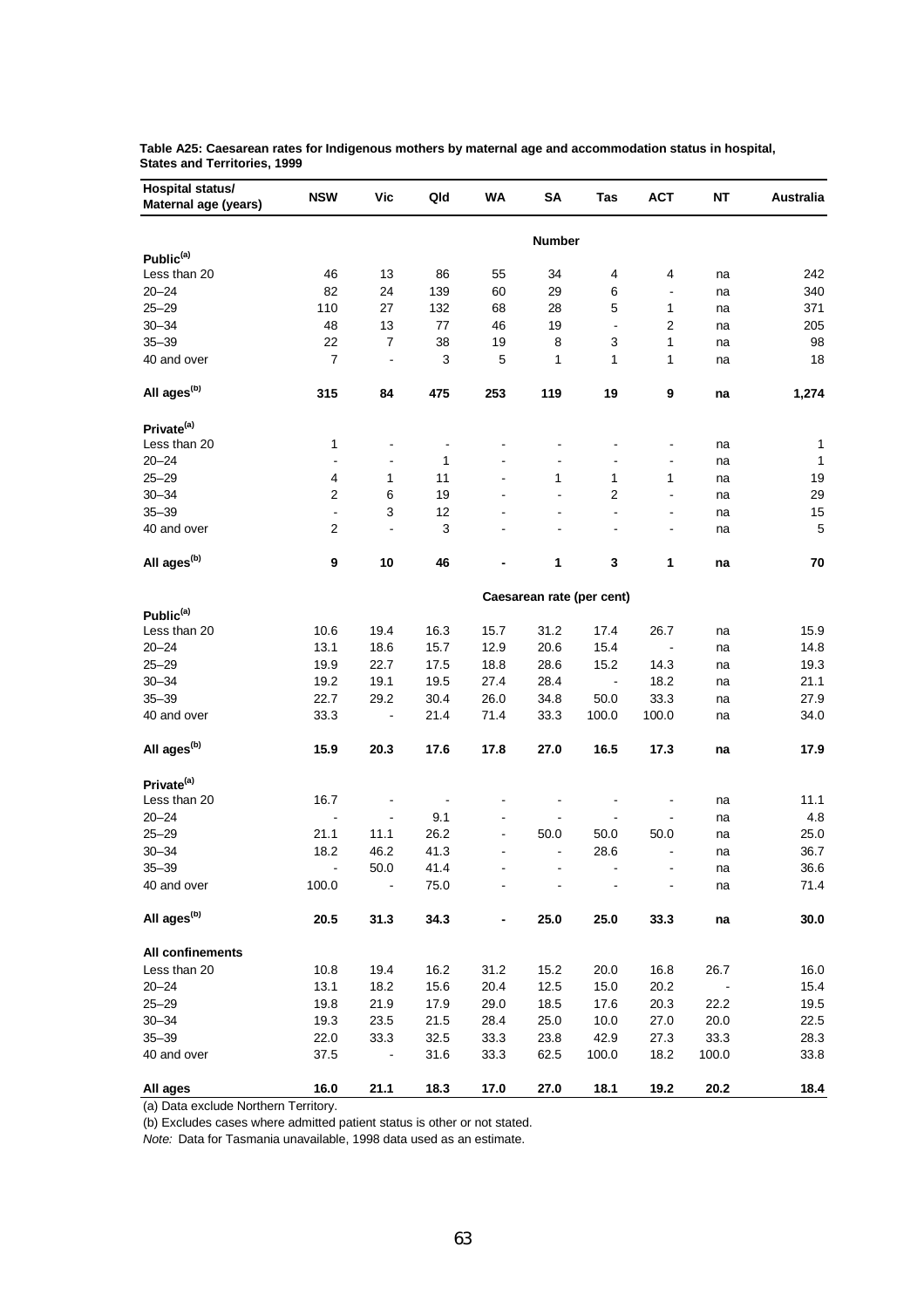| Maternal age         |             | Parity        |       |                      |                | Parity          |       |                      |
|----------------------|-------------|---------------|-------|----------------------|----------------|-----------------|-------|----------------------|
| (years)              | <b>None</b> | One           | Two + | Total <sup>(a)</sup> | <b>None</b>    | One             | Two + | Total <sup>(a)</sup> |
|                      |             | <b>Number</b> |       |                      |                | Rate (per cent) |       |                      |
| Less than 20         | 1.239       | 174           | 48    | 1.461                | 12.6           | 9.4             | 18.8  | 12.2                 |
| $20 - 24$            | 3.075       | 1.544         | 674   | 5,293                | 16.0           | 13.0            | 12.8  | 14.5                 |
| $25 - 29$            | 5,074       | 3.439         | 2,282 | 10.795               | 21.0           | 17.0            | 15.4  | 18.2                 |
| $30 - 34$            | 3,438       | 3,318         | 2,951 | 9,707                | 26.1           | 20.9            | 18.0  | 21.4                 |
| $35 - 39$            | 1.440       | 1.684         | 1.948 | 5,072                | 34.0           | 27.0            | 20.8  | 25.6                 |
| 40 and over          | 303         | 332           | 515   | 1.150                | 47.0           | 37.5            | 25.9  | 32.7                 |
| Not stated           |             | 1             | ۰     | 1                    | $\blacksquare$ | ٠               |       | $\blacksquare$       |
| Total <sup>(a)</sup> | 14.569      | 10,492        | 8.418 | 33,479               | 20.4           | 18.4            | 17.5  | 19.0                 |

**Table A26: Caesarean rates by maternal age, parity and public accommodation status in hospital, Australia, 1999**

(a) Data exclude Northern Territory.

*Note:* Data for Tasmania unavailable, 1998 data used as an estimate.

#### **Table A27: Caesarean rates by maternal age, parity and private accommodation status in hospital, Australia, 1999**

| Maternal age         |                                                     | Parity        |                |        |                | Parity          |                |                      |
|----------------------|-----------------------------------------------------|---------------|----------------|--------|----------------|-----------------|----------------|----------------------|
| (years)              | Total <sup>(a)</sup><br><b>None</b><br>Two +<br>One |               |                |        |                | One             | $Two +$        | Total <sup>(a)</sup> |
|                      |                                                     | <b>Number</b> |                |        |                | Rate (per cent) |                |                      |
| Less than 20         | 37                                                  | 7             | $\mathbf{1}$   | 45     | 11.3           | 18.9            | 33.3           | 12.2                 |
| $20 - 24$            | 526                                                 | 137           | 27             | 690    | 23.2           | 17.7            | 15.7           | 21.4                 |
| $25 - 29$            | 3.111                                               | 1.564         | 413            | 5.088  | 27.6           | 22.9            | 19.9           | 25.2                 |
| $30 - 34$            | 3,695                                               | 3.484         | 1,526          | 8,705  | 33.8           | 27.8            | 24.3           | 29.3                 |
| $35 - 39$            | 1,778                                               | 2,032         | 1,361          | 5,171  | 44.3           | 35.0            | 28.5           | 35.4                 |
| 40 and over          | 397                                                 | 372           | 350            | 1,119  | 56.3           | 44.7            | 35.6           | 44.4                 |
| Not stated           | 5                                                   | 1             | $\blacksquare$ | 6      | $\blacksquare$ | ۰               | $\blacksquare$ |                      |
| Total <sup>(a)</sup> | 9,549                                               | 7,597         | 3,678          | 20,824 | 32.3           | 28.4            | 25.7           | 29.5                 |

(a) Data exclude Northern Territory.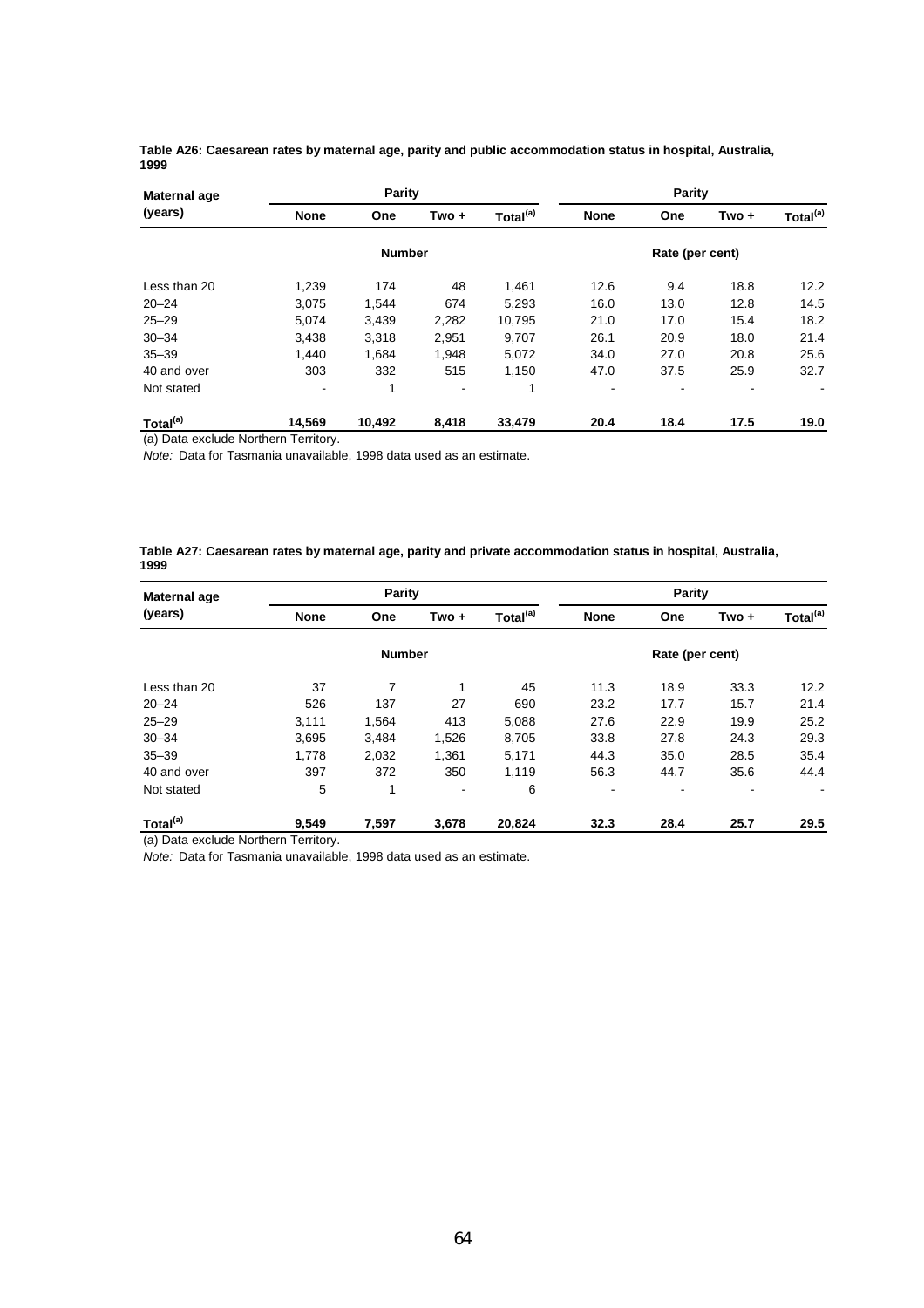| Characteristic                 | <b>NSW</b> | Vic                      | Qld                      | WA    | SΑ                        | Tas   | <b>ACT</b>               | NΤ                       | Australia |
|--------------------------------|------------|--------------------------|--------------------------|-------|---------------------------|-------|--------------------------|--------------------------|-----------|
|                                |            |                          |                          |       | Number                    |       |                          |                          |           |
| <b>Parity</b>                  |            |                          |                          |       |                           |       |                          |                          |           |
| Primipara                      | 7,657      | 6369                     | 4796                     | 2539  | 2026                      | 562   | 381                      | 344                      | 24,674    |
| Multipara                      | 9,255      | 7663                     | 6464                     | 3390  | 2518                      | 687   | 502                      | 397                      | 30,876    |
| <b>All parity</b>              | 16,912     | 14,032                   | 11,260                   | 5,929 | 4,544                     | 1,249 | 883                      | 741                      | 55,550    |
| <b>Plurality</b>               |            |                          |                          |       |                           |       |                          |                          |           |
| Singleton                      | 16,345     | 13,460                   | 10,903                   | 5,729 | 4,396                     | 1,202 | 844                      | 719                      | 53,598    |
| Twin                           | 545        | 542                      | 335                      | 187   | 146                       | 46    | 37                       | 22                       | 1,860     |
| Other multiple                 | 22         | 30                       | 22                       | 13    | 2                         | 1     | 2                        | $\overline{\phantom{a}}$ | 92        |
| <b>All confinements</b>        | 16,912     | 14,032                   | 11,260                   | 5,929 | 4,544                     | 1,249 | 883                      | 741                      | 55,550    |
| <b>Breech presentation in</b>  |            |                          |                          |       |                           |       |                          |                          |           |
| singleton births               | 2,602      | 2,079                    | 1,701                    | 852   | 668                       | 143   | 132                      | 105                      | 8,282     |
| Birthweight (singleton births) |            |                          |                          |       |                           |       |                          |                          |           |
| Less than 500 g                | 8          | 8                        | 12                       | 1     | 5                         | 2     | 2                        | $\overline{\phantom{a}}$ | 38        |
| $500 - 999$ g                  | 105        | 88                       | 81                       | 35    | 45                        | 13    | 13                       | 7                        | 387       |
| 1,000-1,499 g                  | 203        | 149                      | 136                      | 65    | 48                        | 14    | 20                       | 12                       | 647       |
| 1,500-1,999 g                  | 339        | 297                      | 195                      | 99    | 81                        | 26    | 20                       | 32                       | 1,089     |
| 2,000-2,499 g                  | 696        | 619                      | 479                      | 234   | 171                       | 63    | 37                       | 38                       | 2,337     |
| 2,500 g and over $(a)$         | 14,991     | 12,299                   | 10,000                   | 5,292 | 4,046                     | 1,074 | 750                      | 630                      | 49,082    |
| -public                        | 9,098      | 7,665                    | 5,586                    | 3,148 | 2,591                     | 656   | 457                      | na                       | 29,201    |
| -private                       | 5,670      | 4,634                    | 4,414                    | 1,931 | 1,455                     | 405   | 293                      | na                       | 18,802    |
| -other                         | 223        | $\overline{\phantom{a}}$ | $\overline{\phantom{a}}$ | 213   | $\overline{\phantom{a}}$  | 13    | $\overline{\phantom{a}}$ | na                       | 449       |
| Not stated                     | 3          | $\blacksquare$           | $\overline{\phantom{a}}$ | 3     | $\blacksquare$            | 10    | 2                        | $\overline{\phantom{a}}$ |           |
| All singleton births           | 16,345     | 13,460                   | 10,903                   | 5,729 | 4,396                     | 1,202 | 844                      | 719                      | 53,580    |
|                                |            |                          |                          |       | Caesarean rate (per cent) |       |                          |                          |           |
| <b>Parity</b>                  |            |                          |                          |       |                           |       |                          |                          |           |
| Primipara                      | 21.7       | 25.1                     | 25.1                     | 24.8  | 26.9                      | 24.0  | 19.6                     | 22.9                     | 23.9      |
| Multipara                      | 18.3       | 21.2                     | 22.3                     | 22.4  | 23.5                      | 18.8  | 18.9                     | 19.4                     | 20.6      |
| All parity                     | 19.7       | 22.8                     | 23.4                     | 23.4  | 24.9                      | 20.8  | 19.2                     | 20.9                     | 21.9      |
| <b>Plurality</b>               |            |                          |                          |       |                           |       |                          |                          |           |
| Singleton                      | 19.3       | 22.2                     | 23.0                     | 22.9  | 24.5                      | 20.4  | 18.7                     | 20.5                     | 21.5      |
| Twin                           | 43.2       | 52.5                     | 50.9                     | 51.9  | 51.8                      | 48.9  | 43.5                     | 44.9                     | 48.7      |
| Other multiple                 | 73.3       | 85.7                     | 95.7                     | 86.7  | 100.0                     | 100.0 | 100.0                    |                          | 85.2      |
| All confinements               | 19.7       | 22.8                     | 23.4                     | 23.4  | 24.9                      | 20.8  | 19.2                     | 20.9                     | 21.9      |
| <b>Breech presentation in</b>  |            |                          |                          |       |                           |       |                          |                          |           |
| singleton births               | 78.1       | 81.7                     | 86.9                     | 86.3  | 88.1                      | 81.3  | 77.6                     | 83.3                     | 82.4      |
| Birthweight (singleton births) |            |                          |                          |       |                           |       |                          |                          |           |
| Less than 500 g                | 4.9        | 4.1                      | 7.1                      | 1.5   | 11.1                      | 9.5   | 14.3                     |                          | 5.5       |
| 500-999 q                      | 34.0       | 36.7                     | 42.2                     | 33.3  | 46.9                      | 61.9  | 43.3                     | 21.2                     | 37.7      |
| 1,000-1,499 g                  | 54.3       | 56.4                     | 57.4                     | 56.5  | 67.6                      | 45.2  | 66.7                     | 48.0                     | 56.4      |
| 1,500-1,999 g                  | 45.2       | 54.3                     | 43.1                     | 45.0  | 51.6                      | 40.6  | 55.6                     | 47.8                     | 47.5      |
| 2,000-2,499 g                  | 26.6       | 31.3                     | 32.5                     | 29.3  | 30.2                      | 32.1  | 29.8                     | 23.0                     | 29.5      |
| 2,500 g and over $(a)$         | 18.6       | 21.5                     | 22.3                     | 22.3  | 23.8                      | 19.4  | 17.6                     | 20.0                     | 20.8      |
| $-\rho$ ublic                  | 16.1       | 19.0                     | 17.9                     | 19.2  | 20.9                      | 17.0  | 14.7                     | na                       | 17.8      |
| -private                       | 25.0       | 27.4                     | 32.8                     | 31.2  | 31.4                      | 25.7  | 25.0                     | na                       | 28.2      |
| All singleton births           | 19.3       | 22.2                     | 23.0                     | 22.9  | 24.5                      | 20.4  | 18.7                     | 20.5                     | 21.5      |

**Table A28: Caesarean rates by parity, plurality, breech presentation and birthweight, Australia, 1999**

(a) Data include patient admitted election status 'not stated' and 'other'.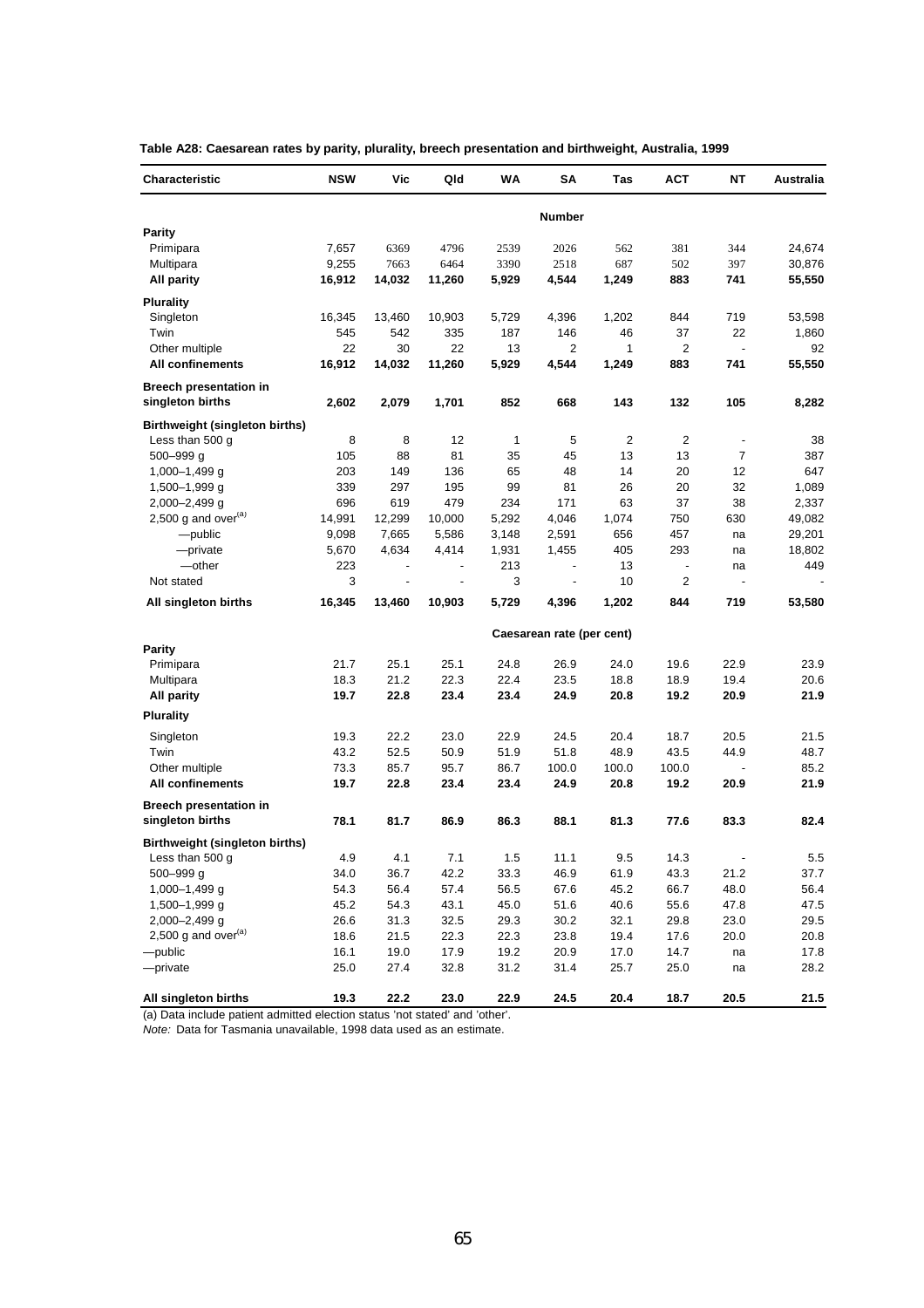| <b>Perineal status</b>    | <b>NSW</b> | Vic    | Qld    | <b>WA</b>      | <b>SA</b>      | $\text{Tas}^{(a)}$ | <b>ACT</b>     | NT    | Australia |
|---------------------------|------------|--------|--------|----------------|----------------|--------------------|----------------|-------|-----------|
|                           |            |        |        |                | Number         |                    |                |       |           |
| <b>Type</b>               |            |        |        |                |                |                    |                |       |           |
| None                      | 36,949     | 32,955 | 27,384 | 13,326         | 8,726          | 1,968              | 2,315          | 2,008 | 125,631   |
| 1st degree laceration     | 17,946     | 7,929  | 7,452  | 3,153          | 1,553          | 1,332              | 640            | 292   | 40,297    |
| 2nd degree laceration     | 15,308     | 8,508  | 6,479  | 3,546          | 4,147          |                    | 986            | 458   | 39,432    |
| 3rd degree laceration     | 706        | 306    | 332    | 191            | 115            |                    | 56             | 30    | 1,736     |
| 4th degree laceration     | 65         | 17     | 24     |                | $\overline{7}$ |                    |                |       | 113       |
| Episiotomy                | 11,592     | 10,412 | 4,950  | 3,996          | 3,009          | 679                | 499            | 242   | 35,379    |
| Combined laceration       | 1,112      | 1,201  | 651    | 494            | 400            |                    |                |       | 3,858     |
| and episiotomy            |            |        |        |                |                |                    |                |       |           |
| Other                     | 2,270      | 259    | 767    | 672            | 273            | 2,017              | $\overline{2}$ | 174   | 6,434     |
| Not stated                | 19         |        | 3      |                | 3              | ÷                  | 101            | 346   | 472       |
| <b>Total confinements</b> | 85,967     | 61,587 | 48,042 | 25,378         | 18,233         | 5,996              | 4,599          | 3,550 | 253,352   |
|                           |            |        |        |                | Per cent       |                    |                |       |           |
| None                      | 43.0       | 53.5   | 57.0   | 52.5           | 47.9           | 32.8               | 51.5           | 62.7  | 49.7      |
| 1st degree laceration     | 20.9       | 12.9   | 15.5   | 12.4           | 8.5            | 22.2               | 14.2           | 9.1   | 15.9      |
| 2nd degree laceration     | 17.8       | 13.8   | 13.5   | 14.0           | 22.7           | ÷,                 | 21.9           | 14.3  | 15.6      |
| 3rd degree laceration     | 0.8        | 0.5    | 0.7    | 0.8            | 0.6            |                    | 1.2            | 0.9   | 0.7       |
| 4th degree laceration     | 0.1        | 0.0    | 0.0    | $\blacksquare$ | 0.0            |                    |                |       | 0.0       |
| Episiotomy                | 13.5       | 16.9   | 10.3   | 15.7           | 16.5           | 11.3               | 11.1           | 7.6   | 14.0      |
| Combined laceration       | 1.3        | 2.0    | 1.4    | 1.9            | 2.2            |                    |                |       | 1.5       |
| and episiotomy            |            |        |        |                |                |                    |                |       |           |
| Other                     | 2.6        | 0.4    | 1.6    | 2.6            | 1.5            | 33.6               | 0.0            | 5.4   | 2.5       |
| <b>Total confinements</b> | 100.0      | 100.0  | 100.0  | 100.0          | 100.0          | 100.0              | 100.0          | 100.0 | 100.0     |

## **Table A29: Perineal repair after delivery, States and Territories, 1999**

(a) Data included in 1st degree laceration does not identify higher degree of laceration.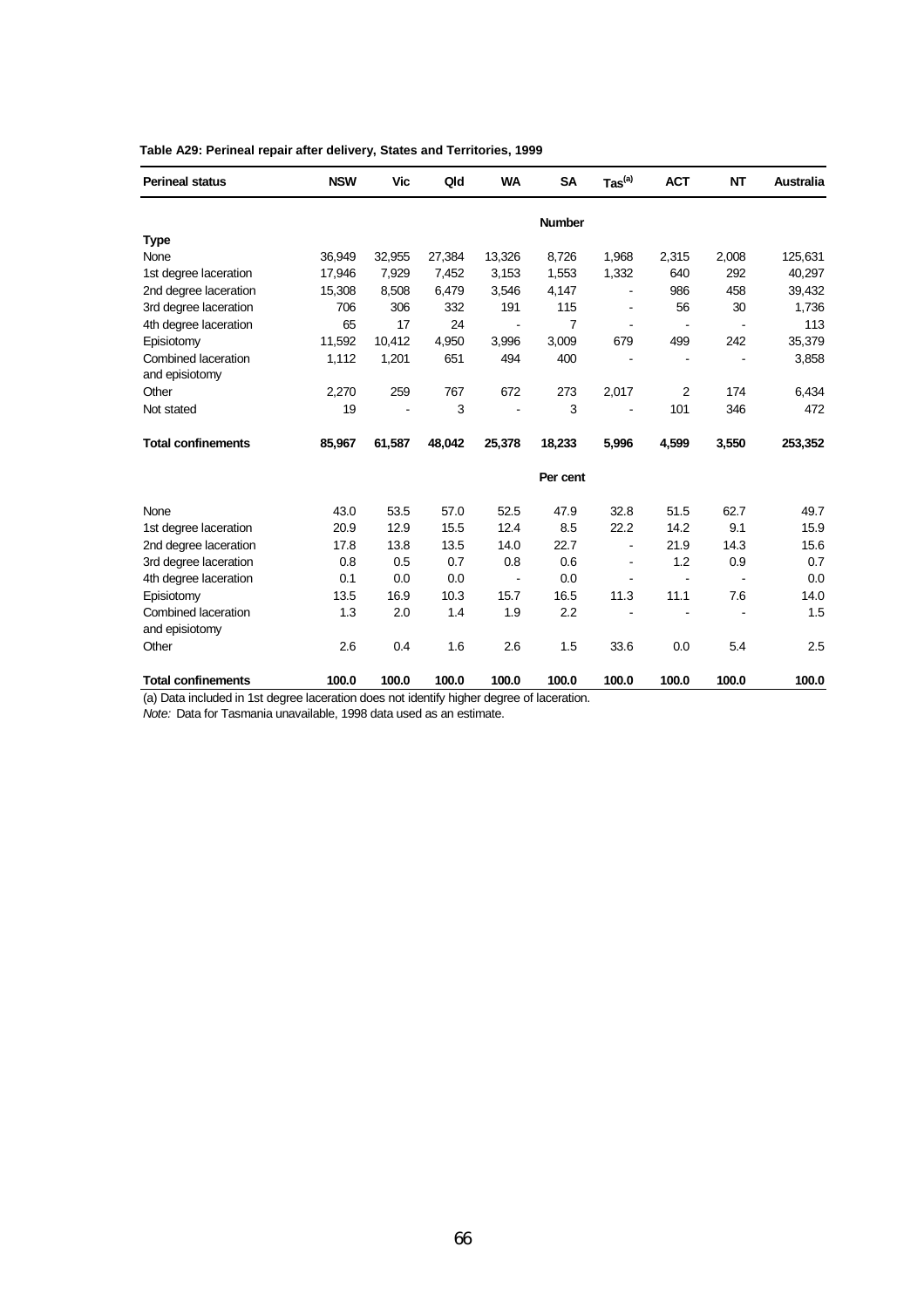| Length of stay <sup>(a)</sup> | <b>NSW</b> | <b>Vic</b> | Qld    | <b>WA</b> | <b>SA</b>     | Tas   | <b>ACT</b> | <b>NT</b> | <b>Australia</b> |
|-------------------------------|------------|------------|--------|-----------|---------------|-------|------------|-----------|------------------|
| Mean length of stay<br>(days) | 0.7        | 0.6        | 0.7    | 0.7       | 0.8           | 0.8   | 0.7        | 0.9       | 0.7              |
|                               |            |            |        |           | <b>Number</b> |       |            |           |                  |
| Less than 1 day               | 52,058     | 40,668     | 30,797 | 14,471    | 11,023        | 3,582 | 2,801      | 1,989     | 157,389          |
| 1 day                         | 25,922     | 17,185     | 13,518 | 8,240     | 5,723         | 1,706 | 1,484      | 1,033     | 74,811           |
| $2-6$ days                    | 5,367      | 2,667      | 2,714  | 1,209     | 1,104         | 318   | 200        | 312       | 13,891           |
| $7-13$ days                   | 685        | 371        | 345    | 194       | 169           | 42    | 45         | 57        | 1,908            |
| 14-20 days                    | 213        | 131        | 112    | 61        | 68            | 20    | 16         | 24        | 645              |
| 21-27 days                    | 102        | 65         | 47     | 26        | 16            | 9     | 5          | 8         | 278              |
| 28 or more days               | 129        | 133        | 107    | 45        | 42            | 23    | 5          | 2         | 486              |
| Not stated                    | 989        | 1          | 3      | 936       |               | 107   | 4          |           | 2,040            |
| All hospital                  |            |            |        |           |               |       |            |           |                  |
| confinements                  | 85,465     | 61,221     | 47,643 | 25,182    | 18,145        | 5,807 | 4,560      | 3,425     | 251,448          |
|                               |            |            |        |           | Per cent      |       |            |           |                  |
| Less than 1 day               | 61.6       | 66.4       | 64.6   | 59.7      | 60.7          | 62.8  | 61.5       | 58.1      | 63.1             |
| 1 day                         | 30.7       | 28.1       | 28.4   | 34.0      | 31.5          | 29.9  | 32.6       | 30.2      | 30.0             |
| 2-6 days                      | 6.4        | 4.4        | 5.7    | 5.0       | 6.1           | 5.6   | 4.4        | 9.1       | 5.6              |
| $7-13$ days                   | 0.8        | 0.6        | 0.7    | 0.8       | 0.9           | 0.7   | 1.0        | 1.7       | 0.8              |
| 14-20 days                    | 0.3        | 0.2        | 0.2    | 0.3       | 0.4           | 0.4   | 0.4        | 0.7       | 0.3              |
| $21 - 27$ days                | 0.1        | 0.1        | 0.1    | 0.1       | 0.1           | 0.2   | 0.1        | 0.2       | 0.1              |
| 28 or more days               | 0.2        | 0.2        | 0.2    | 0.2       | 0.2           | 0.4   | 0.1        | 0.1       | 0.2              |
| All hospital                  |            |            |        |           |               |       |            |           |                  |
| confinements                  | 100.0      | 100.0      | 100.0  | 100.0     | 100.0         | 100.0 | 100.0      | 100.0     | 100.0            |

(a) Length of mother's antenatal stay in hospital or birth centre only.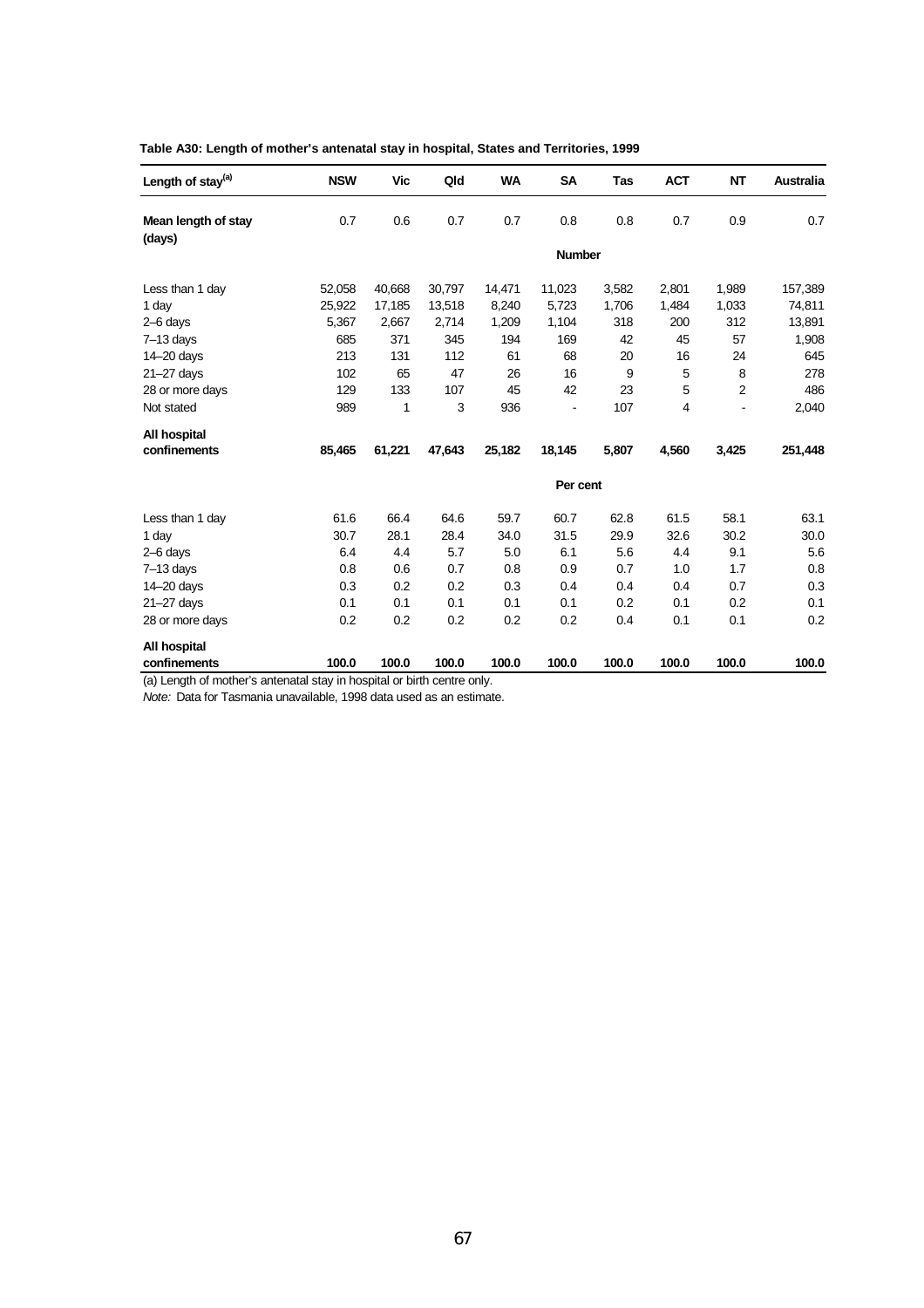| Table A31: Length of mother's postnatal stay in hospital, all hospital confinements, States and Territories, |  |  |
|--------------------------------------------------------------------------------------------------------------|--|--|
| 1999                                                                                                         |  |  |

| Length of stay <sup>(a)</sup> | <b>NSW</b> | <b>Vic</b> | Qld    | <b>WA</b> | SΑ             | Tas   | <b>ACT</b>     | NΤ    | Australia |
|-------------------------------|------------|------------|--------|-----------|----------------|-------|----------------|-------|-----------|
| Mean length of stay           | 3.8        | 3.9        | 3.6    | 4.0       | 3.8            | 4.4   | 4.3            | 4.3   | 3.8       |
| (days)                        |            |            |        |           | <b>Number</b>  |       |                |       |           |
| Less than 1 day               | 2,178      | 732        | 1,308  | 640       | 339            | 339   | 69             | 71    | 5,676     |
| 1 day                         | 8,419      | 3,715      | 5,752  | 2,152     | 1,340          | 682   | 144            | 264   | 22,468    |
| 2 days                        | 13,365     | 8,852      | 8,788  | 3,682     | 2,842          | 848   | 315            | 460   | 39,152    |
| 3 days                        | 15,289     | 13,508     | 9,560  | 4,510     | 3,540          | 947   | 435            | 652   | 48,441    |
| 4 days                        | 16,309     | 12,540     | 8,069  | 4,292     | 3,215          | 1,059 | 379            | 611   | 46,474    |
| 5 days                        | 12,718     | 10,319     | 6,395  | 3,633     | 3,505          | 868   | 345            | 543   | 38,326    |
| 6 days                        | 7,377      | 5,350      | 3,616  | 2,307     | 1,355          | 501   | 308            | 338   | 21,152    |
| $7-13$ days                   | 6,079      | 4,804      | 3,320  | 2,961     | 1,494          | 505   | 345            | 454   | 19,962    |
| 14-20 days                    | 124        | 72         | 95     | 83        | 14             | 29    | 9              | 21    | 447       |
| $21 - 27$ days                | 25         | 12         | 30     | 9         | $\blacksquare$ | 4     | 1              | 8     | 89        |
| 28 or more days               | 91         | 9          | 25     | 1         | 2              | 39    | $\blacksquare$ | 2     | 169       |
| Not stated                    | 893        |            | 6      | 982       | $\blacksquare$ | 34    | 51             |       | 1,966     |
| All hospital                  |            |            |        |           |                |       |                |       |           |
| confinements                  | 82,867     | 59,913     | 46,964 | 25,252    | 17,646         | 5,855 | 2,401          | 3,424 | 244,322   |
|                               |            |            |        |           | Per cent       |       |                |       |           |
| Less than 1 day               | 2.7        | 1.2        | 2.8    | 2.6       | 1.9            | 5.8   | 2.9            | 2.1   | 2.3       |
| 1 day                         | 10.3       | 6.2        | 12.2   | 8.9       | 7.6            | 11.7  | 6.1            | 7.7   | 9.3       |
| 2 days                        | 16.3       | 14.8       | 18.7   | 15.2      | 16.1           | 14.6  | 13.4           | 13.4  | 16.2      |
| 3 days                        | 18.7       | 22.5       | 20.4   | 18.6      | 20.1           | 16.3  | 18.5           | 19.0  | 20.0      |
| 4 days                        | 19.9       | 20.9       | 17.2   | 17.7      | 18.2           | 18.2  | 16.1           | 17.8  | 19.2      |
| 5 days                        | 15.5       | 17.2       | 13.6   | 15.0      | 19.9           | 14.9  | 14.7           | 15.9  | 15.8      |
| 6 days                        | 9.0        | 8.9        | 7.7    | 9.5       | 7.7            | 8.6   | 13.1           | 9.9   | 8.7       |
| $7-13$ days                   | 7.4        | 8.0        | 7.1    | 12.2      | 8.5            | 8.7   | 14.7           | 13.3  | 8.2       |
| 14-20 days                    | 0.2        | 0.1        | 0.2    | 0.3       | 0.1            | 0.5   | 0.4            | 0.6   | 0.2       |
| $21 - 27$ days                | 0.0        | 0.0        | 0.1    | 0.0       | $\blacksquare$ | 0.1   | 0.0            | 0.2   | 0.0       |
| 28 or more days               | 0.1        | 0.0        | 0.1    | 0.0       | 0.0            | 0.7   | $\blacksquare$ | 0.1   | 0.1       |
| All hospital                  |            |            |        |           |                |       |                |       |           |
| confinements                  | 100.0      | 100.0      | 100.0  | 100.0     | 100.0          | 100.0 | 100.0          | 100.0 | 100.0     |

(a) Length of mother's stay in hospital or birth centre of birth only. Transfers and home births are excluded.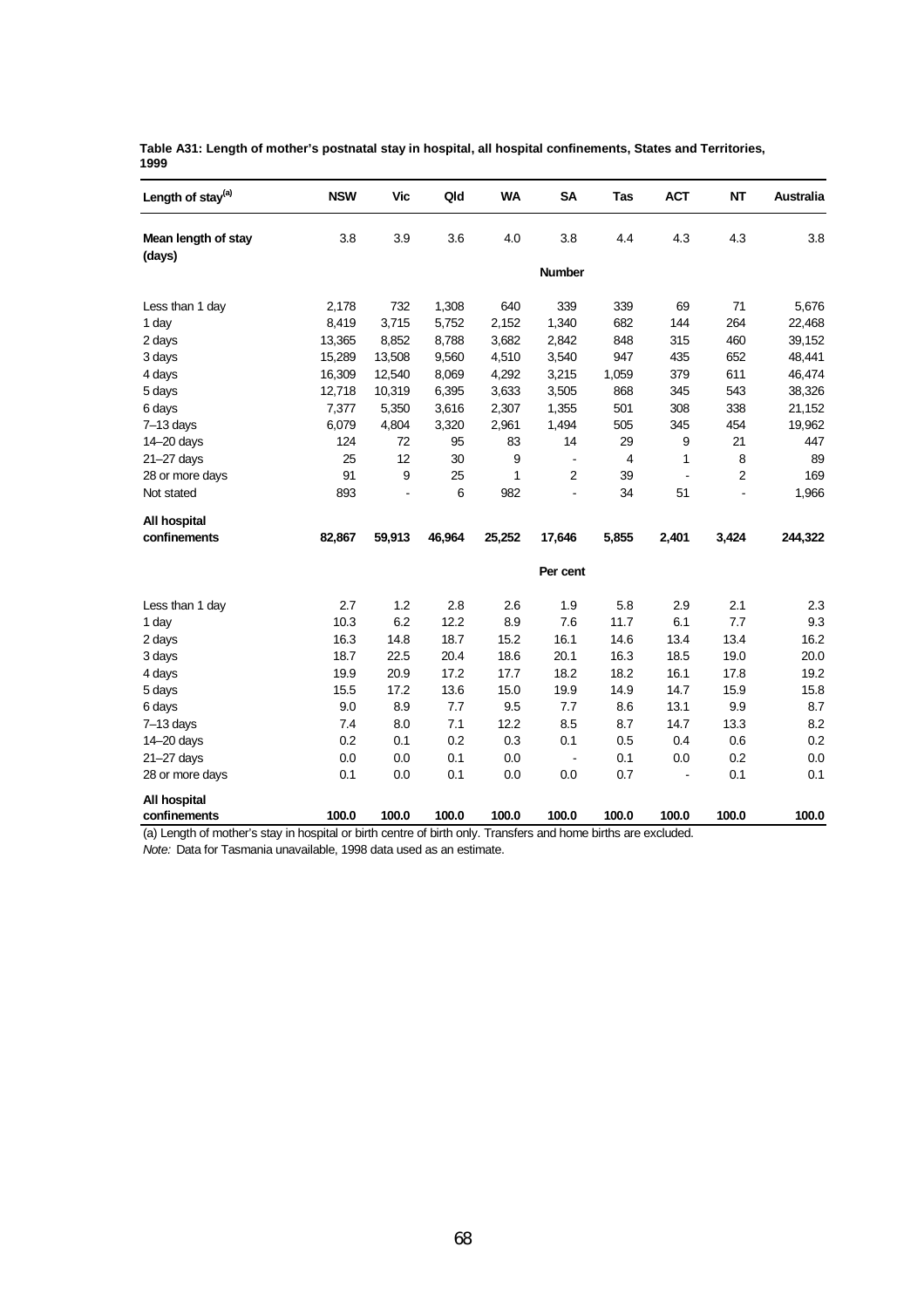| Table A32: Mother's length of postnatal stay by accommodation status, hospital confinements, Australia, |  |
|---------------------------------------------------------------------------------------------------------|--|
| 1999                                                                                                    |  |

| Status in hospital /<br>Length of postnatal stay <sup>(a)</sup> | <b>NSW</b> | <b>VIC</b> | Qld    | <b>WA</b> | SA     | Tas   | <b>ACT</b> | <b>NT</b> | Total <sup>(b)</sup> |
|-----------------------------------------------------------------|------------|------------|--------|-----------|--------|-------|------------|-----------|----------------------|
| <b>Public</b>                                                   | 58,950     | 42,402     | 32,836 | 17,587    | 12,895 | 4,100 | 1,264      | na        | 170,034              |
|                                                                 |            |            |        |           |        |       |            |           |                      |
| Mean length of stay (days)                                      | 3.4        | 3.4        | 2.9    | 3.3       | 3.3    | 4.0   | 3.2        | na        | 3.3                  |
|                                                                 |            |            |        | Per cent  |        |       |            |           |                      |
| 1 day or less                                                   | 15.8       | 9.9        | 20.5   | 15.2      | 12.5   | 17.8  | 11.3       | na        | 14.9                 |
| 2 days                                                          | 20.4       | 19.9       | 25.0   | 19.8      | 21.1   | 18.4  | 23.1       | na        | 21.1                 |
| 3 days                                                          | 22.1       | 29.6       | 24.3   | 22.9      | 25.1   | 19.1  | 30.7       | na        | 24.7                 |
| 4 days                                                          | 19.0       | 20.3       | 15.8   | 19.2      | 19.2   | 19.1  | 18.8       | na        | 18.7                 |
| 5 days                                                          | 11.7       | 11.8       | 7.9    | 12.9      | 12.8   | 12.4  | 8.2        | na        | 11.2                 |
| 6 days                                                          | 6.0        | 4.8        | 3.2    | 5.4       | 5.3    | 6.2   | 4.7        | na        | 5.0                  |
| 7 or more days                                                  | 5.0        | 3.7        | 3.2    | 4.6       | 4.0    | 7.0   | 3.2        | na        | 4.3                  |
| All confinements                                                | 100.0      | 100.0      | 100.0  | 100.0     | 100.0  | 100.0 | 100.0      | na        | 100.0                |
| <b>Private</b>                                                  | 22,805     | 17,511     | 14,128 | 6,574     | 4,751  | 1,668 | 1,137      | na        | 68,574               |
| Mean length of stay (days)                                      | 4.8        | 5.2        | 5.0    | 5.9       | 5.2    | 5.4   | 5.5        | na        | 5.1                  |
|                                                                 |            |            |        | Per cent  |        |       |            |           |                      |
| 1 day or less                                                   | 5.6        | 1.5        | 2.4    | 1.5       | 1.3    | 16.7  | 6.6        | na        | 3.5                  |
| 2 days                                                          | 5.8        | 2.2        | 4.0    | 2.9       | 2.5    | 5.2   | 2.8        | na        | 4.0                  |
| 3 days                                                          | 9.8        | 5.5        | 11.1   | 7.0       | 6.4    | 9.0   | 5.1        | na        | 8.4                  |
| 4 days                                                          | 22.2       | 22.4       | 20.5   | 13.6      | 15.6   | 16.0  | 13.2       | na        | 20.3                 |
| 5 days                                                          | 25.3       | 30.3       | 26.8   | 20.6      | 39.0   | 20.9  | 21.8       | na        | 27.2                 |
| 6 days                                                          | 16.7       | 19.0       | 18.2   | 20.5      | 14.2   | 14.9  | 22.3       | na        | 17.8                 |
| 7 or more days                                                  | 14.7       | 19.0       | 17.0   | 33.9      | 21.0   | 17.1  | 28.2       | na        | 18.8                 |
| <b>All confinements</b>                                         | 100.0      | 100.0      | 100.0  | 100.0     | 100.0  | 100.0 | 100.0      | na        | 100.0                |

(a) Length of mother's stay in hospital or birth centre of birth only. Transfers and home births are excluded.

(b) Data exclude Northern Territory.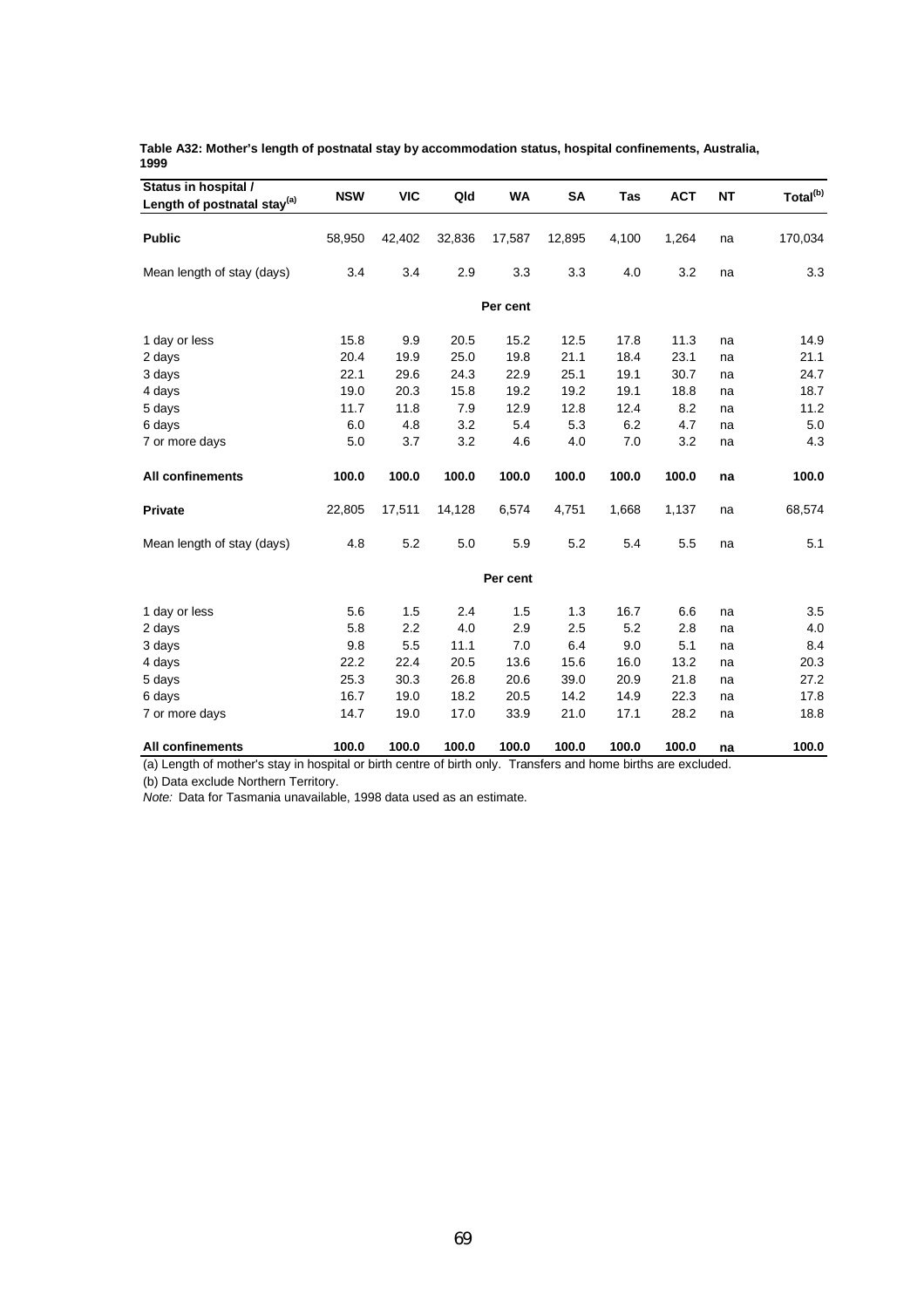| Per cent<br>1.2<br>244,322<br>27.8<br>39.2<br>24.5<br>6.5<br>0.4<br>All confinements<br><b>Maternal age</b><br>Less than 20<br>37.1<br>43.6<br>14.7<br>0.5<br>12,434<br>2.8<br>0.9<br>0.4<br>$20 - 24$<br>39.0<br>42.0<br>15.0<br>2.9<br>0.2<br>39,406<br>0.7<br>0.3<br>$25 - 29$<br>23.4<br>78,562<br>28.9<br>40.6<br>5.5<br>1.0<br>0.3<br>$30 - 34$<br>29.2<br>8.2<br>74,035<br>22.7<br>37.7<br>1.4<br>0.5<br>$35 - 39$<br>33,937<br>20.9<br>35.3<br>30.6<br>10.2<br>1.9<br>0.7<br>30.4<br>40 and over<br>5,931<br>20.3<br>32.9<br>12.0<br>2.7<br>0.9<br>17<br>29.4<br>Not stated<br>11.8<br>29.4<br>23.5<br>5.9<br><b>Parity</b><br>None<br>17.3<br>40.3<br>30.6<br>9.1<br>1.8<br>0.6<br>0.4<br>99,798<br>32.1<br>39.0<br>22.3<br>82,905<br>5.3<br>0.8<br>0.3<br>One<br>38.6<br>18.2<br>0.3<br>Two or three<br>53,042<br>51.8<br>4.4<br>0.9<br>0.4<br>Four or more<br>8,577<br>45.9<br>34.4<br>14.0<br>3.8<br>0.9<br>0.5<br>Indigenous status<br>35.4<br>1.1<br>Indigenous<br>8,322<br>40.2<br>15.7<br>5.0<br>1.7<br>39.3<br>1.2<br>0.4<br>Non-Indigenous<br>235,925<br>27.3<br>24.8<br>6.6<br>Not stated<br>38.1<br>11.1<br>3.2<br>75<br>20.6<br>25.4<br>$\overline{\phantom{a}}$<br>Hospital accommodation status <sup>(b)</sup><br>Public<br>43.4<br>$0.3\,$<br>170,034<br>36.1<br>16.2<br>3.0<br>0.7<br>0.3<br>Private<br>68,574<br>28.7<br>0.4<br>7.4<br>45.1<br>15.3<br>2.5<br>0.7<br>36.8<br>2.8<br>1.3<br>Other/Not stated<br>5,714<br>23.9<br>25.8<br>8.5<br>Type of delivery<br>0.2<br>Spontaneous vaginal<br>161,610<br>42.1<br>16.9<br>2.6<br>0.5<br>0.2<br>37.5<br>4.2<br>29.3<br>43.4<br>18.1<br>1.1<br>Caesarean section<br>53,537<br>3.4<br>1.1<br>29,044<br>16.9<br>41.3<br>32.3<br>1.3<br>0.5<br>0.5<br>Other<br>7.5<br>131<br>28.5<br>8.5<br>Not stated<br>26.2<br>33.8<br>3.1<br>Size of hospital<br>41.4<br>0.1<br>$1 - 100$<br>5,730<br>24.7<br>26.0<br>6.5<br>1.1<br>0.1<br>7.6<br>1.3<br>0.4<br>101-500<br>35,443<br>20.8<br>40.6<br>28.8<br>$501 - 1,000$<br>38,110<br>19.8<br>36.4<br>32.0<br>9.2<br>1.6<br>0.5 | Characteristic <sup>(a)</sup> | Confinements 0-2 days |      | $3-4$ days $5-6$ days $7-8$ days |      |     | $9-10$ days | $11 - 13$ days | 14 or more<br>days |
|----------------------------------------------------------------------------------------------------------------------------------------------------------------------------------------------------------------------------------------------------------------------------------------------------------------------------------------------------------------------------------------------------------------------------------------------------------------------------------------------------------------------------------------------------------------------------------------------------------------------------------------------------------------------------------------------------------------------------------------------------------------------------------------------------------------------------------------------------------------------------------------------------------------------------------------------------------------------------------------------------------------------------------------------------------------------------------------------------------------------------------------------------------------------------------------------------------------------------------------------------------------------------------------------------------------------------------------------------------------------------------------------------------------------------------------------------------------------------------------------------------------------------------------------------------------------------------------------------------------------------------------------------------------------------------------------------------------------------------------------------------------------------------------------------------------------------------------------------------------------------------------------------------------------------------------------------------------------------------------------------------------------------------------------|-------------------------------|-----------------------|------|----------------------------------|------|-----|-------------|----------------|--------------------|
|                                                                                                                                                                                                                                                                                                                                                                                                                                                                                                                                                                                                                                                                                                                                                                                                                                                                                                                                                                                                                                                                                                                                                                                                                                                                                                                                                                                                                                                                                                                                                                                                                                                                                                                                                                                                                                                                                                                                                                                                                                              |                               |                       |      |                                  |      |     |             |                |                    |
| 0.2                                                                                                                                                                                                                                                                                                                                                                                                                                                                                                                                                                                                                                                                                                                                                                                                                                                                                                                                                                                                                                                                                                                                                                                                                                                                                                                                                                                                                                                                                                                                                                                                                                                                                                                                                                                                                                                                                                                                                                                                                                          |                               |                       |      |                                  |      |     |             |                | 0.3                |
|                                                                                                                                                                                                                                                                                                                                                                                                                                                                                                                                                                                                                                                                                                                                                                                                                                                                                                                                                                                                                                                                                                                                                                                                                                                                                                                                                                                                                                                                                                                                                                                                                                                                                                                                                                                                                                                                                                                                                                                                                                              |                               |                       |      |                                  |      |     |             |                |                    |
|                                                                                                                                                                                                                                                                                                                                                                                                                                                                                                                                                                                                                                                                                                                                                                                                                                                                                                                                                                                                                                                                                                                                                                                                                                                                                                                                                                                                                                                                                                                                                                                                                                                                                                                                                                                                                                                                                                                                                                                                                                              |                               |                       |      |                                  |      |     |             |                |                    |
|                                                                                                                                                                                                                                                                                                                                                                                                                                                                                                                                                                                                                                                                                                                                                                                                                                                                                                                                                                                                                                                                                                                                                                                                                                                                                                                                                                                                                                                                                                                                                                                                                                                                                                                                                                                                                                                                                                                                                                                                                                              |                               |                       |      |                                  |      |     |             |                |                    |
| 0.3<br>0.4<br>0.7<br>$\overline{\phantom{a}}$<br>0.2<br>0.2<br>0.9<br>0.3<br>1.6<br>0.8<br>0.3<br>0.4                                                                                                                                                                                                                                                                                                                                                                                                                                                                                                                                                                                                                                                                                                                                                                                                                                                                                                                                                                                                                                                                                                                                                                                                                                                                                                                                                                                                                                                                                                                                                                                                                                                                                                                                                                                                                                                                                                                                        |                               |                       |      |                                  |      |     |             |                |                    |
|                                                                                                                                                                                                                                                                                                                                                                                                                                                                                                                                                                                                                                                                                                                                                                                                                                                                                                                                                                                                                                                                                                                                                                                                                                                                                                                                                                                                                                                                                                                                                                                                                                                                                                                                                                                                                                                                                                                                                                                                                                              |                               |                       |      |                                  |      |     |             |                |                    |
|                                                                                                                                                                                                                                                                                                                                                                                                                                                                                                                                                                                                                                                                                                                                                                                                                                                                                                                                                                                                                                                                                                                                                                                                                                                                                                                                                                                                                                                                                                                                                                                                                                                                                                                                                                                                                                                                                                                                                                                                                                              |                               |                       |      |                                  |      |     |             |                |                    |
|                                                                                                                                                                                                                                                                                                                                                                                                                                                                                                                                                                                                                                                                                                                                                                                                                                                                                                                                                                                                                                                                                                                                                                                                                                                                                                                                                                                                                                                                                                                                                                                                                                                                                                                                                                                                                                                                                                                                                                                                                                              |                               |                       |      |                                  |      |     |             |                |                    |
|                                                                                                                                                                                                                                                                                                                                                                                                                                                                                                                                                                                                                                                                                                                                                                                                                                                                                                                                                                                                                                                                                                                                                                                                                                                                                                                                                                                                                                                                                                                                                                                                                                                                                                                                                                                                                                                                                                                                                                                                                                              |                               |                       |      |                                  |      |     |             |                |                    |
|                                                                                                                                                                                                                                                                                                                                                                                                                                                                                                                                                                                                                                                                                                                                                                                                                                                                                                                                                                                                                                                                                                                                                                                                                                                                                                                                                                                                                                                                                                                                                                                                                                                                                                                                                                                                                                                                                                                                                                                                                                              |                               |                       |      |                                  |      |     |             |                |                    |
|                                                                                                                                                                                                                                                                                                                                                                                                                                                                                                                                                                                                                                                                                                                                                                                                                                                                                                                                                                                                                                                                                                                                                                                                                                                                                                                                                                                                                                                                                                                                                                                                                                                                                                                                                                                                                                                                                                                                                                                                                                              |                               |                       |      |                                  |      |     |             |                |                    |
|                                                                                                                                                                                                                                                                                                                                                                                                                                                                                                                                                                                                                                                                                                                                                                                                                                                                                                                                                                                                                                                                                                                                                                                                                                                                                                                                                                                                                                                                                                                                                                                                                                                                                                                                                                                                                                                                                                                                                                                                                                              |                               |                       |      |                                  |      |     |             |                |                    |
|                                                                                                                                                                                                                                                                                                                                                                                                                                                                                                                                                                                                                                                                                                                                                                                                                                                                                                                                                                                                                                                                                                                                                                                                                                                                                                                                                                                                                                                                                                                                                                                                                                                                                                                                                                                                                                                                                                                                                                                                                                              |                               |                       |      |                                  |      |     |             |                |                    |
|                                                                                                                                                                                                                                                                                                                                                                                                                                                                                                                                                                                                                                                                                                                                                                                                                                                                                                                                                                                                                                                                                                                                                                                                                                                                                                                                                                                                                                                                                                                                                                                                                                                                                                                                                                                                                                                                                                                                                                                                                                              |                               |                       |      |                                  |      |     |             |                |                    |
|                                                                                                                                                                                                                                                                                                                                                                                                                                                                                                                                                                                                                                                                                                                                                                                                                                                                                                                                                                                                                                                                                                                                                                                                                                                                                                                                                                                                                                                                                                                                                                                                                                                                                                                                                                                                                                                                                                                                                                                                                                              |                               |                       |      |                                  |      |     |             |                |                    |
|                                                                                                                                                                                                                                                                                                                                                                                                                                                                                                                                                                                                                                                                                                                                                                                                                                                                                                                                                                                                                                                                                                                                                                                                                                                                                                                                                                                                                                                                                                                                                                                                                                                                                                                                                                                                                                                                                                                                                                                                                                              |                               |                       |      |                                  |      |     |             |                |                    |
|                                                                                                                                                                                                                                                                                                                                                                                                                                                                                                                                                                                                                                                                                                                                                                                                                                                                                                                                                                                                                                                                                                                                                                                                                                                                                                                                                                                                                                                                                                                                                                                                                                                                                                                                                                                                                                                                                                                                                                                                                                              |                               |                       |      |                                  |      |     |             |                |                    |
|                                                                                                                                                                                                                                                                                                                                                                                                                                                                                                                                                                                                                                                                                                                                                                                                                                                                                                                                                                                                                                                                                                                                                                                                                                                                                                                                                                                                                                                                                                                                                                                                                                                                                                                                                                                                                                                                                                                                                                                                                                              |                               |                       |      |                                  |      |     |             |                |                    |
|                                                                                                                                                                                                                                                                                                                                                                                                                                                                                                                                                                                                                                                                                                                                                                                                                                                                                                                                                                                                                                                                                                                                                                                                                                                                                                                                                                                                                                                                                                                                                                                                                                                                                                                                                                                                                                                                                                                                                                                                                                              |                               |                       |      |                                  |      |     |             |                |                    |
|                                                                                                                                                                                                                                                                                                                                                                                                                                                                                                                                                                                                                                                                                                                                                                                                                                                                                                                                                                                                                                                                                                                                                                                                                                                                                                                                                                                                                                                                                                                                                                                                                                                                                                                                                                                                                                                                                                                                                                                                                                              |                               |                       |      |                                  |      |     |             |                |                    |
|                                                                                                                                                                                                                                                                                                                                                                                                                                                                                                                                                                                                                                                                                                                                                                                                                                                                                                                                                                                                                                                                                                                                                                                                                                                                                                                                                                                                                                                                                                                                                                                                                                                                                                                                                                                                                                                                                                                                                                                                                                              |                               |                       |      |                                  |      |     |             |                |                    |
|                                                                                                                                                                                                                                                                                                                                                                                                                                                                                                                                                                                                                                                                                                                                                                                                                                                                                                                                                                                                                                                                                                                                                                                                                                                                                                                                                                                                                                                                                                                                                                                                                                                                                                                                                                                                                                                                                                                                                                                                                                              |                               |                       |      |                                  |      |     |             |                |                    |
|                                                                                                                                                                                                                                                                                                                                                                                                                                                                                                                                                                                                                                                                                                                                                                                                                                                                                                                                                                                                                                                                                                                                                                                                                                                                                                                                                                                                                                                                                                                                                                                                                                                                                                                                                                                                                                                                                                                                                                                                                                              |                               |                       |      |                                  |      |     |             |                |                    |
|                                                                                                                                                                                                                                                                                                                                                                                                                                                                                                                                                                                                                                                                                                                                                                                                                                                                                                                                                                                                                                                                                                                                                                                                                                                                                                                                                                                                                                                                                                                                                                                                                                                                                                                                                                                                                                                                                                                                                                                                                                              |                               |                       |      |                                  |      |     |             |                |                    |
|                                                                                                                                                                                                                                                                                                                                                                                                                                                                                                                                                                                                                                                                                                                                                                                                                                                                                                                                                                                                                                                                                                                                                                                                                                                                                                                                                                                                                                                                                                                                                                                                                                                                                                                                                                                                                                                                                                                                                                                                                                              |                               |                       |      |                                  |      |     |             |                |                    |
|                                                                                                                                                                                                                                                                                                                                                                                                                                                                                                                                                                                                                                                                                                                                                                                                                                                                                                                                                                                                                                                                                                                                                                                                                                                                                                                                                                                                                                                                                                                                                                                                                                                                                                                                                                                                                                                                                                                                                                                                                                              |                               |                       |      |                                  |      |     |             |                |                    |
|                                                                                                                                                                                                                                                                                                                                                                                                                                                                                                                                                                                                                                                                                                                                                                                                                                                                                                                                                                                                                                                                                                                                                                                                                                                                                                                                                                                                                                                                                                                                                                                                                                                                                                                                                                                                                                                                                                                                                                                                                                              |                               |                       |      |                                  |      |     |             |                |                    |
|                                                                                                                                                                                                                                                                                                                                                                                                                                                                                                                                                                                                                                                                                                                                                                                                                                                                                                                                                                                                                                                                                                                                                                                                                                                                                                                                                                                                                                                                                                                                                                                                                                                                                                                                                                                                                                                                                                                                                                                                                                              |                               |                       |      |                                  |      |     |             |                |                    |
|                                                                                                                                                                                                                                                                                                                                                                                                                                                                                                                                                                                                                                                                                                                                                                                                                                                                                                                                                                                                                                                                                                                                                                                                                                                                                                                                                                                                                                                                                                                                                                                                                                                                                                                                                                                                                                                                                                                                                                                                                                              |                               |                       |      |                                  |      |     |             |                |                    |
|                                                                                                                                                                                                                                                                                                                                                                                                                                                                                                                                                                                                                                                                                                                                                                                                                                                                                                                                                                                                                                                                                                                                                                                                                                                                                                                                                                                                                                                                                                                                                                                                                                                                                                                                                                                                                                                                                                                                                                                                                                              |                               |                       |      |                                  |      |     |             |                |                    |
|                                                                                                                                                                                                                                                                                                                                                                                                                                                                                                                                                                                                                                                                                                                                                                                                                                                                                                                                                                                                                                                                                                                                                                                                                                                                                                                                                                                                                                                                                                                                                                                                                                                                                                                                                                                                                                                                                                                                                                                                                                              |                               |                       |      |                                  |      |     |             |                |                    |
|                                                                                                                                                                                                                                                                                                                                                                                                                                                                                                                                                                                                                                                                                                                                                                                                                                                                                                                                                                                                                                                                                                                                                                                                                                                                                                                                                                                                                                                                                                                                                                                                                                                                                                                                                                                                                                                                                                                                                                                                                                              | $1,001 - 2,000$               | 69,462                | 27.8 | 39.3                             | 25.1 | 6.4 | 0.9         | 0.3            | $0.2\,$            |
| 39.5<br>1.3<br>0.3<br>2,001 and over<br>95,577<br>33.7<br>19.5<br>5.3<br>0.5                                                                                                                                                                                                                                                                                                                                                                                                                                                                                                                                                                                                                                                                                                                                                                                                                                                                                                                                                                                                                                                                                                                                                                                                                                                                                                                                                                                                                                                                                                                                                                                                                                                                                                                                                                                                                                                                                                                                                                 |                               |                       |      |                                  |      |     |             |                |                    |

**Table A33: Length of mother's postnatal stay in hospital by age, parity, Indigenous status, accommodation status, type of delivery, and size of hospital, Australia, 1999**

(a) Length of mother's stay in hospital or birth centre of birth only. Transfers and home births are excluded.

(b) Data exclude Northern Territory.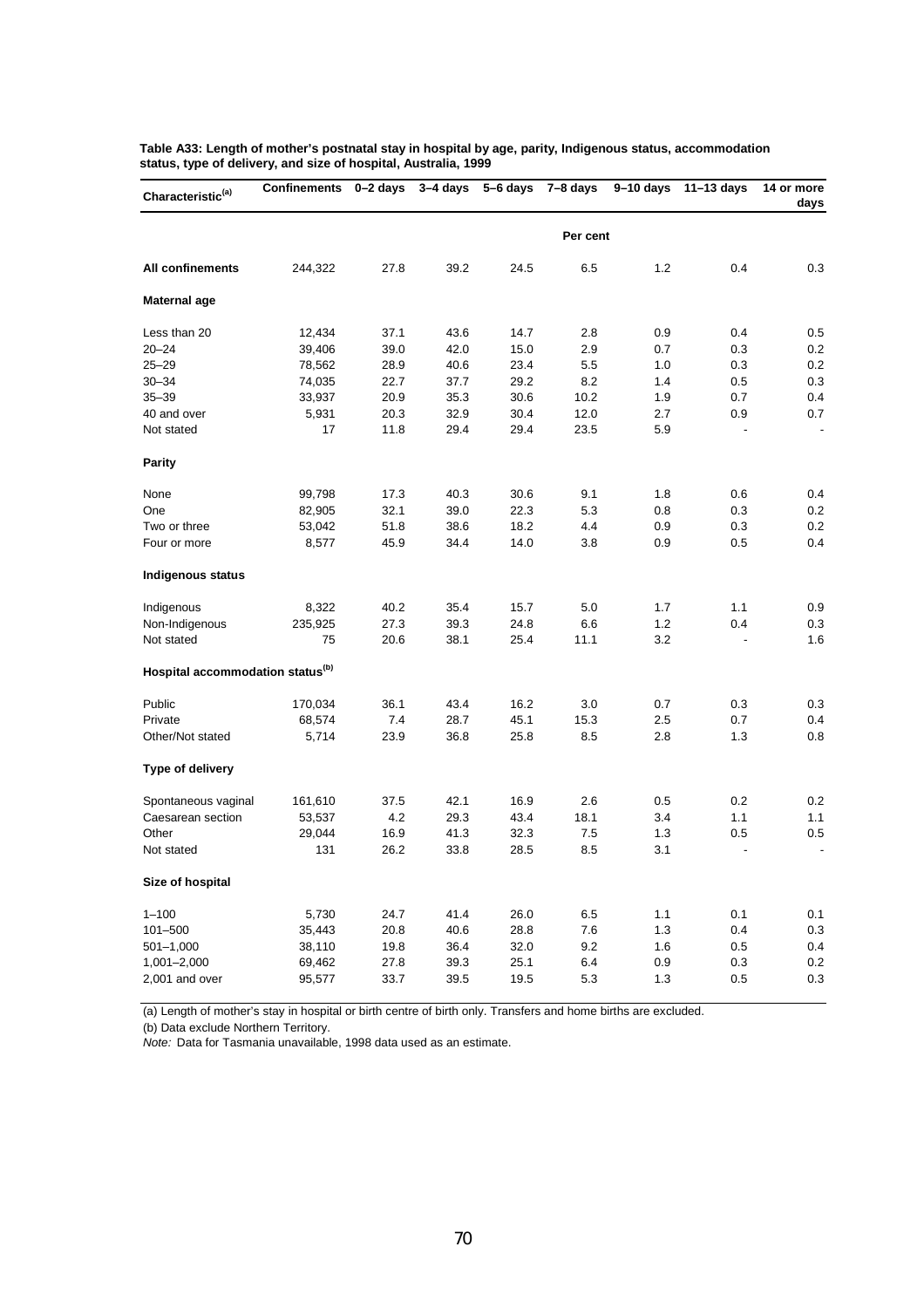| Characteristic <sup>(a)</sup> | <b>Confinements</b> | $0 - 2$ days | $3-4$ days | $\overline{5}$ -6 days |          | 7-8 days 9-10 days | $11 - 13$ days | 14 or more<br>days |
|-------------------------------|---------------------|--------------|------------|------------------------|----------|--------------------|----------------|--------------------|
|                               |                     |              |            |                        | Per cent |                    |                |                    |
| Confinements <sup>(b)</sup>   | 170,034             | 36.1         | 43.4       | 16.2                   | 3.0      | 0.7                | 0.3            | 0.3                |
| Maternal age                  |                     |              |            |                        |          |                    |                |                    |
| Less than 20                  | 11,467              | 38.4         | 44.2       | 13.8                   | 2.3      | 0.7                | 0.3            | 0.4                |
| $20 - 24$                     | 35,120              | 41.4         | 42.7       | 12.7                   | 2.3      | 0.6                | 0.2            | 0.2                |
| $25 - 29$                     | 57,217              | 36.1         | 44.3       | 15.9                   | 2.7      | 0.6                | 0.2            | 0.2                |
| $30 - 34$                     | 43,757              | 33.6         | 43.9       | 17.8                   | 3.5      | 0.7                | 0.3            | 0.3                |
| $35 - 39$                     | 19,088              | 31.6         | 41.7       | 20.5                   | 4.4      | 0.9                | 0.4            | 0.4                |
| 40 and over                   | 3,379               | 29.0         | 39.6       | 23.0                   | 5.7      | 1.6                | 0.5            | 0.5                |
| Not stated                    | 6                   | 33.3         | 66.7       |                        |          |                    |                |                    |
| <b>Parity</b>                 |                     |              |            |                        |          |                    |                |                    |
| None                          | 68,726              | 22.5         | 48.8       | 22.7                   | 4.3      | 1.0                | 0.4            | 0.3                |
| One                           | 55,091              | 43.6         | 41.3       | 12.3                   | 2.1      | 0.4                | 0.2            | 0.2                |
| Two or three                  | 39,010              | 46.2         | 39.5       | 11.2                   | 2.1      | $0.5\,$            | 0.2            | 0.2                |
| Four or more                  | 7,207               | 47.6         | 37.0       | 11.6                   | 2.4      | 0.7                | 0.3            | 0.3                |
| <b>Indigenous status</b>      |                     |              |            |                        |          |                    |                |                    |
| Indigenous                    | 6,739               | 45.0         | 35.1       | 13.5                   | 3.6      | 1.3                | 0.7            | 0.8                |
| Non-Indigenous                | 163,254             | 35.7         | 43.8       | 16.4                   | 3.0      | 0.7                | 0.3            | 0.2                |
| Not stated                    | 41                  | 38.7         | 48.4       | 6.5                    | 6.5      | ÷                  | $\overline{a}$ | $\blacksquare$     |
| Type of delivery              |                     |              |            |                        |          |                    |                |                    |
| Spontaneous vaginal           | 120,585             | 45.9         | 42.8       | 9.0                    | 1.6      | 0.4                | 0.2            | 0.2                |
| Caesarean section             | 31,927              | 5.6          | 42.0       | 41.5                   | 7.8      | 1.8                | 0.7            | 0.5                |
| Other                         | 17,443              | 23.8         | 50.8       | 19.9                   | 4.1      | 0.9                | 0.3            | 0.2                |
| Not stated                    | 79                  | 39.7         | 44.9       | 10.3                   | 3.8      | 1.3                |                | ä,                 |
| Size of hospital              |                     |              |            |                        |          |                    |                |                    |
| $1 - 100$                     | 4,644               | 26.7         | 44.3       | 23.5                   | 4.3      | 0.9                | 0.1            | 0.1                |
| 101-500                       | 22,779              | 28.7         | 45.4       | 20.5                   | 4.0      | 0.8                | 0.3            | 0.3                |
| $501 - 1,000$                 | 20,233              | 32.2         | 45.5       | 17.5                   | 3.4      | 0.7                | 0.3            | 0.3                |
| 1,001-2,000                   | 45,675              | 37.9         | 43.3       | 15.2                   | 2.6      | 0.6                | 0.2            | 0.2                |
| 2,001 and over                | 76,703              | 38.8         | 42.4       | 14.8                   | 2.8      | 0.7                | 0.3            | 0.2                |
|                               |                     |              |            |                        |          |                    |                |                    |

**Table A34: Length of mother's postnatal stay for public accommodation status in hospital by age, parity, Indigenous status, type of delivery, and size of hospital, Australia, 1999**

(a) Length of mother's stay in hospital or birth centre of birth only. Transfers and home births are excluded.

(b) Data exclude Northern Territory.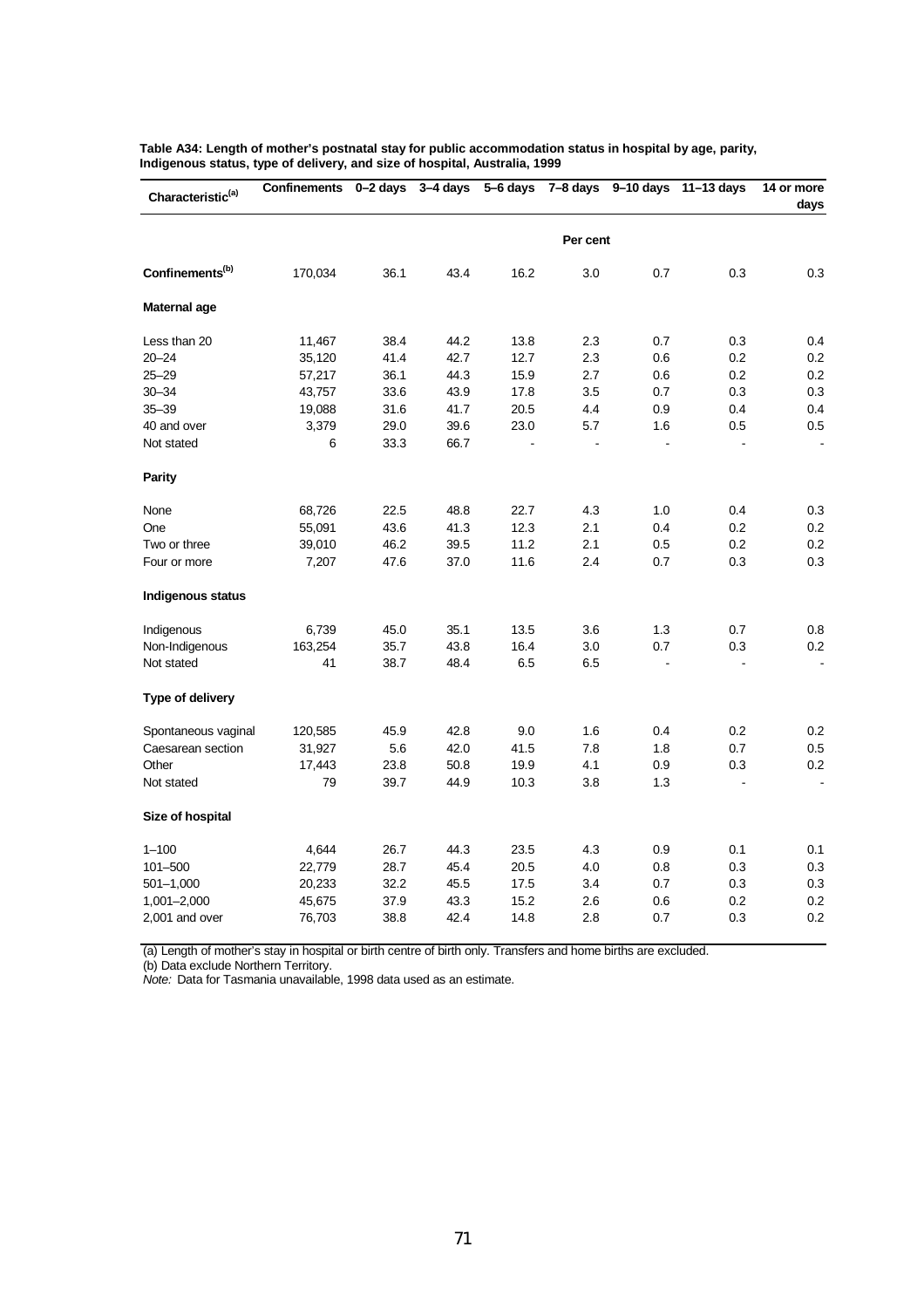| Characteristic <sup>(a)</sup> | Confinements 0-2 days |      |      |      |          | $3-4$ days $5-6$ days $7-8$ days $9-10$ days | $11 - 13$ days | 14 or more     |
|-------------------------------|-----------------------|------|------|------|----------|----------------------------------------------|----------------|----------------|
|                               |                       |      |      |      |          |                                              |                | days           |
|                               |                       |      |      |      | Per cent |                                              |                |                |
| Confinements <sup>(b)</sup>   | 68,574                | 7.4  | 28.7 | 45.1 | 15.3     | 2.5                                          | 0.7            | 0.4            |
| Maternal age                  |                       |      |      |      |          |                                              |                |                |
| Less than 20                  | 361                   | 26.2 | 31.8 | 33.7 | 6.7      | 1.4                                          | 0.3            |                |
| $20 - 24$                     | 3,121                 | 14.9 | 34.9 | 39.1 | 9.1      | 1.4                                          | 0.4            | 0.3            |
| $25 - 29$                     | 19,569                | 8.2  | 30.3 | 45.1 | 13.6     | 2.0                                          | 0.5            | 0.3            |
| $30 - 34$                     | 28,914                | 6.3  | 28.3 | 46.5 | 15.3     | 2.5                                          | 0.7            | 0.3            |
| $35 - 39$                     | 14,168                | 6.4  | 26.6 | 44.3 | 18.1     | 3.2                                          | 1.0            | 0.4            |
| 40 and over                   | 2,430                 | 8.3  | 23.8 | 40.8 | 20.9     | 4.2                                          | 1.4            | 0.7            |
| Not stated                    | 11                    | ä,   | 9.1  | 45.5 | 36.4     | 9.1                                          | ä,             | $\blacksquare$ |
| <b>Parity</b>                 |                       |      |      |      |          |                                              |                |                |
| None                          | 28,779                | 4.6  | 20.3 | 49.6 | 20.3     | 3.6                                          | 1.0            | 0.5            |
| One                           | 26,008                | 8.1  | 34.1 | 43.5 | 12.0     | 1.5                                          | 0.5            | 0.3            |
| Two or three                  | 12,735                | 10.3 | 36.0 | 40.1 | 11.1     | 1.8                                          | 0.4            | 0.2            |
| Four or more                  | 1,052                 | 15.7 | 36.1 | 35.3 | 10.7     | 1.6                                          | 0.5            | 0.1            |
| Indigenous status             |                       |      |      |      |          |                                              |                |                |
| Indigenous                    | 221                   | 11.8 | 34.8 | 39.4 | 11.3     | 1.4                                          | 0.9            | 0.5            |
| Non-Indigenous                | 68,319                | 7.4  | 28.6 | 45.1 | 15.3     | 2.5                                          | 0.7            | 0.3            |
| Not stated                    | 34                    | 3.1  | 28.1 | 43.8 | 15.6     | 6.3                                          |                | 3.1            |
| Type of delivery              |                       |      |      |      |          |                                              |                |                |
| Spontaneous vaginal           | 37,045                | 10.9 | 39.8 | 42.4 | 5.7      | 0.8                                          | 0.3            | 0.2            |
| Caesarean section             | 20,382                | 1.9  | 9.7  | 46.2 | 34.2     | 5.8                                          | 1.5            | 0.7            |
| Other                         | 11,095                | 6.2  | 26.3 | 51.8 | 12.7     | 2.0                                          | 0.7            | 0.3            |
| Not stated                    | 52                    | 5.8  | 17.3 | 55.8 | 15.4     | 5.8                                          |                | $\blacksquare$ |
| Size of hospital              |                       |      |      |      |          |                                              |                |                |
| $1 - 100$                     | 934                   | 14.2 | 26.8 | 39.1 | 17.4     | 2.0                                          | 0.2            | 0.3            |
| 101-500                       | 11,751                | 5.8  | 31.1 | 45.4 | 14.5     | 2.2                                          | 0.7            | 0.4            |
| $501 - 1,000$                 | 16,197                | 4.8  | 25.4 | 49.7 | 16.4     | 2.6                                          | 0.7            | 0.4            |
| 1,001-2,000                   | 21,754                | 6.2  | 31.1 | 46.5 | 14.2     | 1.5                                          | 0.3            | 0.1            |
| 2,001 and over                | 17,938                | 12.0 | 27.2 | 39.3 | 15.9     | 3.8                                          | 1.2            | 0.6            |
|                               |                       |      |      |      |          |                                              |                |                |

**Table A35: Length of mother's postnatal stay for private accommodation status in hospital by age, parity, Indigenous status, type of delivery, and size of hospital, selected States and Territories, 1999**

(a) Length of mother's stay in hospital or birth centre of birth only. Transfers and home births are excluded.

(b) Data exclude Northern Territory.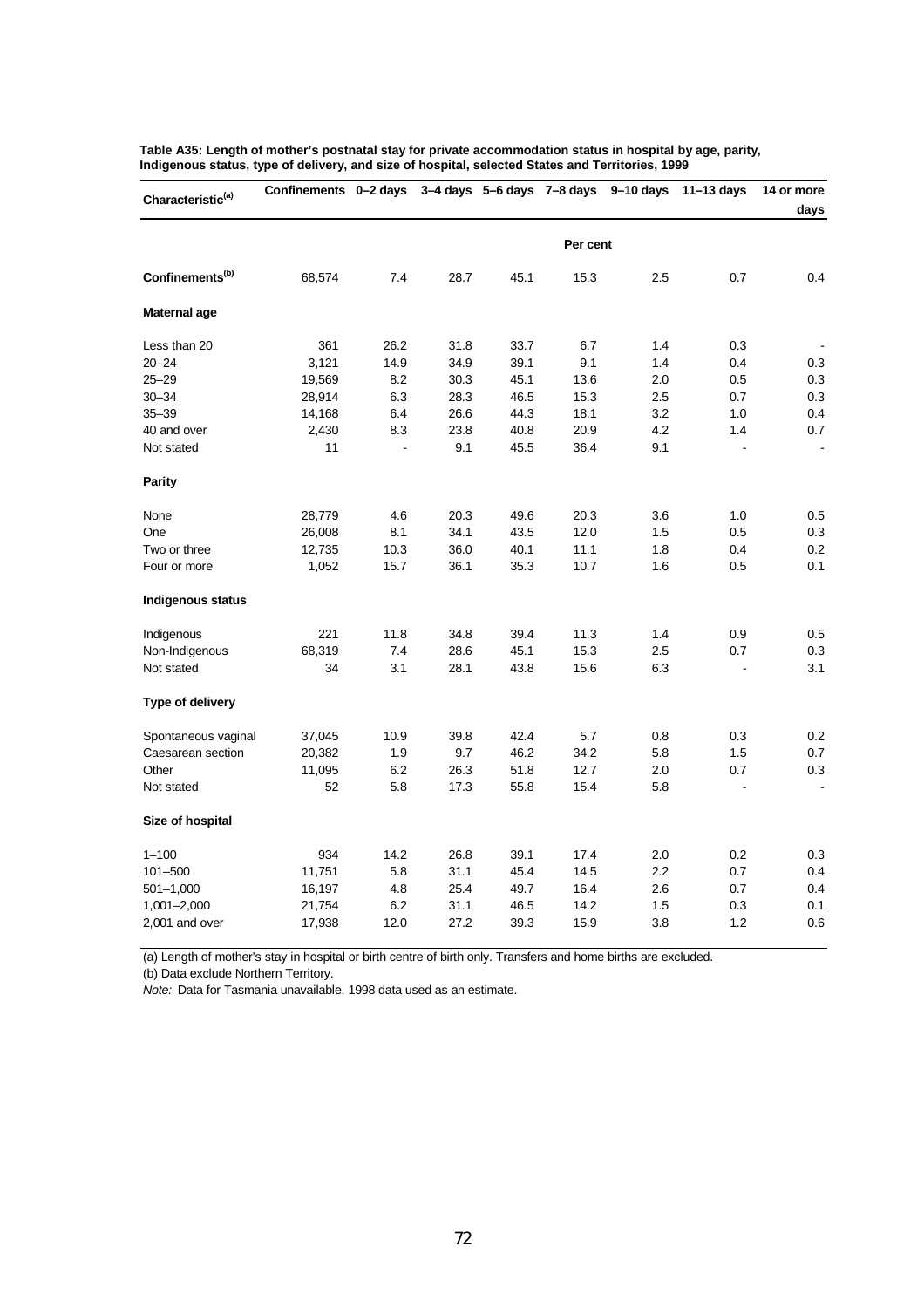| Mode of separation           | <b>NSW</b> | Vic                      | Qld                          | <b>WA</b> | <b>SA</b> | Tas           | <b>ACT</b> | <b>NT</b> | <b>Australia</b> |
|------------------------------|------------|--------------------------|------------------------------|-----------|-----------|---------------|------------|-----------|------------------|
|                              |            |                          |                              |           |           | <b>Number</b> |            |           |                  |
| Discharge home               | 82,854     | 59,909                   | 46,959                       | na        | 17,645    | 5,302         | na         | 3,424     | 216,093          |
| Transfer to another hospital | 2,961      | 1,370                    | 913                          | na        | 548       | 36            | na         | 1         | 5,829            |
| Died                         | 7          | 4                        | 5                            | na        | 1         | 5             | na         |           | 22               |
| Other                        | ۰          | $\overline{\phantom{a}}$ | $\qquad \qquad \blacksquare$ | na        | ۰         | 381           | na         | ٠         | 381              |
| Not stated                   | 6          |                          |                              | na        | ۰         | 167           | na         |           | 173              |
| <b>All confinements</b>      | 85,828     | 61,283                   | 47,877                       | na        | 18,194    | 5,891         | na         | 3,425     | 222,498          |
|                              |            |                          |                              |           |           | Per cent      |            |           |                  |
| Discharge home               | 96.5       | 97.8                     | 98.1                         | na        | 97.0      | 92.6          | na         | 100.0     | 97.2             |
| Transfer to another hospital | 3.5        | 2.2                      | 1.9                          | na        | 3.0       | 0.6           | na         | 0.0       | 2.6              |
| Died                         | 0.0        | 0.0                      | 0.0                          | na        | 0.0       | 0.1           | na         | 0.0       | 0.0              |
| Other                        | 0.0        | 0.0                      | 0.0                          | na        | 0.0       | 6.7           | na         | 0.0       | 0.2              |
| All confinements             | 100.0      | 100.0                    | 100.0                        | na        | 100.0     | 100.0         | na         | 100.0     | 100.0            |

| Table A36: Mode of separation of mother, all hospital confinements, selected States and Territories, 1999 |  |  |  |
|-----------------------------------------------------------------------------------------------------------|--|--|--|
|-----------------------------------------------------------------------------------------------------------|--|--|--|

(a) Data exclude Western Australia and the Australian Capital Territory.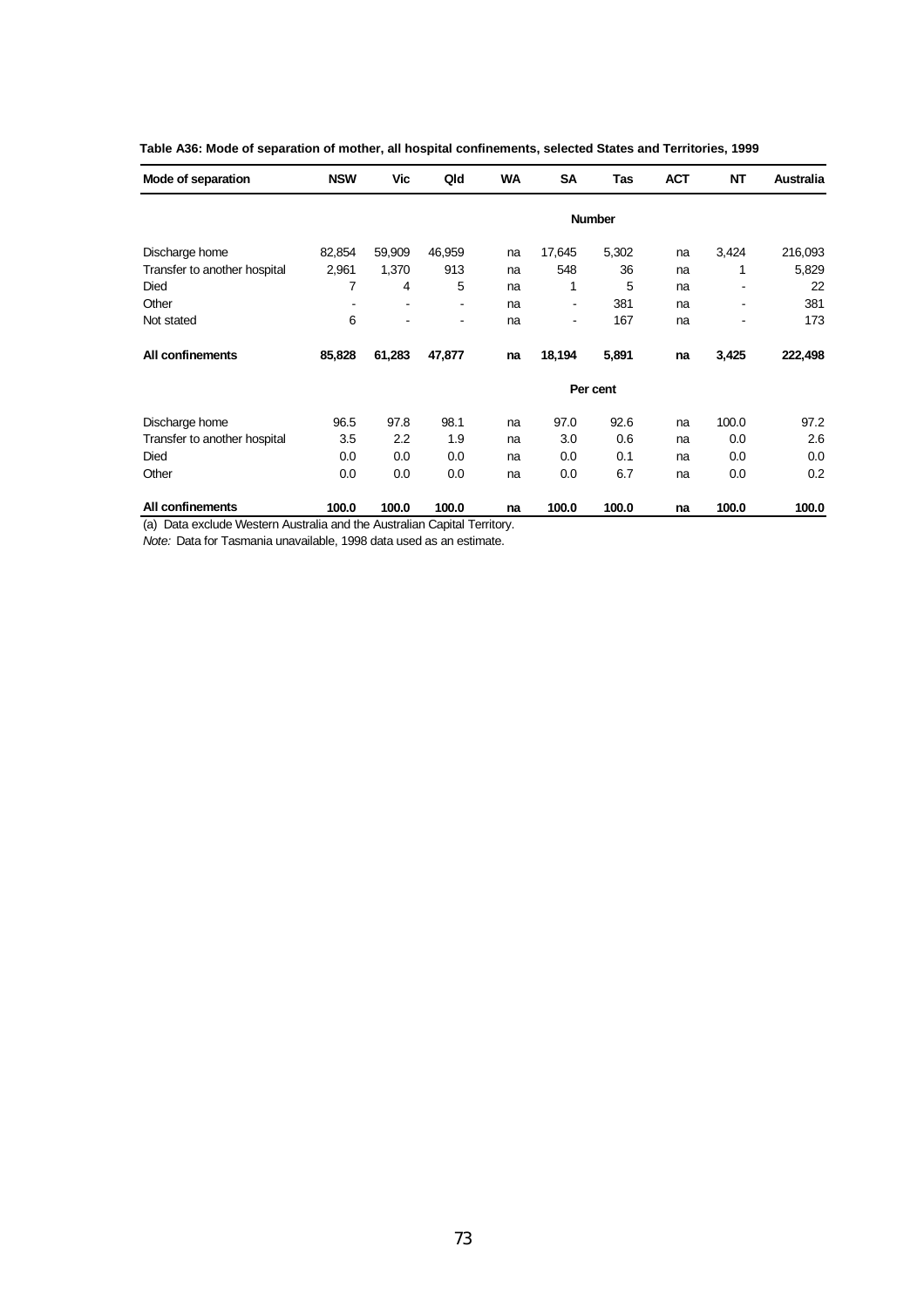| Month of birth                                                                         | <b>NSW</b> | Vic    | Qld    | <b>WA</b> | <b>SA</b>     | Tas   | <b>ACT</b> | <b>NT</b> | <b>Australia</b> |
|----------------------------------------------------------------------------------------|------------|--------|--------|-----------|---------------|-------|------------|-----------|------------------|
|                                                                                        |            |        |        |           | <b>Number</b> |       |            |           |                  |
| January                                                                                | 7,325      | 5,182  | 4,019  | 2,170     | 1,571         | 441   | 401        | 322       | 21,431           |
| February                                                                               | 6,804      | 4,894  | 3,835  | 2,008     | 1,472         | 481   | 368        | 284       | 20,146           |
| March                                                                                  | 7,637      | 5,520  | 4,442  | 2,228     | 1,655         | 516   | 428        | 324       | 22,750           |
| April                                                                                  | 7,303      | 5,068  | 4,122  | 2,199     | 1,510         | 484   | 387        | 315       | 21,388           |
| May                                                                                    | 7,146      | 5,137  | 4,088  | 2,284     | 1,568         | 482   | 395        | 361       | 21,461           |
| June                                                                                   | 7,389      | 5,116  | 4,009  | 2,172     | 1,586         | 502   | 398        | 298       | 21,470           |
| July                                                                                   | 7,503      | 5,344  | 4,272  | 2,191     | 1,492         | 579   | 383        | 297       | 22,061           |
| August                                                                                 | 7,506      | 5,296  | 4,210  | 2,080     | 1,550         | 547   | 419        | 305       | 21,913           |
| September                                                                              | 7,573      | 5,584  | 4,181  | 2,168     | 1,638         | 539   | 426        | 271       | 22,380           |
| October                                                                                | 7,236      | 5,472  | 3,864  | 2,149     | 1,565         | 570   | 389        | 282       | 21,527           |
| November                                                                               | 6,818      | 5,040  | 3,721  | 2,022     | 1,441         | 505   | 350        | 259       | 20,156           |
| December                                                                               | 7,049      | 5,036  | 3,984  | 2,100     | 1,471         | 446   | 344        | 281       | 20,711           |
| <b>All births</b>                                                                      | 87,289     | 62,689 | 48,747 | 25,771    | 18,519        | 6,092 | 4,688      | 3,599     | 257,394          |
|                                                                                        |            |        |        |           | Per cent      |       |            |           |                  |
| January                                                                                | 8.4        | 8.3    | 8.2    | 8.4       | 8.5           | 7.2   | 8.6        | 8.9       | 8.3              |
| February                                                                               | 7.8        | 7.8    | 7.9    | 7.8       | 7.9           | 7.9   | 7.8        | 7.9       | 7.8              |
| March                                                                                  | 8.7        | 8.8    | 9.1    | 8.6       | 8.9           | 8.5   | 9.1        | 9.0       | 8.8              |
| April                                                                                  | 8.4        | 8.1    | 8.5    | 8.5       | 8.2           | 7.9   | 8.3        | 8.8       | 8.3              |
| May                                                                                    | 8.2        | 8.2    | 8.4    | 8.9       | 8.5           | 7.9   | 8.4        | 10.0      | 8.3              |
| June                                                                                   | 8.5        | 8.2    | 8.2    | 8.4       | 8.6           | 8.2   | 8.5        | 8.3       | 8.3              |
| July                                                                                   | 8.6        | 8.5    | 8.8    | 8.5       | 8.1           | 9.5   | 8.2        | 8.3       | 8.6              |
| August                                                                                 | 8.6        | 8.4    | 8.6    | 8.1       | 8.4           | 9.0   | 8.9        | 8.5       | 8.5              |
| September                                                                              | 8.7        | 8.9    | 8.6    | 8.4       | 8.8           | 8.8   | 9.1        | 7.5       | 8.7              |
| October                                                                                | 8.3        | 8.7    | 7.9    | 8.3       | 8.5           | 9.4   | 8.3        | 7.8       | 8.4              |
| November                                                                               | 7.8        | 8.0    | 7.6    | 7.8       | 7.8           | 8.3   | 7.5        | 7.2       | 7.8              |
| December                                                                               | 8.1        | 8.0    | 8.2    | 8.1       | 7.9           | 7.3   | 7.3        | 7.8       | 8.0              |
| <b>All births</b><br>Note: Data for Tasmania unavailable 1998 data used as an estimate | 100.0      | 100.0  | 100.0  | 100.0     | 100.0         | 100.0 | 100.0      | 100.0     | 100.0            |

| Table A37: Infant's month of birth, all births, States and Territories, 1999 |  |
|------------------------------------------------------------------------------|--|
|------------------------------------------------------------------------------|--|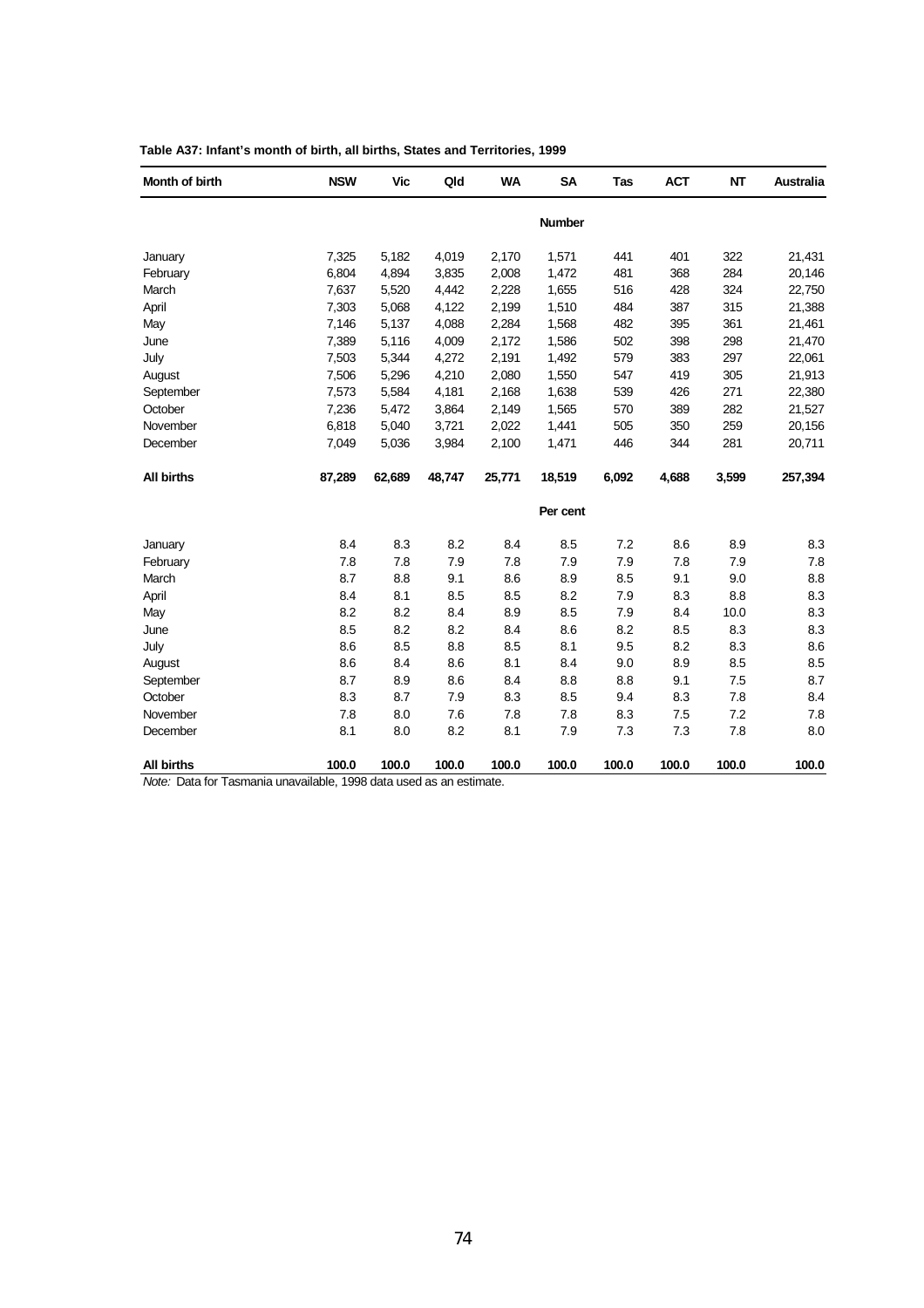| Baby's sex            | <b>NSW</b>     | Vic                      | Qld            | <b>WA</b>             | SΑ             | Tas            | <b>ACT</b>     | NΤ             | Australia    |
|-----------------------|----------------|--------------------------|----------------|-----------------------|----------------|----------------|----------------|----------------|--------------|
|                       |                |                          |                |                       | <b>Number</b>  |                |                |                |              |
| <b>All births</b>     |                |                          |                |                       |                |                |                |                |              |
| Male                  | 44,805         | 32,073                   | 25,239         | 13,149                | 9,472          | 3,195          | 2,383          | 1,841          | 132,157      |
| Female                | 42,473         | 30,605                   | 23,497         | 12,622                | 9,047          | 2,895          | 2,304          | 1,757          | 125,200      |
| Indeterminate         | 10             | 11                       | 11             | $\sim$                | $\blacksquare$ | 2              | 1              | $\blacksquare$ | 35           |
| Not stated            | 1              | $\blacksquare$           | $\blacksquare$ | $\blacksquare$        | $\blacksquare$ | $\blacksquare$ | $\blacksquare$ | 1              | 2            |
| <b>All births</b>     | 87,289         | 62,689                   | 48,747         | 25,771                | 18,519         | 6,092          | 4,688          | 3,599          | 257,394      |
| Sex ratio             | 105.5          | 104.8                    | 107.4          | 104.2                 | 104.7          | 110.4          | 103.4          | 104.8          | 105.6        |
| <b>Singletons</b>     |                |                          |                |                       |                |                |                |                |              |
| Male                  | 43,498         | 30,928                   | 24,510         | 12,777                | 9,173          | 3,101          | 2,293          | 1,787          | 128,067      |
| Female                | 41,167         | 29,588                   | 22,843         | 12,226                | 8,776          | 2,798          | 2,218          | 1,713          | 121,329      |
| Indeterminate         | 10             | 4                        | 8              | $\blacksquare$        | $\blacksquare$ | 2              | 1              | $\blacksquare$ | 25           |
| Not stated            | 1              | $\overline{\phantom{a}}$ | $\blacksquare$ | $\blacksquare$        | $\blacksquare$ | $\blacksquare$ | ä,             | $\mathbf{1}$   | 2            |
| Sex ratio             | 105.7          | 104.5                    | 107.3          | 104.5                 | 104.5          | 110.8          | 103.4          | 104.3          | 105.6        |
| Twins                 |                |                          |                |                       |                |                |                |                |              |
| Male                  | 1,259          | 1,079                    | 689            | 351                   | 294            | 92             | 87             | 54             | 3,905        |
| Female                | 1,264          | 978                      | 624            | 369                   | 270            | 96             | 83             | 44             | 3,728        |
| Indeterminate         |                | 6                        | 3              | $\tilde{\phantom{a}}$ | $\blacksquare$ | $\blacksquare$ | $\blacksquare$ |                | 9            |
| Sex ratio             | 99.6           | 110.3                    | 110.4          | 95.1                  | 108.9          | 95.8           | 104.8          | 122.7          | 104.7        |
| Other multiple births |                |                          |                |                       |                |                |                |                |              |
| Male                  | 48             | 66                       | 40             | 21                    | 5              | 2              | 3              | $\blacksquare$ | 2,383        |
| Female                | 42             | 39                       | 30             | 27                    | 1              | 1              | 3              | $\sim$         | 2,304        |
| Indeterminate         | $\blacksquare$ | 5                        | 4              | 9                     | $\blacksquare$ | $\blacksquare$ | $\sim$         | $\sim$         | $\mathbf{1}$ |
| Sex ratio             | 114.3          | 169.2                    | 133.3          | 77.8                  | 500.0          | 200.0          | 100.0          |                | 103.4        |
|                       |                |                          |                |                       | Per cent       |                |                |                |              |
| <b>All births</b>     |                |                          |                |                       |                |                |                |                |              |
| Male                  | 51.3           | 51.2                     | 51.8           | 51.0                  | 51.1           | 52.4           | 50.8           | 51.2           | 51.3         |
| Female                | 48.7           | 48.8                     | 48.2           | 49.0                  | 48.9           | 47.5           | 49.1           | 48.8           | 48.6         |
| Indeterminate         | 0.0            | 0.0                      | 0.0            | $\blacksquare$        | $\blacksquare$ | 0.0            | 0.0            | $\blacksquare$ | 0.0          |
| All births            | 100.0          | 100.0                    | 100.0          | 100.0                 | 100.0          | 100.0          | 100.0          | 100.0          | 100.0        |
| <b>Singletons</b>     |                |                          |                |                       |                |                |                |                |              |
| Male                  | 51.4           | 51.1                     | 51.8           | 51.1                  | 51.1           | 52.6           | 50.8           | 51.1           | 51.3         |
| Female                | 48.6           | 48.9                     | 48.2           | 48.9                  | 48.9           | 47.4           | 49.2           | 48.9           | 48.6         |
| <b>Twins</b>          |                |                          |                |                       |                |                |                |                |              |
| Male                  | 49.9           | 52.3                     | 52.4           | 48.8                  | 52.1           | 48.9           | 51.2           | 55.1           | 51.1         |
| Female                | 50.1           | 47.4                     | 47.4           | 51.3                  | 47.9           | 51.1           | 48.8           | 44.9           | 48.8         |
| Other multiple births |                |                          |                |                       |                |                |                |                |              |
| Male                  | 53.3           | 60.0                     | 54.1           | 36.8                  | 83.3           | 66.7           | 50.0           | $\blacksquare$ | 50.8         |
| Female                | 46.7           | 35.5                     | 40.5           | 47.4                  | 16.7           | 33.3           | 50.0           | $\blacksquare$ | 49.1         |
|                       |                |                          |                |                       |                |                |                |                |              |

**Table A38: Baby's sex by plurality, all births, States and Territories, 1999**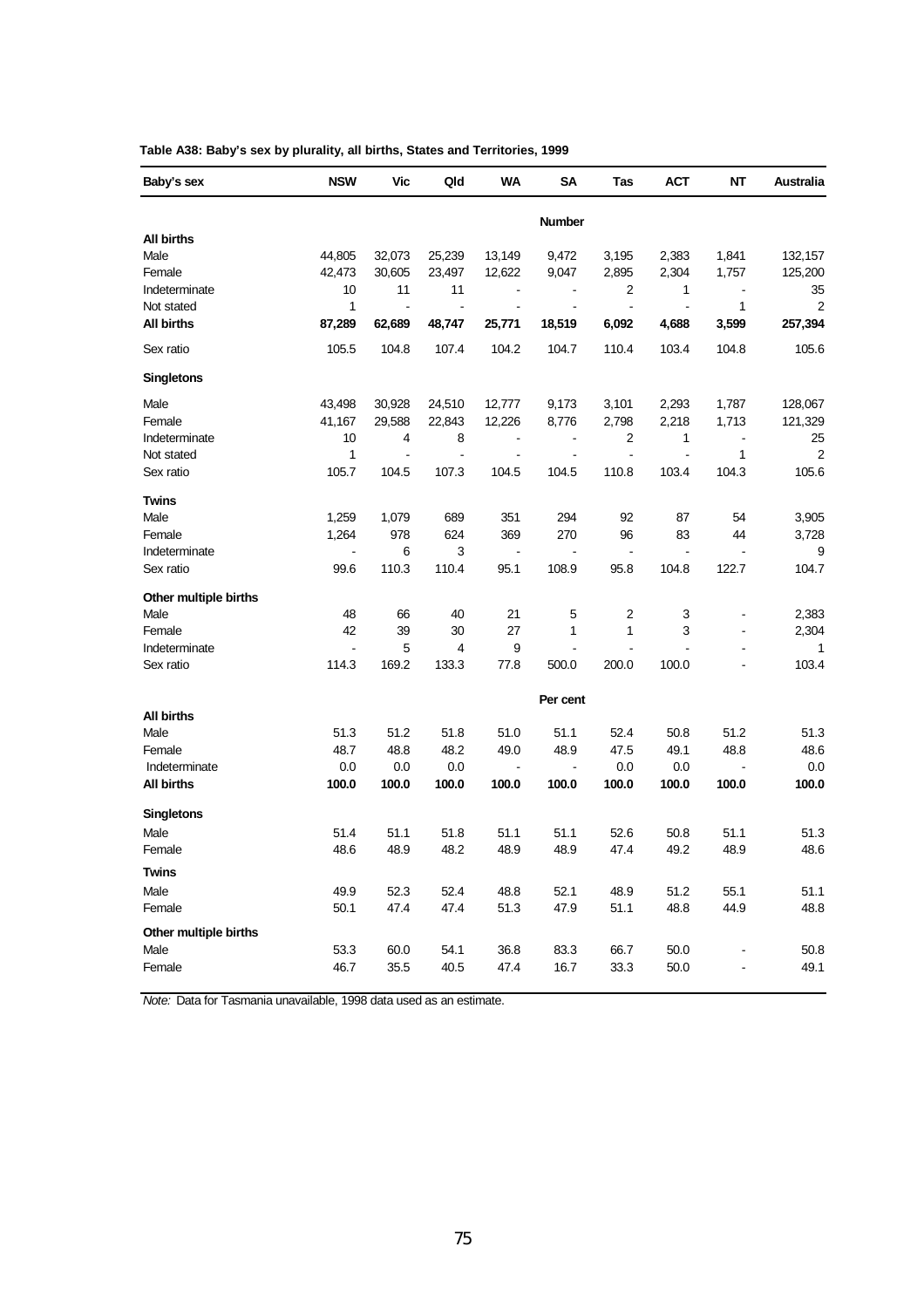| <b>Gestational age</b> |               | <b>Live births</b> | <b>Fetal deaths</b>   |          | <b>All births</b> |          |
|------------------------|---------------|--------------------|-----------------------|----------|-------------------|----------|
| (weeks)                | <b>Number</b> | Per cent           | <b>Number</b>         | Per cent | <b>Number</b>     | Per cent |
| $20^{(a)}$             | 55            | 0.0                | 153                   | 8.6      | 208               | 0.1      |
| 21                     | 77            | 0.0                | 192                   | 10.8     | 269               | 0.1      |
| 22                     | 81            | 0.0                | 167                   | 9.4      | 248               | 0.1      |
| 23                     | 127           | 0.0                | 103                   | 5.8      | 230               | 0.1      |
| 24                     | 129           | 0.1                | 86                    | 4.8      | 215               | 0.1      |
| 25                     | 159           | 0.1                | 74                    | 4.2      | 233               | 0.1      |
| 26                     | 235           | 0.1                | 62                    | 3.5      | 297               | 0.1      |
| 27                     | 259           | 0.1                | 45                    | 2.5      | 304               | 0.1      |
| 28                     | 350           | 0.1                | 52                    | 2.9      | 402               | $0.2\,$  |
| 29                     | 408           | 0.2                | 31                    | 1.7      | 439               | $0.2\,$  |
| 30                     | 501           | 0.2                | 47                    | 2.6      | 548               | $0.2\,$  |
| 31                     | 638           | 0.2                | 41                    | 2.3      | 679               | 0.3      |
| 32                     | 985           | 0.4                | 48                    | 2.7      | 1,033             | 0.4      |
| 33                     | 1,351         | 0.5                | 47                    | 2.6      | 1,398             | 0.5      |
| 34                     | 2,221         | 0.9                | 69                    | 3.9      | 2,290             | 0.9      |
| 35                     | 3,584         | 1.4                | 59                    | 3.3      | 3,643             | 1.4      |
| 36                     | 7,199         | 2.8                | 81                    | 4.6      | 7,280             | 2.8      |
| 37                     | 15,073        | 5.9                | 89                    | 5.0      | 15,162            | 5.9      |
| 38                     | 42,078        | 16.5               | 109                   | 6.1      | 42,187            | 16.4     |
| 39                     | 52,828        | 20.7               | 63                    | 3.5      | 52,891            | 20.6     |
| 40                     | 85,781        | 33.6               | 90                    | 5.1      | 85,871            | 33.4     |
| 41                     | 36,754        | 14.4               | 60                    | 3.4      | 36,814            | 14.3     |
| 42                     | 4,452         | 1.7                | $\overline{7}$        | 0.4      | 4,459             | 1.7      |
| 43                     | 118           | 0.0                | $\boldsymbol{2}$      | 0.1      | 120               | 0.0      |
| 44 and over            | 14            | 0.0                | $\blacksquare$        |          | 14                | 0.0      |
| Not stated             | 148           |                    | 12                    |          | 160               |          |
| <b>All births</b>      | 255,605       | 100.0              | 1,789                 | 100.0    | 257,394           | 100.0    |
|                        |               |                    | <b>Preterm births</b> |          |                   |          |
| $20 - 27$              | 1,122         | 0.4                | 882                   | 49.6     | 2,004             | 0.8      |
| $28 - 31$              | 1,897         | 0.7                | 171                   | 9.6      | 2,068             | 0.8      |
| $32 - 36$              | 15,340        | 6.0                | 304                   | 17.1     | 15,644            | 6.1      |
| All preterm births     | 18,359        | 7.2                | 1,357                 | 76.4     | 19,716            | 7.7      |

|  | Table A39: Baby's gestational age, live births and fetal deaths, Australia, 1999 |  |
|--|----------------------------------------------------------------------------------|--|
|  |                                                                                  |  |

(a) Includes four babies of less than 20 weeks gestation.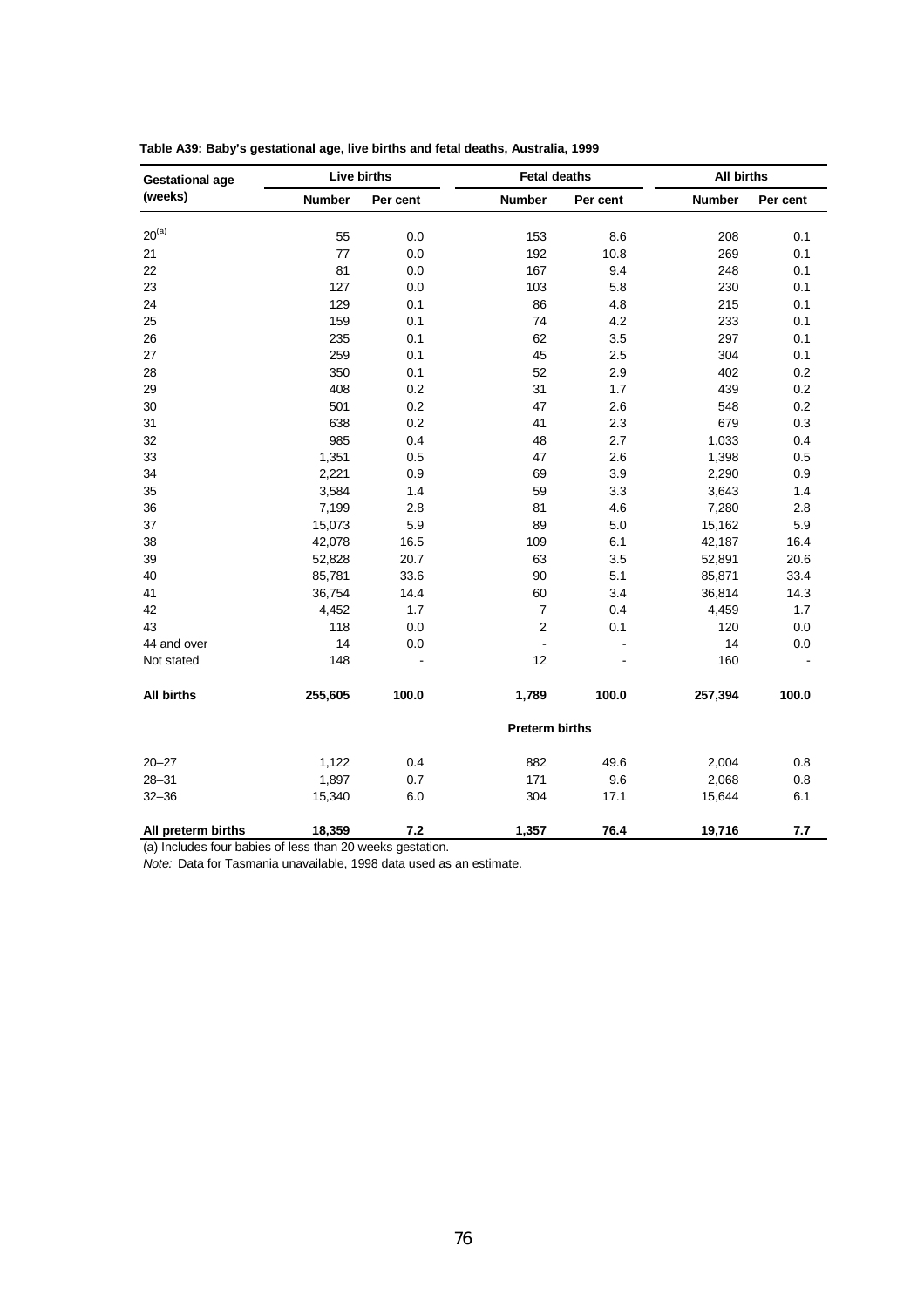| <b>Gestational age</b> |                              | <b>Singletons</b> |               | <b>Twins</b> | <b>Triplets</b> |                | All births    |                |  |
|------------------------|------------------------------|-------------------|---------------|--------------|-----------------|----------------|---------------|----------------|--|
| (weeks)                | <b>Number</b>                | Per cent          | <b>Number</b> | Per cent     | <b>Number</b>   | Per cent       | <b>Number</b> | Per cent       |  |
|                        |                              |                   |               |              |                 |                |               |                |  |
| $20 - 27^{(a)}$        | 1.619                        | 0.6               | 319           | 4.2          | 57              | 18.3           | 2.004         | 0.8            |  |
| $28 - 31$              | 1.550                        | 0.6               | 433           | 5.7          | 81              | 26.0           | 2,068         | 0.8            |  |
| $32 - 36$              | 12,358                       | 5.0               | 3,117         | 40.8         | 165             | 52.9           | 15,644        | 6.1            |  |
| $37 - 41$              | 229.149                      | 91.9              | 3.767         | 49.3         | 9               | 2.9            | 232.925       | 90.5           |  |
| 42 and over            | 4,591                        | 1.8               | 2             | 0.0          | ۰               | $\blacksquare$ | 4,593         | 1.8            |  |
| Not stated             | 156                          | $\,$              | 4             | $\,$         | -               | $\blacksquare$ | 160           | $\blacksquare$ |  |
| <b>All births</b>      | 249,423                      | 100.0             | 7.642         | 100.0        | 312             | 100.0          | 257,394       | 100.0          |  |
| $20 - 36$ weeks        | 15,527                       | 6.2               | 3.869         | 50.7         | 303             | 97.1           | 19,716        | 7.7            |  |
|                        | Mean gestational age (weeks) |                   |               |              |                 |                |               |                |  |

### **Table A40: Baby's gestational age by plurality, all births, Australia, 1999**

20+ weeks **39.1 35.5 30.9 39.0** (a) Includes four babies of less than 20 weeks gestation.

*Note:* Data for Tasmania unavailable, 1998 data used as an estimate.

#### **Table A41: Duration of pregnancy, preterm births, States and Territories, 1999**

| <b>Duration of</b><br>pregnancy (weeks) | <b>NSW</b> | Vic   | Qld   | WA    | SA                       | Tas  | <b>ACT</b> | <b>NT</b> | Australia |
|-----------------------------------------|------------|-------|-------|-------|--------------------------|------|------------|-----------|-----------|
| Mean (weeks)                            | 33.4       | 33.2  | 33.1  | 33.3  | 33.4                     | 33.6 | 32.7       | 33.0      | 33.3      |
|                                         |            |       |       |       | <b>Number</b>            |      |            |           |           |
| $20 - 27^{(a)}$                         | 585        | 521   | 431   | 188   | 147                      | 28   | 56         | 49        | 2,005     |
| $28 - 31$                               | 625        | 478   | 443   | 207   | 157                      | 59   | 51         | 48        | 2,068     |
| $32 - 36$                               | 5,026      | 3,853 | 3,006 | 1,601 | 1,201                    | 382  | 278        | 297       | 15,644    |
| All preterm births                      | 6,236      | 4,852 | 3,880 | 1,996 | 1,505                    | 469  | 385        | 394       | 19,717    |
|                                         |            |       |       |       | Per cent of total births |      |            |           |           |
| $20 - 27$                               | 0.7        | 0.8   | 0.9   | 0.7   | 0.8                      | 0.5  | 1.2        | 1.4       | 0.8       |
| $28 - 31$                               | 0.7        | 0.8   | 0.9   | 0.8   | 0.8                      | 1.0  | 1.1        | 1.3       | 0.8       |
| $32 - 36$                               | 5.8        | 6.1   | 6.2   | 6.2   | 6.5                      | 6.3  | 5.9        | 8.3       | 6.1       |
| All preterm births                      | 7.1        | 7.7   | 8.0   | 7.7   | 8.1                      | 7.7  | 8.2        | 10.9      | 7.7       |

(a) Includes four babies of less than 20 weeks gestation.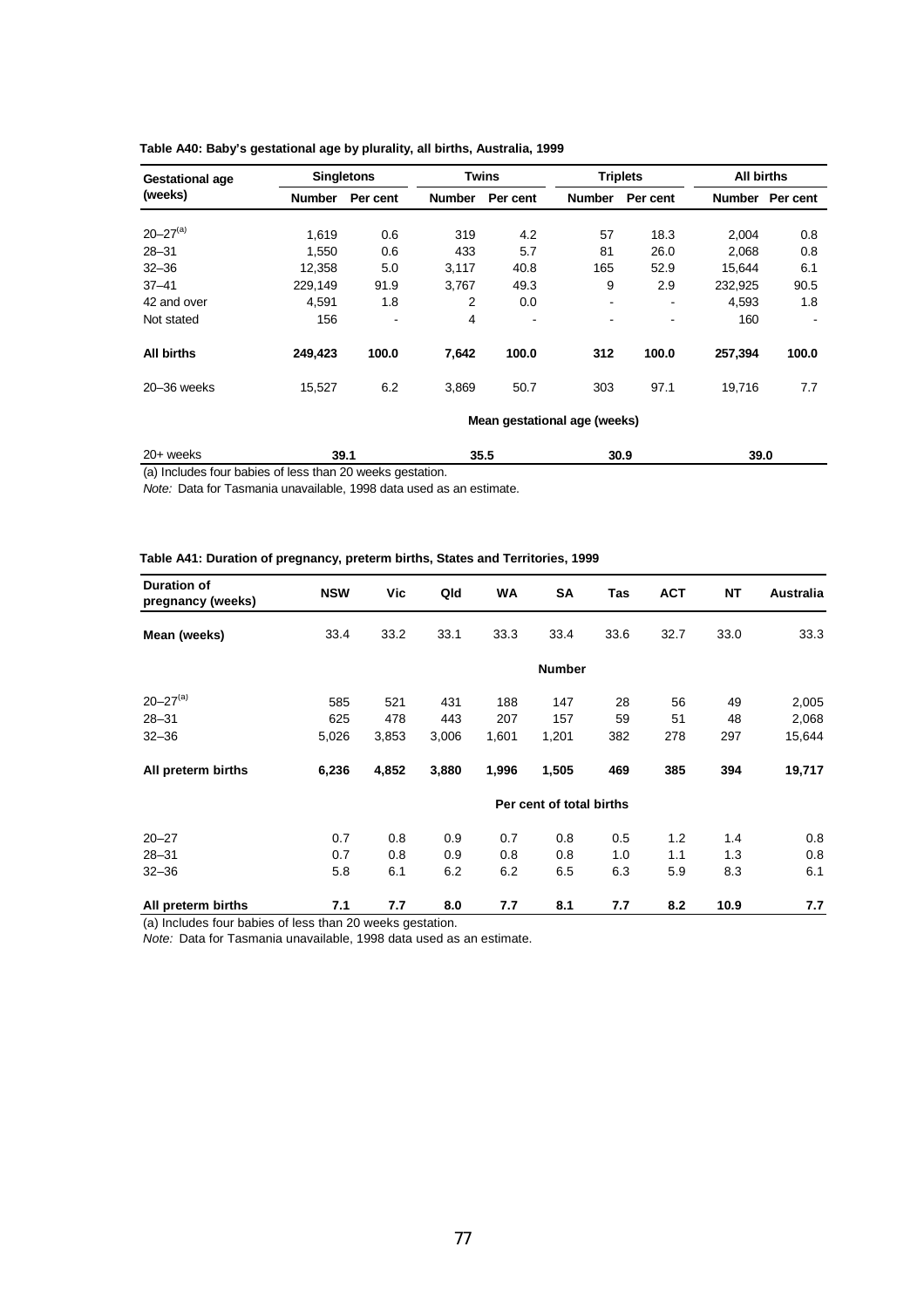| Birthweight (g)      | <b>NSW</b> | Vic    | Qld    | WA     | SΑ             | Tas   | <b>ACT</b> | <b>NT</b> | <b>Australia</b> |
|----------------------|------------|--------|--------|--------|----------------|-------|------------|-----------|------------------|
| Mean birthweight (g) | 3,371      | 3,346  | 3,373  | 3,342  | 3,359          | 3,375 | 3,375      | 3,239     | 3,360            |
|                      |            |        |        |        | <b>Number</b>  |       |            |           |                  |
| Less than 500        | 212        | 244    | 189    | 82     | 52             | 21    | 17         | 12        | 829              |
| 500-999              | 391        | 322    | 261    | 126    | 116            | 24    | 39         | 42        | 1,321            |
| 1,000-1,499          | 509        | 400    | 340    | 168    | 103            | 40    | 43         | 29        | 1,632            |
| 1,500-1,999          | 1,076      | 801    | 627    | 332    | 222            | 85    | 55         | 84        | 3,282            |
| 2,000-2,499          | 3,353      | 2,573  | 1,869  | 1,012  | 725            | 245   | 178        | 189       | 10,144           |
| 2,500-2,999          | 12,942     | 9,936  | 6,922  | 4,081  | 2,825          | 909   | 648        | 686       | 38,949           |
| 3,000-3,499          | 30,978     | 22,231 | 16,861 | 9,375  | 6,610          | 2,030 | 1,593      | 1,249     | 90,927           |
| 3,500 - 3,999        | 27,173     | 18,899 | 15,538 | 7,832  | 5,669          | 1,913 | 1,458      | 907       | 79,389           |
| 4,000 - 4,499        | 9,002      | 6,228  | 5,211  | 2,333  | 1,849          | 655   | 560        | 294       | 26,132           |
| 4,500 and over       | 1,629      | 1,045  | 924    | 425    | 348            | 128   | 91         | 57        | 4,647            |
| Not stated           | 24         | 10     | 5      | 5      | $\blacksquare$ | 42    | 6          | 50        | 142              |
| <b>All births</b>    | 87,289     | 62,689 | 48,747 | 25,771 | 18,519         | 6,092 | 4,688      | 3,599     | 257,394          |
| Less than 1,000      | 603        | 566    | 450    | 208    | 168            | 45    | 56         | 54        | 2,150            |
| Less than 1,500      | 1,112      | 966    | 790    | 376    | 271            | 85    | 99         | 83        | 3,782            |
| Less than 2,500      | 5,541      | 4,340  | 3,286  | 1,720  | 1,218          | 415   | 332        | 356       | 17,208           |
|                      |            |        |        |        | Per cent       |       |            |           |                  |
| Less than 500        | 0.2        | 0.4    | 0.4    | 0.3    | 0.3            | 0.3   | 0.4        | 0.3       | 0.3              |
| 500-999              | 0.4        | 0.5    | 0.5    | 0.5    | 0.6            | 0.4   | 0.8        | 1.2       | 0.5              |
| 1,000-1,499          | 0.6        | 0.6    | 0.7    | 0.7    | 0.6            | 0.7   | 0.9        | 0.8       | 0.6              |
| 1,500-1,999          | 1.2        | 1.3    | 1.3    | 1.3    | 1.2            | 1.4   | 1.2        | 2.4       | 1.3              |
| 2,000-2,499          | 3.8        | 4.1    | 3.8    | 3.9    | 3.9            | 4.0   | 3.8        | 5.3       | 3.9              |
| 2,500-2,999          | 14.8       | 15.9   | 14.2   | 15.8   | 15.3           | 15.0  | 13.8       | 19.3      | 15.1             |
| 3,000-3,499          | 35.5       | 35.5   | 34.6   | 36.4   | 35.7           | 33.6  | 34.0       | 35.2      | 35.3             |
| 3,500-3,999          | 31.1       | 30.2   | 31.9   | 30.4   | 30.6           | 31.6  | 31.1       | 25.6      | 30.9             |
| 4,000-4,499          | 10.3       | 9.9    | 10.7   | 9.1    | 10.0           | 10.8  | 12.0       | 8.3       | 10.2             |
| 4,500 and over       | 1.9        | 1.7    | 1.9    | 1.6    | 1.9            | 2.1   | 1.9        | 1.6       | 1.8              |
| <b>All births</b>    | 100.0      | 100.0  | 100.0  | 100.0  | 100.0          | 100.0 | 100.0      | 100.0     | 100.0            |
| Less than 1,000      | 0.7        | 0.9    | 0.9    | 0.8    | 0.9            | 0.7   | 1.2        | 1.5       | 0.8              |
| Less than 1,500      | 1.3        | 1.5    | 1.6    | 1.5    | 1.5            | 1.4   | 2.1        | 2.3       | 1.5              |
| Less than 2,500      | 6.3        | 6.9    | 6.7    | 6.7    | 6.6            | 6.9   | 7.1        | 10.0      | 6.7              |
|                      |            |        |        |        |                |       |            |           |                  |

|  |  | Table A42: Baby's birthweight, all births, States and Territories, 1999 |
|--|--|-------------------------------------------------------------------------|
|--|--|-------------------------------------------------------------------------|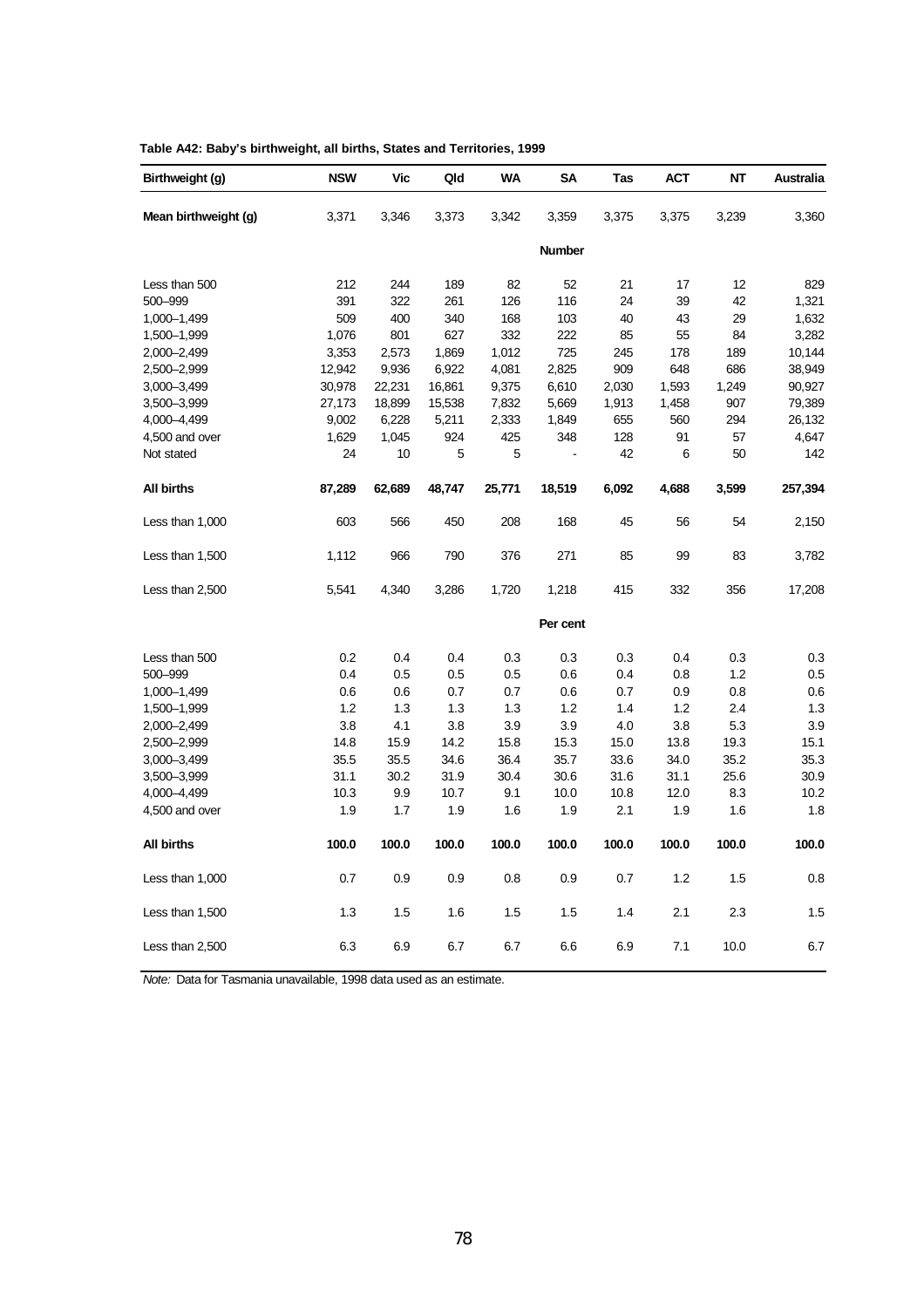|                   | Live births   |          | <b>Fetal deaths</b>  |          | <b>All births</b> |          |  |
|-------------------|---------------|----------|----------------------|----------|-------------------|----------|--|
| Birthweight (g)   | <b>Number</b> | Per cent | <b>Number</b>        | Per cent | <b>Number</b>     | Per cent |  |
| Less than 500     | 239           | 0.1      | 590                  | 33.6     | 829               | 0.3      |  |
| 500-999           | 958           | 0.4      | 363                  | 20.6     | 1,321             | 0.5      |  |
|                   |               |          |                      |          |                   |          |  |
| 1,000-1,499       | 1,507         | 0.6      | 125                  | 7.1      | 1,632             | 0.6      |  |
| 1.500-1.999       | 3,149         | 1.2      | 133                  | 7.6      | 3,282             | 1.3      |  |
| 2,000-2,499       | 9,998         | 3.9      | 146                  | 8.3      | 10,144            | 3.9      |  |
| 2,500-2,999       | 38,802        | 15.2     | 147                  | 8.4      | 38,949            | 15.1     |  |
| 3,000-3,499       | 90,784        | 35.5     | 143                  | 8.1      | 90,927            | 35.3     |  |
| 3.500-3.999       | 79,319        | 31.0     | 70                   | 4.0      | 79,389            | 30.9     |  |
| 4,000-4,499       | 26,106        | 10.2     | 26                   | 1.5      | 26,132            | 10.2     |  |
| 4,500 and over    | 4,632         | 1.8      | 15                   | 0.9      | 4,647             | 1.8      |  |
| Not stated        | 111           |          | 31                   |          | 142               |          |  |
| <b>All births</b> | 255,605       | 100.0    | 1,789                | 100.0    | 257,394           | 100.0    |  |
| Less than 1,000   | 1,197         | 0.5      | 953                  | 54.2     | 2,150             | 0.8      |  |
| Less than 1,500   | 2,704         | 1.1      | 1,078                | 61.3     | 3,782             | 1.5      |  |
| Less than 2,500   | 15,851        | 6.2      | 1,357                | 77.2     | 17,208            | 6.7      |  |
|                   |               |          | Mean birthweight (g) |          |                   |          |  |
| All birthweights  | 3,373         |          | 1,405                |          | 3,360             |          |  |

## **Table A43: Baby's birthweight, live births and fetal deaths, Australia, 1999**

*Notes* : Birthweights 'Less than 1500 g' and 'Less than 2500 g' are cumulative.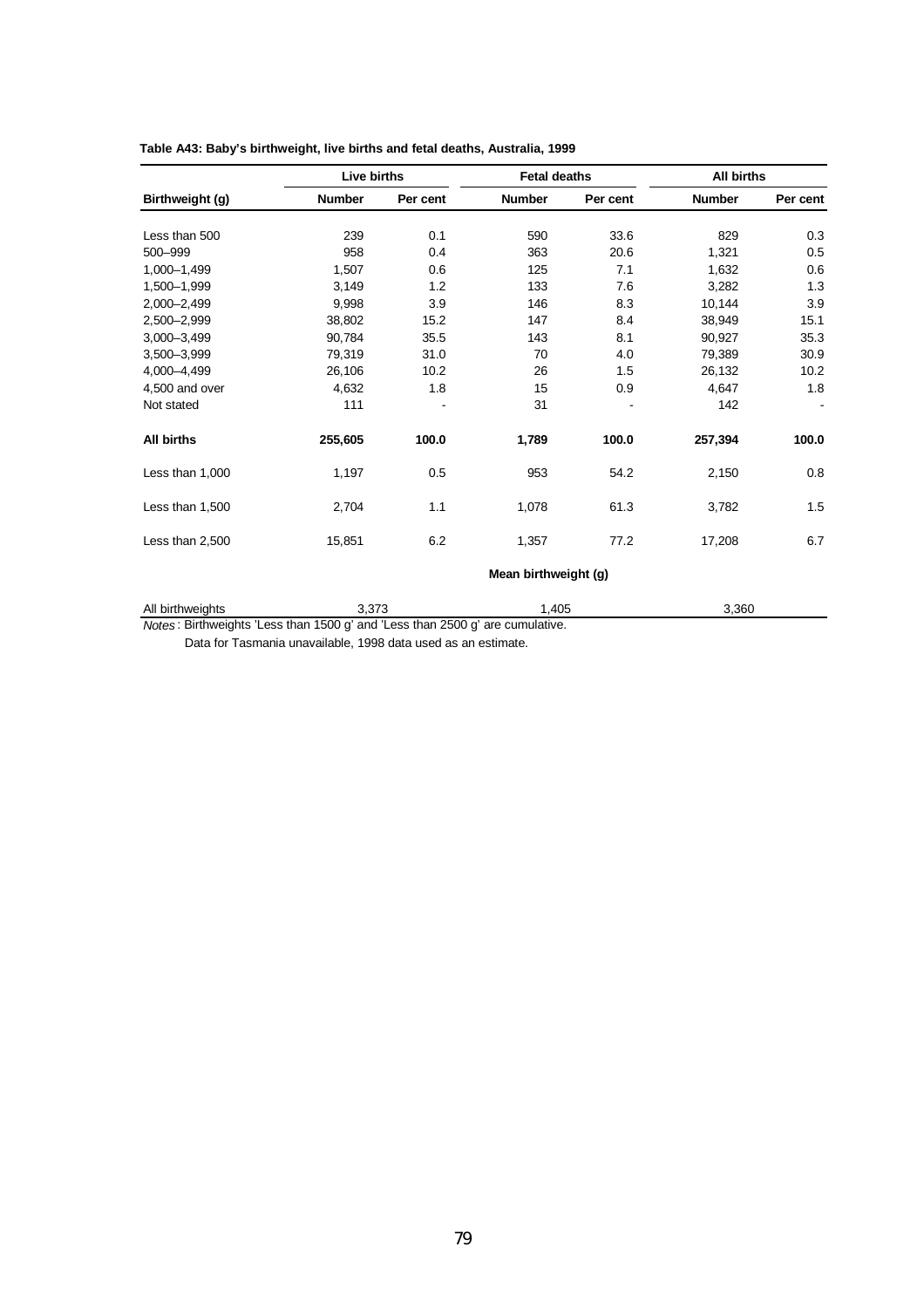|                   | <b>Singletons</b> |          | <b>Twins</b>  |                      | <b>Triplets</b> |          | Other multiple births |          |
|-------------------|-------------------|----------|---------------|----------------------|-----------------|----------|-----------------------|----------|
| Birthweight (g)   | <b>Number</b>     | Per cent | <b>Number</b> | Per cent             | <b>Number</b>   | Per cent | <b>Number</b>         | Per cent |
| Less than 500     | 688               | 0.3      | 114           | 1.5                  | 23              | 7.4      | 4                     | 23.5     |
| 500-999           | 1,026             | 0.4      | 247           | 3.2                  | 44              | 14.1     | 4                     | 23.5     |
| 1,000-1,499       | 1,147             | 0.5      | 400           | 5.2                  | 79              | 25.4     | 6                     | 35.3     |
| 1,500-1,999       | 2,293             | 0.9      | 895           | 11.7                 | 92              | 29.6     | 2                     | 11.8     |
| 2,000-2,499       | 7,913             | 3.2      | 2,168         | 28.4                 | 62              | 19.9     | 1                     | 5.9      |
| 2,500-2,999       | 36,348            | 14.6     | 2,591         | 34.0                 | 10              | 3.2      |                       |          |
| 3,000-3,499       | 89,876            | 36.1     | 1,050         | 13.8                 | 1               | 0.3      | ۰                     |          |
| 3,500-3,999       | 79,237            | 31.8     | 152           | 2.0                  |                 |          |                       |          |
| 4,000-4,499       | 26,121            | 10.5     | 11            | 0.1                  |                 |          |                       |          |
| 4,500 and over    | 4,646             | 1.9      | 1             | 0.0                  |                 |          |                       |          |
| Not stated        | 128               |          | 13            |                      | 1               |          |                       |          |
| <b>All births</b> | 249,423           | 100.0    | 7,642         | 100.0                | 312             | 100.0    | 17                    | 100.0    |
| Less than 1,000   | 1,714             | 0.7      | 361           | 4.7                  | 67              | 21.5     | 8                     | 47.1     |
| Less than 1,500   | 2,861             | 1.1      | 761           | 10.0                 | 146             | 46.9     | 14                    | 82.4     |
| Less than 2,500   | 13,067            | 5.2      | 3,824         | 50.1                 | 300             | 96.5     | 17                    | 100.0    |
|                   |                   |          |               | Mean birthweight (g) |                 |          |                       |          |
| All birthweights  | 3,392             |          | 2,396         |                      | 1,506           |          | 1,017                 |          |

## **Table A44: Baby's birthweight by plurality, all births, Australia, 1999**

*Notes* : Birthweights 'Less than 1500 g' and 'Less than 2500 g' are cumulative.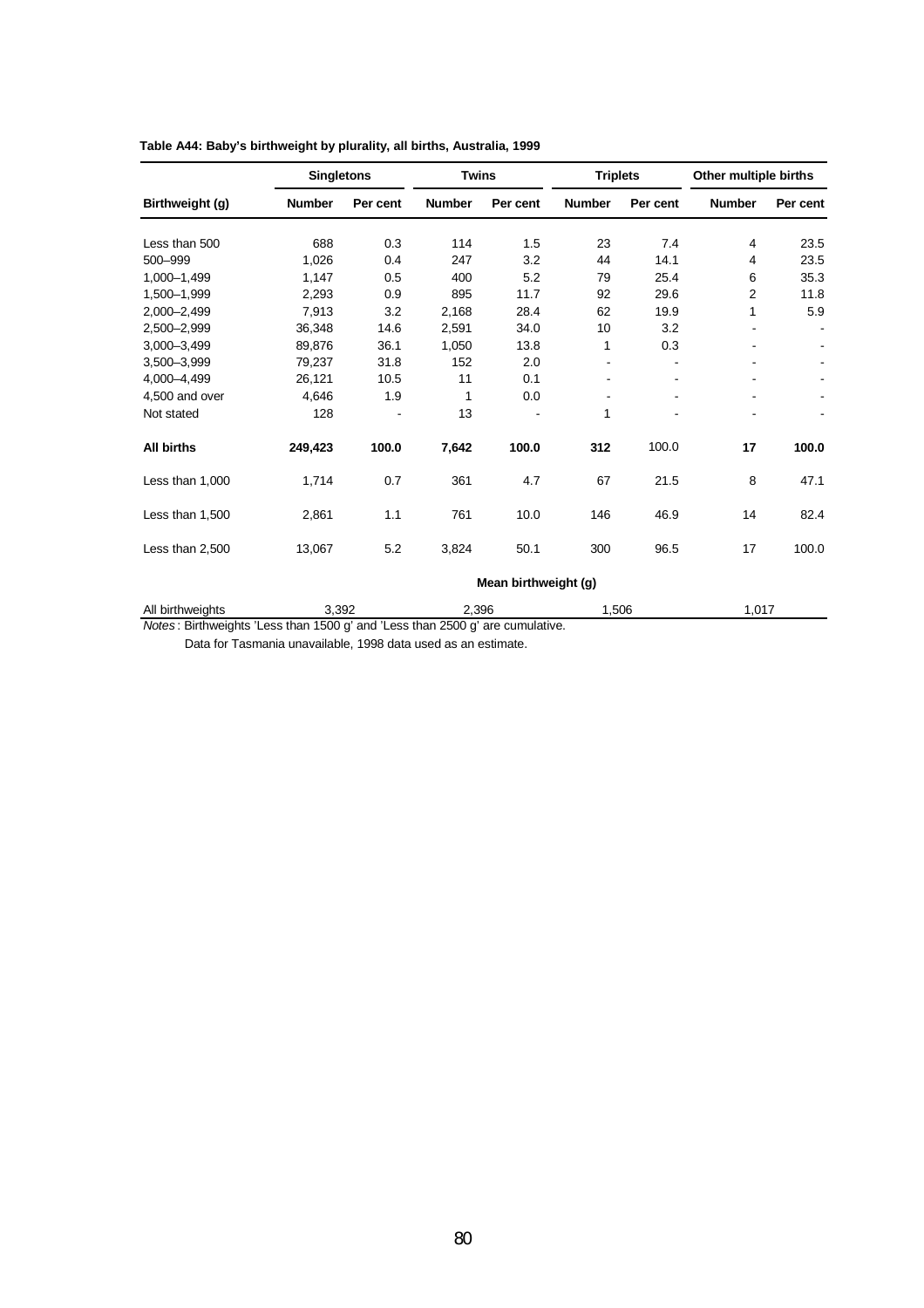|                   | <b>Male</b>   |          | Female               |          | Indeterminate / Not stated |          |
|-------------------|---------------|----------|----------------------|----------|----------------------------|----------|
| Birthweight (g)   | <b>Number</b> | Per cent | <b>Number</b>        | Per cent | <b>Number</b>              | Per cent |
| Less than 500     | 429           | 0.3      | 381                  | 0.3      | 19                         | 59.4     |
| 500-999           | 716           | 0.5      | 604                  | 0.5      |                            | 3.1      |
| 1.000-1.499       | 849           | 0.6      | 782                  | 0.6      | 1                          | 3.1      |
| 1,500-1,999       | 1,615         | 1.2      | 1,666                | 1.3      |                            | 3.1      |
| 2,000-2,499       | 4,533         | 3.4      | 5,609                | 4.5      | $\overline{2}$             | 6.3      |
| 2,500-2,999       | 17,031        | 12.9     | 21,917               | 17.5     | 1                          | 3.1      |
| 3,000-3,499       | 43,284        | 32.8     | 47,639               | 38.1     | 4                          | 12.5     |
| 3,500-3,999       | 43,920        | 33.3     | 35,467               | 28.3     | 2                          | 6.3      |
| 4,000-4,499       | 16,504        | 12.5     | 9,627                | 7.7      | 1                          | 3.1      |
| 4,500 and over    | 3,189         | 2.4      | 1,458                | 1.2      |                            |          |
| Not stated        | 87            |          | 50                   |          | 5                          |          |
| <b>All births</b> | 132,157       | 100.0    | 125,200              | 100.0    | 37                         | 100.0    |
| Less than 1,000   | 1,145         | 0.9      | 985                  | 0.8      | 20                         | 62.5     |
| Less than 1,500   | 1,994         | 1.5      | 1,767                | 1.4      | 21                         | 65.6     |
| Less than 2,500   | 8,142         | 6.2      | 9,042                | 7.2      | 24                         | 75.0     |
|                   |               |          | Mean birthweight (g) |          |                            |          |
| All birthweights  | 3,420         |          | 3,297                |          | 1,276                      |          |

## **Table A45: Baby's birthweight by sex, all births, Australia, 1999**

*Notes* : Birthweights 'Less than 1500 g' and 'Less than 2500 g' are cumulative.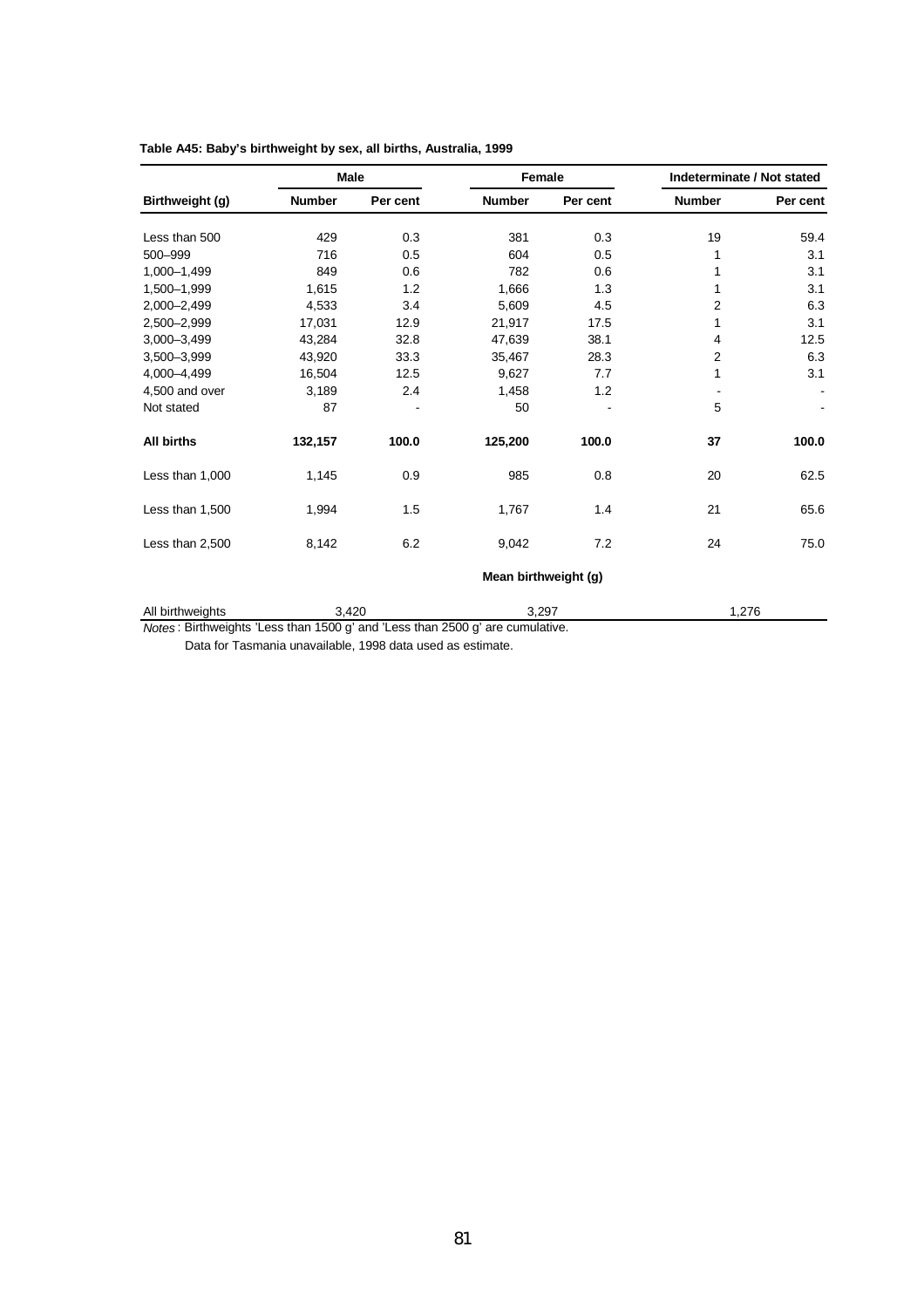| Birthweight (g)      | <b>NSW</b> | Vic   | Qld   | WA    | <b>SA</b>      | Tas              | <b>ACT</b>               | NΤ    | Australia |
|----------------------|------------|-------|-------|-------|----------------|------------------|--------------------------|-------|-----------|
| Mean birthweight (g) | 3,163      | 3,119 | 3,207 | 3,079 | 3,114          | 3,402            | 3,280                    | 3,072 | 3,149     |
|                      |            |       |       |       | <b>Number</b>  |                  |                          |       |           |
| Less than 500        | 4          | 4     | 19    | 15    | 2              |                  | $\overline{a}$           | 6     | 50        |
| 500-999              | 16         | 7     | 25    | 19    | 9              | $\blacksquare$   | $\blacksquare$           | 25    | 101       |
| 1,000-1,499          | 24         | 3     | 33    | 29    | 8              | $\blacksquare$   | $\overline{2}$           | 11    | 110       |
| 1,500-1,999          | 48         | 6     | 56    | 47    | 17             | 3                | $\overline{\phantom{a}}$ | 46    | 223       |
| 2,000-2,499          | 169        | 50    | 188   | 122   | 39             | 4                | $\overline{2}$           | 96    | 670       |
| 2,500-2,999          | 465        | 106   | 589   | 400   | 89             | 24               | 14                       | 331   | 2,018     |
| 3,000-3,499          | 721        | 133   | 1,018 | 509   | 141            | 39               | 17                       | 452   | 3,030     |
| 3,500-3,999          | 463        | 111   | 684   | 317   | 101            | 44               | 12                       | 225   | 1,957     |
| 4,000-4,499          | 144        | 28    | 213   | 88    | 31             | 15               | 5                        | 82    | 606       |
| 4,500 and over       | 23         | 4     | 59    | 22    | 11             | $\boldsymbol{2}$ | 3                        | 12    | 136       |
| Not stated           | 1          | ÷,    | ÷,    | 1     | $\overline{a}$ | $\blacksquare$   | $\overline{\phantom{a}}$ | 27    | 29        |
| <b>All births</b>    | 2,078      | 452   | 2,884 | 1,569 | 448            | 131              | 55                       | 1,313 | 8,930     |
| Less than 1,000      | 20         | 11    | 44    | 34    | 11             |                  | $\blacksquare$           | 31    | 151       |
| Less than 1,500      | 44         | 14    | 77    | 63    | 19             | L,               | $\overline{2}$           | 42    | 261       |
| Less than 2,500      | 261        | 70    | 321   | 232   | 75             | 7                | 4                        | 184   | 1,154     |
|                      |            |       |       |       | Per cent       |                  |                          |       |           |
| Less than 500        | 0.2        | 0.9   | 0.7   | 1.0   | 0.4            |                  |                          | 0.5   | 0.6       |
| 500-999              | 0.8        | 1.5   | 0.9   | 1.2   | 2.0            | $\blacksquare$   | $\blacksquare$           | 1.9   | 1.1       |
| 1,000-1,499          | 1.2        | 0.7   | 1.1   | 1.8   | 1.8            | $\blacksquare$   | 3.6                      | 0.9   | 1.2       |
| 1,500-1,999          | 2.3        | 1.3   | 1.9   | 3.0   | 3.8            | 2.3              | $\blacksquare$           | 3.6   | 2.5       |
| 2,000-2,499          | 8.1        | 11.1  | 6.5   | 7.8   | 8.7            | 3.1              | 3.6                      | 7.5   | 7.5       |
| 2,500-2,999          | 22.4       | 23.5  | 20.4  | 25.5  | 19.9           | 18.3             | 25.5                     | 25.7  | 22.7      |
| 3,000-3,499          | 34.7       | 29.4  | 35.3  | 32.5  | 31.5           | 29.8             | 30.9                     | 35.1  | 34.0      |
| 3,500-3,999          | 22.3       | 24.6  | 23.7  | 20.2  | 22.5           | 33.6             | 21.8                     | 17.5  | 22.0      |
| 4,000-4,499          | 6.9        | 6.2   | 7.4   | 5.6   | 6.9            | 11.5             | 9.1                      | 6.4   | 6.8       |
| 4,500 and over       | 1.1        | 0.9   | 2.0   | 1.4   | 2.5            | 1.5              | 5.5                      | 0.9   | 1.5       |
| <b>All births</b>    | 100.0      | 100.0 | 100.0 | 100.0 | 100.0          | 100.0            | 100.0                    | 100.0 | 100.0     |
| Less than 1,000      | 1.0        | 2.4   | 1.5   | 2.2   | 2.5            |                  | $\blacksquare$           | 2.4   | 1.7       |
| Less than 1,500      | 2.1        | 3.1   | 2.7   | 4.0   | 4.2            | $\blacksquare$   | 3.6                      | 3.3   | 2.9       |
| Less than 2,500      | 12.6       | 15.5  | 11.1  | 14.8  | 16.7           | 5.3              | 7.3                      | 14.3  | 13.0      |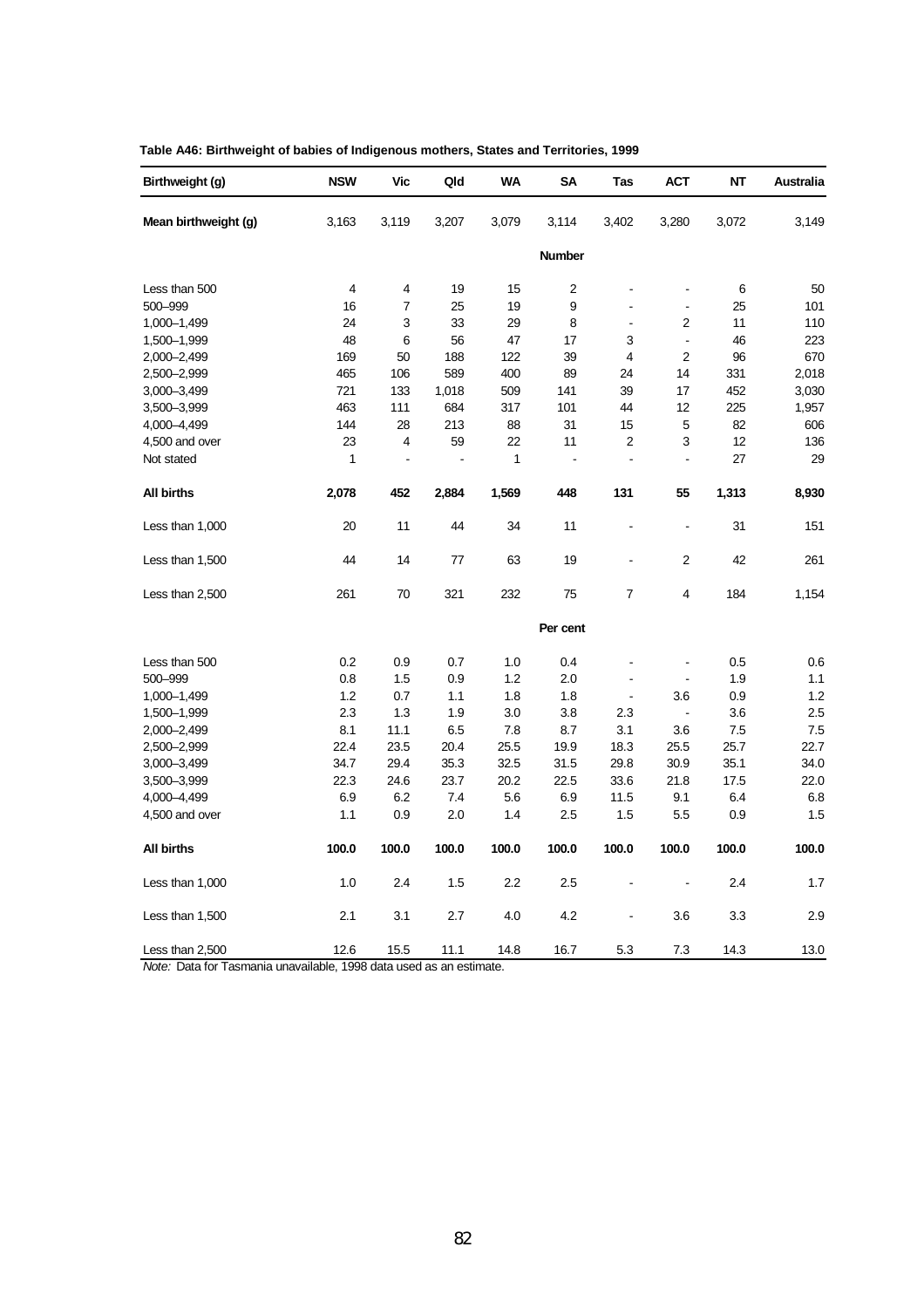|                                | Less than 1,000 g |                 |                          | Less than $1,500$ g      |        | Less than 2,500 g |         | 2,500 g and over |  |
|--------------------------------|-------------------|-----------------|--------------------------|--------------------------|--------|-------------------|---------|------------------|--|
| Characteristic                 |                   | Number Per cent |                          | Number Per cent          |        | Number Per cent   |         | Number Per cent  |  |
| <b>Indigenous status</b>       |                   |                 |                          |                          |        |                   |         |                  |  |
| Indigenous                     | 151               | 1.7             | 261                      | 2.9                      | 1,154  | 13.0              | 7,747   | 87.0             |  |
| Non-Indigenous                 | 1,999             | 0.8             | 3,521                    | 1.4                      | 16,050 | 6.5               | 232,219 | 93.5             |  |
| Maternal country of birth      |                   |                 |                          |                          |        |                   |         |                  |  |
| Australia                      | 1,677             | 0.8             | 2,998                    | 1.5                      | 13,500 | 6.8               | 184,858 | 93.2             |  |
| New Zealand                    | 54                | 0.8             | 90                       | 1.4                      | 400    | 6.3               | 5,996   | 93.7             |  |
| United Kingdom                 | 71                | 0.7             | 128                      | 1.3                      | 608    | 6.2               | 9,172   | 93.8             |  |
| Italy                          | 4                 | 0.6             | 5                        | 0.8                      | 39     | 6.1               | 601     | 93.9             |  |
| Former Yugoslavia              | 15                | 0.9             | 25                       | 1.5                      | 107    | 6.6               | 1,517   | 93.4             |  |
| Lebanon                        | 14                | 0.6             | 30                       | 1.2                      | 131    | 5.3               | 2,363   | 94.7             |  |
| China                          | 25                | 0.8             | 37                       | 1.1                      | 149    | 4.5               | 3,133   | 95.5             |  |
| Hong Kong                      | 6                 | 0.9             | 9                        | 1.3                      | 45     | 6.4               | 658     | 93.6             |  |
| India                          | 17                | 1.2             | 21                       | 1.4                      | 138    | 9.5               | 1,321   | 90.5             |  |
| Malaysia                       | $\overline{2}$    | 0.2             | $\overline{7}$           | 0.7                      | 64     | 6.5               | 918     | 93.5             |  |
| Philippines                    | 22                | 0.8             | 42                       | 1.6                      | 197    | 7.4               | 2,464   | 92.6             |  |
| Vietnam                        | 32                | 0.7             | 42                       | 0.9                      | 267    | 5.9               | 4,255   | 94.1             |  |
| Other countries                | 186               | 0.8             | 314                      | 1.4                      | 1,430  | 6.3               | 21,379  | 93.7             |  |
| Not stated                     | 25                | 1.6             | 34                       | 2.2                      | 133    | 8.6               | 1,409   | 91.4             |  |
| Maternal age (years)           |                   |                 |                          |                          |        |                   |         |                  |  |
| Less than 16                   | 11                | 2.1             | 18                       | 3.4                      | 71     | 13.2              | 465     | 86.8             |  |
| $16 - 19$                      | 132               | 1.1             | 243                      | 1.9                      | 1,091  | 8.7               | 11,418  | 91.3             |  |
| $20 - 24$                      | 383               | 0.9             | 675                      | 1.6                      | 3,003  | 7.3               | 38,236  | 92.7             |  |
| $25 - 29$                      | 621               | 0.8             | 1,092                    | 1.3                      | 5,177  | 6.3               | 77,385  | 93.7             |  |
| $30 - 34$                      | 582               | 0.7             | 1,026                    | 1.3                      | 4,742  | 6.1               | 73,333  | 93.9             |  |
| $35 - 39$                      | 324               | 0.9             | 573                      | 1.6                      | 2,544  | 7.1               | 33,435  | 92.9             |  |
| 40 and over                    | 97                | 1.5             | 155                      | 2.5                      | 579    | 9.2               | 5,728   | 90.8             |  |
| Not stated                     | $\blacksquare$    | $\blacksquare$  | $\overline{\phantom{a}}$ | $\overline{\phantom{a}}$ | 1      | 2.2               | 44      | 97.8             |  |
| <b>Parity</b>                  |                   |                 |                          |                          |        |                   |         |                  |  |
| None                           | 1,058             | 1.0             | 1,923                    | 1.8                      | 8,403  | 8.0               | 96,567  | 92.0             |  |
| One                            | 555               | 0.6             | 950                      | 1.1                      | 4,495  | 5.2               | 82,564  | 94.8             |  |
| Two                            | 280               | 0.7             | 456                      | 1.1                      | 2,366  | 5.8               | 38,565  | 94.2             |  |
| Three                          | 144               | 1.0             | 241                      | 1.6                      | 1,117  | 7.4               | 14,025  | 92.6             |  |
| Four or more                   | 113               | 1.2             | 212                      | 2.3                      | 827    | 9.0               | 8,323   | 91.0             |  |
| Marital status <sup>(a)</sup>  |                   |                 |                          |                          |        |                   |         |                  |  |
| Married/ de facto              | 1,233             | 0.8             | 2,163                    | 1.5                      | 9,488  | 6.4               | 138,462 | 93.6             |  |
| Single                         | 277               | 1.4             | 448                      | 2.3                      | 1,886  | 9.7               | 17,459  | 90.3             |  |
| Other                          | 31                | $1.3$           | 49                       | 2.1                      | 246    | 10.4              | 2,117   | 89.6             |  |
| Hospital status <sup>(b)</sup> |                   |                 |                          |                          |        |                   |         |                  |  |
| Public                         | 1,489             | 0.8             | 2,646                    | 1.5                      | 12,092 | 6.8               | 165,907 | 93.2             |  |
| Private                        | 458               | 0.6             | 800                      | 1.1                      | 3,788  | 5.3               | 67,806  | 94.7             |  |
| Place of birth                 |                   |                 |                          |                          |        |                   |         |                  |  |
| Hospital                       | 2,099             | 0.8             | 3,706                    | 1.5                      | 16,952 | $6.8\,$           | 233,141 | 93.2             |  |
| Birth centre                   | 3                 | 0.1             | 4                        | 0.1                      | 47     | 0.9               | 5,249   | 99.1             |  |
| Home                           | $\overline{7}$    | 0.9             | 8                        | 1.0                      | 30     | 3.7               | 789     | 96.3             |  |
| Born before arrival            | 34                | 3.8             | 53                       | 6.0                      | 152    | 17.1              | 736     | 82.9             |  |
| Other                          | 6                 | 8.7             | 10                       | 14.5                     | 19     | 27.5              | 50      | 72.5             |  |
| Not stated                     | 1                 | 1.1             | $\mathbf{1}$             | 1.1                      | 8      | 9.2               | 79      | 90.8             |  |

**Table A47: Distribution of birthweight by mother's Indigenous status, country of birth, age, parity, marital status, public and private accommodation status, and place of birth, Australia, 1999**

(a) Data exclude New South Wales.

(b) Data exclude Northern Territory.

*Notes:* Birthweights 'Less than 1500 g', 'Less than 2500 g' and '2500 g and over' are cumulative.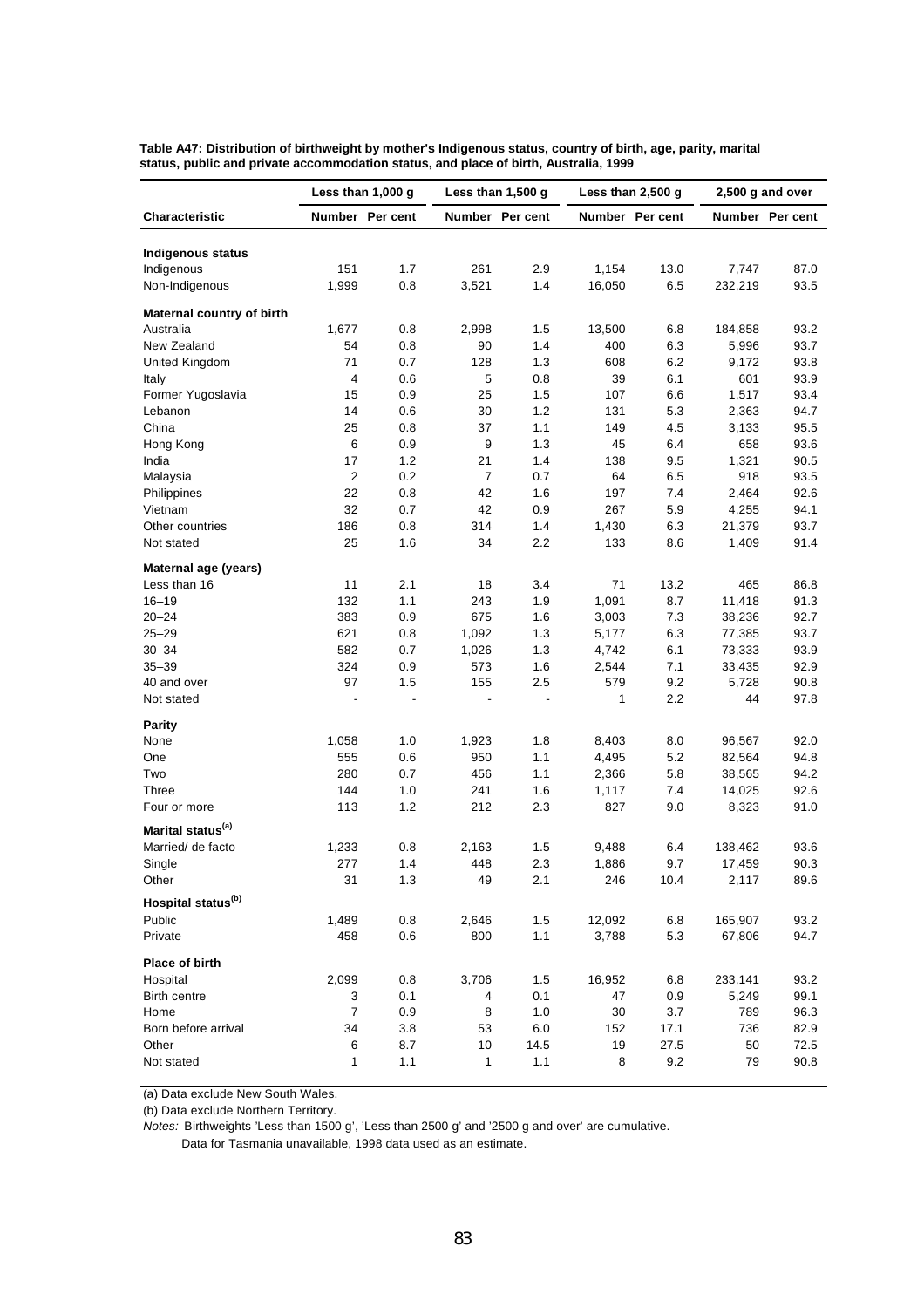|                   |  |  | Table A48: Proportion of liveborn low birthweight infants born in hospitals of different sizes, States and |  |
|-------------------|--|--|------------------------------------------------------------------------------------------------------------|--|
| Territories, 1999 |  |  |                                                                                                            |  |

| Low birthweight<br>category/ hospital<br>size | <b>NSW</b> | Vic            | $Qld^{(a)}$ | <b>WA</b>      | <b>SA</b>             | Tas                      | <b>ACT</b>     | <b>NT</b>      | Australia |
|-----------------------------------------------|------------|----------------|-------------|----------------|-----------------------|--------------------------|----------------|----------------|-----------|
| Birthweight: 500-999 g                        |            |                |             |                |                       |                          |                |                |           |
| Number of births                              | 284        | 235            | 196         | 85             | 88                    | 14                       | 29             | 23             | 954       |
|                                               |            |                |             |                | Per cent              |                          |                |                |           |
| 1-100 confinements                            | 0.4        | $\blacksquare$ | 1.0         | $\blacksquare$ | 2.3                   |                          |                |                | 0.5       |
| 101-500 confinements                          | 2.5        | 3.0            | 3.6         | 3.5            | 1.1                   | $\blacksquare$           | $\blacksquare$ |                | 2.6       |
| 501-1,000 confinements                        | 3.5        | 6.0            | 3.1         | 1.2            | 1.1                   |                          | ä,             | 17.4           | 3.8       |
| 1,001-2,000 confinements                      | 18.0       | 9.4            | 20.9        | $\Box$         | 6.8                   | 100.0                    | $\blacksquare$ | 82.6           | 16.0      |
| 2,001 and over confinements                   | 75.7       | 81.7           | 71.4        | 95.3           | 88.6                  | $\overline{a}$           | 100.0          | L,             | 77.0      |
| All births: 500-999 g                         | 100.0      | 100.0          | 100.0       | 100.0          | 100.0                 | 100.0                    | 100.0          | 100.0          | 100.0     |
| Birthweight: 1,000-1,499 g                    |            |                |             |                |                       |                          |                |                |           |
| Number of births                              | 472        | 363            | 315         | 150            | 100                   | 34                       | 42             | 26             | 1,502     |
|                                               |            |                |             |                | Per cent              |                          |                |                |           |
| 1-100 confinements                            | 0.2        | 0.3            | 1.3         | 1.3            | $\blacksquare$        | 5.9                      | ÷,             | ä,             | 0.7       |
| 101-500 confinements                          | 2.3        | 2.8            | 4.8         | 0.7            | 2.0                   | $\overline{\phantom{a}}$ | $\sim$         | $\overline{a}$ | 2.6       |
| 501-1,000 confinements                        | 4.0        | 9.9            | 2.2         | 2.0            | $\tilde{\phantom{a}}$ | 5.9                      | $\blacksquare$ | 15.4           | 4.7       |
| $1,001-2,000$ confinements                    | 16.1       | 16.0           | 25.1        | $\overline{a}$ | 10.0                  | 88.2                     | 2.4            | 84.6           | 18.4      |
| 2,001 and over confinements                   | 77.3       | 71.1           | 66.7        | 96.0           | 88.0                  | $\blacksquare$           | 97.6           | $\blacksquare$ | 73.6      |
| All births: 1,000-1,499 g                     | 100.0      | 100.0          | 100.0       | 100.0          | 100.0                 | 100.0                    | 100.0          | 100.0          | 100.0     |
| Birthweight: 1,500-1,999 g                    |            |                |             |                |                       |                          |                |                |           |
| Number of births                              | 1,011      | 777            | 606         | 323            | 214                   | 77                       | 53             | 81             | 3,142     |
|                                               |            |                |             |                | Per cent              |                          |                |                |           |
| 1-100 confinements                            | 0.4        | $\blacksquare$ | 2.0         | 0.6            | 1.9                   | 6.5                      | $\blacksquare$ | 1.2            | 0.9       |
| 101-500 confinements                          | 4.5        | 4.8            | 8.1         | 5.0            | 7.0                   | 1.3                      | 5.7            | 4.9            | 5.4       |
| 501-1,000 confinements                        | 9.9        | 12.0           | 5.9         | 1.5            | 4.7                   | 18.2                     | 17.0           | 29.6           | 9.3       |
| $1,001-2,000$ confinements                    | 22.7       | 25.6           | 27.1        | 1.5            | 16.8                  | 74.0                     | 11.3           | 64.2           | 23.8      |
| 2,001 and over confinements                   | 62.5       | 57.7           | 56.9        | 91.3           | 69.6                  | $\overline{a}$           | 66.0           | L,             | 60.6      |
| All births: 1,500-1,999 g                     | 100.0      | 100.0          | 100.0       | 100.0          | 100.0                 | 100.0                    | 100.0          | 100.0          | 100.0     |

(a) Includes one tertiary level hospital of less than 2,000 confinements.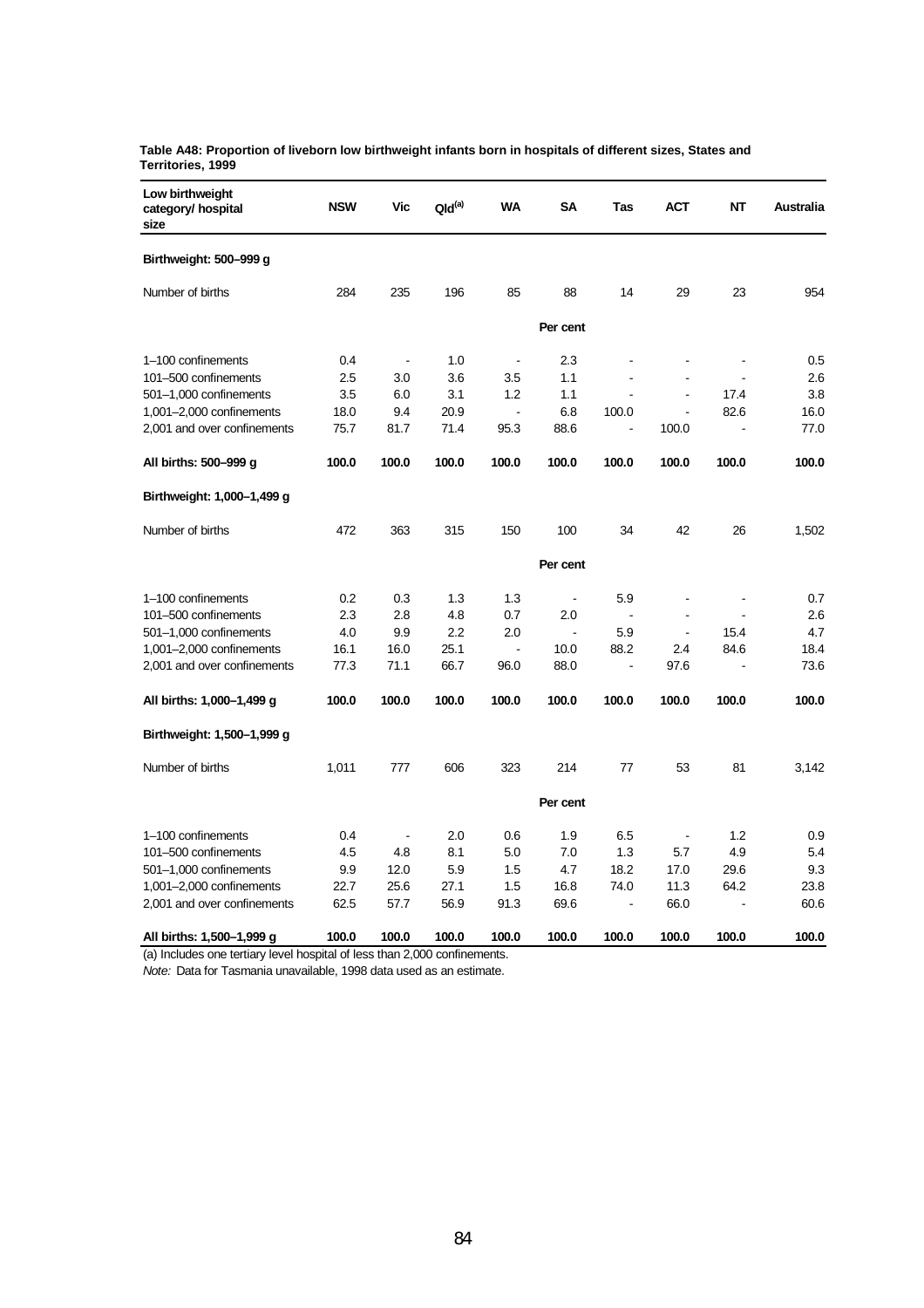| Table A49: Baby's Apgar score at 1 minute, live births, States and Territories, 1999 |  |  |  |  |  |  |
|--------------------------------------------------------------------------------------|--|--|--|--|--|--|
|--------------------------------------------------------------------------------------|--|--|--|--|--|--|

| Apgar score <sup>(a)</sup> | <b>NSW</b> | <b>VIC</b> | Qld    | <b>SA</b> | <b>WA</b>     | Tas   | <b>NT</b> | <b>ACT</b> | Australia |
|----------------------------|------------|------------|--------|-----------|---------------|-------|-----------|------------|-----------|
|                            |            |            |        |           | <b>Number</b> |       |           |            |           |
| All live births            | 86,756     | 62,217     | 48,400 | 18,404    | 25,592        | 6,037 | 3,549     | 4,650      | 255,605   |
|                            |            |            |        |           | Per cent      |       |           |            |           |
| $\mathbf 0$                | 0.1        | 0.1        | 0.0    | 0.1       | 0.0           | 0.1   | ۰         | 0.1        | 0.1       |
| $1 - 3$                    | 2.5        | 2.0        | 2.3    | 2.5       | 1.8           | 2.4   | 3.3       | 3.5        | 2.3       |
| $4 - 6$                    | 10.3       | 10.5       | 9.4    | 13.2      | 10.0          | 10.1  | 12.9      | 11.2       | 10.4      |
| $7 - 10$                   | 87.1       | 87.4       | 88.2   | 84.2      | 88.1          | 87.3  | 83.8      | 85.2       | 87.2      |
| All live births            | 100.0      | 100.0      | 100.0  | 100.0     | 100.0         | 100.0 | 100.0     | 100.0      | 100.0     |

(a) Excludes Apgar scores 'not stated'.

*Note:* Data for Tasmania unavailable, 1998 data used as an estimate.

### **Table A50: Baby's Apgar score at 5 minutes, live births, States and Territories, 1999**

| Apgar score <sup>(a)</sup> | <b>NSW</b> | <b>VIC</b> | Qld    | <b>WA</b> | <b>SA</b>     | Tas   | <b>ACT</b> | <b>NT</b> | Australia |
|----------------------------|------------|------------|--------|-----------|---------------|-------|------------|-----------|-----------|
|                            |            |            |        |           | <b>Number</b> |       |            |           |           |
| All live births            | 86,756     | 62,217     | 48,400 | 25,592    | 18,404        | 6,037 | 4,650      | 3,549     | 255,605   |
|                            |            |            |        |           | Per cent      |       |            |           |           |
| 0                          | 0.1        | 0.0        | 0.1    | 0.0       | 0.0           | 0.0   | 0.0        | ٠         | 0.0       |
| $1 - 3$                    | 0.3        | 0.3        | 0.3    | 0.2       | 0.2           | 0.2   | 0.2        | 0.4       | 0.3       |
| $4 - 6$                    | 1.4        | 1.0        | 1.1    | 1.2       | 1.3           | 1.5   | 1.2        | 2.5       | 1.3       |
| $7 - 10$                   | 98.2       | 98.7       | 98.5   | 98.6      | 98.4          | 98.3  | 98.5       | 97.1      | 98.4      |
| All live births            | 100.0      | 100.0      | 100.0  | 100.0     | 100.0         | 100.0 | 100.0      | 100.0     | 100.0     |

(a) Excludes Apgar scores 'not stated'.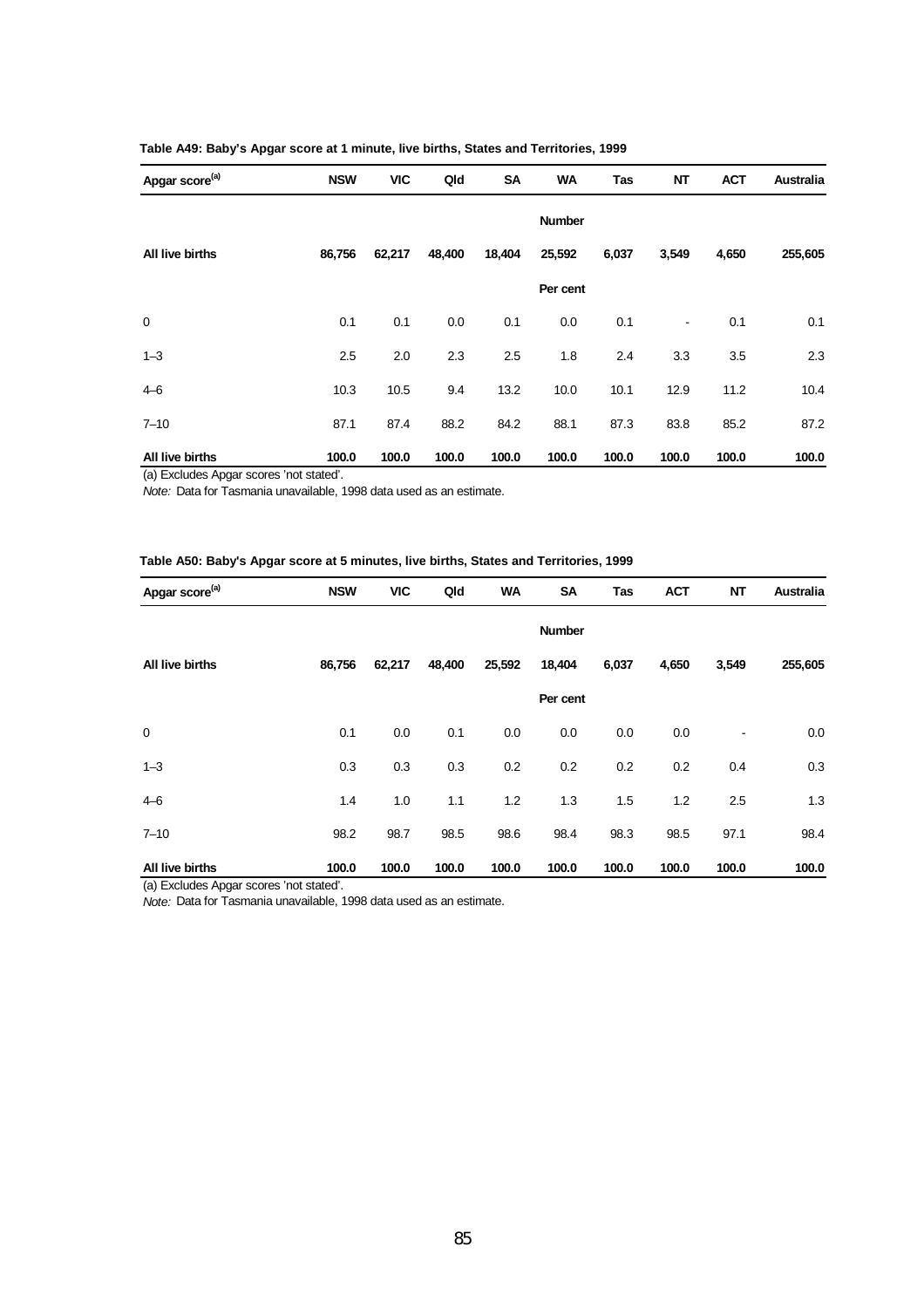| Apgar score <sup>(a)</sup> | Less than 1,000 g 1,000-1,499 g 1,500-1,999 g 2,000-2,499 g |       |         |                             | $2,500$ g and over | Not stated     |
|----------------------------|-------------------------------------------------------------|-------|---------|-----------------------------|--------------------|----------------|
|                            |                                                             |       |         | Singleton live births       |                    |                |
| Apgar score: 1 minute      |                                                             |       |         |                             |                    |                |
| Live births                | 879                                                         | 1,039 | 2,174   | 7,782                       | 235,838            | 107            |
|                            |                                                             |       |         | Per cent                    |                    |                |
| $\pmb{0}$                  | 3.3                                                         | 0.8   | 0.4     | 0.1                         | 0.0                | 3.7            |
| $1 - 3$                    | 46.0                                                        | 16.4  | 8.8     | 4.6                         | 1.9                | 13.0           |
| $4 - 6$                    | 31.7                                                        | 32.1  | 22.5    | 15.0                        | 9.8                | 7.4            |
| $7 - 10$                   | 19.0                                                        | 50.7  | 68.4    | 80.3                        | 88.3               | 75.9           |
| Apgar score: 5 minutes     |                                                             |       |         |                             |                    |                |
| Live births                | 879                                                         | 1,039 | 2,174   | 7,782                       | 235,838            | 107            |
|                            |                                                             |       |         | Per cent                    |                    |                |
| 0                          | 5.8                                                         | 0.4   | 0.2     | 0.1                         | 0.0                | 3.8            |
| $1 - 3$                    | 23.4                                                        | 3.8   | 1.4     | 0.4                         | 0.1                | 3.8            |
| $4 - 6$                    | 18.9                                                        | 9.3   | $5.0\,$ | 2.6                         | 1.0                | 7.7            |
| $7 - 10$                   | 51.9                                                        | 86.5  | 93.4    | 96.9                        | 98.8               | 84.6           |
|                            |                                                             |       |         | <b>Multiple live births</b> |                    |                |
| Apgar score: 1 minute      |                                                             |       |         |                             |                    |                |
| Live births                | 318                                                         | 468   | 975     | 2,216                       | 3,805              | 4              |
|                            |                                                             |       |         | Per cent                    |                    |                |
| 0                          | 2.2                                                         | 0.6   | 0.4     |                             | 0.1                |                |
| $1 - 3$                    | 39.9                                                        | 9.0   | 5.4     | 3.2                         | 2.2                |                |
| $4 - 6$                    | 31.3                                                        | 27.8  | 21.8    | 15.9                        | 11.6               | 100.0          |
| $7 - 10$                   | 26.6                                                        | 62.5  | 72.4    | 80.9                        | 86.1               |                |
| Apgar score: 5 minutes     |                                                             |       |         |                             |                    |                |
| Live births                | 318                                                         | 468   | 975     | 2,216                       | 3,805              | 4              |
|                            |                                                             |       |         | Per cent                    |                    |                |
| 0                          | 7.6                                                         | 0.4   | 0.2     |                             | 0.1                |                |
| $1 - 3$                    | 19.0                                                        | 1.1   | 0.8     | 0.1                         | 0.2                | $\blacksquare$ |
| $4 - 6$                    | 15.5                                                        | 5.4   | 2.8     | 1.7                         | 1.2                | 25.0           |
| $7 - 10$                   | 57.9                                                        | 93.1  | 96.2    | 98.2                        | 98.5               | 75.0           |

## **Table A51: Apgar scores at 1 and 5 minutes by birthweight and plurality, live births, Australia, 1999**

(a) Excludes Apgar scores 'not stated'.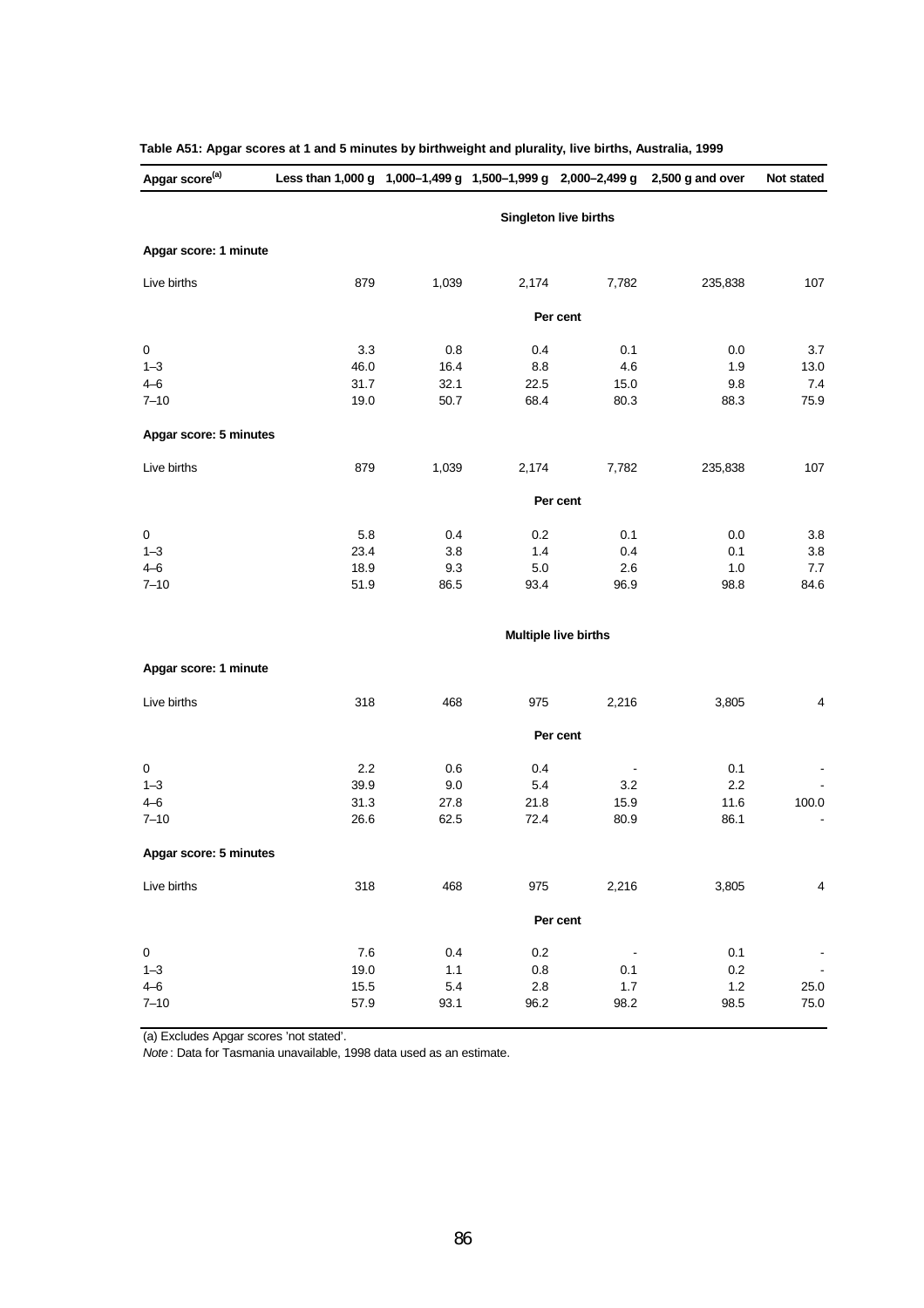| <b>Resuscitation at birth</b>               | <b>NSW</b> | <b>VIC</b> | Qld    | <b>WA</b> | <b>SA</b>                | Tas            | <b>ACT</b> | <b>NT</b> | <b>Australia</b> |
|---------------------------------------------|------------|------------|--------|-----------|--------------------------|----------------|------------|-----------|------------------|
| <b>Type</b>                                 |            |            |        |           | <b>Number</b>            |                |            |           |                  |
| None                                        | 35,512     | 35,176     | 16,532 | 12,098    | 6,679                    | 5,314          | 2,360      | 1,221     | 114,892          |
| Suction                                     | 26,136     | 10,277     | 16,342 | 6,437     | 4,996                    |                | 1,108      | 669       | 65,965           |
| Oxygen therapy                              | 17,058     | 11,148     | 11,058 | 4,494     | 4,734                    | $\blacksquare$ | 717        | 807       | 50,016           |
| IPPR through bag and mask                   | 4,980      | 5,008      | 3,790  | 1,694     | 1,744                    | 681            | 329        | 311       | 18,537           |
| Endotracheal intubation<br>and IPPR         | 925        |            | 593    | 427       | 224                      | 23             | 64         | 59        | 2,315            |
| External cardiac massage<br>and ventilation | 228        | 153        | 85     | 48        | 27                       |                | 9          | 18        | 568              |
| Other                                       | 1,893      | 454        |        | 394       |                          | 19             | 49         |           | 2,809            |
| Not stated                                  | 24         | 1          |        |           |                          |                | 14         | 464       | 503              |
| <b>Total live births</b>                    | 86,756     | 62,217     | 48,400 | 25,592    | 18,404                   | 6,037          | 4,650      | 3,549     | 255,605          |
| <b>Type</b>                                 |            |            |        |           | Per cent                 |                |            |           |                  |
| None                                        | 40.9       | 56.5       | 34.2   | 47.3      | 36.3                     | 88.0           | 50.9       | 39.6      | 45.0             |
| Suction                                     | 30.1       | 16.5       | 33.8   | 25.2      | 27.1                     | $\blacksquare$ | 23.9       | 21.7      | 25.9             |
| Oxygen therapy                              | 19.7       | 17.9       | 22.8   | 17.6      | 25.7                     | $\blacksquare$ | 15.5       | 26.2      | 19.6             |
| IPPR through bag and mask                   | 5.7        | 8.0        | 7.8    | 6.6       | 9.5                      | 11.3           | 7.1        | 10.1      | 7.3              |
| Endotracheal intubation<br>and IPPR         | 1.1        |            | 1.2    | 1.7       | 1.2                      | 0.4            | 1.4        | 1.9       | 0.9              |
| External cardiac massage<br>and ventilation | 0.3        | 0.2        | 0.2    | 0.2       | 0.1                      |                | 0.2        | 0.6       | 0.2              |
| Other                                       | 2.2        | 0.7        |        | 1.5       | $\overline{\phantom{a}}$ | 0.3            | 1.1        |           | 1.1              |
| Not stated                                  |            |            |        |           |                          |                |            |           |                  |
| <b>Total live births</b>                    | 100.0      | 100.0      | 100.0  | 100.0     | 100.0                    | 100.0          | 100.0      | 100.0     | 100.0            |

**Table A52: Resuscitation at birth, active measures, live births, selected States and Territories, 1999**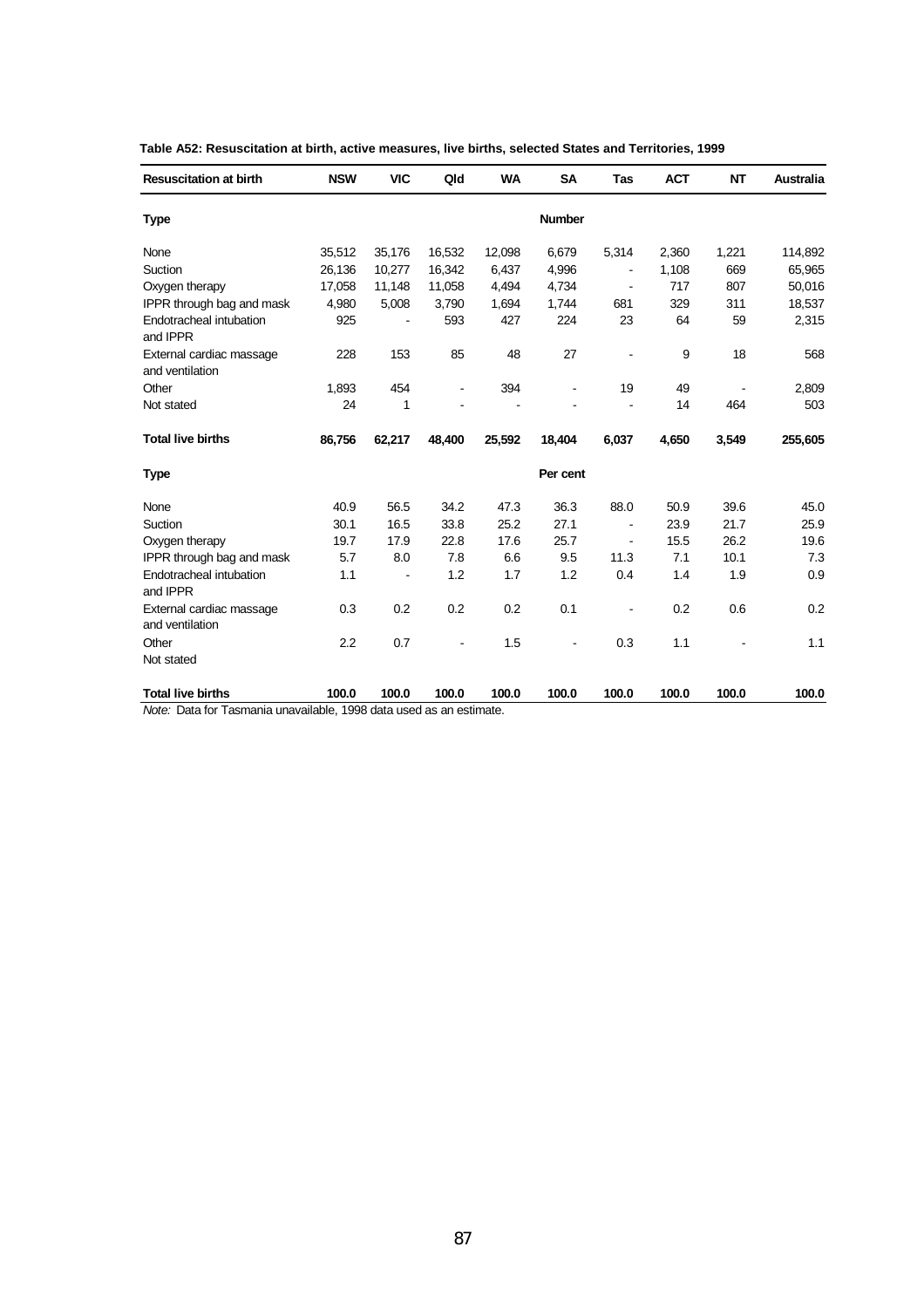| Length of stay <sup>(a)</sup> | <b>NSW</b> | <b>VIC</b> | Qld    | <b>WA</b> | <b>SA</b>     | Tas   | <b>ACT</b> | NT    | <b>Australia</b> |
|-------------------------------|------------|------------|--------|-----------|---------------|-------|------------|-------|------------------|
| Mean length of stay           | 4.4        | 4.7        | 4.4    | 5.4       | 4.7           | 4.7   | 5.2        | 4.7   | 4.6              |
| (days)                        |            |            |        |           | <b>Number</b> |       |            |       |                  |
| Less than 1 day               | 3,293      | 1,175      | 1,525  | 775       | 307           | 338   | 279        | 142   | 7,834            |
| 1 day                         | 7,945      | 3,948      | 5,836  | 2,164     | 1,255         | 672   | 456        | 383   | 22,659           |
| 2 days                        | 12,350     | 8,833      | 8,718  | 3,682     | 2,761         | 836   | 710        | 500   | 38,390           |
| 3 days                        | 15,201     | 13,191     | 9,357  | 4,509     | 3,434         | 940   | 895        | 612   | 48,139           |
| 4 days                        | 16,869     | 12,067     | 7,809  | 4,307     | 3,168         | 1,035 | 727        | 552   | 46,534           |
| 5 days                        | 13,666     | 10,081     | 6,222  | 3,688     | 3,462         | 863   | 527        | 453   | 38,962           |
| 6 days                        | 7,867      | 5,305      | 3,593  | 2,396     | 1,383         | 484   | 405        | 257   | 21,690           |
| $7-13$ days                   | 7,305      | 5,603      | 3,721  | 3,326     | 1,775         | 516   | 493        | 334   | 23,073           |
| 14-20 days                    | 919        | 719        | 517    | 258       | 266           | 87    | 54         | 86    | 2,906            |
| $21 - 27$ days                | 438        | 336        | 333    | 120       | 174           | 26    | 20         | 39    | 1,486            |
| 28 or more days               | 756        | 656        | 603    | 242       | 381           | 76    | 63         | 74    | 2,851            |
| Not stated                    | 6          |            | 2      |           |               | 58    |            |       | 66               |
| All live births               | 86,615     | 61,914     | 48,236 | 25,467    | 18,366        | 5,931 | 4,629      | 3,432 | 254,590          |
|                               |            |            |        |           | Per cent      |       |            |       |                  |
| Less than 1 day               | 3.8        | 1.9        | 3.2    | 3.0       | 1.7           | 5.8   | 6.0        | 4.1   | 3.1              |
| 1 day                         | 9.2        | 6.4        | 12.1   | 8.5       | 6.8           | 11.4  | 9.9        | 11.2  | 8.9              |
| 2 days                        | 14.3       | 14.3       | 18.1   | 14.5      | 15.0          | 14.2  | 15.3       | 14.6  | 15.1             |
| 3 days                        | 17.6       | 21.3       | 19.4   | 17.7      | 18.7          | 16.0  | 19.3       | 17.8  | 18.9             |
| 4 days                        | 19.5       | 19.5       | 16.2   | 16.9      | 17.2          | 17.6  | 15.7       | 16.1  | 18.3             |
| 5 days                        | 15.8       | 16.3       | 12.9   | 14.5      | 18.9          | 14.7  | 11.4       | 13.2  | 15.3             |
| 6 days                        | 9.1        | 8.6        | 7.4    | 9.4       | 7.5           | 8.2   | 8.7        | 7.5   | 8.5              |
| $7-13$ days                   | 8.4        | 9.0        | 7.7    | 13.1      | 9.7           | 8.8   | 10.7       | 9.7   | 9.1              |
| 14-20 days                    | 1.1        | 1.2        | 1.1    | 1.0       | 1.4           | 1.5   | 1.2        | 2.5   | 1.1              |
| $21 - 27$ days                | 0.5        | 0.5        | 0.7    | 0.5       | 0.9           | 0.4   | 0.4        | 1.1   | 0.6              |
| 28 or more days               | 0.9        | 1.1        | 1.3    | 1.0       | 2.1           | 1.3   | 1.4        | 2.2   | 1.1              |
| All live births               | 100.0      | 100.0      | 100.0  | 100.0     | 100.0         | 100.0 | 100.0      | 100.0 | 100.0            |

**Table A53: Length of baby's stay in hospital, live births, States and Territories, 1999**

(a) Length of stay for live births in hospital or birth centre of birth only, transfers are excluded.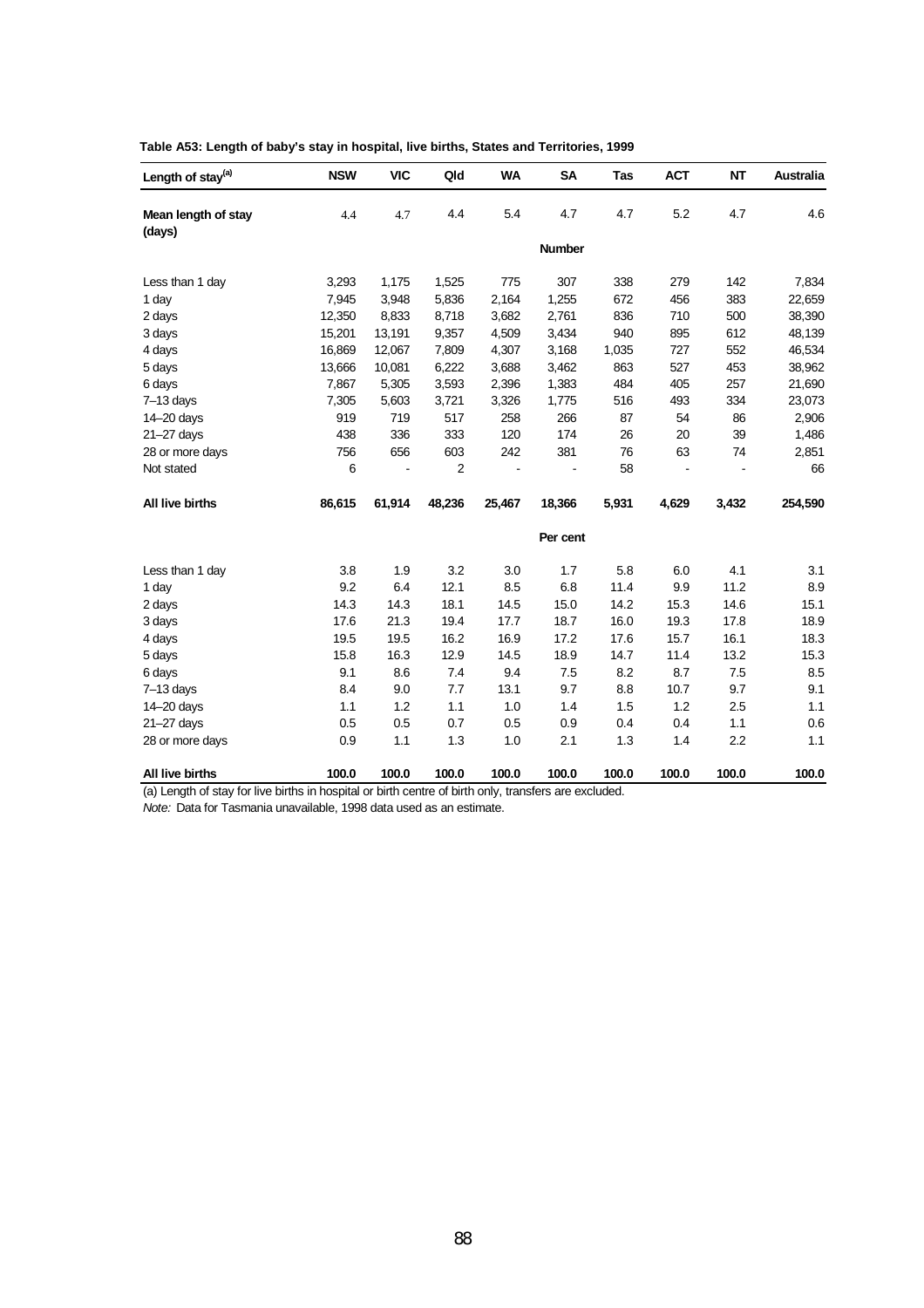| Characteristic <sup>(a)</sup> | <b>Babies</b> | $0 - 2$ days | $3-4$ days | 5-6 days | 7–13 days |      | 14-20 days 21-27 days | 28 or more<br>days |
|-------------------------------|---------------|--------------|------------|----------|-----------|------|-----------------------|--------------------|
|                               |               |              |            |          | Per cent  |      |                       |                    |
| <b>Plurality</b>              |               |              |            |          |           |      |                       |                    |
| Singleton                     | 246,818       | 27.7         | 38.0       | 24.0     | 8.2       | 0.9  | 0.4                   | 0.8                |
| Twin                          | 7,461         | 7.4          | 13.1       | 20.4     | 36.1      | 9.7  | 5.0                   | 8.4                |
| Other multiple birth          | 311           | 10.6         | 2.6        | 1.0      | 19.6      | 16.4 | 7.1                   | 42.8               |
| Indigenous status             |               |              |            |          |           |      |                       |                    |
| Indigenous                    | 8,728         | 41.1         | 32.4       | 13.8     | 7.6       | 1.8  | 1.1                   | 2.2                |
| Non-Indigenous                | 245,786       | 26.6         | 37.4       | 24.2     | 9.1       | 1.1  | 0.6                   | 1.1                |
| Not stated                    | 76            | 34.2         | 36.8       | 21.1     | 7.9       |      |                       |                    |
| <b>Gestational age</b>        |               |              |            |          |           |      |                       |                    |
| 20-27 weeks                   | 1,119         | 42.6         | 2.2        | 1.1      | 3.0       | 1.4  | 2.1                   | 47.7               |
| 28-31 weeks                   | 1,889         | 14.3         | 2.4        | 3.0      | 10.1      | 8.3  | 7.9                   | 54.1               |
| 32-36 weeks                   | 15,299        | 11.8         | 14.8       | 16.8     | 29.5      | 13.8 | 7.2                   | 6.1                |
| 37-41 weeks                   | 231,640       | 28.0         | 39.1       | 24.6     | 7.8       | 0.3  | 0.1                   | 0.2                |
| 42 or more weeks              | 4,545         | 31.7         | 40.2       | 21.6     | 6.0       | 0.3  | 0.0                   | 0.1                |
| Not stated                    | 98            | 32.0         | 30.9       | 25.8     | 10.3      |      |                       | 1.0                |
| <b>Birthweight</b>            |               |              |            |          |           |      |                       |                    |
| Less than 1,000 g             | 1,193         | 39.8         | 2.7        | 1.1      | 2.8       | 1.8  | 1.9                   | 49.9               |
| $1,000 - 1,499$ g             | 1,502         | 14.4         | 1.7        | 1.7      | 8.6       | 8.3  | 9.2                   | 56.0               |
| 1,500-1,999 q                 | 3,142         | 9.2          | 4.4        | 6.7      | 22.1      | 18.1 | 15.9                  | 23.5               |
| 2,000-2,499 g                 | 9,969         | 12.0         | 19.5       | 20.4     | 28.5      | 11.8 | 4.9                   | 2.8                |
| $2,500$ g and over            | 238,726       | 27.9         | 38.8       | 24.5     | 8.1       | 0.4  | 0.1                   | 0.2                |
| Not stated                    | 58            | 49.1         | 26.3       | 17.5     | 5.3       |      |                       | 1.8                |

**Table A54: Length of baby's stay in hospital by plurality, Indigenous status, gestational age, and birthweight, live births, selected States and Territories, 1999**

(a) Length of baby's stay in hospital or birth centre of birth only. Transfers and home births are excluded. *Note*: Data for Tasmania unavailable, 1998 data used as an estimate.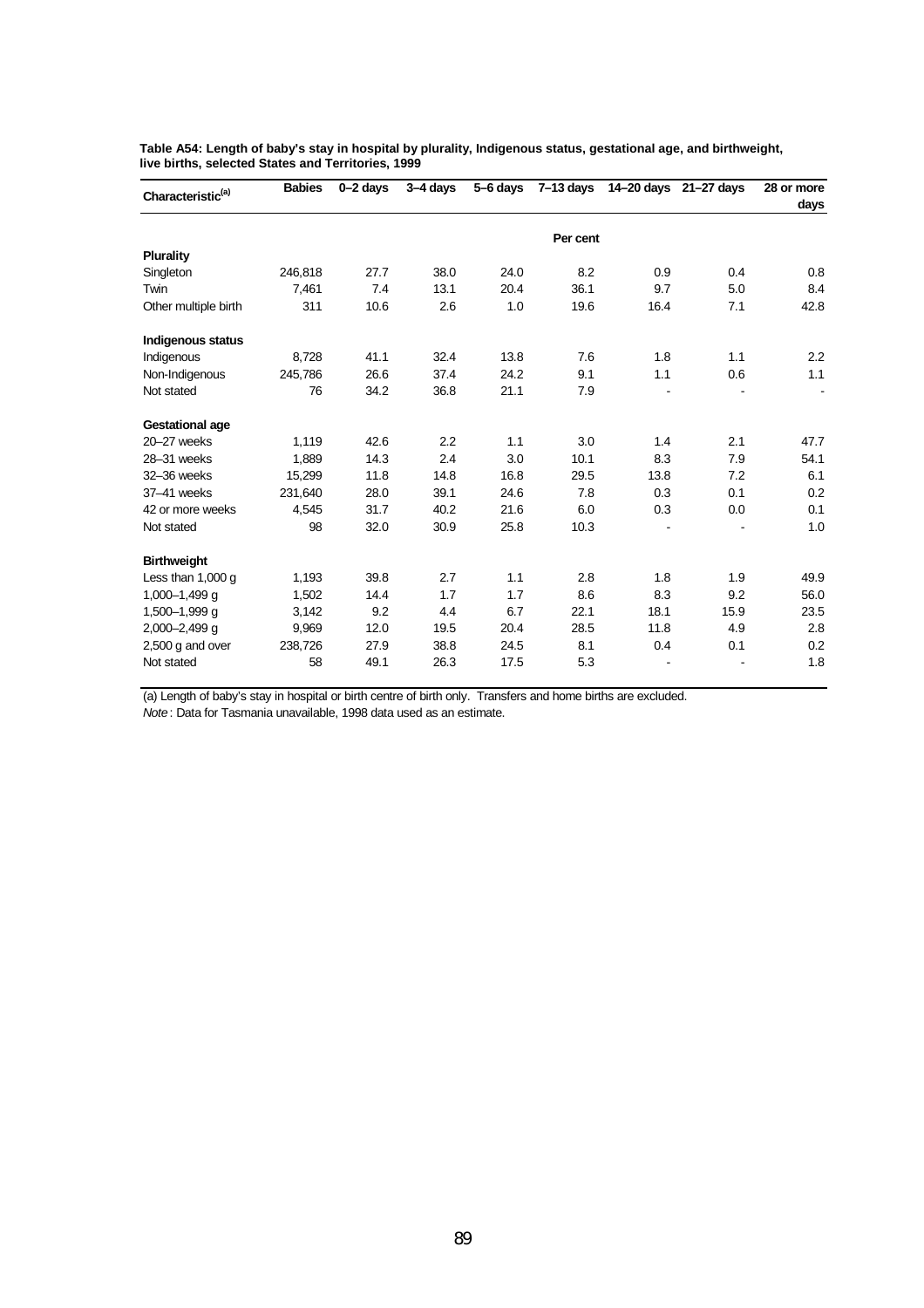| Mode of separation                          | <b>NSW</b>                   | <b>VIC</b> | Qld    | <b>WA</b> | <b>SA</b>     | Tas   | <b>ACT</b> | <b>NT</b>      | <b>Australia</b> |
|---------------------------------------------|------------------------------|------------|--------|-----------|---------------|-------|------------|----------------|------------------|
|                                             |                              |            |        |           | <b>Number</b> |       |            |                |                  |
| Discharge home                              | 81,929                       | 59,303     | 46,601 | 24,426    | 17,287        | 5,543 | 4,306      | 3,453          | 242,848          |
| Transfer to another hospital <sup>(a)</sup> | 4,425                        | 2,407      | 1,483  | 958       | 822           | 52    | 301        |                | 10,448           |
| Fetal or neonatal death                     | 788                          | 647        | 499    | 240       | 141           | 69    | 53         | 69             | 2,506            |
| Other                                       | $\qquad \qquad \blacksquare$ | 32         | ۰      | 21        | 230           | 408   | 5          | $\overline{a}$ | 696              |
| Not stated                                  | 6                            |            |        |           |               | 12    | 2          | 30             | 50               |
| <b>All births</b>                           | 87,148                       | 62,389     | 48,583 | 25,645    | 18,480        | 6,084 | 4,667      | 3,552          | 256,548          |
|                                             |                              |            |        |           | Per cent      |       |            |                |                  |
| Discharge home                              | 94.0                         | 95.1       | 95.9   | 95.2      | 93.5          | 91.3  | 92.3       | 98.0           | 94.7             |
| Transfer to another hospital <sup>(a)</sup> | 5.1                          | 3.9        | 3.1    | 3.7       | 4.4           | 0.9   | 6.5        |                | 4.1              |
| Fetal or neonatal death                     | 0.9                          | 1.0        | 1.0    | 0.9       | 0.8           | 1.1   | 1.1        | 2.0            | 1.0              |
| Other                                       |                              | 0.1        |        | 0.1       | 1.2           | 6.7   | 0.1        |                | 0.3              |
| <b>All births</b>                           | 100.0                        | 100.0      | 100.0  | 100.0     | 100.0         | 100.0 | 100.0      | 100.0          | 100.0            |

|  |  |  | Table A55: Mode of separation of infants born in hospitals, selected States and Territories, 1999 |  |  |  |
|--|--|--|---------------------------------------------------------------------------------------------------|--|--|--|
|--|--|--|---------------------------------------------------------------------------------------------------|--|--|--|

(a) Includes infants that were transferred to another hospital and died.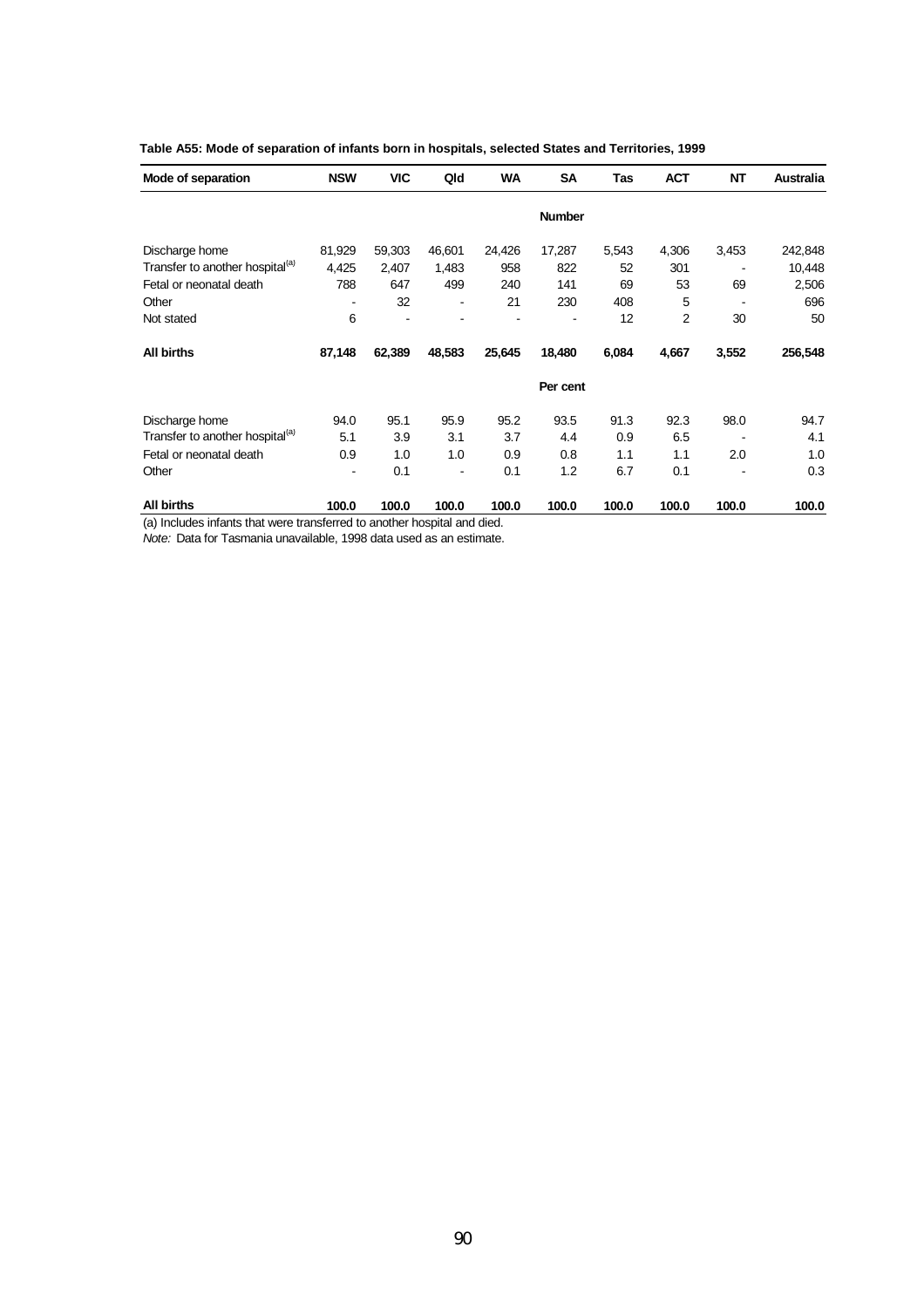|                           |         |         | <b>Number</b> |           | Rate per 1,000 births |      |                |     |
|---------------------------|---------|---------|---------------|-----------|-----------------------|------|----------------|-----|
| Definition/Outcome        | 1997    | 1998    | 1999          | 1997-1999 | 1997                  | 1998 | 1999 1997-1999 |     |
| 400 g/20 weeks            |         |         |               |           |                       |      |                |     |
| Fetal deaths              | 1,516   | 1,336   | 1,284         | 4,136     | 6.0                   | 5.3  | 5.1            | 5.5 |
| Neonatal deaths           | 805     | 754     | 849           | 2,408     | 3.2                   | 3.0  | 3.4            | 3.2 |
| Perinatal deaths (ABS)    | 2,321   | 2,090   | 2,133         | 6,544     | 9.2                   | 8.3  | 8.5            | 8.7 |
| Live births               | 251,774 | 249,555 | 248,839       | 755,134   |                       |      |                |     |
| 500 g/22 weeks            |         |         |               |           |                       |      |                |     |
| Fetal deaths              | 1,280   | 1,122   | 1,054         | 3,456     | 5.1                   | 4.5  | 4.2            | 4.6 |
| Early neonatal deaths     | 557     | 485     | 789           | 1,831     | 2.2                   | 1.9  | 3.2            | 2.4 |
| Neonatal deaths           | 718     | 679     | 744           | 2,141     | 2.9                   | 2.7  | 3.0            | 2.9 |
| Perinatal deaths (WHO)    | 1,837   | 1,607   | 1,843         | 5,287     | 7.3                   | 6.4  | 7.4            | 7.0 |
| Perinatal deaths (ABS)    | 1,998   | 1,801   | 1,798         | 5,597     | 7.9                   | 7.2  | 7.2            | 7.4 |
| Live births               | 251,720 | 249,495 | 248,753       | 749,968   |                       |      |                |     |
| 1,000 g/28 weeks          |         |         |               |           |                       |      |                |     |
| Fetal deaths              | 891     | 923     | 732           | 2,546     | 3.5                   | 3.7  | 2.9            | 3.4 |
| Early neonatal deaths     | 307     | 282     | 440           | 1,029     | 1.2                   | 1.1  | 1.8            | 1.4 |
| Perinatal deaths (WHO)    | 1,198   | 1,205   | 1,172         | 3,575     | 4.8                   | 4.8  | 4.7            | 4.8 |
| All births <sup>(a)</sup> | 250,509 | 248,537 | 247,781       | 746,827   |                       |      |                |     |

**Table A56: Fetal, neonatal and perinatal deaths and rates, various definitions, Australia, 1997–1999**

(a) Estimated live births.

*Note:* Fetal, neonatal and perinatal deaths from ABS based on year of registration.

*Source:* Australian Bureau of Statistics (ABS) 2000. *Causes of Death Australia, 1999* Cat. no. 3303.0. Canberra: AGPS. ABS Perinatal deaths data, 1999.

|  | Table A57: Type of fetal death, Australia, 1994–1999 |  |  |  |
|--|------------------------------------------------------|--|--|--|
|--|------------------------------------------------------|--|--|--|

|      | Antepartum    |                                 | Intrapartum <sup>(a)</sup> |                                 |               | Not known <sup>(b)</sup>        | All fetal deaths |                          |  |
|------|---------------|---------------------------------|----------------------------|---------------------------------|---------------|---------------------------------|------------------|--------------------------|--|
| Year | <b>Number</b> | Rate per 1,000<br><b>births</b> | <b>Number</b>              | Rate per 1,000<br><b>births</b> | <b>Number</b> | Rate per 1,000<br><b>births</b> | <b>Number</b>    | Rate per 1,000<br>births |  |
| 1994 | 893           | 3.4                             | 370                        | 1.4                             | 149           | 0.6                             | 1,412            | 5.4                      |  |
| 1995 | 1,013         | 3.9                             | 318                        | 1.2                             | 181           | 0.7                             | 1,512            | 5.9                      |  |
| 1996 | 1.074         | 4.2                             | 397                        | 1.6                             | 197           | 0.8                             | 1,668            | 6.5                      |  |
| 1997 | 941           | 3.7                             | 270                        | 1.1                             | 305           | 1.2                             | 1.516            | 6.0                      |  |
| 1998 | 904           | 3.6                             | 269                        | 1.1                             | 163           | 0.6                             | 1,336            | 5.3                      |  |
| 1999 | 859           | 3.4                             | 285                        | 1.1                             | 140           | 0.6                             | 1,284            | 5.1                      |  |

(a) Includes fetal deaths where it was not known whether heartbeat ceased before or after delivery.

(b) Not known whether heartbeat ceased before or during labour.

*Note:* Fetal deaths from ABS based on year of registration with 400 grams/20 weeks gestation definition.

*Source:* ABS Perinatal deaths data, 1999.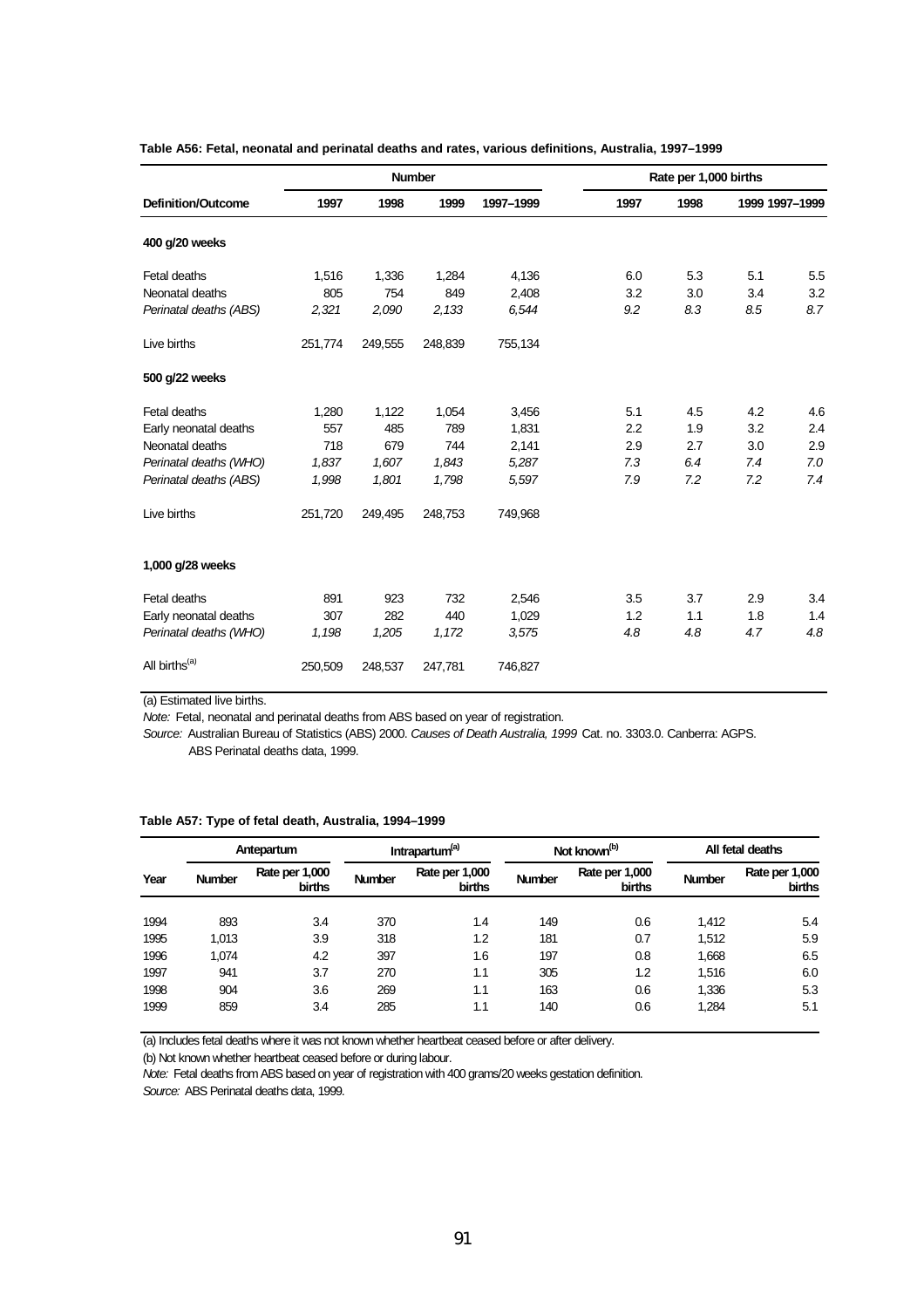|      | Less than 1 day |                               |               | 1-6 days                      |               | $7-27$ days                   | All neonatal deaths <sup>(a)</sup> |                               |
|------|-----------------|-------------------------------|---------------|-------------------------------|---------------|-------------------------------|------------------------------------|-------------------------------|
| Year | <b>Number</b>   | Rate per 1,000<br>live births | <b>Number</b> | Rate per 1,000<br>live births | <b>Number</b> | Rate per 1,000<br>live births | <b>Number</b>                      | Rate per 1,000<br>live births |
| 1994 | 513             | 2.0                           | 259           | 1.0                           | 177           | 0.7                           | 949                                | 3.7                           |
| 1995 | 505             | 2.0                           | 216           | 0.8                           | 186           | 0.7                           | 908                                | 3.5                           |
| 1996 | 474             | 1.9                           | 224           | 0.9                           | 177           | 0.7                           | 879                                | 3.5                           |
| 1997 | 425             | 1.7                           | 213           | 0.8                           | 167           | 0.7                           | 805                                | 3.2                           |
| 1998 | 342             | 1.4                           | 215           | 0.9                           | 195           | 0.8                           | 754                                | 3.0                           |
| 1999 | 432             | 1.7                           | 219           | 0.9                           | 198           | 0.8                           | 849                                | 3.4                           |

**Table A58: Neonatal deaths by age at death, Australia, 1994–1999**

(a) Includes 'not stated' age at death.

*Note:* Neonatal deaths from ABS based on year of registration with 400 grams/20 weeks gestation definition.

*Source:* ABS Perinatal deaths data, 1999.

| Year |               | <b>Fetal deaths</b>      |               | Neonatal deaths               | <b>Perinatal deaths</b> |                          |  |
|------|---------------|--------------------------|---------------|-------------------------------|-------------------------|--------------------------|--|
|      | <b>Number</b> | Rate per 1,000<br>births | <b>Number</b> | Rate per 1,000<br>live births | <b>Number</b>           | Rate per 1,000<br>births |  |
| 1994 | 1.412         | 5.4                      | 949           | 3.7                           | 2,361                   | 9.1                      |  |
| 1995 | 1,512         | 5.9                      | 907           | 3.5                           | 2,419                   | 9.4                      |  |
| 1996 | 1,668         | 6.5                      | 875           | 3.4                           | 2,543                   | 10.0                     |  |
| 1997 | 1,516         | 6.0                      | 805           | 3.2                           | 2,321                   | 9.2                      |  |
| 1998 | 1,336         | 5.3                      | 754           | 3.0                           | 2,090                   | 8.3                      |  |
| 1999 | 1284          | 5.1                      | 849           | 3.4                           | 2,133                   | 8.5                      |  |

**Table A59: Fetal, neonatal and perinatal deaths, Australia, 1994–1999**

*Note:* Fetal, neonatal and perinatal deaths from ABS based on year of registration with 400 grams/20 weeks gestation definition. *Source:* Australian Bureau of Statistics (ABS) 2000 *Causes of Death Australia, 1999* Cat. no. 3303.0. Canberra: AGPS.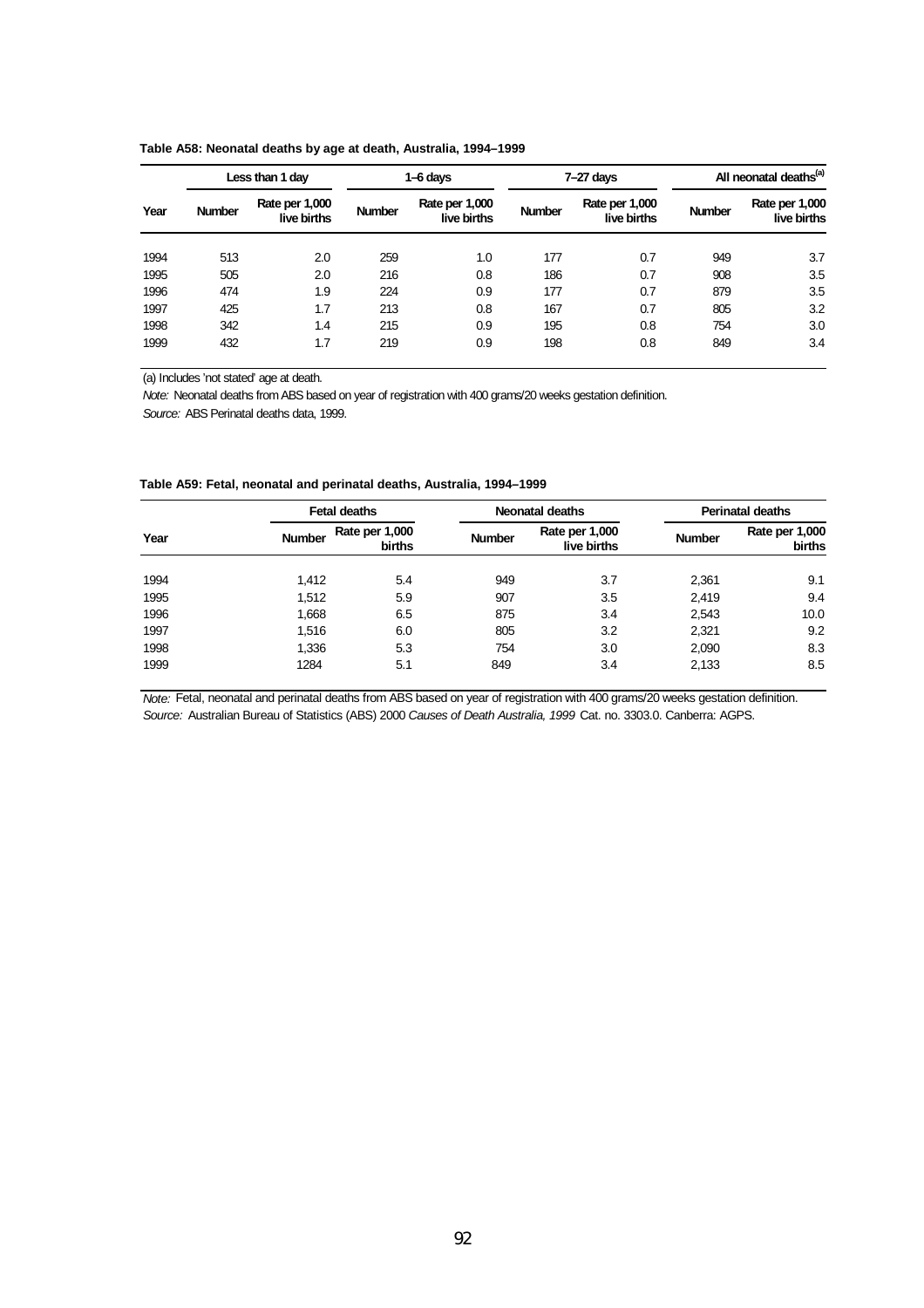| Outcome/Year            | <b>NSW</b> | Vic   | Qld   | <b>WA</b> | <b>SA</b> | Tas | <b>ACT</b> | <b>NT</b> | Australia |
|-------------------------|------------|-------|-------|-----------|-----------|-----|------------|-----------|-----------|
|                         |            |       |       |           | Number    |     |            |           |           |
| <b>Fetal deaths</b>     |            |       |       |           |           |     |            |           |           |
| 1994                    | 433        | 399   | 259   | 131       | 111       | 29  | 17         | 33        | 1,412     |
| 1995                    | 467        | 381   | 278   | 162       | 127       | 40  | 26         | 31        | 1,512     |
| 1996                    | 656        | 364   | 287   | 161       | 109       | 44  | 25         | 22        | 1,668     |
| 1997                    | 568        | 333   | 271   | 135       | 109       | 48  | 19         | 33        | 1,516     |
| 1998                    | 463        | 297   | 262   | 126       | 93        | 39  | 31         | 25        | 1,336     |
| 1999                    | 385        | 343   | 241   | 137       | 81        | 35  | 31         | 31        | 1,284     |
| 1997-1999               | 1,416      | 973   | 774   | 398       | 283       | 122 | 81         | 89        | 4,136     |
| <b>Neonatal deaths</b>  |            |       |       |           |           |     |            |           |           |
| 1994                    | 382        | 202   | 160   | 79        | 54        | 29  | 14         | 29        | 949       |
| 1995                    | 318        | 201   | 181   | 73        | 65        | 24  | 15         | 31        | 908       |
| 1996                    | 303        | 178   | 193   | 94        | 56        | 18  | 14         | 23        | 879       |
| 1997                    | 293        | 189   | 159   | 67        | 43        | 22  | 9          | 23        | 805       |
| 1998                    | 232        | 173   | 190   | 60        | 38        | 20  | 18         | 23        | 754       |
| 1999                    | 320        | 200   | 144   | 71        | 38        | 30  | 19         | 27        | 849       |
| 1997-1999               | 845        | 562   | 493   | 198       | 119       | 72  | 46         | 73        | 2,408     |
| <b>Perinatal deaths</b> |            |       |       |           |           |     |            |           |           |
| 1994                    | 815        | 601   | 419   | 210       | 165       | 58  | 31         | 62        | 2,361     |
| 1995                    | 785        | 582   | 459   | 235       | 192       | 64  | 41         | 62        | 2,420     |
| 1996                    | 959        | 542   | 480   | 255       | 165       | 62  | 39         | 45        | 2,547     |
| 1997                    | 861        | 522   | 430   | 202       | 152       | 70  | 28         | 56        | 2,321     |
| 1998                    | 695        | 470   | 452   | 186       | 131       | 59  | 49         | 48        | 2,090     |
| 1999                    | 705        | 543   | 385   | 208       | 119       | 65  | 50         | 58        | 2,133     |
| 1997-1999               | 2,261      | 1,535 | 1,267 | 596       | 402       | 194 | 127        | 162       | 6,544     |

| Table A60: Fetal, neonatal and perinatal deaths by maternal State or Territory of usual residence, 1994–1999 |  |  |  |
|--------------------------------------------------------------------------------------------------------------|--|--|--|
|--------------------------------------------------------------------------------------------------------------|--|--|--|

*Note:* Fetal, neonatal and perinatal deaths from ABS based on year of registration with 400 grams/20 weeks gestation definition. *Source:* Australian Bureau of Statistics (ABS) 2000 *Causes of Death Australia, 1999* Cat. no. 3303.0. Canberra: AGPS.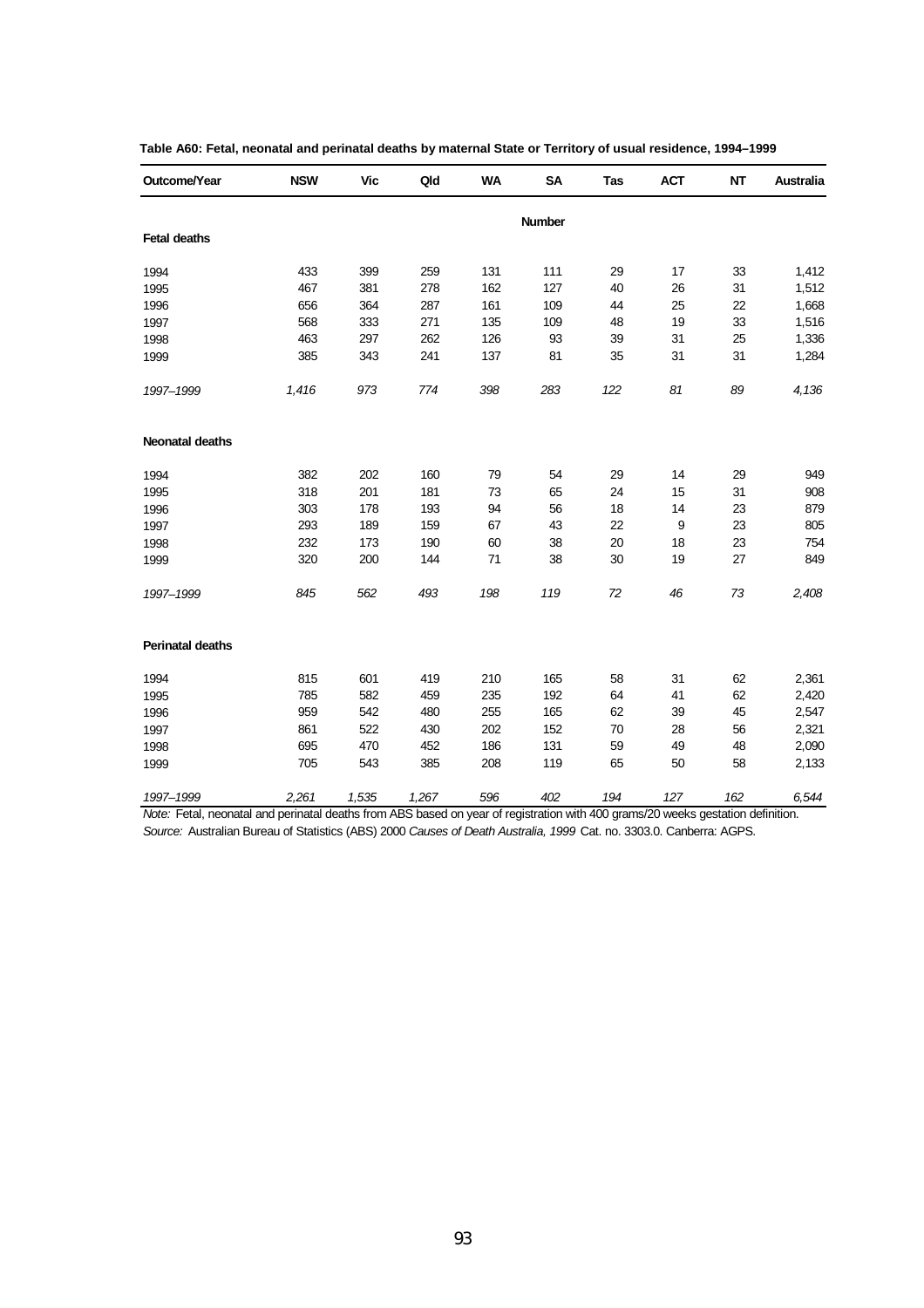| Outcome/Year            | <b>NSW</b> | <b>Vic</b> | Qld  | <b>WA</b> | <b>SA</b>             | Tas  | <b>ACT</b> | NT   | <b>Australia</b> |
|-------------------------|------------|------------|------|-----------|-----------------------|------|------------|------|------------------|
|                         |            |            |      |           | Rate per 1,000 births |      |            |      |                  |
| <b>Fetal deaths</b>     |            |            |      |           |                       |      |            |      |                  |
| 1994                    | 4.9        | 6.2        | 5.5  | 5.2       | 5.7                   | 4.2  | 3.8        | 9.0  | 5.5              |
| 1995                    | 5.3        | 6.1        | 6.0  | 6.4       | 6.5                   | 6.1  | 5.9        | 8.2  | 5.9              |
| 1996                    | 7.5        | 5.9        | 6.0  | 6.5       | 5.7                   | 6.8  | 5.7        | 6.2  | 6.5              |
| 1997                    | 6.5        | 5.5        | 5.7  | 5.4       | 5.9                   | 7.9  | 4.5        | 9.1  | 6.0              |
| 1998                    | 5.4        | 4.9        | 5.5  | 5.1       | 5.1                   | 6.5  | 7.7        | 6.8  | 5.3              |
| 1999                    | 4.4        | 5.8        | 5.2  | 5.5       | 4.5                   | 5.8  | 7.2        | 8.6  | 5.1              |
| 1997-1999               | 5.4        | 5.4        | 5.5  | 5.3       | 5.2                   | 6.7  | 6.5        | 8.2  | $5.5\,$          |
| <b>Neonatal deaths</b>  |            |            |      |           |                       |      |            |      |                  |
| 1994                    | 4.3        | 3.2        | 3.4  | 3.1       | 2.8                   | 4.2  | 3.1        | 8.0  | 3.7              |
| 1995                    | 3.6        | 3.2        | 3.9  | 2.9       | 3.4                   | 3.7  | 3.4        | 8.2  | $3.5\,$          |
| 1996                    | 3.5        | 2.9        | 4.0  | 3.8       | 2.9                   | 2.8  | 3.2        | 6.5  | $3.5\,$          |
| 1997                    | 3.4        | 3.1        | 3.4  | 2.7       | 2.3                   | 3.7  | 2.1        | 6.4  | 3.2              |
| 1998                    | 2.7        | 2.9        | 4.0  | 2.4       | 2.1                   | 3.3  | 4.5        | 6.3  | 3.0              |
| 1999                    | 3.7        | 3.4        | 3.1  | 2.9       | 2.1                   | 5.0  | 4.5        | 7.6  | 3.4              |
| 1997-1999               | 3.3        | 3.1        | 3.5  | 2.7       | 2.2                   | 4.0  | 3.7        | 6.8  | 3.2              |
| <b>Perinatal deaths</b> |            |            |      |           |                       |      |            |      |                  |
| 1994                    | 9.2        | 9.4        | 9.0  | 8.3       | 8.5                   | 8.4  | 6.9        | 17.0 | 9.1              |
| 1995                    | 8.9        | 9.3        | 9.8  | 9.3       | 9.9                   | 9.7  | 9.2        | 16.4 | 9.4              |
| 1996                    | 11.0       | 8.8        | 10.0 | 10.2      | 8.6                   | 9.5  | 8.8        | 12.6 | 10.0             |
| 1997                    | 9.8        | 8.6        | 9.1  | 8.1       | 8.2                   | 11.6 | 6.6        | 15.5 | 9.2              |
| 1998                    | 8.1        | 7.7        | 9.6  | 7.5       | 7.2                   | 9.8  | 12.2       | 13.1 | 8.3              |
| 1999                    | 8.1        | 9.2        | 8.2  | 8.3       | 6.6                   | 10.7 | 11.7       | 16.1 | 8.5              |
| 1997-1999               | 8.7        | 8.5        | 9.0  | 8.0       | 7.3                   | 10.7 | 10.1       | 14.9 | 8.7              |

**Table A60: Fetal, neonatal and perinatal death rates by maternal State or Territory of usual residence, 1994–1999 (cont.)**

*Note:* Fetal, neonatal and perinatal deaths from ABS based on year of registration with 400 grams/20 weeks gestation definition. *Source:* Australian Bureau of Statistics (ABS) 2000 *Causes of Death Australia, 1999* Cat. no. 3303.0. Canberra: AGPS.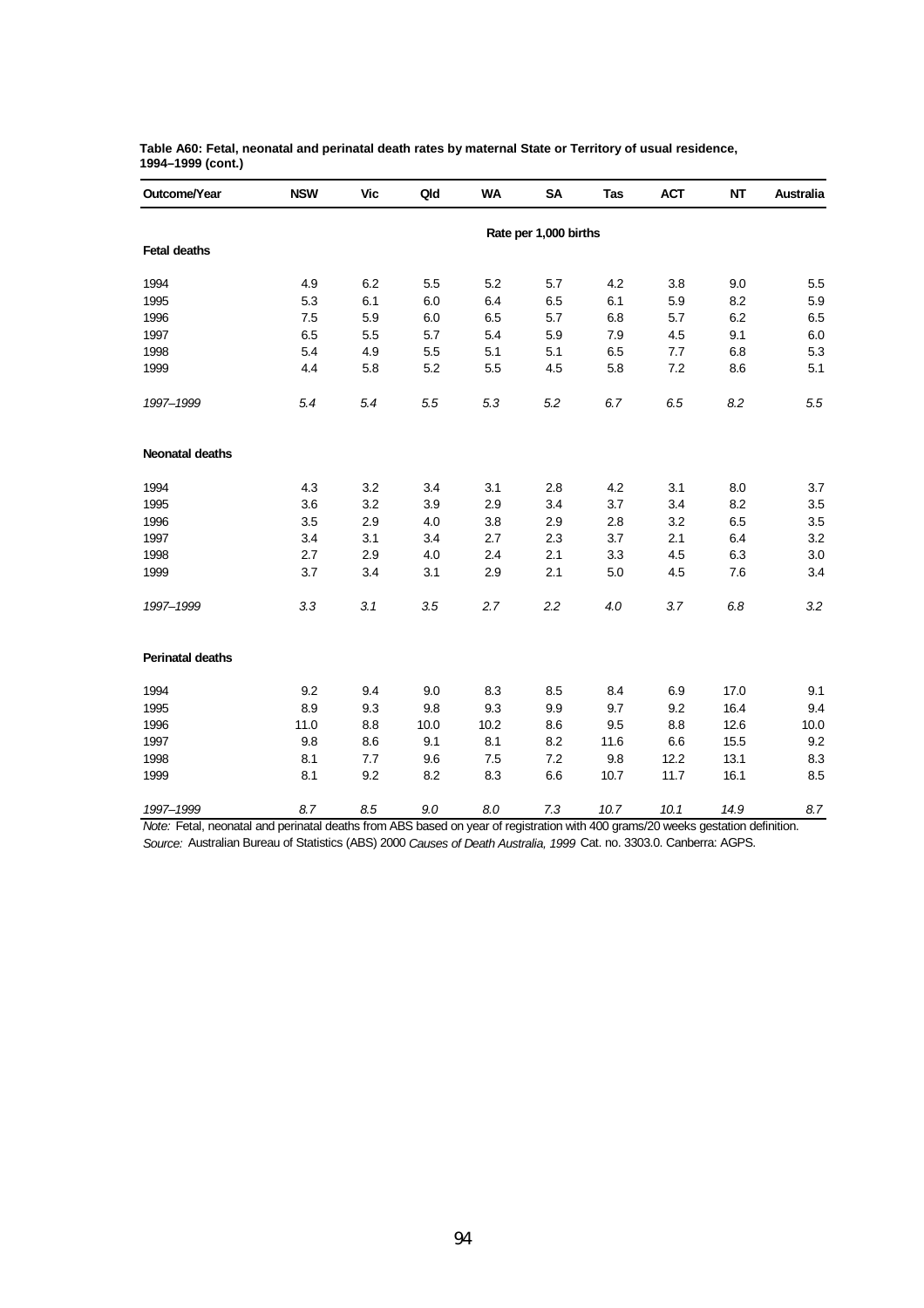|                          |                          |                          |                          |                          | State of registration    |                          |                          |                              |                  |
|--------------------------|--------------------------|--------------------------|--------------------------|--------------------------|--------------------------|--------------------------|--------------------------|------------------------------|------------------|
| State of usual residence | <b>NSW</b>               | Vic                      | Qld                      | WA                       | SA                       | Tas                      | <b>ACT</b>               | <b>NT</b>                    | <b>Australia</b> |
|                          |                          |                          |                          |                          | Number                   |                          |                          |                              |                  |
| <b>NSW</b>               | 2,143                    | 24                       | 58                       | ۰                        | 3                        | ۰                        | 33                       |                              | 2,261            |
| Vic                      | 5                        | 1,511                    | 14                       | $\blacksquare$           | 3                        | $\overline{\phantom{a}}$ | $\overline{2}$           |                              | 1,535            |
| Qld                      | 16                       | 3                        | 1,247                    |                          | $\blacksquare$           |                          | $\overline{\phantom{0}}$ | 1                            | 1,267            |
| <b>WA</b>                | L,                       | $\overline{4}$           | 8                        | 582                      | 1                        | $\blacksquare$           | $\overline{\phantom{a}}$ | 1                            | 596              |
| SA                       |                          | 6                        | 4                        | $\blacksquare$           | 390                      |                          |                          | $\overline{2}$               | 402              |
| Tas                      | ٠                        | 16                       | $\overline{\phantom{a}}$ | $\overline{\phantom{0}}$ | $\overline{a}$           | 178                      | $\overline{a}$           |                              | 194              |
| <b>ACT</b>               | $\overline{c}$           | $\overline{\phantom{a}}$ | 1                        | $\overline{\phantom{a}}$ | $\overline{\phantom{a}}$ | $\overline{\phantom{a}}$ | 124                      | $\blacksquare$               | 127              |
| <b>NT</b>                | 1                        | 3                        | $\blacksquare$           | 1                        | 5                        | ÷,                       | $\overline{\phantom{a}}$ | 152                          | 162              |
| Australia                | 2,167                    | 1,567                    | 1,332                    | 583                      | 402                      | 178                      | 159                      | 156                          | 6,544            |
|                          |                          |                          |                          |                          | Per cent                 |                          |                          |                              |                  |
| <b>NSW</b>               | 94.8                     | 1.1                      | 2.6                      | -                        | 0.1                      | $\overline{\phantom{a}}$ | 1.5                      |                              | 100.0            |
| Vic                      | 0.3                      | 98.4                     | 0.9                      | $\blacksquare$           | 0.2                      | $\blacksquare$           | 0.1                      | $\qquad \qquad \blacksquare$ | 100.0            |
| Qld                      | 1.3                      | 0.2                      | 98.4                     |                          | $\overline{\phantom{a}}$ |                          | $\overline{\phantom{a}}$ | 0.1                          | 100.0            |
| <b>WA</b>                | $\overline{\phantom{0}}$ | 0.7                      | 1.3                      | 97.7                     | 0.2                      |                          | $\blacksquare$           | 0.2                          | 100.0            |
| SA                       | $\blacksquare$           | 1.5                      | 1.0                      | $\blacksquare$           | 97.0                     |                          | $\blacksquare$           | 0.5                          | 100.0            |
| Tas                      | $\blacksquare$           | 8.2                      | $\blacksquare$           | $\blacksquare$           | $\overline{\phantom{a}}$ | 91.8                     | ٠                        | $\overline{\phantom{a}}$     | 100.0            |
| <b>ACT</b>               | 1.6                      | $\blacksquare$           | 0.8                      |                          | $\overline{\phantom{a}}$ | ä,                       | 97.6                     |                              | 100.0            |
| <b>NT</b>                | 0.6                      | 1.9                      | $\blacksquare$           | 0.6                      | 3.1                      |                          |                          | 93.8                         | 100.0            |
| Australia                | 33.1                     | 23.9                     | 20.4                     | 8.9                      | 6.1                      | 2.7                      | 2.4                      | 2.4                          | 100.0            |

#### **Table A61: Perinatal deaths registered in the State or Territory of mothers' usual residence, Australia, 1997–1999**

*Note:* Perinatal deaths from ABS based on year of registration with 400 grams/20weeks gestation definition. *Source:* ABS Perinatal deaths data, 1999.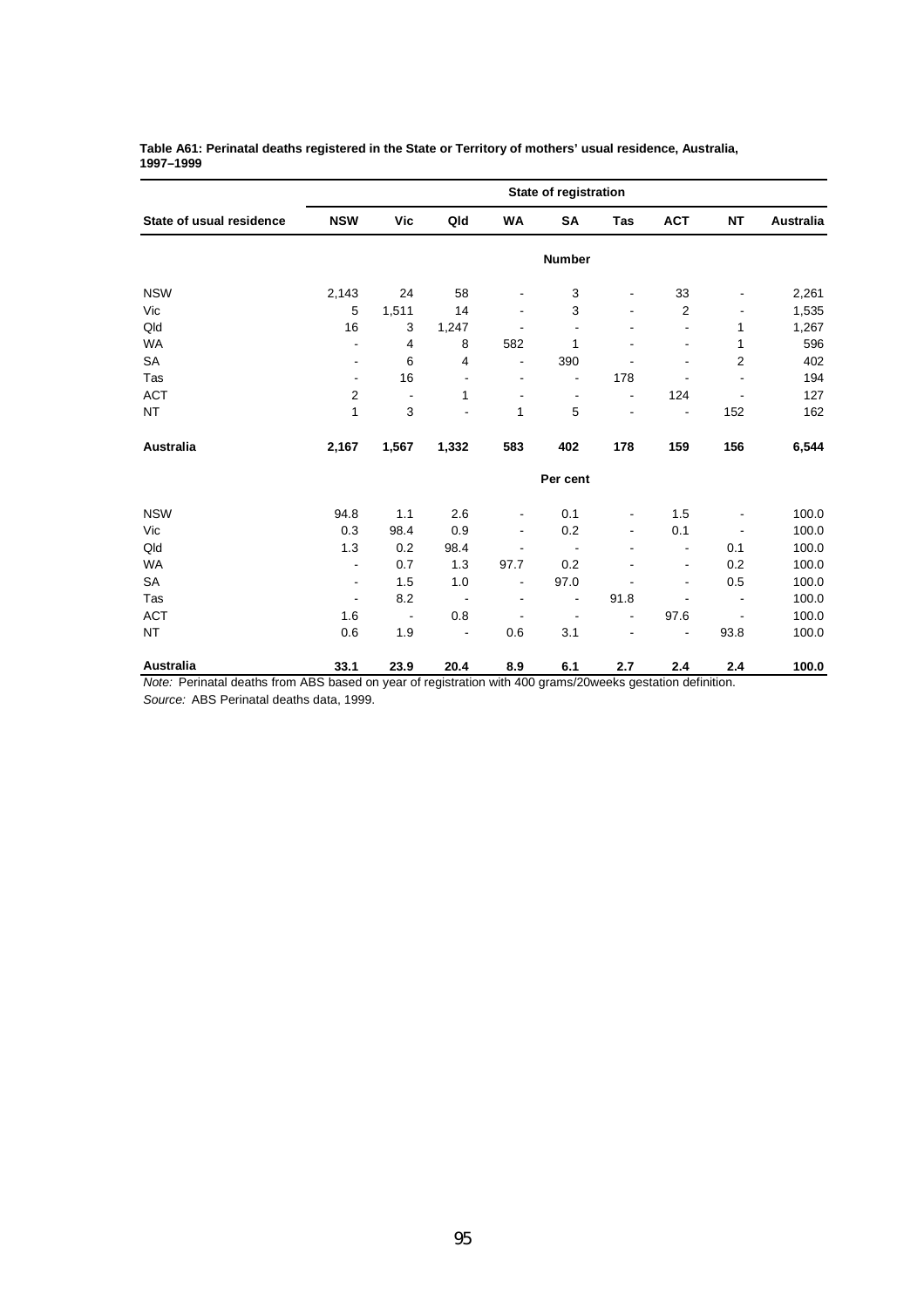|                         |              |           |           |           | Maternal age (years) |             |            |          |
|-------------------------|--------------|-----------|-----------|-----------|----------------------|-------------|------------|----------|
| Outcome/Year            | Less than 20 | $20 - 24$ | $25 - 29$ | $30 - 34$ | $35 - 39$            | 40 and over | Not stated | All ages |
|                         |              |           |           |           | <b>Number</b>        |             |            |          |
| <b>Fetal deaths</b>     |              |           |           |           |                      |             |            |          |
| 1994                    | 89           | 268       | 381       | 423       | 196                  | 40          | 15         | 1,412    |
| 1995                    | 131          | 294       | 427       | 395       | 187                  | 47          | 31         | 1,512    |
| 1996                    | 131          | 329       | 449       | 446       | 221                  | 66          | 26         | 1,668    |
| 1997                    | 105          | 270       | 462       | 382       | 236                  | 40          | 21         | 1,516    |
| 1998                    | 108          | 225       | 378       | 344       | 204                  | 51          | 26         | 1,336    |
| 1999                    | 95           | 205       | 365       | 361       | 185                  | 50          | 23         | 1,284    |
| 1997-1999               | 308          | 700       | 1,205     | 1,087     | 625                  | 141         | 70         | 4,136    |
| <b>Neonatal deaths</b>  |              |           |           |           |                      |             |            |          |
| 1994                    | 66           | 193       | 270       | 228       | 115                  | 28          | 49         | 949      |
| 1995                    | 77           | 193       | 243       | 219       | 102                  | 20          | 54         | 908      |
| 1996                    | 58           | 161       | 250       | 238       | 98                   | 26          | 48         | 879      |
| 1997                    | 81           | 138       | 204       | 201       | 121                  | 25          | 35         | 805      |
| 1998                    | 47           | 132       | 227       | 180       | 126                  | 23          | 19         | 754      |
| 1999                    | 68           | 169       | 233       | 205       | 122                  | 35          | 17         | 849      |
| 1997-1999               | 196          | 439       | 664       | 586       | 369                  | 83          | 71         | 2,408    |
| <b>Perinatal deaths</b> |              |           |           |           |                      |             |            |          |
| 1994                    | 155          | 461       | 651       | 651       | 311                  | 68          | 64         | 2,361    |
| 1995                    | 208          | 487       | 670       | 614       | 289                  | 67          | 85         | 2,420    |
| 1996                    | 189          | 490       | 699       | 684       | 319                  | 92          | 74         | 2,547    |
| 1997                    | 186          | 408       | 666       | 583       | 357                  | 65          | 56         | 2,321    |
| 1998                    | 155          | 357       | 605       | 524       | 330                  | 74          | 45         | 2,090    |
| 1999                    | 163          | 374       | 598       | 566       | 307                  | 85          | 40         | 2,133    |
| 1997-1999               | 504          | 1,139     | 1,869     | 1,673     | 994                  | 224         | 141        | 6,544    |

| Table A62: Fetal, neonatal and perinatal deaths by maternal age, Australia, 1994–1999 |  |  |  |  |
|---------------------------------------------------------------------------------------|--|--|--|--|
|---------------------------------------------------------------------------------------|--|--|--|--|

*Note:* Fetal, neonatal and perinatal deaths from ABS based on year of registration with 400 grams/20 weeks gestation definition. *Source:* ABS Perinatal deaths data, 1999.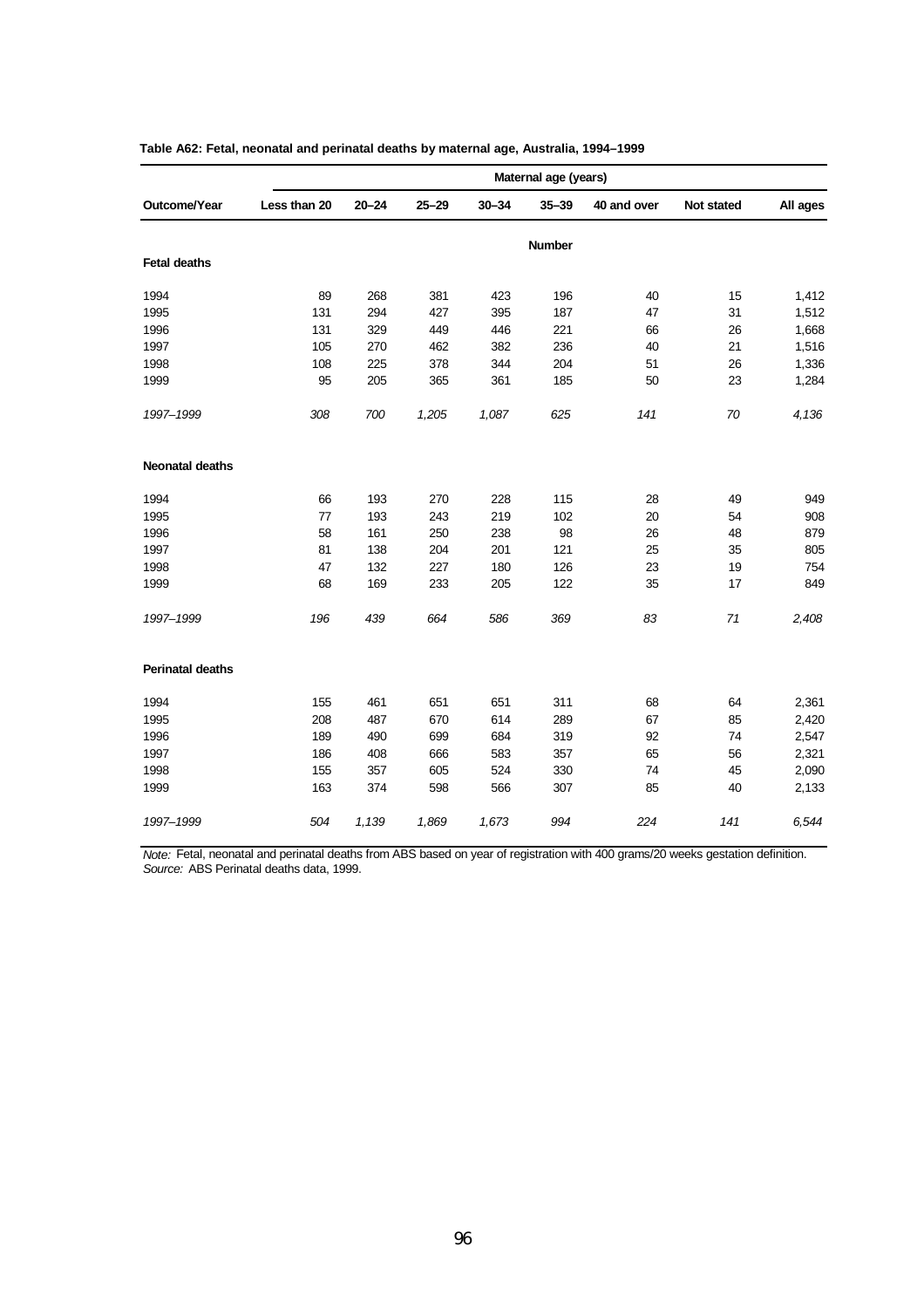|                         |              |           |           | Maternal age (years)  |           |             |          |
|-------------------------|--------------|-----------|-----------|-----------------------|-----------|-------------|----------|
| Outcome / Year          | Less than 20 | $20 - 24$ | $25 - 29$ | $30 - 34$             | $35 - 39$ | 40 and over | All ages |
|                         |              |           |           | Rate per 1,000 births |           |             |          |
| <b>Fetal deaths</b>     |              |           |           |                       |           |             |          |
| 1994                    | 6.9          | 5.4       | 4.4       | 5.5                   | 6.8       | 8.7         | 5.4      |
| 1995                    | 10.3         | 6.2       | 5.1       | 5.1                   | 6.2       | 9.4         | 5.9      |
| 1996                    | 10.4         | 7.3       | 5.4       | 5.8                   | 6.9       | 12.4        | 6.5      |
| 1997                    | 8.5          | 6.4       | 5.6       | 5.0                   | 7.0       | 7.4         | 6.0      |
| 1998                    | 9.0          | 5.6       | 4.6       | 4.5                   | 5.9       | 8.6         | 5.3      |
| 1999                    | 8.0          | 5.2       | 4.6       | 4.7                   | 5.2       | 7.9         | 5.1      |
| 1997-1999               | 8.5          | 5.8       | 4.9       | 4.7                   | 6.0       | 8.0         | 5.5      |
| <b>Neonatal deaths</b>  |              |           |           |                       |           |             |          |
| 1994                    | 5.1          | 3.9       | 3.2       | 3.0                   | 4.0       | 6.2         | 3.7      |
| 1995                    | 6.1          | 4.1       | 2.9       | 2.8                   | 3.4       | 4.0         | 3.5      |
| 1996                    | 4.6          | 3.6       | 3.0       | 3.1                   | 3.1       | 5.0         | 3.5      |
| 1997                    | 6.6          | 3.3       | 2.5       | 2.6                   | 3.6       | 4.7         | 3.2      |
| 1998                    | 4.0          | 3.3       | 2.8       | 2.4                   | 3.7       | 3.9         | 3.0      |
| 1999                    | 5.8          | 4.3       | 2.9       | 2.7                   | 3.4       | 5.6         | 3.4      |
| 1997-1999               | 5.5          | 3.6       | 2.7       | 2.6                   | 3.6       | 4.7         | 3.2      |
| <b>Perinatal deaths</b> |              |           |           |                       |           |             |          |
| 1994                    | 12.0         | 9.3       | 7.6       | 8.4                   | 10.8      | 14.8        | 9.1      |
| 1995                    | 16.3         | 10.2      | 8.0       | 7.9                   | 9.5       | 13.4        | 9.4      |
| 1996                    | 15.0         | 10.8      | 8.4       | 8.9                   | 9.9       | 17.3        | 10.0     |
| 1997                    | 15.0         | 9.6       | 8.0       | 7.6                   | 10.7      | 12.1        | 9.2      |
| 1998                    | 13.0         | 8.9       | 7.4       | 6.9                   | 9.6       | 12.6        | 8.3      |
| 1999                    | 13.8         | 9.6       | 7.5       | 7.3                   | 8.6       | 13.4        | 8.5      |
| 1997-1999               | 13.9         | 9.4       | 7.6       | 7.3                   | 9.6       | 12.7        | 8.7      |

| Table A62: Fetal, neonatal and perinatal death rates by maternal age, Australia, 1994–1999 (cont.) |  |  |  |  |
|----------------------------------------------------------------------------------------------------|--|--|--|--|
|----------------------------------------------------------------------------------------------------|--|--|--|--|

*Note:* Fetal, neonatal and perinatal deaths from ABS based on year of registration with 400 grams/20 weeks gestation definition. *Source:* ABS Perinatal deaths data, 1999.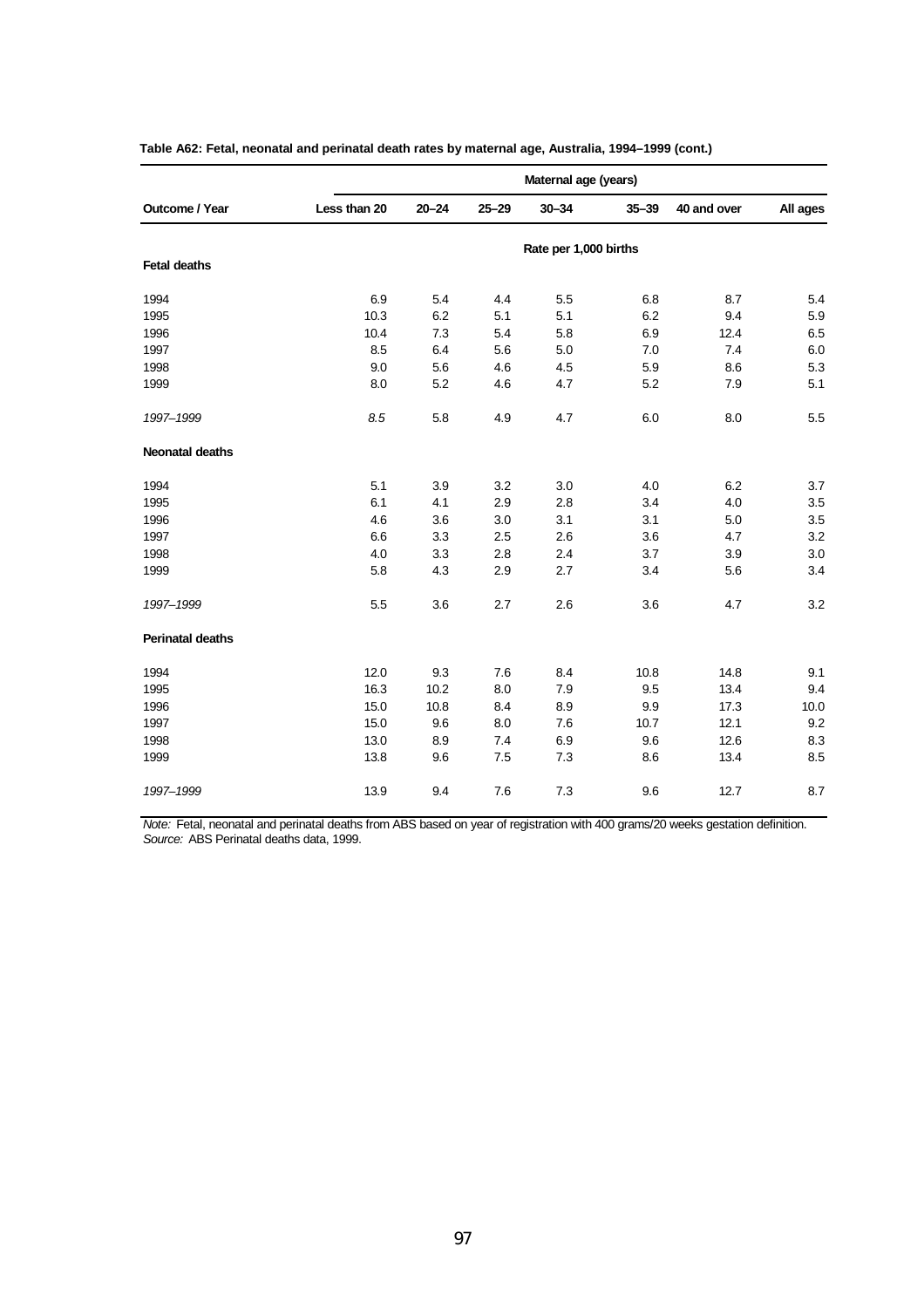| Outcome/                |               | <b>Singletons</b>        |               | <b>Twins</b>             |                | Other multiple births    |               | All babies               |
|-------------------------|---------------|--------------------------|---------------|--------------------------|----------------|--------------------------|---------------|--------------------------|
| Year                    | <b>Number</b> | Rate per<br>1,000 births | <b>Number</b> | Rate per<br>1,000 births | Number         | Rate per<br>1,000 births | <b>Number</b> | Rate per<br>1,000 births |
| <b>Fetal deaths</b>     |               |                          |               |                          |                |                          |               |                          |
| 1994                    | 1,292         | 5.1                      | 117           | 17.0                     | 3              | 12.0                     | 1,412         | 5.4                      |
| 1995                    | 1,371         | 5.5                      | 133           | 19.6                     | 8              | 26.7                     | 1,512         | 5.9                      |
| 1996                    | 1,507         | 6.1                      | 153           | 22.6                     | 8              | 25.0                     | 1,668         | 6.5                      |
| 1997                    | 1,375         | 5.6                      | 128           | 18.4                     | 13             | 39.0                     | 1,516         | 6.0                      |
| 1998                    | 1,226         | 5.0                      | 103           | 14.3                     | $\overline{7}$ | 23.3                     | 1,336         | 5.3                      |
| 1999                    | 1,156         | 4.8                      | 118           | 16.2                     | 10             | 30.3                     | 1,284         | 5.1                      |
| 1997-1999               | 3,757         | 5.1                      | 349           | 16.3                     | 30             | 31.1                     | 4,136         | 5.5                      |
| Neonatal deaths         |               |                          |               |                          |                |                          |               |                          |
| 1994                    | 805           | 3.2                      | 135           | 20.0                     | 9              | 36.6                     | 949           | 3.7                      |
| 1995                    | 743           | 3.0                      | 152           | 22.9                     | 13             | 44.5                     | 908           | 3.5                      |
| 1996                    | 738           | 3.0                      | 123           | 18.6                     | 18             | 57.7                     | 879           | 3.5                      |
| 1997                    | 700           | 2.9                      | 89            | 13.0                     | 16             | 50.0                     | 805           | 3.2                      |
| 1998                    | 660           | 2.7                      | 87            | 12.2                     | $\overline{7}$ | 23.8                     | 754           | 3.0                      |
| 1999                    | 704           | 2.9                      | 131           | 18.2                     | 14             | 43.8                     | 849           | 3.4                      |
| 1997-1999               | 2,064         | 2.8                      | 307           | 14.5                     | 37             | 39.6                     | 2,408         | 3.2                      |
| <b>Perinatal deaths</b> |               |                          |               |                          |                |                          |               |                          |
| 1994                    | 2,097         | 8.3                      | 252           | 36.7                     | 12             | 48.2                     | 2,361         | 9.1                      |
| 1995                    | 2,114         | 8.4                      | 285           | 42.0                     | 21             | 70.0                     | 2,420         | 9.4                      |
| 1996                    | 2,245         | 9.0                      | 276           | 40.8                     | 26             | 81.3                     | 2,547         | 10.0                     |
| 1997                    | 2,075         | 8.4                      | 217           | 31.2                     | 29             | 87.1                     | 2,321         | 9.2                      |
| 1998                    | 1,886         | 7.7                      | 190           | 26.3                     | 14             | 46.5                     | 2,090         | 8.3                      |
| 1999                    | 1,860         | 7.7                      | 249           | 34.1                     | 24             | 72.7                     | 2,133         | 8.5                      |
| 1997-1999               | 5,821         | 8.0                      | 656           | 30.5                     | 67             | 69.5                     | 6,544         | 8.7                      |

| Table A63: Fetal, neonatal and perinatal deaths, singleton and multiple births, Australia, 1994–1999 |  |  |  |
|------------------------------------------------------------------------------------------------------|--|--|--|
|------------------------------------------------------------------------------------------------------|--|--|--|

*Note:* Fetal, neonatal and perinatal deaths from ABS based on year of registration with 400 grams/20 weeks gestation definition. *Source:* ABS Perinatal deaths data, 1999.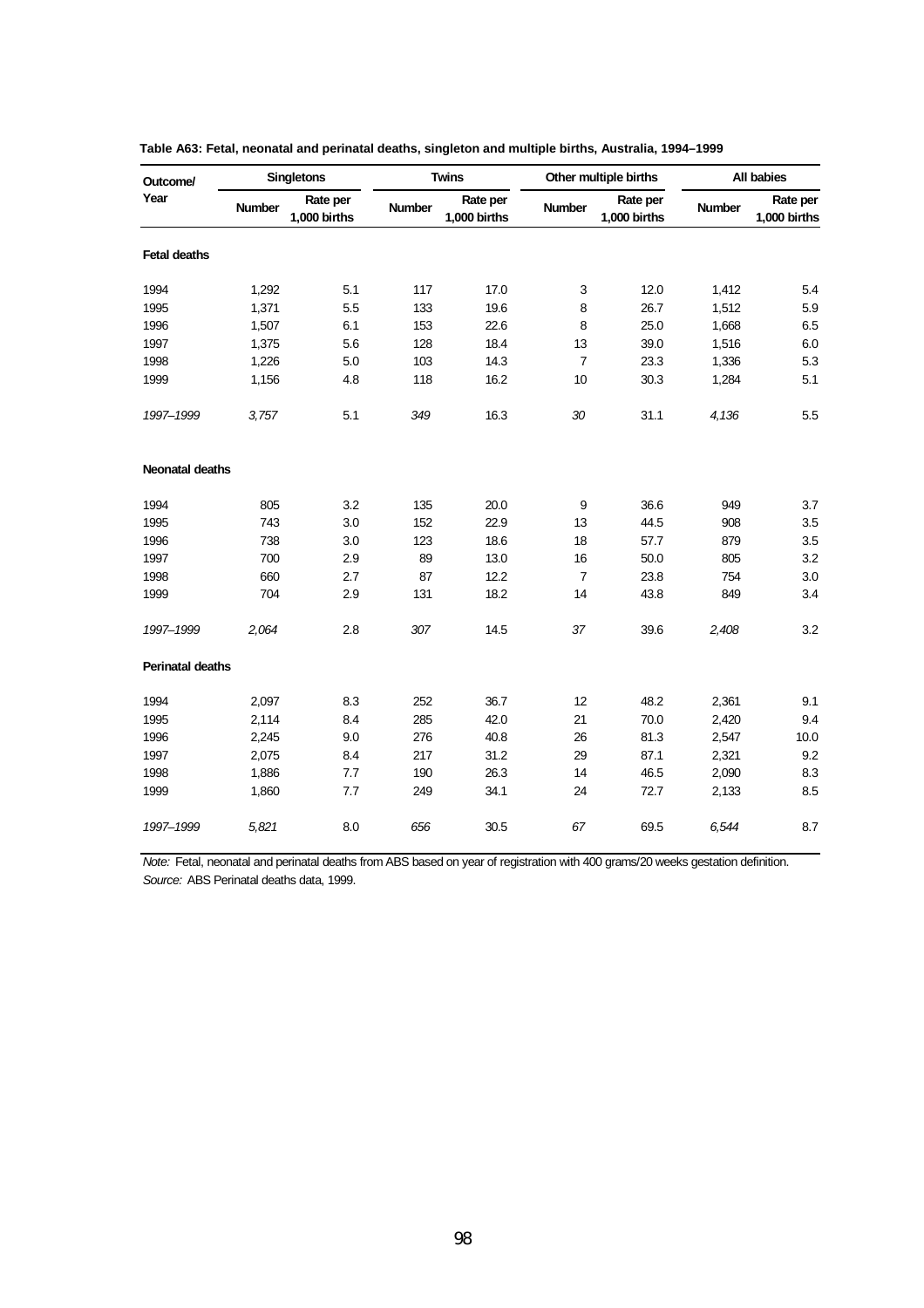|                         |              | <b>Number</b>  |                    |              | Rate per 1,000 births |             |
|-------------------------|--------------|----------------|--------------------|--------------|-----------------------|-------------|
| Outcome/Year            | <b>Males</b> | <b>Females</b> | <b>All infants</b> | <b>Males</b> | <b>Females</b>        | All infants |
| <b>Fetal deaths</b>     |              |                |                    |              |                       |             |
| 1994                    | 798          | 614            | 1,412              | 6.0          | 4.9                   | 5.4         |
| 1995                    | 805          | 707            | 1,512              | 6.1          | 5.6                   | 5.9         |
| 1996                    | 900          | 768            | 1,668              | 6.8          | 6.2                   | 6.5         |
| 1997                    | 829          | 687            | 1,516              | 6.4          | 5.6                   | 6.0         |
| 1998                    | 707          | 629            | 1,336              | 5.5          | 5.1                   | 5.3         |
| 1999                    | 682          | 602            | 1284               | 5.3          | 4.9                   | 5.1         |
| 1997-1999               | 2,218        | 1,918          | 4,136              | 5.7          | 5.2                   | 5.5         |
| <b>Neonatal deaths</b>  |              |                |                    |              |                       |             |
| 1994                    | 561          | 388            | 949                | 4.2          | 3.1                   | 3.7         |
| 1995                    | 514          | 394            | 908                | 3.9          | 3.2                   | 3.5         |
| 1996                    | 509          | 370            | 879                | 3.9          | 3.0                   | 3.5         |
| 1997                    | 443          | 362            | 805                | 3.4          | 3.0                   | 3.2         |
| 1998                    | 435          | 319            | 754                | 3.4          | 2.6                   | 3.0         |
| 1999                    | 510          | 339            | 849                | 4.0          | 2.8                   | 3.4         |
| 1997-1999               | 1,388        | 1,020          | 2,408              | 3.6          | 2.8                   | 3.2         |
| <b>Perinatal deaths</b> |              |                |                    |              |                       |             |
| 1994                    | 1,359        | 1,002          | 2,361              | 10.2         | 8.0                   | 9.1         |
| 1995                    | 1,319        | 1,101          | 2,420              | 10.0         | 8.8                   | 9.4         |
| 1996                    | 1,409        | 1,138          | 2,547              | 10.7         | 9.2                   | 10.0        |
| 1997                    | 1,272        | 1,049          | 2,321              | 9.8          | 8.5                   | 9.2         |
| 1998                    | 1,142        | 948            | 2,090              | 8.9          | $7.8\,$               | 8.3         |
| 1999                    | 1,192        | 941            | 2,133              | 9.3          | 7.7                   | 8.5         |
| 1997-1999               | 3,606        | 2,938          | 6,544              | 9.3          | 8.0                   | 8.7         |

| Table A64: Fetal, neonatal and perinatal deaths by infant's sex, Australia, 1994–1999 |  |  |  |
|---------------------------------------------------------------------------------------|--|--|--|
|---------------------------------------------------------------------------------------|--|--|--|

*Note:* Fetal, neonatal and perinatal deaths from ABS based on year of registration with 400 grams/20 weeks gestation definition. *Source:* Australian Bureau of Statistics (ABS) 2000 Causes of Death Australia, 1999 Cat. No. 3303.0. Canberra: AGPS.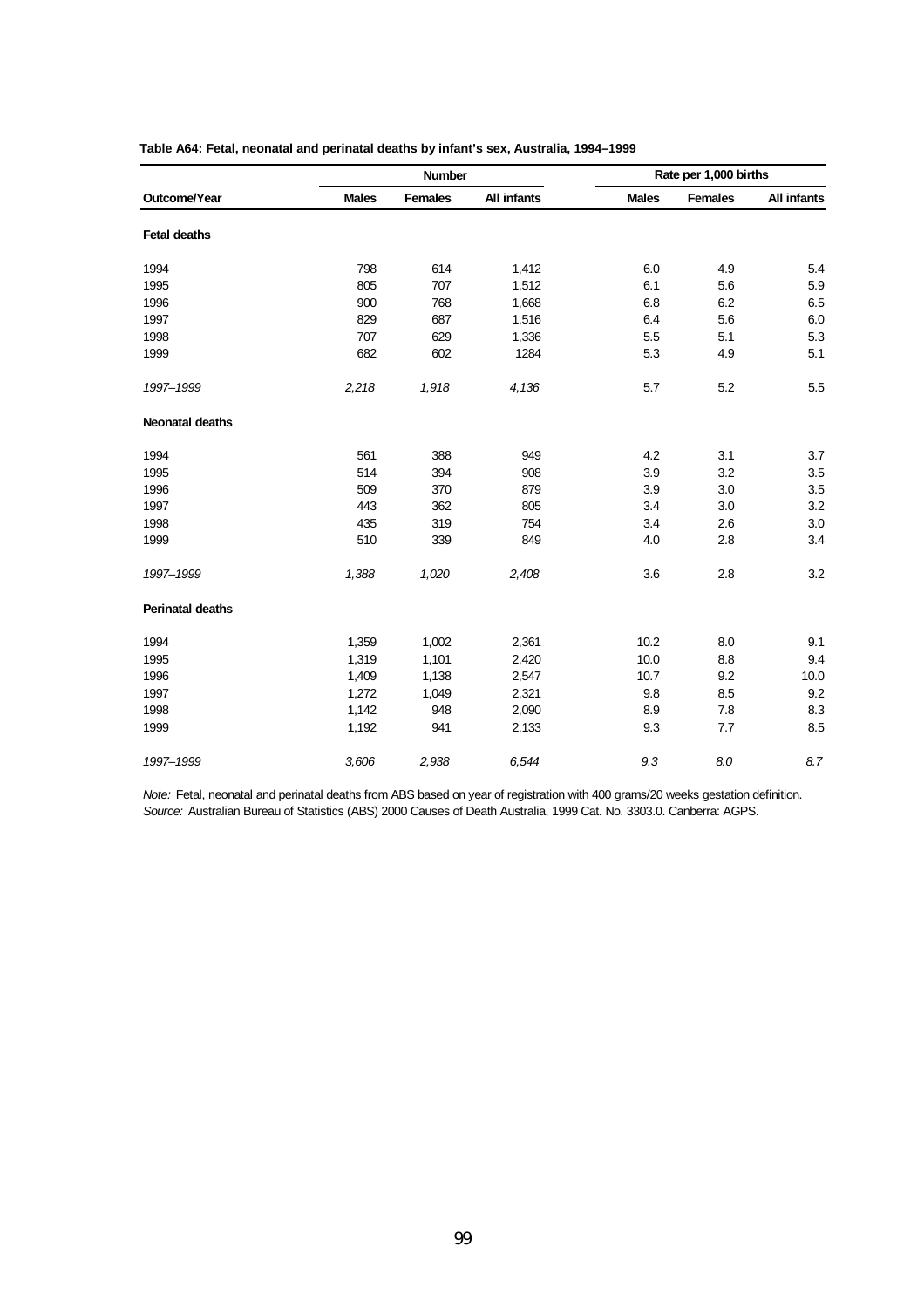|      |              | <b>Gestational age (weeks)</b> |                                           |               |             |            |       |  |  |  |  |
|------|--------------|--------------------------------|-------------------------------------------|---------------|-------------|------------|-------|--|--|--|--|
| Year | Less than 28 | $28 - 31$                      | $32 - 36$                                 | $37 - 41$     | 42 and over | Not stated | Total |  |  |  |  |
|      |              |                                |                                           | <b>Number</b> |             |            |       |  |  |  |  |
| 1994 | 535          | 151                            | 271                                       | 361           | 20          | 74         | 1,412 |  |  |  |  |
| 1995 | 527          | 169                            | 293                                       | 398           | 15          | 110        | 1,512 |  |  |  |  |
| 1996 | 645          | 214                            | 313                                       | 433           | 11          | 52         | 1,668 |  |  |  |  |
| 1997 | 557          | 176                            | 313                                       | 443           | 13          | 14         | 1,516 |  |  |  |  |
| 1998 | 496          | 163                            | 257                                       | 386           | 15          | 19         | 1,336 |  |  |  |  |
| 1999 | 498          | 144                            | 253                                       | 351           | 9           | 29         | 1,284 |  |  |  |  |
|      |              |                                | Proportionate death rate per 1,000 births |               |             |            |       |  |  |  |  |
| 1994 | 2.1          | 0.6                            | 1.0                                       | 1.4           | 0.1         | 0.3        | 5.4   |  |  |  |  |
| 1995 | 2.0          | 0.7                            | 1.1                                       | 1.5           | 0.1         | 0.4        | 5.9   |  |  |  |  |
| 1996 | 2.5          | 0.8                            | 1.2                                       | 1.7           | 0.0         | 0.2        | 6.5   |  |  |  |  |
| 1997 | 2.2          | 0.7                            | 1.2                                       | 1.7           | 0.1         | 0.1        | 6.0   |  |  |  |  |
| 1998 | 2.0          | 0.6                            | 1.0                                       | 1.5           | 0.1         | 0.1        | 5.3   |  |  |  |  |
| 1999 | 2.0          | 0.6                            | 1.0                                       | 1.4           | 0.0         | 0.1        | 5.1   |  |  |  |  |

### **Table A65: Fetal deaths by gestational age, Australia, 1994–1999**

*Note:* Fetal deaths from ABS based on year of registration with 400 grams/20 weeks gestation definition. *Source:* ABS Perinatal deaths data, 1999.

| Table A66: Neonatal deaths by gestational age, Australia, 1994–1999 |  |  |  |
|---------------------------------------------------------------------|--|--|--|
|---------------------------------------------------------------------|--|--|--|

|      |              |           |                                           | <b>Gestational age (weeks)</b> |             |            |       |
|------|--------------|-----------|-------------------------------------------|--------------------------------|-------------|------------|-------|
| Year | Less than 28 | $28 - 31$ | $32 - 36$                                 | $37 - 41$                      | 42 and over | Not stated | Total |
|      |              |           |                                           | <b>Number</b>                  |             |            |       |
| 1994 | 399          | 101       | 117                                       | 266                            | 14          | 52         | 949   |
| 1995 | 435          | 81        | 94                                        | 244                            | 12          | 42         | 908   |
| 1996 | 424          | 64        | 114                                       | 241                            | 7           | 29         | 879   |
| 1997 | 360          | 90        | 100                                       | 211                            | 9           | 35         | 805   |
| 1998 | 323          | 68        | 98                                        | 226                            | 1           | 38         | 754   |
| 1999 | 406          | 75        | 102                                       | 232                            | 4           | 30         | 849   |
|      |              |           | Proportionate death rate per 1,000 births |                                |             |            |       |
| 1994 | 1.5          | 0.4       | 0.5                                       | 1.0                            | 0.1         | 0.2        | 3.7   |
| 1995 | 1.7          | 0.3       | 0.4                                       | 1.0                            | 0.0         | 0.2        | 3.5   |
| 1996 | 1.7          | 0.3       | 0.4                                       | 0.9                            | 0.0         | 0.1        | 3.5   |
| 1997 | 1.4          | 0.4       | 0.4                                       | 0.8                            | 0.0         | 0.1        | 3.2   |
| 1998 | 1.3          | 0.3       | 0.4                                       | 0.9                            | 0.0         | 0.2        | 3.0   |
| 1999 | 1.6          | 0.3       | 0.4                                       | 0.9                            | 0.0         | 0.1        | 3.4   |

*Note:* Neonatal deaths from ABS based on year of registration with 400 grams/20 weeks gestation definition. *Source:* ABS Perinatal deaths data, 1999.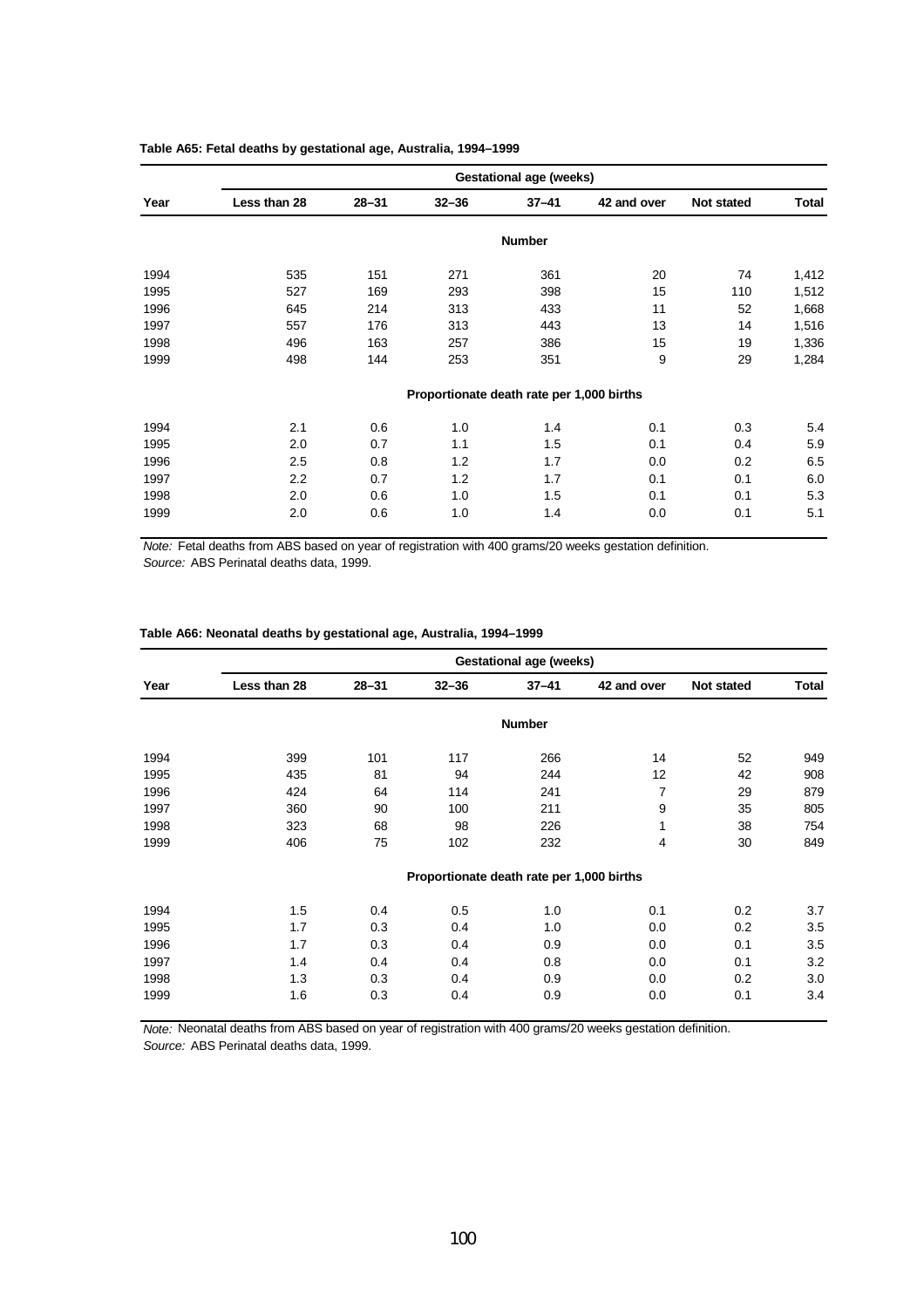|      |              |           |                                           | <b>Gestational age (weeks)</b> |             |            |              |
|------|--------------|-----------|-------------------------------------------|--------------------------------|-------------|------------|--------------|
| Year | Less than 28 | $28 - 31$ | $32 - 36$                                 | $37 - 41$                      | 42 and over | Not stated | <b>Total</b> |
|      |              |           |                                           | <b>Number</b>                  |             |            |              |
| 1994 | 934          | 252       | 388                                       | 627                            | 34          | 126        | 2,361        |
| 1995 | 962          | 250       | 387                                       | 642                            | 27          | 152        | 2,420        |
| 1996 | 1,069        | 278       | 427                                       | 674                            | 18          | 81         | 2,547        |
| 1997 | 917          | 266       | 413                                       | 654                            | 22          | 49         | 2,321        |
| 1998 | 819          | 231       | 355                                       | 612                            | 16          | 57         | 2,090        |
| 1999 | 904          | 219       | 355                                       | 583                            | 13          | 59         | 2,133        |
|      |              |           | Proportionate death rate per 1,000 births |                                |             |            |              |
| 1994 | 3.6          | 1.0       | 1.5                                       | 2.4                            | 0.1         | 0.5        | 9.1          |
| 1995 | 3.7          | 1.0       | 1.5                                       | $2.5\,$                        | 0.1         | 0.6        | 9.4          |
| 1996 | 4.2          | 1.1       | 1.7                                       | 2.6                            | 0.1         | 0.3        | 10.0         |
| 1997 | 3.6          | 1.1       | 1.6                                       | 2.6                            | 0.1         | 0.2        | 9.2          |
| 1998 | 3.3          | 0.9       | 1.4                                       | 2.4                            | 0.1         | 0.2        | 8.3          |
| 1999 | 3.6          | 0.9       | 1.4                                       | 2.3                            | 0.1         | 0.2        | 8.5          |

### **Table A67: Perinatal deaths by gestational age, Australia, 1994–1999**

*Note:* Perinatal deaths from ABS based on year of registration with 400 grams/20 weeks gestation definition. *Source:* ABS Perinatal deaths data, 1999.

### **Table A68: Fetal deaths by birthweight, Australia, 1994–1999**

|      | Birthweight (g) |             |                                           |            |              |  |  |  |  |  |
|------|-----------------|-------------|-------------------------------------------|------------|--------------|--|--|--|--|--|
| Year | Less than 1,000 | 1,000-2,499 | 2,500 and over                            | Not stated | <b>Total</b> |  |  |  |  |  |
|      |                 |             | <b>Number</b>                             |            |              |  |  |  |  |  |
| 1994 | 597             | 338         | 365                                       | 112        | 1,412        |  |  |  |  |  |
| 1995 | 541             | 428         | 418                                       | 125        | 1,512        |  |  |  |  |  |
| 1996 | 685             | 451         | 457                                       | 75         | 1,668        |  |  |  |  |  |
| 1997 | 604             | 420         | 451                                       | 41         | 1,516        |  |  |  |  |  |
| 1998 | 546             | 353         | 396                                       | 41         | 1,336        |  |  |  |  |  |
| 1999 | 528             | 356         | 349                                       | 51         | 1,284        |  |  |  |  |  |
|      |                 |             | Proportionate death rate per 1,000 births |            |              |  |  |  |  |  |
| 1994 | 2.3             | 1.3         | 1.4                                       | 0.4        | 5.4          |  |  |  |  |  |
| 1995 | 2.1             | 1.7         | 1.6                                       | 0.5        | 5.9          |  |  |  |  |  |
| 1996 | 2.7             | 1.8         | 1.8                                       | 0.3        | 6.5          |  |  |  |  |  |
| 1997 | 2.4             | 1.7         | 1.8                                       | 0.2        | 6.0          |  |  |  |  |  |
| 1998 | 2.2             | 1.4         | 1.6                                       | 0.2        | 5.3          |  |  |  |  |  |
| 1999 | 2.1             | 1.4         | 1.4                                       | 0.2        | 5.1          |  |  |  |  |  |

*Note:* Fetal deaths from ABS based on year of registration with 400 grams/20 weeks gestation definition. *Source:* ABS Perinatal deaths data, 1999.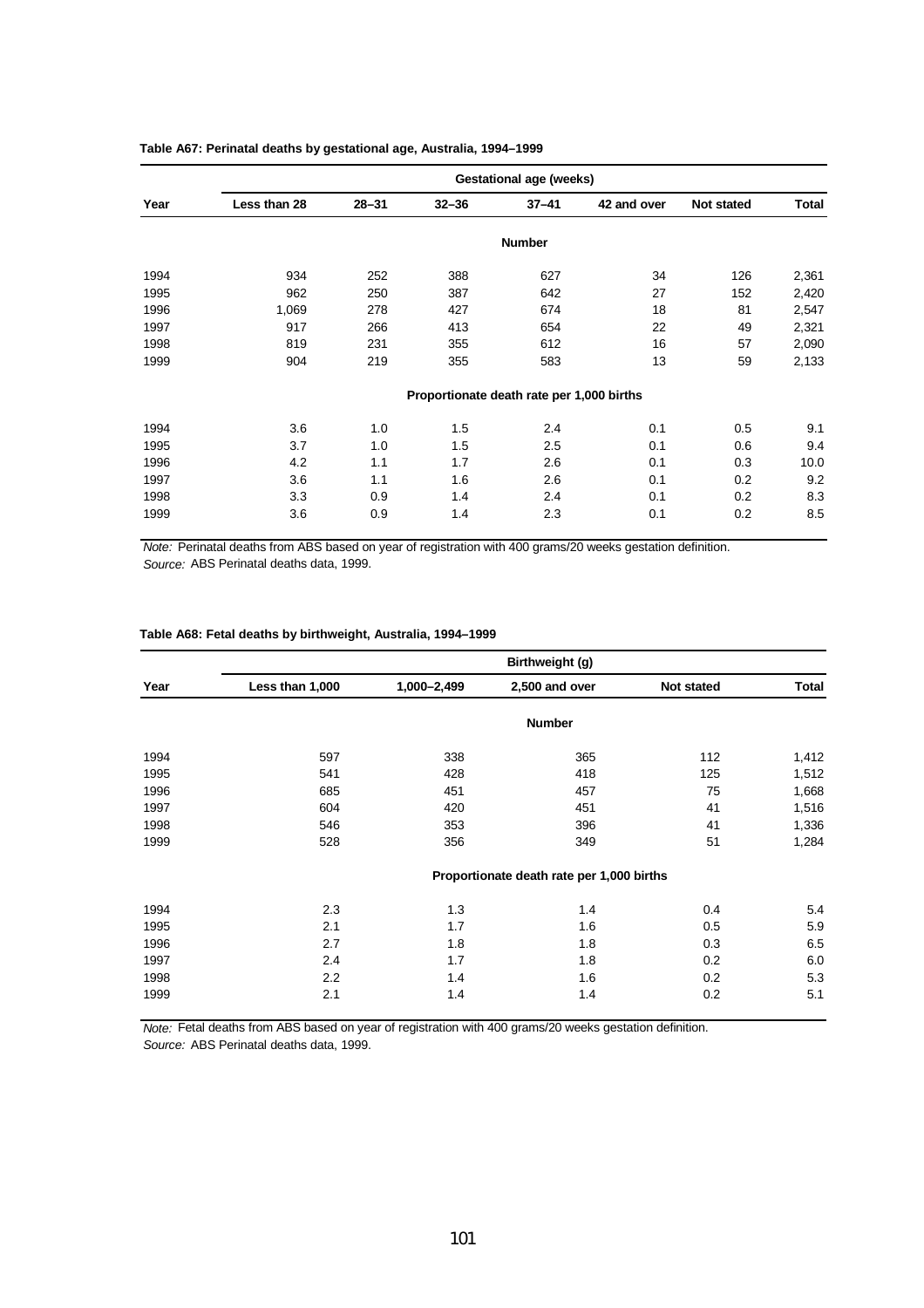|      | Birthweight (g) |             |                                                |            |              |  |  |  |  |
|------|-----------------|-------------|------------------------------------------------|------------|--------------|--|--|--|--|
| Year | Less than 1,000 | 1,000-2,499 | 2,500 and over                                 | Not stated | <b>Total</b> |  |  |  |  |
|      |                 |             | <b>Number</b>                                  |            |              |  |  |  |  |
| 1994 | 391             | 227         | 277                                            | 54         | 949          |  |  |  |  |
| 1995 | 419             | 206         | 242                                            | 41         | 908          |  |  |  |  |
| 1996 | 415             | 175         | 261                                            | 28         | 879          |  |  |  |  |
| 1997 | 376             | 184         | 215                                            | 30         | 805          |  |  |  |  |
| 1998 | 318             | 184         | 226                                            | 26         | 754          |  |  |  |  |
| 1999 | 400             | 195         | 222                                            | 32         | 849          |  |  |  |  |
|      |                 |             | Proportionate death rate per 1,000 live births |            |              |  |  |  |  |
| 1994 | 1.5             | 0.9         | 1.1                                            | 0.2        | 3.7          |  |  |  |  |
| 1995 | 1.6             | 0.8         | 0.9                                            | 0.2        | 3.5          |  |  |  |  |
| 1996 | 1.6             | 0.7         | 1.0                                            | 0.1        | 3.5          |  |  |  |  |
| 1997 | 1.5             | 0.7         | 0.9                                            | 0.1        | 3.2          |  |  |  |  |
| 1998 | 1.3             | 0.7         | 0.9                                            | 0.1        | 3.0          |  |  |  |  |
| 1999 | 1.6             | 0.8         | 0.9                                            | 0.1        | 3.4          |  |  |  |  |

### **Table A69: Neonatal deaths by birthweight, Australia, 1994–1999**

*Note:* Neonatal deaths from ABS based on year of registration with 400 grams/20 weeks gestation definition. *Source:* ABS Perinatal deaths data, 1999.

|  |  | Table A70: Perinatal deaths by birthweight, Australia, 1994–1999 |  |  |  |
|--|--|------------------------------------------------------------------|--|--|--|
|--|--|------------------------------------------------------------------|--|--|--|

|      | Birthweight (g) |             |                                           |            |              |  |  |  |  |
|------|-----------------|-------------|-------------------------------------------|------------|--------------|--|--|--|--|
| Year | Less than 1,000 | 1,000-2,499 | 2,500 and over                            | Not stated | <b>Total</b> |  |  |  |  |
|      |                 |             | <b>Number</b>                             |            |              |  |  |  |  |
| 1994 | 988             | 565         | 642                                       | 166        | 2,361        |  |  |  |  |
| 1995 | 960             | 634         | 660                                       | 166        | 2,420        |  |  |  |  |
| 1996 | 1,100           | 626         | 718                                       | 103        | 2,547        |  |  |  |  |
| 1997 | 980             | 604         | 666                                       | 71         | 2,321        |  |  |  |  |
| 1998 | 864             | 537         | 622                                       | 67         | 2,090        |  |  |  |  |
| 1999 | 928             | 551         | 571                                       | 83         | 2,133        |  |  |  |  |
|      |                 |             | Proportionate death rate per 1,000 births |            |              |  |  |  |  |
| 1994 | 3.8             | 2.2         | 2.5                                       | 0.6        | 9.1          |  |  |  |  |
| 1995 | 3.7             | 2.5         | 2.6                                       | 0.6        | 9.4          |  |  |  |  |
| 1996 | 4.3             | 2.5         | 2.8                                       | 0.4        | 10.0         |  |  |  |  |
| 1997 | 3.9             | 2.4         | 2.6                                       | 0.3        | 9.2          |  |  |  |  |
| 1998 | 3.4             | 2.1         | 2.5                                       | 0.3        | 8.3          |  |  |  |  |
| 1999 | 3.7             | 2.2         | 2.3                                       | 0.3        | 8.5          |  |  |  |  |

*Note:* Perinatal deaths from ABS based on year of registration with 400 grams/20 weeks gestation definition. *Source:* ABS Perinatal deaths data, 1999.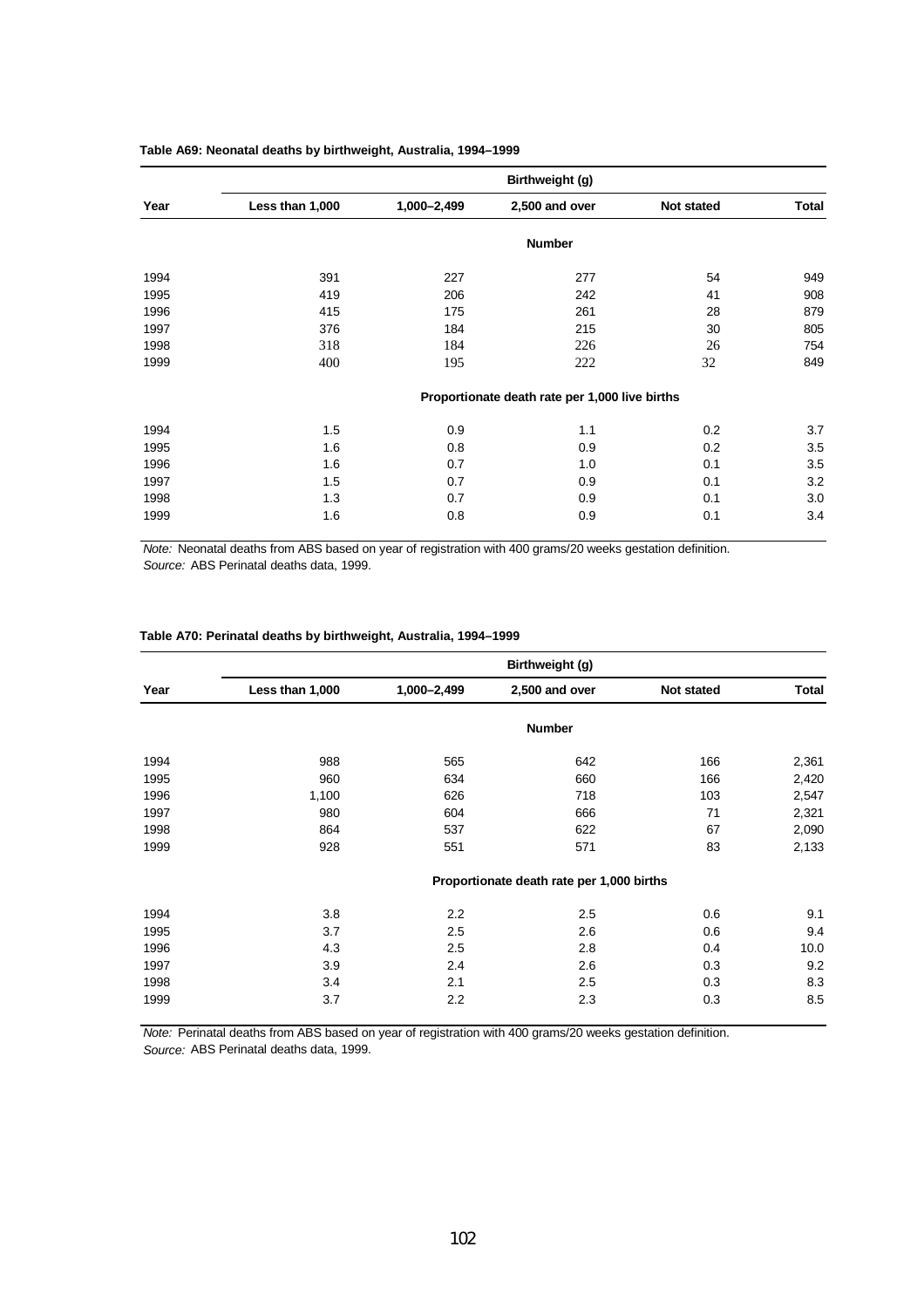### **Table A71: Fetal deaths by maternal age, Australia, 1999**

| Maternal age (years) | <b>Fetal deaths</b> | Live births   | <b>Total births</b> | Fetal death rate             |
|----------------------|---------------------|---------------|---------------------|------------------------------|
|                      |                     | <b>Number</b> |                     | $(per 1,000 \text{ births})$ |
| Less than 20         | 137                 | 12,922        | 13,059              | 10.5                         |
| $20 - 24$            | 292                 | 40,973        | 41,265              | 7.1                          |
| $25 - 29$            | 525                 | 82,076        | 82,601              | 6.4                          |
| $30 - 34$            | 481                 | 77,626        | 78,107              | 6.2                          |
| $35 - 39$            | 272                 | 35,730        | 36,002              | 7.6                          |
| 40 and over          | 79                  | 6,233         | 6,312               | 12.5                         |
| Not stated           | 3                   | 45            | 48                  |                              |
| All ages             | 1,789               | 255,605       | 257,394             | 7.0                          |

*Notes:* Data include fetuses and infants of at least 20 weeks gestation or 400 g birthweight. Data for Tasmania unavailable, 1998 data used as an estimate.

#### **Table A72: Fetal deaths by maternal age and Indigenous status, Australia, 1999**

| Maternal age |            | <b>Fetal deaths</b> |            | Live births               |            | <b>Total births</b> |                    | Fetal death rate |  |
|--------------|------------|---------------------|------------|---------------------------|------------|---------------------|--------------------|------------------|--|
| (years)      |            | Non-                |            | Non-                      |            | Non-                |                    | Non-             |  |
|              | Indigenous | Indigenous          | Indigenous | Indigenous <sup>(a)</sup> | Indigenous | Indigenous          | Indigenous         | Indigenous       |  |
|              |            |                     |            | <b>Number</b>             |            |                     | (per 1,000 births) |                  |  |
| Less than 20 | 21         | 116                 | 1.935      | 10.987                    | 1,956      | 11.103              | 10.7               | 10.4             |  |
| $20 - 24$    | 42         | 250                 | 2.757      | 38,216                    | 2,799      | 38.466              | 15.0               | 6.5              |  |
| $25 - 29$    | 20         | 505                 | 2,373      | 79,703                    | 2,393      | 80.208              | 8.4                | 6.3              |  |
| $30 - 34$    | 17         | 464                 | 1,225      | 76,401                    | 1,242      | 76,865              | 13.7               | 6.0              |  |
| $35 - 39$    | 11         | 261                 | 452        | 35,278                    | 463        | 35,539              | 23.8               | 7.3              |  |
| 40 and over  | 1          | 78                  | 76         | 6,157                     | 77         | 6,235               | 13.0               | 12.5             |  |
| Not stated   |            | 3                   |            | 45                        |            | 48                  |                    |                  |  |
| All ages     | 112        | 1.677               | 8,818      | 246.787                   | 8.930      | 248.464             | 12.5               | 6.7              |  |

(a) Includes cases where Indigenous status is not stated as these were live births.

*Notes:* Data include fetuses and infants of at least 20 weeks gestation or 400 g birthweight.

Data for Tasmania unavailable, 1998 data used as an estimate.

| <b>Parity</b>       | <b>Fetal deaths</b> | Live births   | <b>Total births</b> | Fetal death rate             |  |
|---------------------|---------------------|---------------|---------------------|------------------------------|--|
|                     |                     | <b>Number</b> |                     | $(per 1,000 \text{ births})$ |  |
| None                | 818                 | 104,236       | 105,054             | 7.8                          |  |
| One                 | 491                 | 86,594        | 87,085              | 5.6                          |  |
| Two                 | 250                 | 40,700        | 40,950              | 6.1                          |  |
| Three               | 126                 | 15,026        | 15,152              | 8.3                          |  |
| Four or more        | 104                 | 9,049         | 9,153               | 11.4                         |  |
| <b>All parities</b> | 1,789               | 255,605       | 257,394             | 7.0                          |  |

### **Table A73: Fetal deaths by parity, Australia, 1999**

*Notes* : Data include fetuses and infants of at least 20 weeks gestation or 400 g birthweight.

Data for Tasmania unavailable, 1998 data used as an estimate.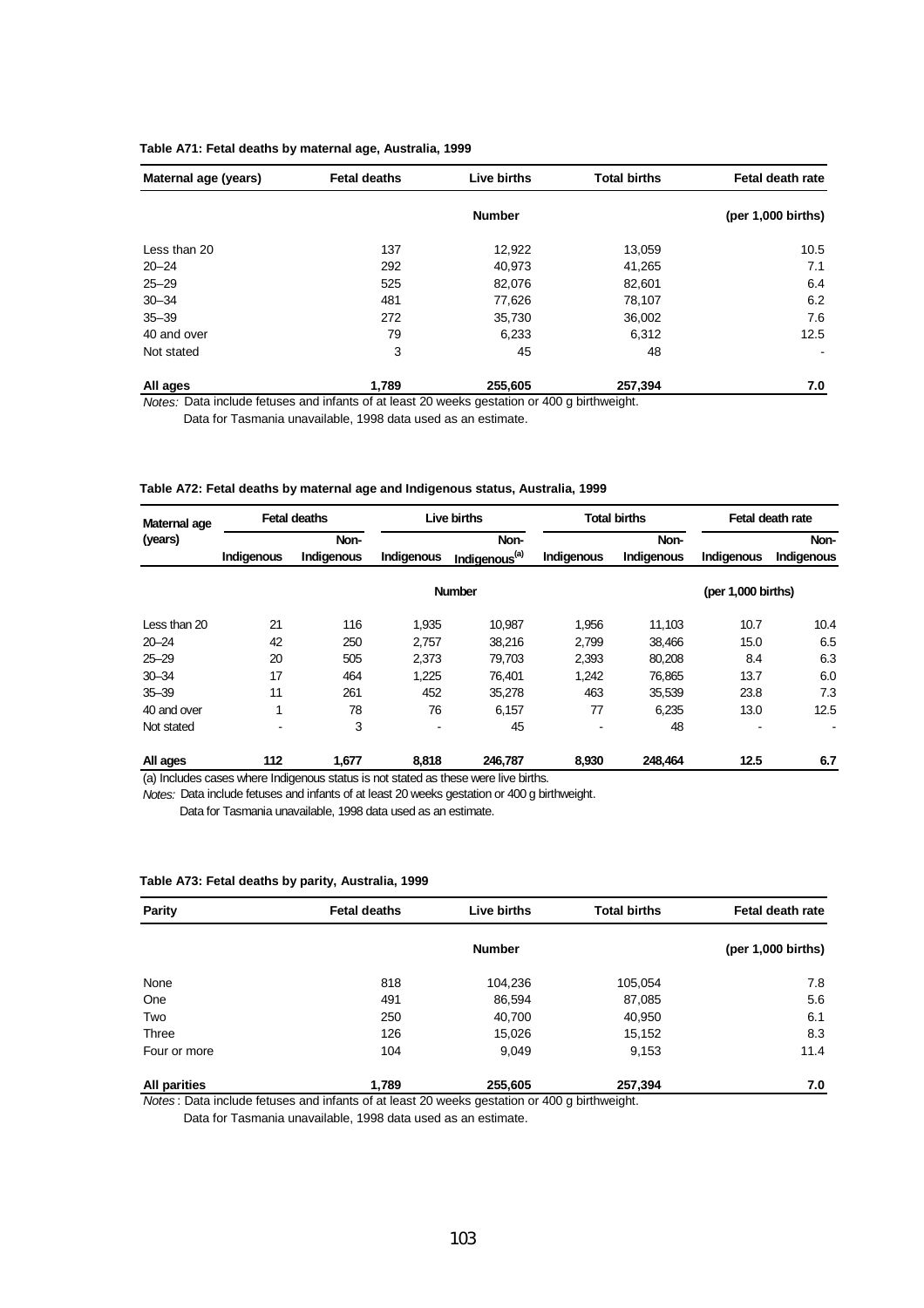### **Table A74: Fetal deaths by plurality, Australia, 1999**

| <b>Plurality</b>      | <b>Fetal deaths</b> | Live births   | <b>Total births</b> | Fetal death rate             |
|-----------------------|---------------------|---------------|---------------------|------------------------------|
|                       |                     | <b>Number</b> |                     | $(per 1,000 \text{ births})$ |
| Singleton             | 1,604               | 247,819       | 249,423             | 6.4                          |
| Twin                  | 170                 | 7,472         | 7,642               | 22.2                         |
| Other multiple births | 15                  | 314           | 329                 | 45.6                         |
| <b>All births</b>     | 1.789               | 255,605       | 257,394             | 7.0                          |

*Notes* : Data include fetuses and infants of at least 20 weeks gestation or 400 g birthweight.

Data for Tasmania unavailable, 1998 data used as an estimate.

#### **Table A75: Fetal deaths by admitted patient election status in hospital, selected States and Territories, 1999**

| Hospital status <sup>(a)</sup> | Live births<br><b>Total births</b><br><b>Fetal deaths</b> |               |         | Fetal death rate             |  |
|--------------------------------|-----------------------------------------------------------|---------------|---------|------------------------------|--|
|                                |                                                           | <b>Number</b> |         | $(per 1,000 \text{ births})$ |  |
| Public                         | 1,255                                                     | 176,799       | 178,054 | 7.0                          |  |
| Private                        | 409                                                       | 71,205        | 71,614  | 5.7                          |  |
| Not stated                     | 125                                                       | 7,601         | 7,726   | $\overline{\phantom{a}}$     |  |
| <b>All births</b>              | 1,789                                                     | 255,605       | 257,394 | 7.0                          |  |

(a) Data exclude Northern Territory.

*Notes:* Data include fetuses and infants of at least 20 weeks gestation or 400 g birthweight.

Data for Tasmania unavailable, 1998 data used as estimate.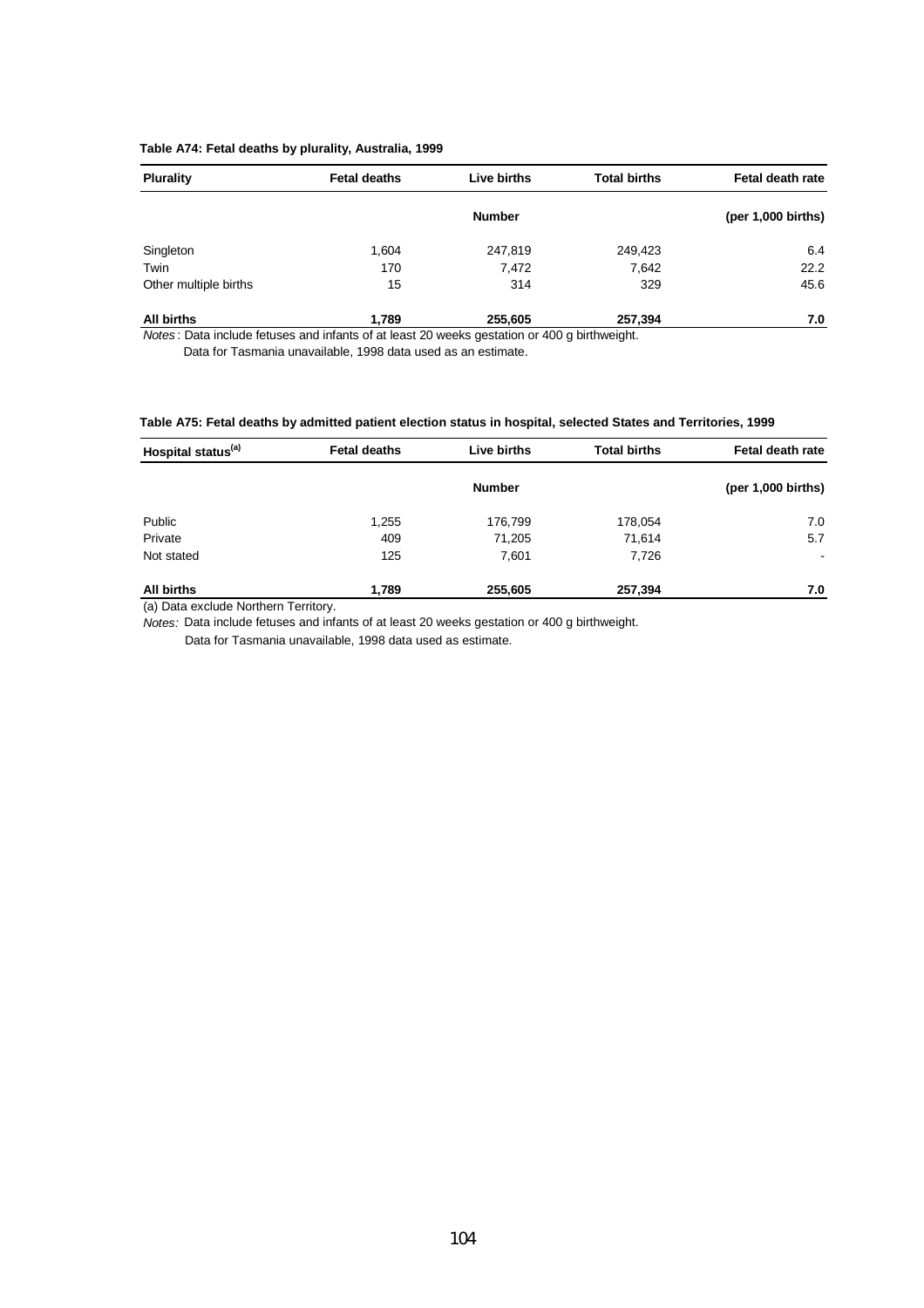| Outcome                        | <b>NSW</b> | Vic    | Qld    | <b>WA</b> | <b>SA</b>             | Tas   | <b>ACT</b> | <b>NT</b> | <b>Australia</b> |
|--------------------------------|------------|--------|--------|-----------|-----------------------|-------|------------|-----------|------------------|
|                                |            |        |        |           | <b>Number</b>         |       |            |           |                  |
| Live births                    | 86,756     | 62,217 | 48,400 | 25,592    | 18,404                | 6,037 | 4,650      | 3,549     | 255,605          |
| Fetal deaths                   | 533        | 472    | 347    | 179       | 115                   | 55    | 38         | 50        | 1,789            |
| Neonatal deaths <sup>(a)</sup> | 251        | 237    | 171    | 75        | 38                    | 14    | 13         | 23        | 822              |
| Total perinatal deaths         | 784        | 709    | 518    | 254       | 153                   | 69    | 51         | 73        | 2,611            |
| <b>Total births</b>            | 87,289     | 62,689 | 48,747 | 25,771    | 18,519                | 6,092 | 4,688      | 3,599     | 257,394          |
|                                |            |        |        |           | Rate per 1,000 births |       |            |           |                  |
| Fetal deaths                   | 6.1        | 7.5    | 7.1    | 6.9       | 6.2                   | 9.0   | 8.1        | 13.9      | 7.0              |
| Neonatal deaths <sup>(a)</sup> | 2.9        | 3.8    | 3.5    | 2.9       | 2.1                   | 2.3   | 2.8        | 6.5       | 3.2              |
| Total perinatal deaths         | 9.0        | 11.3   | 10.6   | 9.9       | 8.3                   | 11.3  | 10.9       | 20.3      | 10.1             |

### **Table A76: Fetal, neonatal and perinatal deaths, States and Territories, 1999**

(a) May exclude neonatal deaths within 28 days of birth for babies transferred or readmitted to hospital and those dying at home. *Note:* Data for Tasmania unavailable, 1998 data used as an estimate.

| Table A77: Causes of perinatal deaths, selected States, 1999 |  |  |  |
|--------------------------------------------------------------|--|--|--|
|                                                              |  |  |  |

|                                                                                                                       | Western Australia                                                 |                                               | <b>South Australia</b> |          |
|-----------------------------------------------------------------------------------------------------------------------|-------------------------------------------------------------------|-----------------------------------------------|------------------------|----------|
| Causes <sup>(a)</sup>                                                                                                 | <b>Number</b>                                                     | Per cent                                      | <b>Number</b>          | Per cent |
| Spontaneous preterm                                                                                                   | 57                                                                | 22.4                                          | 18                     | 11.8     |
| Intrauterine growth restriction                                                                                       | 5                                                                 | 2.0                                           | 12                     | 7.8      |
| Unexplained intrauterine death                                                                                        | 33                                                                | 13.0                                          | 27                     | 17.6     |
| Birth trauma                                                                                                          | 5                                                                 | 2.0                                           |                        | 0.0      |
| Intrapartum asphyxia                                                                                                  | 15                                                                | 5.9                                           | 5                      | 3.3      |
| Hypertension                                                                                                          | 5                                                                 | 2.0                                           | 4                      | 2.6      |
| Maternal disease                                                                                                      | 5                                                                 | 2.0                                           | 3                      | 2.0      |
| Antepartum haemorrhage                                                                                                | 25                                                                | 9.8                                           | 17                     | 11.1     |
| Fetal abnormality                                                                                                     | 67                                                                | 26.4                                          | 48                     | 31.4     |
| Haemolytic disease                                                                                                    | 3                                                                 | 1.2                                           |                        |          |
| Infection                                                                                                             | 18                                                                | 7.1                                           | 10                     | 6.5      |
| Other                                                                                                                 | 16                                                                | 6.3                                           | 9                      | 5.9      |
| All causes<br>$f = \lambda$ . $\bigcap_{n=1}^{\infty} f_n$ is a subset of all the set of the set of such as $\lambda$ | 254<br>. P. C. S. S. L. A. A. P. C. S. L. L. S. S. S. S. S. S. S. | 100.0<br>المناولين والمستراة والمستنبة الأكال | 153                    | 100.0    |

(a) Causes of perinatal death based upon a modified Whitfield classification system.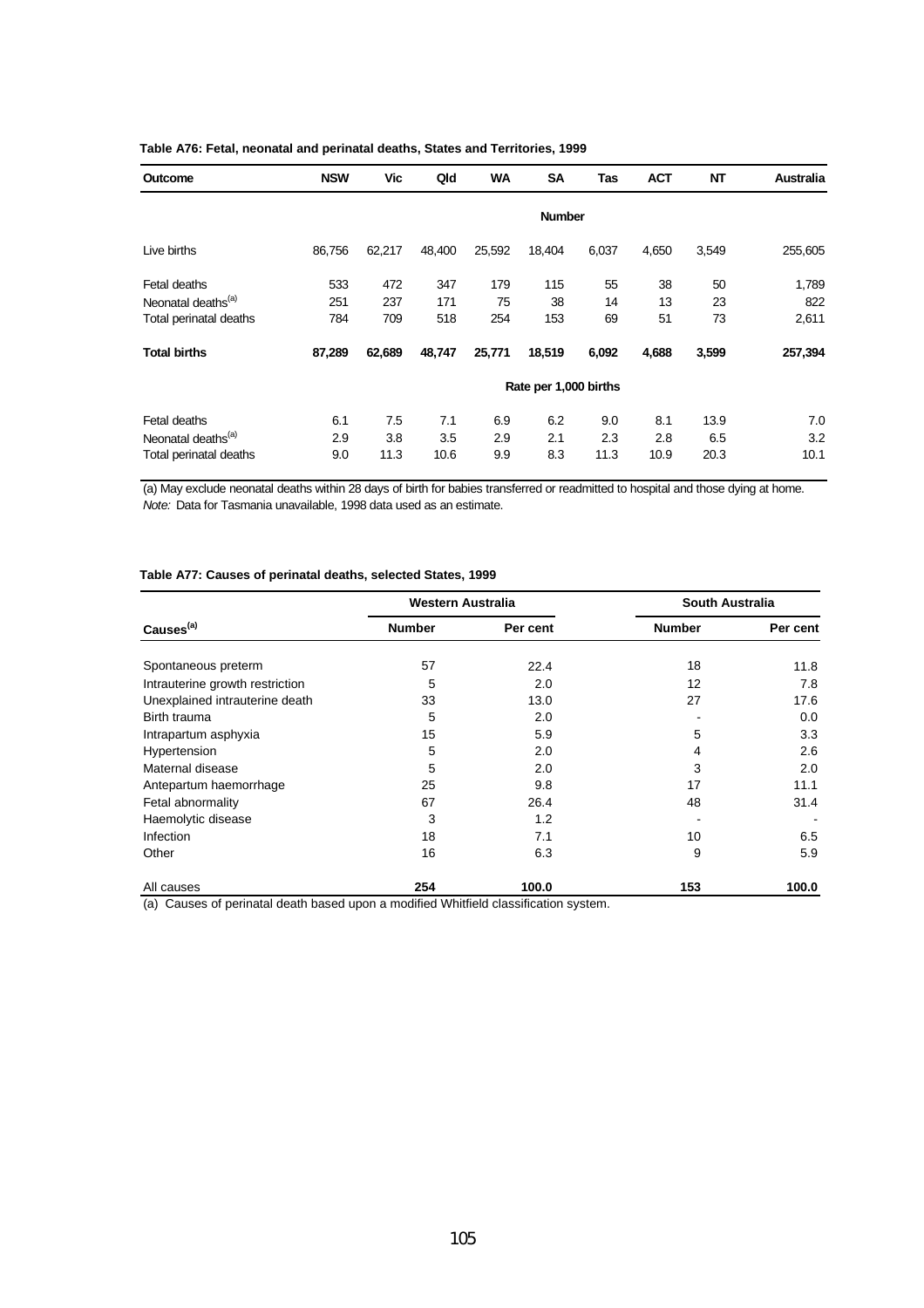## **References**

Appleton B, Targett C, Rasmussen M, Readman E, Sale F, Permezel M. Vaginal birth after caesarean section: an Australian multicentre study. Australian and New Zealand Journal of Obstetrics and Gynaecology 2000; 40(1): 87–91.

Australian Bureau of Statistics (ABS) 1999. Causes of death Australia, 1998. Cat. No. 3303.0. Canberra: AGPS.

Australian Bureau of Statistics (ABS) 2000. Causes of death Australia, 1999. Cat. No. 3303.0. Canberra: AGPS.

Australian Bureau of Statistics (ABS) 1999. Births Australia, 1998. Cat. No. 3301.0. Canberra: AGPS.

Australian Bureau of Statistics (ABS) 2000. Births Australia, 1999. Cat. No. 3301.0. Canberra: AGPS.

Australian Bureau of Statistics (ABS) 1998. Standard Australian classification of countries. Cat. No. 1269.0. Canberra: AGPS.

Australian Institute of Health and Welfare (AIHW) 2000. Australia's health 2000: the seventh biennial report of the Australian Institute of Health and Welfare. Canberra: AIHW.

Australian Institute of Health and Welfare (AIHW) 2001. National health data dictionary. Version 10. AIHW Cat. no. HWI 30. Canberra: Australian Institute of Health and Welfare.

Bourne M 2001. ACT Maternal and Perinatal 1998 Tables. Clinical Epidemiology and Health Outcomes Centre. ACT Department of Health, Housing and Community Care. Health series no. 26.

Chan A, Scott J, Nguyen A & Keane R 2000. Pregnancy outcome in South Australia, 1999. Adelaide: Pregnancy Outcome Unit, Epidemiology Branch, Adelaide: Department of Human Services.

Day P, Sullivan EA & Lancaster P 1999. Indigenous mothers and their babies Australia 1994–1996. Sydney: AIHW National Perinatal Statistics Unit.

Gladigau PW, Carnegie MA, Measey M & d'Espaignet ET 2000. Northern Territory Midwives' Collection: Mothers and babies 1998. Darwin: Northern Territory Government Printer.

Doherty J & Lancaster P 1986. The secular trend of twinning in Australia, 1853–1982. Acta Genet Med Gemellol 35:61–76.

Gee V & O'Neil MT 2001. Perinatal statistics in Western Australia: seventeenth annual report of the Western Australian Midwives' Notification System 1999. Perth: Department of Health.

Kleinbaum DG, Kupper LL & Muller KE 1988. Applied regression analysis and other multivariate methods. Boston: PWS-KENT Publishing company, 228–237.

Lancaster P, Huang J & Lin M 1996. Australia's mothers and babies 1993. Sydney: AIHW National Perinatal Statistics Unit.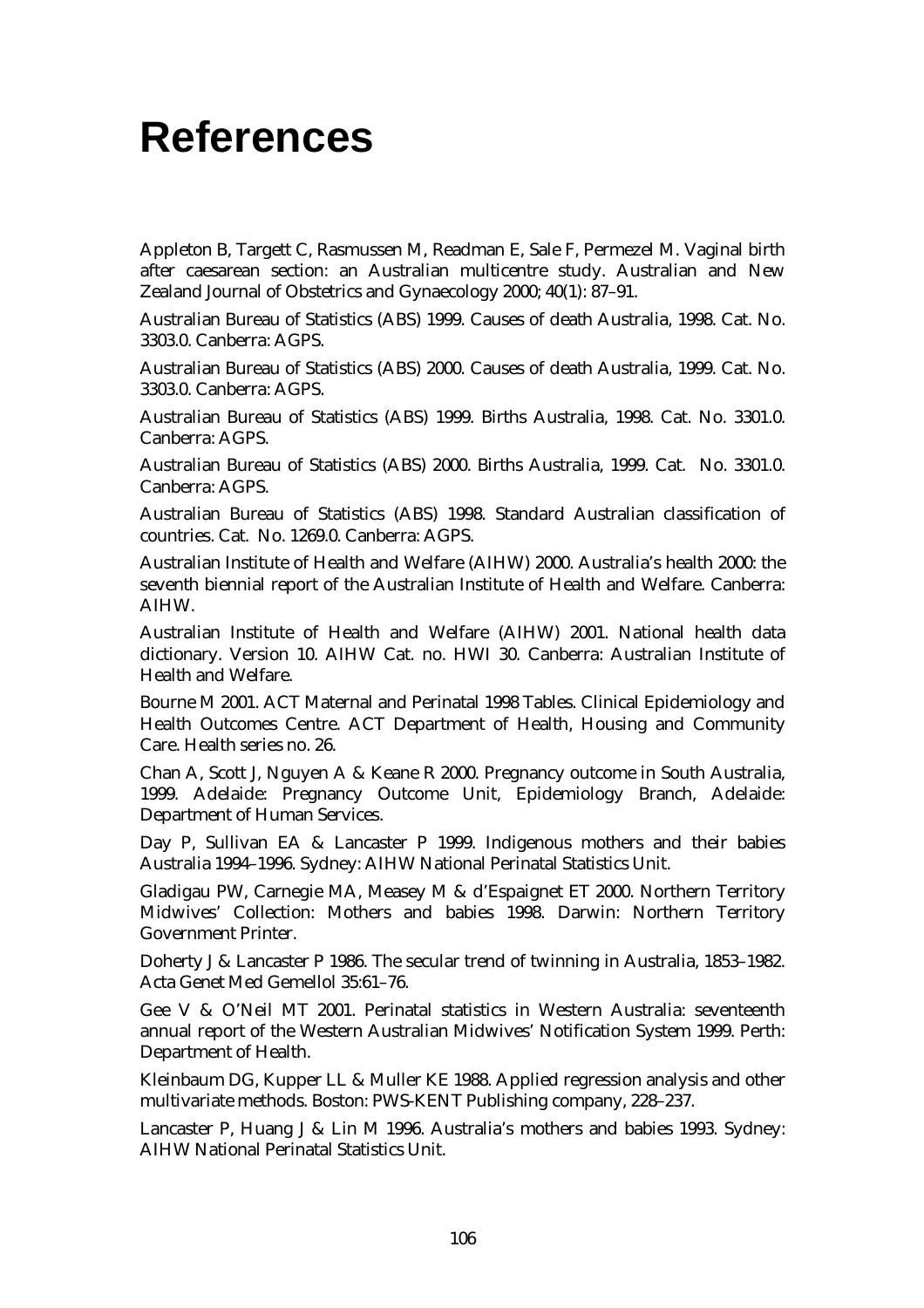Lancaster P & Pedisich E 1993. Caesarean births in Australia, 1985–1990. Sydney: AIHW National Perinatal Statistics Unit.

Marsden D 1998. Obstetric and neonatal report Tasmania, 1994–1995. Hobart: Department of Obstetrics and Gynaecology, University of Tasmania.

Maternal, Perinatal and Infant Committee 2000: Maternal, perinatal and infant mortality in South Australia 1999. Adelaide: Department of Human Services.

Mathers C & Harris R 1983. Seasonal distribution of births in Australia. Int J Epidemiol 12:326–331.

Nassar N, Sullivan EA, Lancaster P, Day P 2001. Australia's mothers and babies 1998. AIHW Cat. no. PER 15. Sydney: AIHW National Perinatal Statistics Unit (Perinatal Statistics Series no. 10).

National Health and Medical Research Council (NHMRC) 1996. Clinical practice guidelines: preterm birth. Consultation document (draft). Canberra: NHMRC.

National Health and Medical Research Council (NHMRC) and the Australian Institute of Health and Welfare (AIHW) (2001). Maternal deaths in Australia, 1994–1996. Canberra: NHMRC, AIHW.

Public Health Division 2001. New South Wales mothers and babies 1999. Sydney: NSW Health Department.

Queensland Health 2000. Perinatal statistics Queensland 1998. Health Information Centre, Queensland Health, Brisbane, Queensland.

Riley M & Halliday J 2001. Births in Victoria 1999–2000. Perinatal Data Collection Unit. Victorian Government Department of Human Services, Melbourne.

Whitfield C, Smith N, Cockburn F & Gibson A 1986. Perinatally related wastage a proposed classification of primary obstetric factors. Br J Obstet Gynaecol 93: 694–703.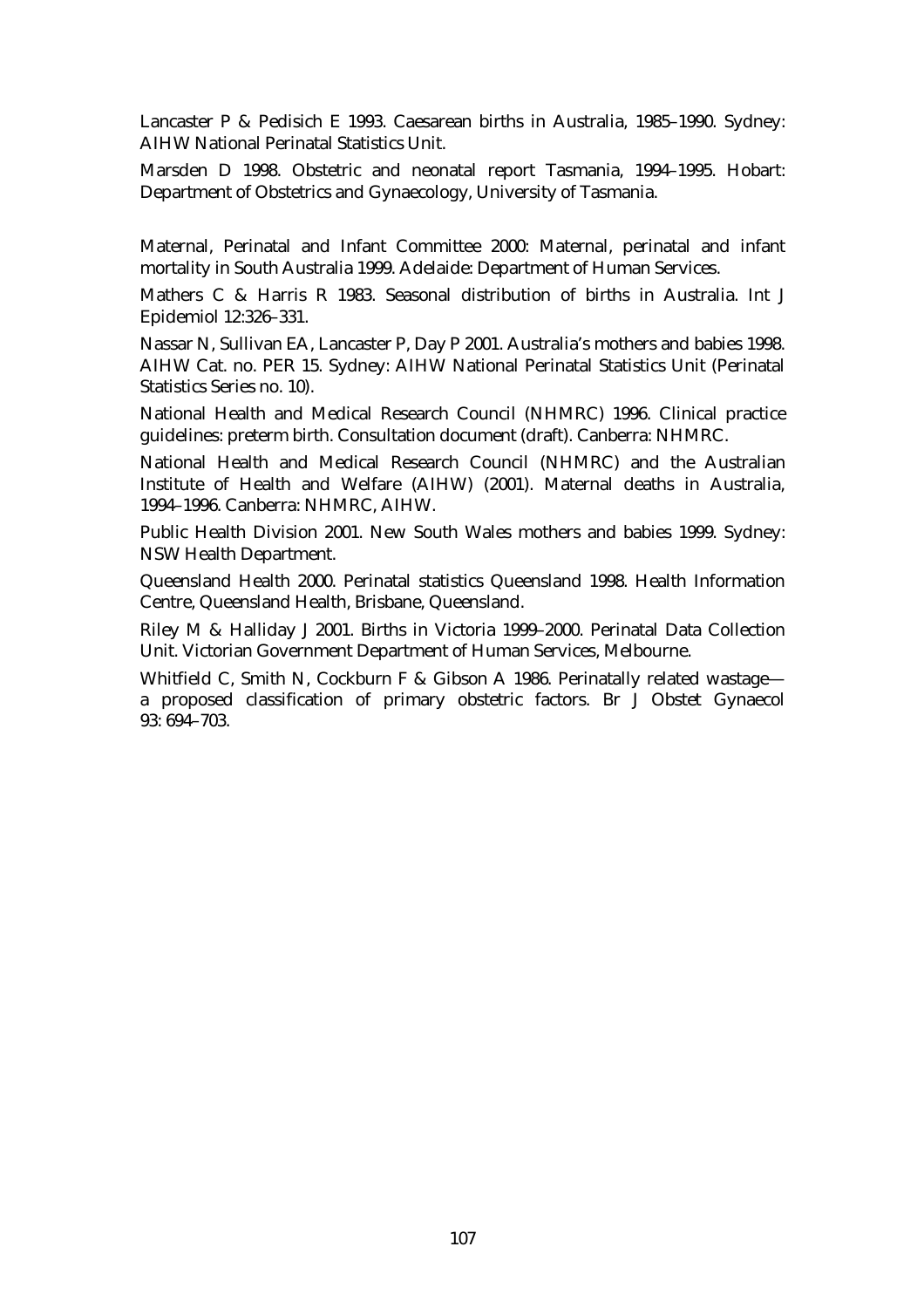# **Explanatory notes**

- The term 'Indigenous' is used to refer to mothers of Aboriginal or Torres Strait Islander descent and their babies.
- Tabulated data in this report are based on births that occurred in each State and Territory in 1999. Because of differences in data items, and varying practices for coding the mother's place of residence if she lived in a State or Territory other than that in which the birth occurred, it is presently not possible to analyse the perinatal data according to region of residence.
- Confinements and births in 'not stated' categories are excluded from calculation of percentages. Due to rounding, percentages may not always add up to exactly 100.0%.
- Trend lines have been fitted using a second order polynomial regression model to approximate a line of best fit (Kleinbaum et al. 1988).
- Maternal age in this report is calculated as an integer function of the difference in days between the baby's and mother's dates of birth divided by 365.25. Slight differences in maternal age may exist compared to those in State and Territory reports.
- All averages are arithmetically derived excluding unknowns and may differ from those derived by the States and Territories in their reports.
- Length of stay in this report is calculated as a function of the difference in days between the baby's date of birth and the mother's or baby's date of separation, and only accounts for stays at the hospital or birth centre of initial confinement. Those babies born before arrival are also included. Mothers or babies who are transferred and home births are excluded from length of stay statistics.
- Perinatal data from the Tasmanian perinatal data collection for 1999 was not available at the time of submission for the Australia's mothers and babies 1999 report. Thus, 1998 data was used as a proxy for 1999 data in this report.
- Data on marital status for New South Wales in 1999 were excluded at request by NSW Health due to large fluctuations in numbers for the items, thought to be due to changes in the method and timing of its data collection.
- If data items such as presentation or type of delivery differed for twins or other multiple births, the confinement was arbitrarily included in the category of the first multiple birth.
- Fetal deaths (stillbirths) from the State and Territory perinatal collections have a gestational age of at least 20 weeks or a birthweight of at least 400 g and relate to year of 'birth'. Fetal, neonatal and perinatal deaths in the tables and figures based on data from the Australian Bureau of Statistics also use a birthweight of at least 400 g or, when birthweight was not available, a gestational age of at least 20 weeks and relate to year of 'registration'.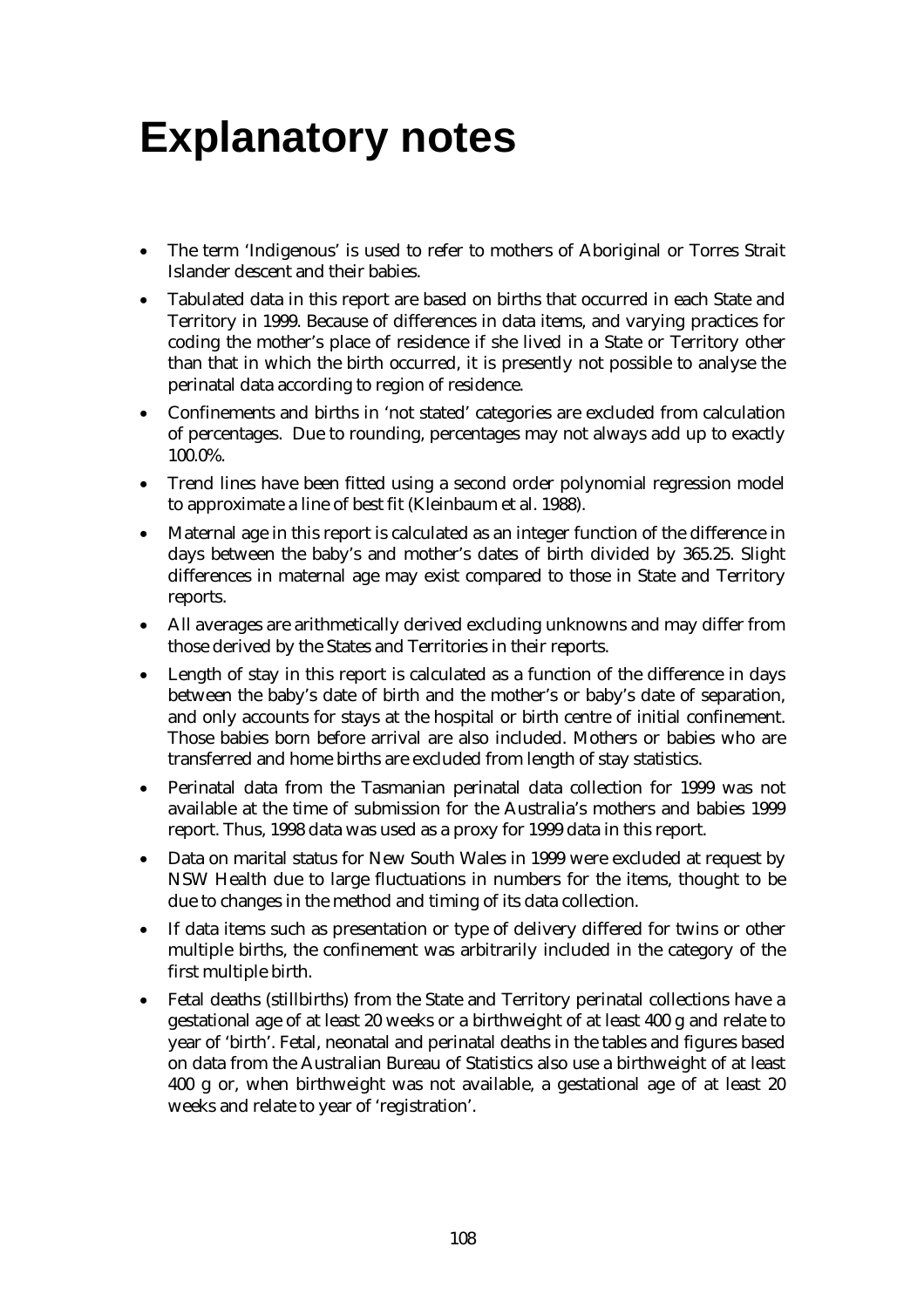- Information on the Australian Bureau of Statistics births denominators for gestational age and birthweight breakdowns of fetal, neonatal and perinatal death rates are not available. These categories of gestational age and birthweight are expressed as proportionate death rates. The denominator used for calculating proportionate death rates is the total number of births rather than the number of births in a particular gestational age or birthweight group.
- The National Health Data Dictionary version 10.0 definition defines the scope of perinatal data collection as mortality and morbidity occurring at the hospital of birth from the period of 20 completed weeks gestation and up to 28 days post live born delivery.
- Due to data editing and subsequent updates of State and Territory databases, the figures in this report may differ slightly from those in reports published by the States and Territories.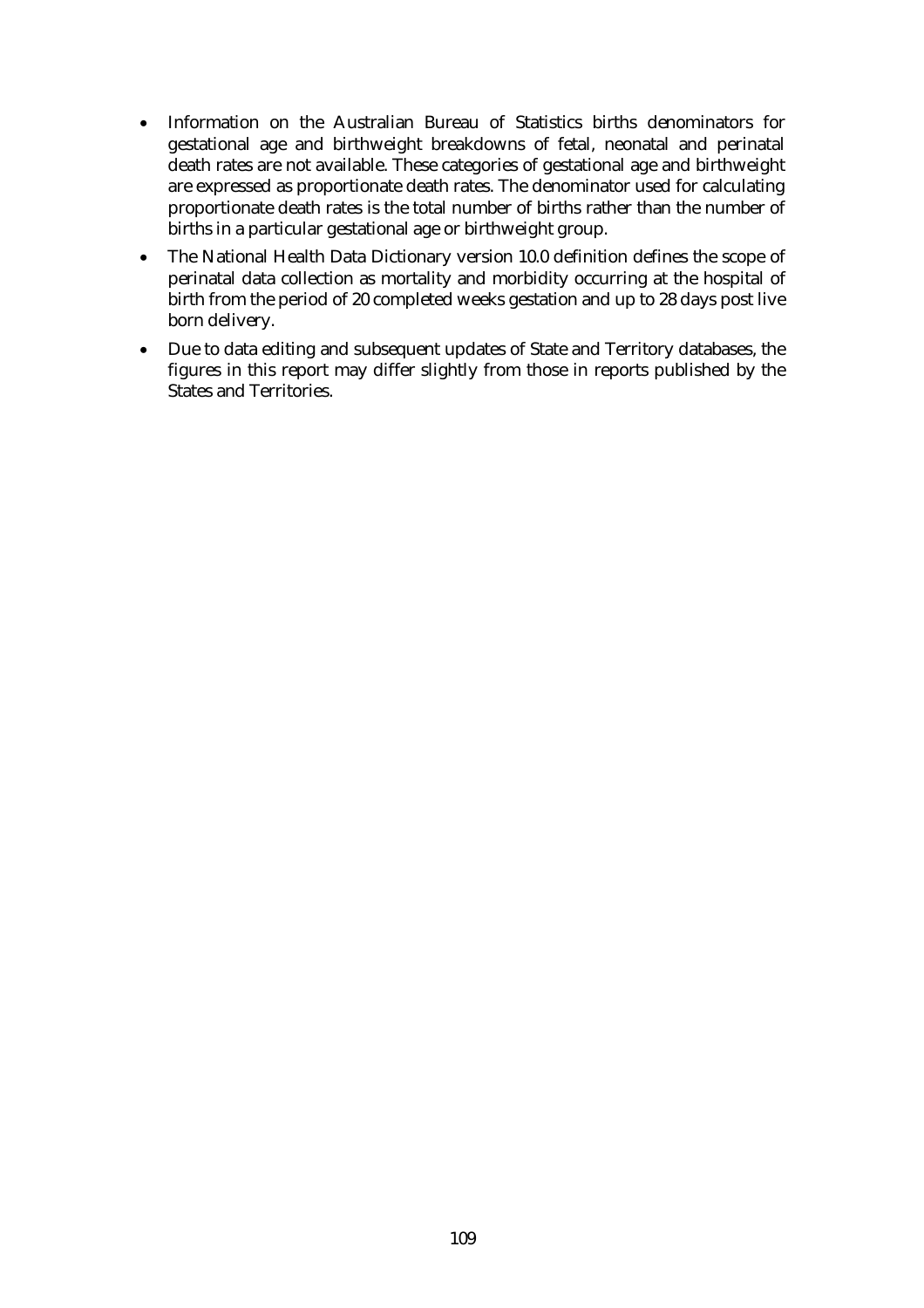## **Glossary**

**Aboriginality (Indigenous status):** An Aboriginal or Torres Strait Islander is a person of Aboriginal or Torres Strait Islander descent who identifies as an Aboriginal or Torres Strait Islander and is accepted as such by the community with which he or she is associated (Department of Aboriginal Affairs, Constitutional Section 1981). Aboriginality is determined by the person's self-identification.

**Admission date:** date on which a pregnant woman commences an episode of care as an admitted patient, resulting in confinement (delivery).

**Antepartum fetal death:** fetal death occurring before the onset of labour.

**Apgar score:** numerical score to evaluate the baby's condition at 1 minute and 5 minutes after birth.

**Birth status:** status of the baby immediately after birth.

**Birthweight:** the first weight of the baby (stillborn or liveborn) obtained after birth (usually measured to the nearest five grams and obtained within one hour of birth).

**Caesarean section:** operative birth through an abdominal incision.

**Complications of labour and delivery:** medical and obstetric problems arising after the onset of labour and before the completed delivery of the baby and placenta.

**Complications of puerperium:** medical and obstetric problems of the mother occurring during the postnatal period (up to 6 weeks after giving birth).

**Confinement:** pregnancy resulting in at least one birth.

**Congenital malformations:** structural or anatomical abnormalities that are present at birth, usually resulting from abnormal development in the first trimester of pregnancy.

**Discharge date:** date on which a woman completes an episode of care as an admitted patient after giving birth.

**Early neonatal death:** death of a liveborn baby within 7 days of birth.

**Elective caesarean section:** operative birth through an abdominal incision performed before the onset of labour.

**Emergency caesarean section:** operative birth through an abdominal incision performed after the onset of labour.

**Extremely low birthweight:** birthweight of less than 1,000 g.

Fetal death (stillbirth): death prior to the complete expulsion or extraction from its mother of a product of conception of 20 or more completed weeks of gestation or of 400 g or more birthweight. The death is indicated by the fact that after such separation the fetus does not breathe or show any other evidence of life, such as beating of the heart, pulsation of the umbilical cord, or definite movement of voluntary muscles.

**Forceps:** assisted birth using a metallic obstetric instrument.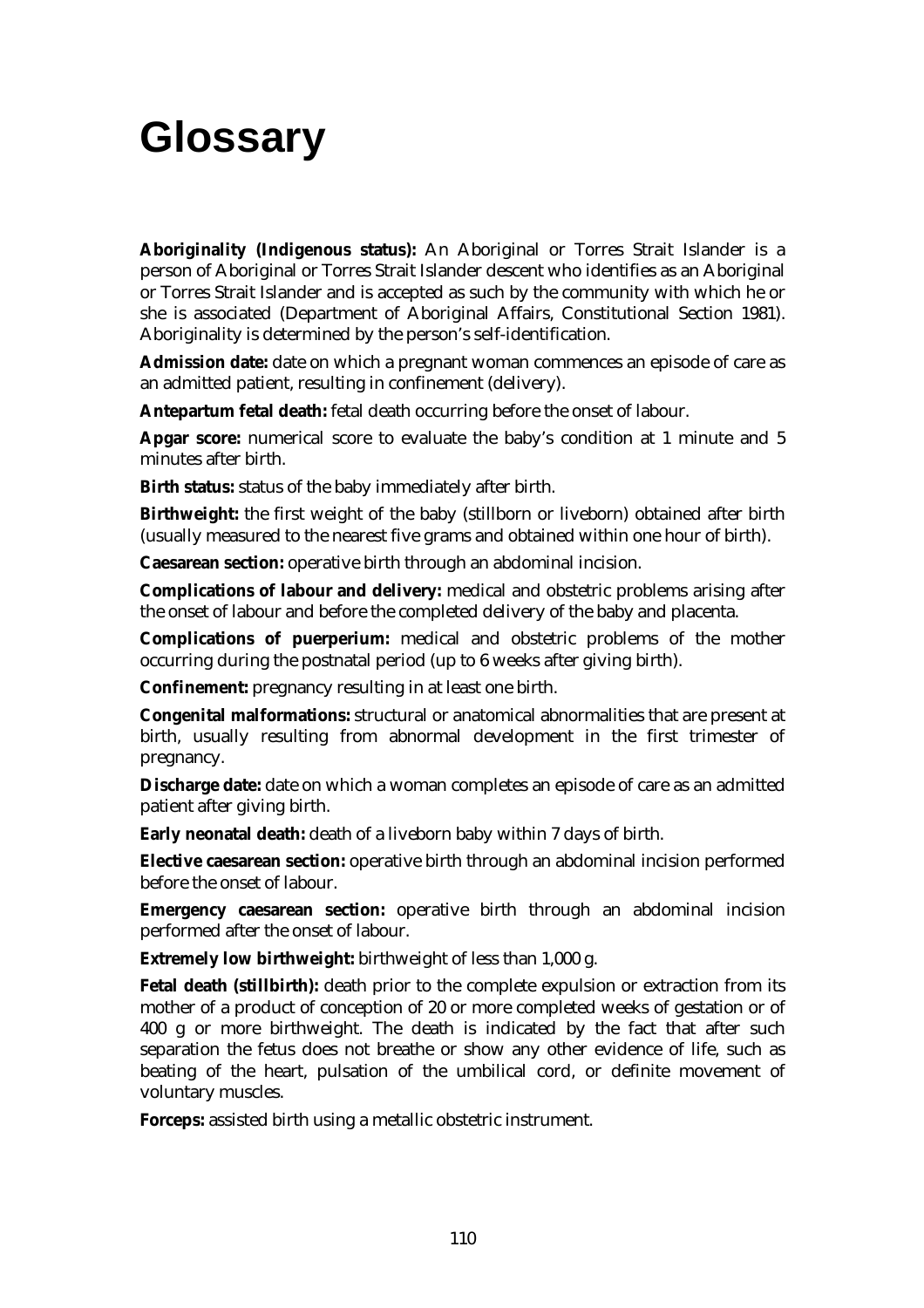**Gestational age:** the duration of pregnancy in completed weeks calculated from the date of the first day of a woman's last menstrual period and her baby's date of birth, or derived from clinical assessment during pregnancy or from examination of the baby after birth.

**Hospital size:** number of confinements occurring annually in a hospital.

**Indigenous:** a person of Aboriginal and/or Torres Strait Islander descent who identifies as an Aboriginal and/or Torres Strait Islander and is accepted as such by the community with which he or she is associated.

**Baby's discharge date:** date on which a newborn baby completes an episode of care after birth.

**Baby's length of stay:** number of days between date of birth and date of discharge from the hospital of birth (calculated by subtracting the date of birth from the date of discharge).

**International Classification of Diseases:** WHO's internationally accepted classification of death and disease. The 9th Revision (ICD-9) and the tenth revision, Australian Modification (ICD-10-AM) is referred to in this report.

**Intrapartum fetal death:** fetal death occurring during labour.

**Late neonatal death:** death of a liveborn baby after 7 completed days and before 28 completed days.

Live birth: live birth is the complete expulsion or extraction from its mother of a product of conception, irrespective of the duration of the pregnancy, which, after such separation, breathes or shows any other evidence of life, such as beating of the heart, pulsation of the umbilical cord, or definite movement of voluntary muscles, whether or not the umbilical cord has been cut or the placenta is attached; each product of such a birth is considered liveborn (WHO definition).

**Low birthweight:** birthweight of less than 2,500 g.

**Marital status:** current marital status of a woman at the time of confinement. Married and de facto are coded as one variable.

**Maternal age:** mother's age at her child's birth.

**Maternal medical conditions:** pre-existing maternal diseases and conditions, and other diseases, illnesses or conditions arising during pregnancy, that are not directly attributable to pregnancy but may significantly affect care during pregnancy and/or pregnancy outcome. Examples include essential hypertension, diabetes mellitus, epilepsy, cardiac disease, and chronic renal disease.

**Mode of separation of mother:** status at separation of patient (discharge/ transfer/death) and place to which patient is released (where applicable).

**Mother's length of stay:** number of days between admission date (during the admission resulting in delivery) and discharge date (from the hospital where delivery occurred). The interval is calculated by subtracting the date of admission from the date of discharge.

**Multipara:** pregnant woman who has had at least one previous pregnancy resulting in a live birth or stillbirth.

**Neonatal death:** death of a liveborn baby within 28 days of birth.

**Neonatal morbidity:** any condition or disease of the baby diagnosed after birth and before separation from care.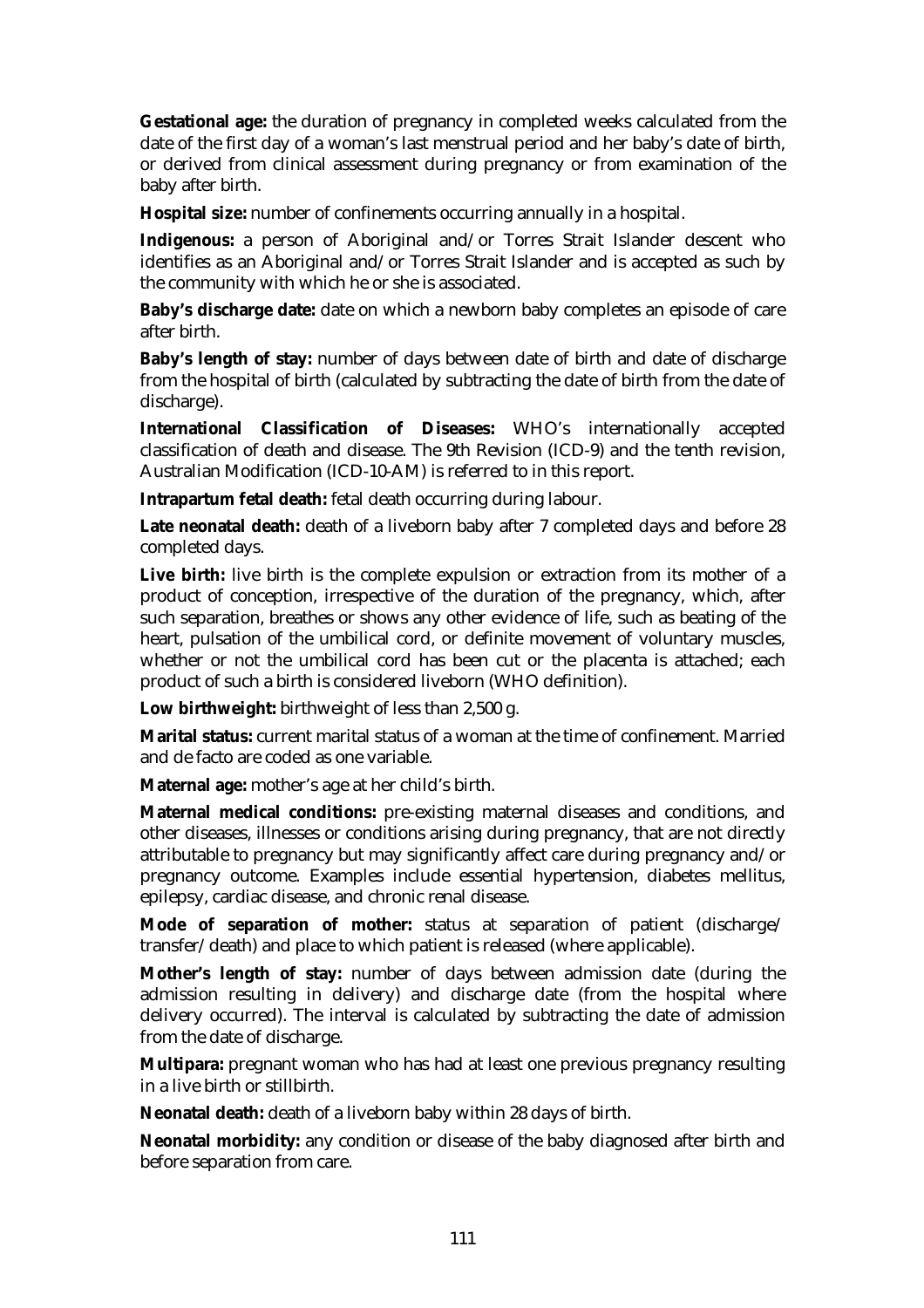**Obstetric complications:** Obstetric complications are conditions arising during pregnancy that are directly attributable to pregnancy and may significantly affect care during pregnancy and/or pregnancy outcome. Examples include threatened abortion, antepartum haemorrhage, pregnancy-induced hypertension and gestational diabetes.

**Parity:** number of previous pregnancies resulting in live births or stillbirths.

**Perinatal death:** A perinatal death is a fetal or neonatal death of at least 20 weeks gestation or at least 400 g birthweight.

**Plurality:** the number of births resulting from a pregnancy.

**Presentation at delivery:** presenting part of the fetus (that is, at lower segment of uterus) at delivery.

**Preterm birth:** birth before 37 completed weeks of gestation.

**Primipara:** pregnant woman who has had no previous pregnancy resulting in a live birth or stillbirth.

**Repair following delivery:** surgical suturing of perineal laceration or episiotomy incision.

**Resuscitation of baby:** active measures taken shortly after birth to assist baby's ventilation and heartbeat; or to treat depressed respiratory effort and to correct metabolic disturbances.

**Spontaneous vertex:** birth without intervention in which the baby's head is the presenting part.

**Stillbirth:** See 'fetal death'.

**Vacuum extraction:** assisted birth using a suction cap applied to the baby's head.

**Vaginal breech:** birth in which the baby's buttocks or lower limbs are the presenting parts.

**Very low birthweight:** birthweight of less than 1,500 g.

**Whitfield:** a classification system for perinatal deaths.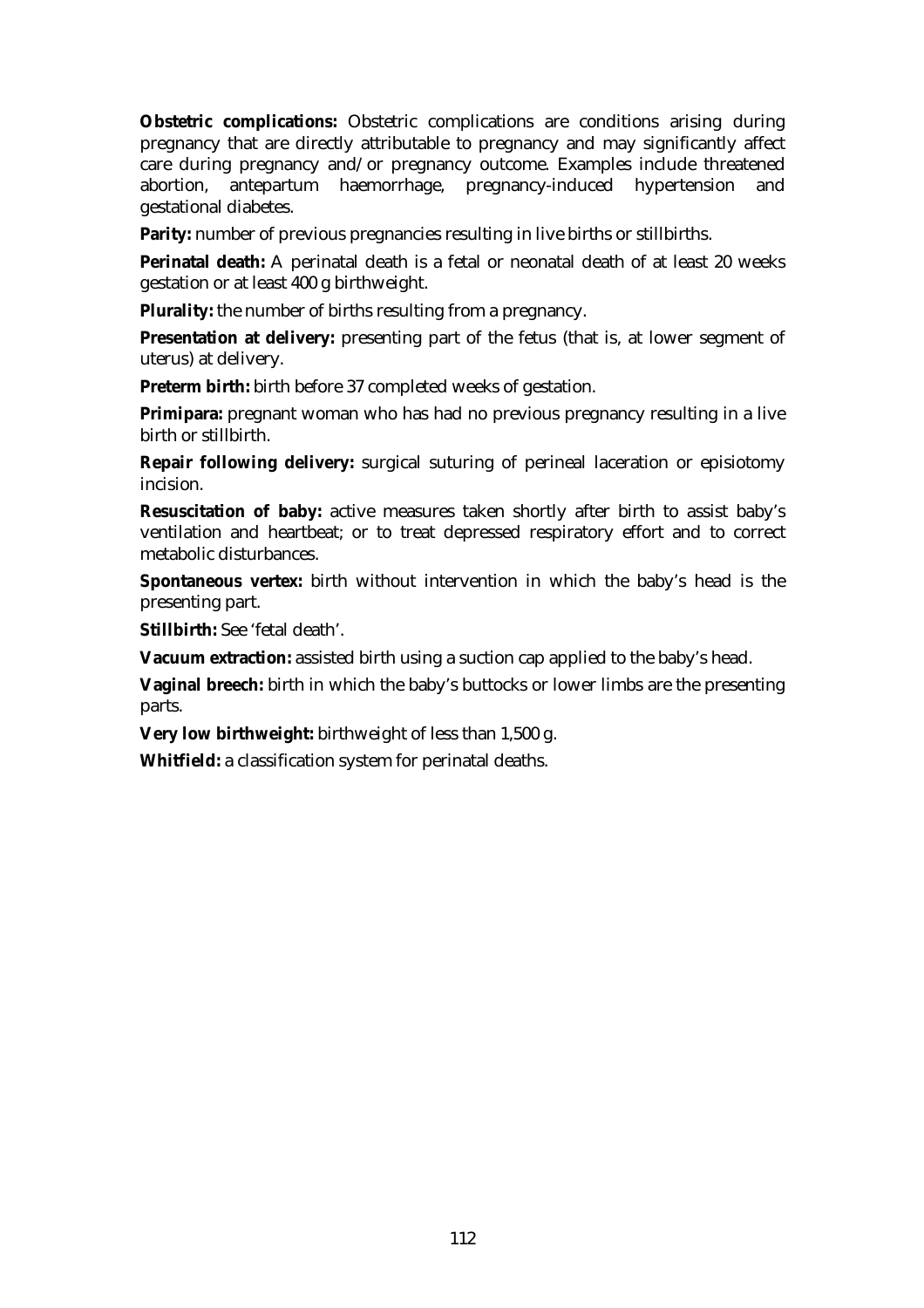## **State and Territory perinatal collection contacts**

## **New South Wales**

Dr Lee Taylor Manager, Surveillance Methods Epidemiology and Surveillance Branch NSW Health Locked Bag No. 961 P.O. North Sydney NSW 2059 Phone: 02 9391 9223 Fax: 02 9391 9232 Email: ltayl@doh.health.nsw.gov.au Website: http://www.health.nsw.gov.au/public-health/epi/pubs.html

## **Victoria**

Dr Jane Halliday Manager Victorian Perinatal Data Collection Unit GPO Box 4003 Melbourne VIC 3001 Phone: 03 9616 2759 Fax: 03 9616 2700 Email: jane.halliday@dhs.vic.gov.au Website: http://hna.ffh.vic.gov.au/phd/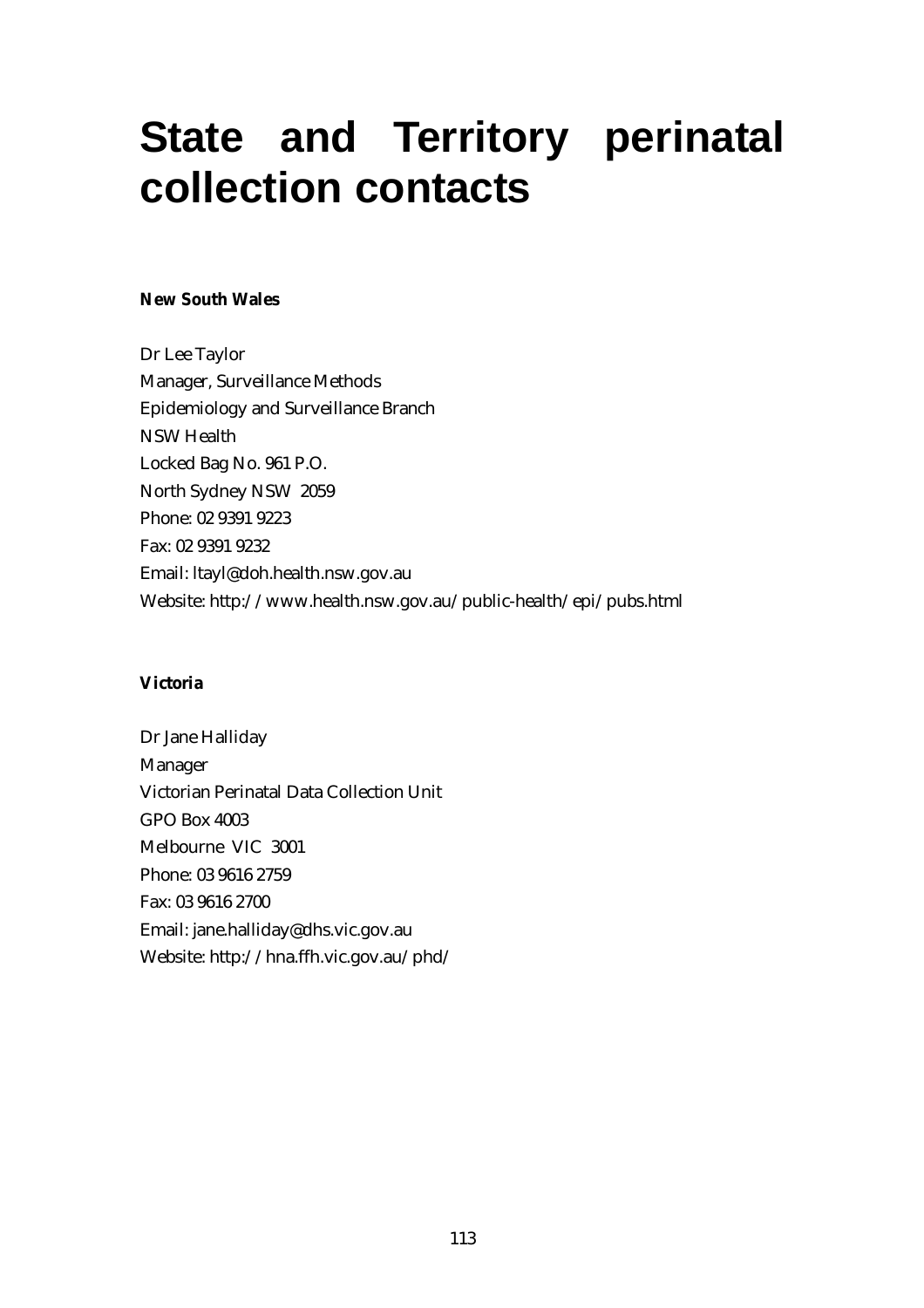### **Queensland**

Ms Sue Cornes Deputy Manager Health Information Centre Queensland Department of Health GPO Box 48 Brisbane QLD 4000 Phone: 07 3234 0889 Fax: 07 3234 1529 Email: suzanne\_cornes@health.qld.gov.au Website: http://www.health.qld.gov.au/

### **Western Australia**

Ms Vivien Gee Coordinator, Maternal and Child Health, Health Statistics Health Information Centre Health Department of Western Australia PO Box 8172, Stirling Street Perth Business Centre WA 6849 Phone: 08 9222 4262 Fax: 08 9222 4236 Email: Vivien.Gee@health.wa.gov.au Website: http://www.health.wa.gov.au/

### **South Australia**

Dr Annabelle Chan Senior Medical Consultant Pregnancy Outcome Unit South Australian Health Commission PO Box 6 Rundle Mall SA 5000 Phone: 08 8226 6357 Fax: 08 8226 6291 Email: Annabelle.Chan@dhs.sa.gov.au Website: www.dhs.sa.gov.au